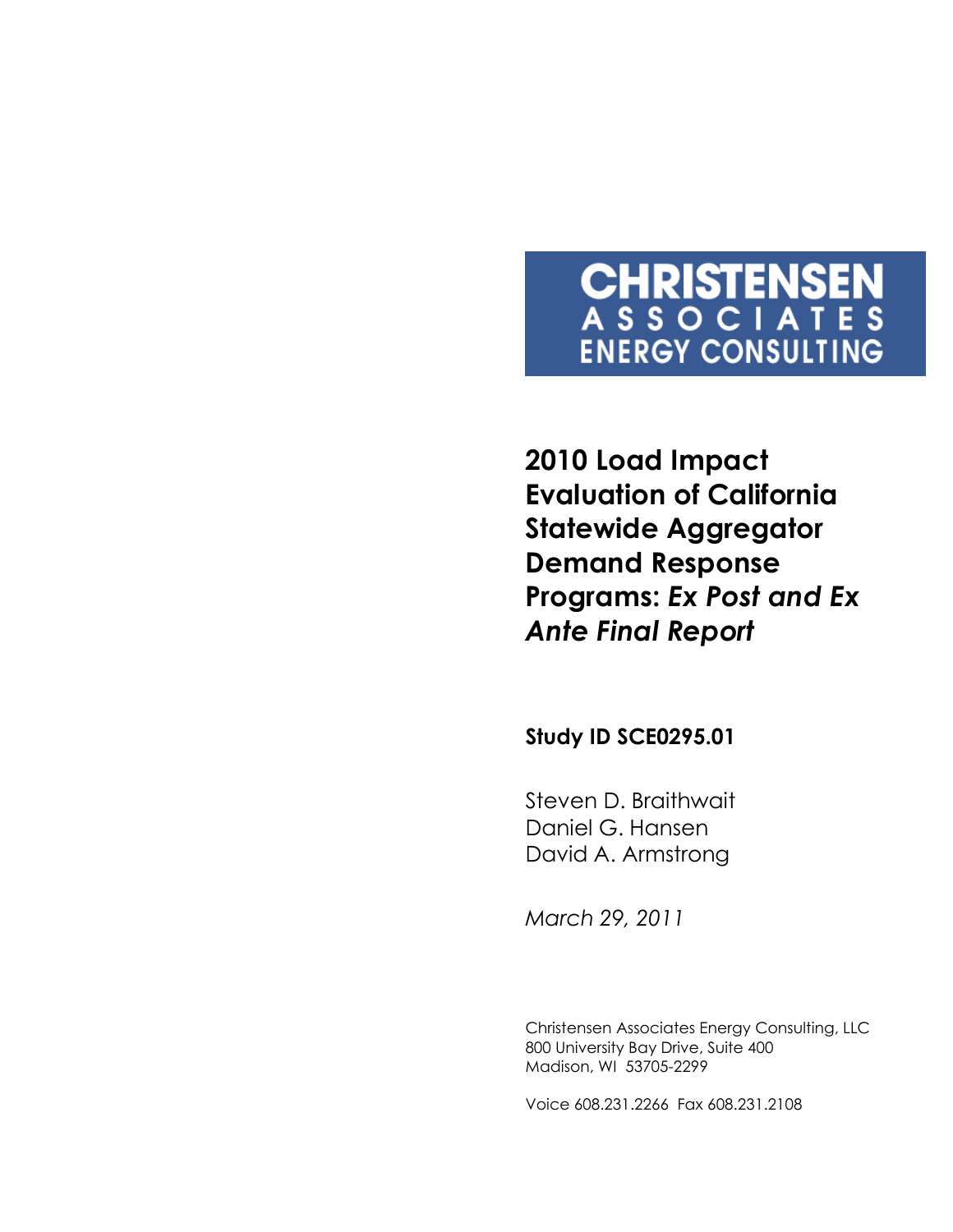# **Acknowledgements**

We would like to thank several members of the Demand Response Measurement and Evaluation Committee for their support and comments in this project, including Gil Wong of PG&E, Kathryn Smith of SDG&E, and Ed Lovelace and Mark Martinez of SCE.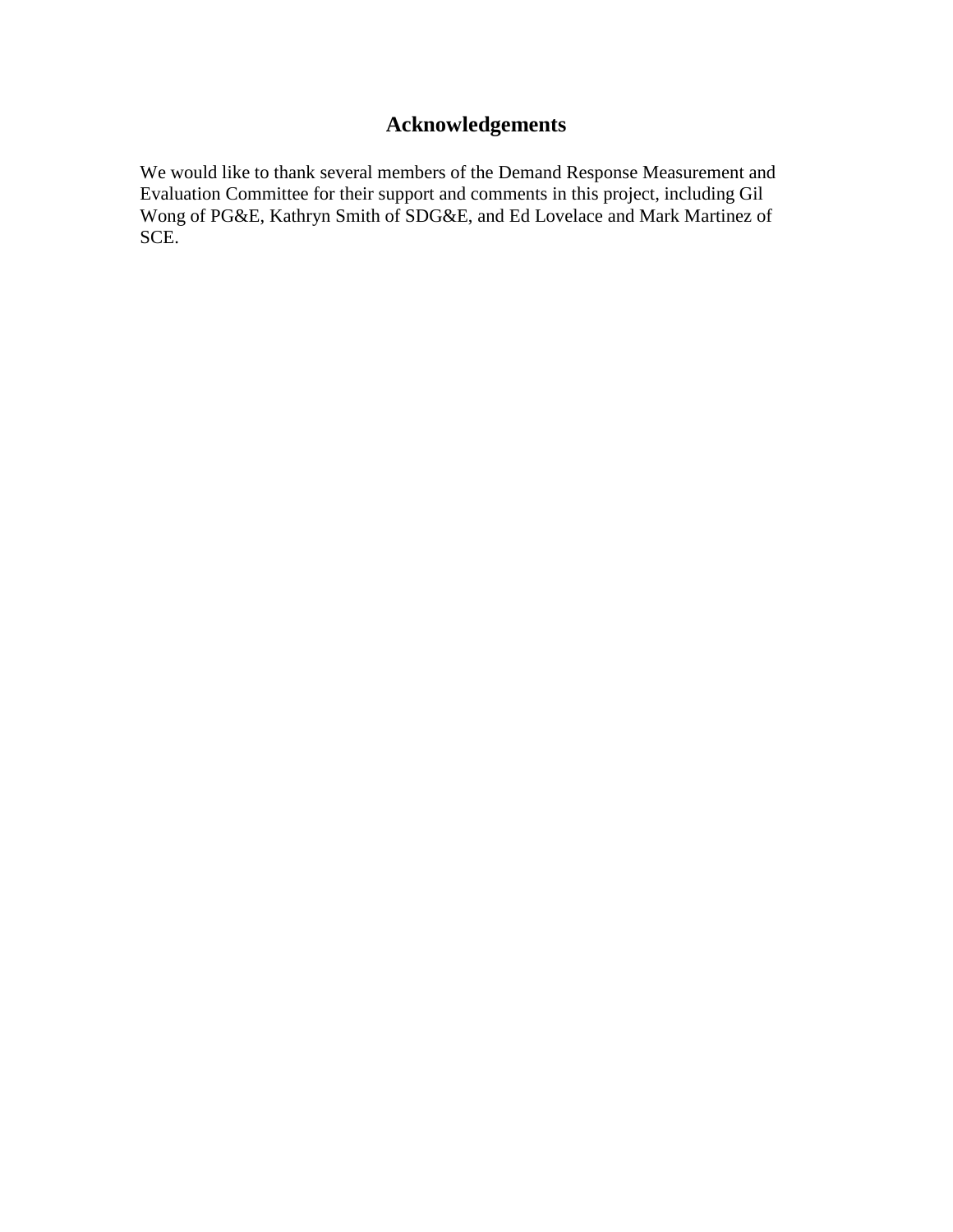| 1.                 |  |
|--------------------|--|
| 2.                 |  |
|                    |  |
|                    |  |
|                    |  |
|                    |  |
|                    |  |
|                    |  |
|                    |  |
|                    |  |
|                    |  |
|                    |  |
|                    |  |
| 3.                 |  |
|                    |  |
|                    |  |
|                    |  |
|                    |  |
| $\boldsymbol{4}$ . |  |
|                    |  |
|                    |  |
|                    |  |
|                    |  |
|                    |  |
|                    |  |
|                    |  |
|                    |  |
|                    |  |
|                    |  |
|                    |  |
|                    |  |
|                    |  |
|                    |  |
|                    |  |
|                    |  |
|                    |  |
|                    |  |

#### **TABLE OF CONTENTS**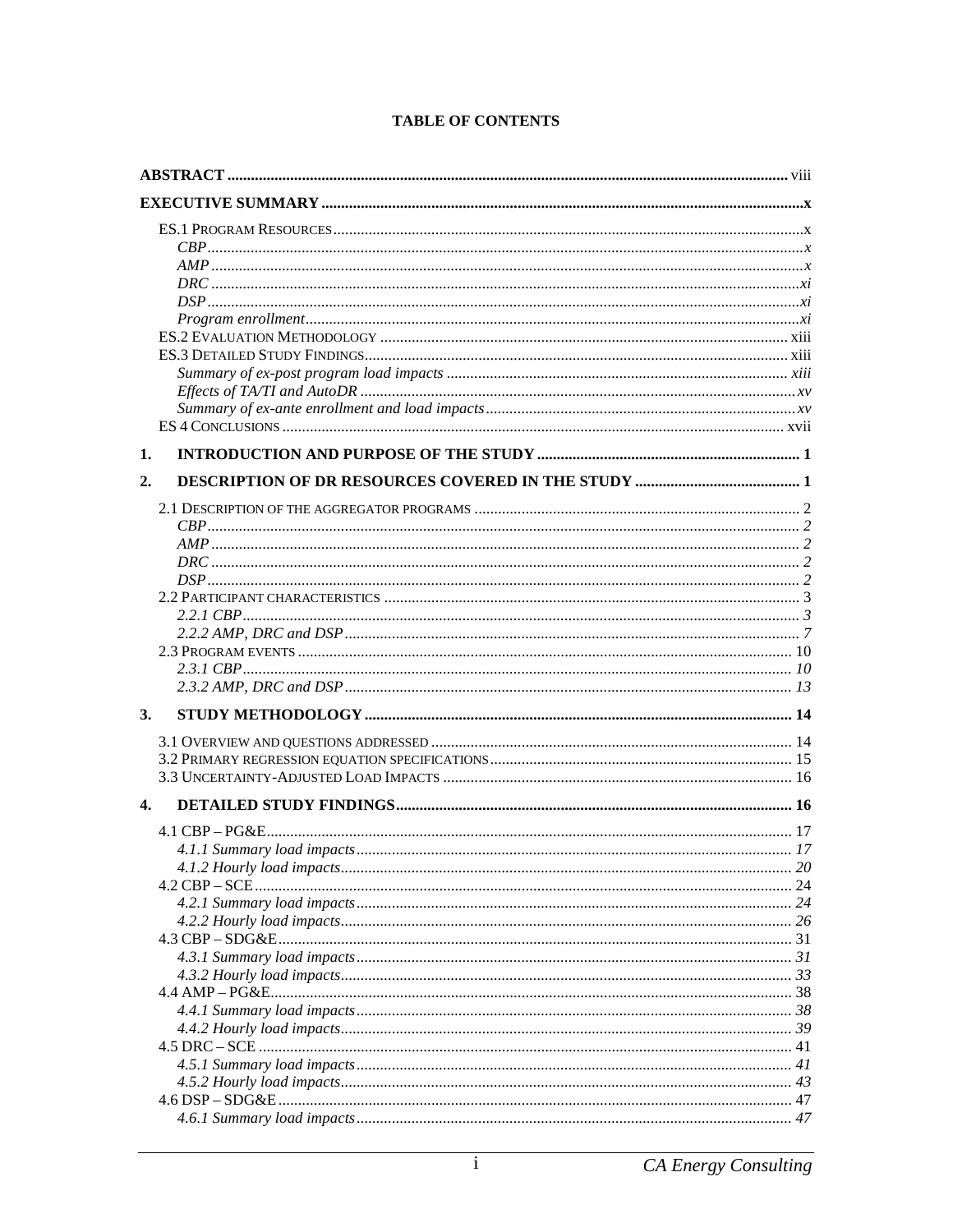| 5. |    |
|----|----|
|    |    |
|    |    |
|    |    |
|    |    |
|    |    |
|    |    |
|    |    |
|    |    |
|    |    |
|    |    |
| 6. |    |
| 7. |    |
|    | 89 |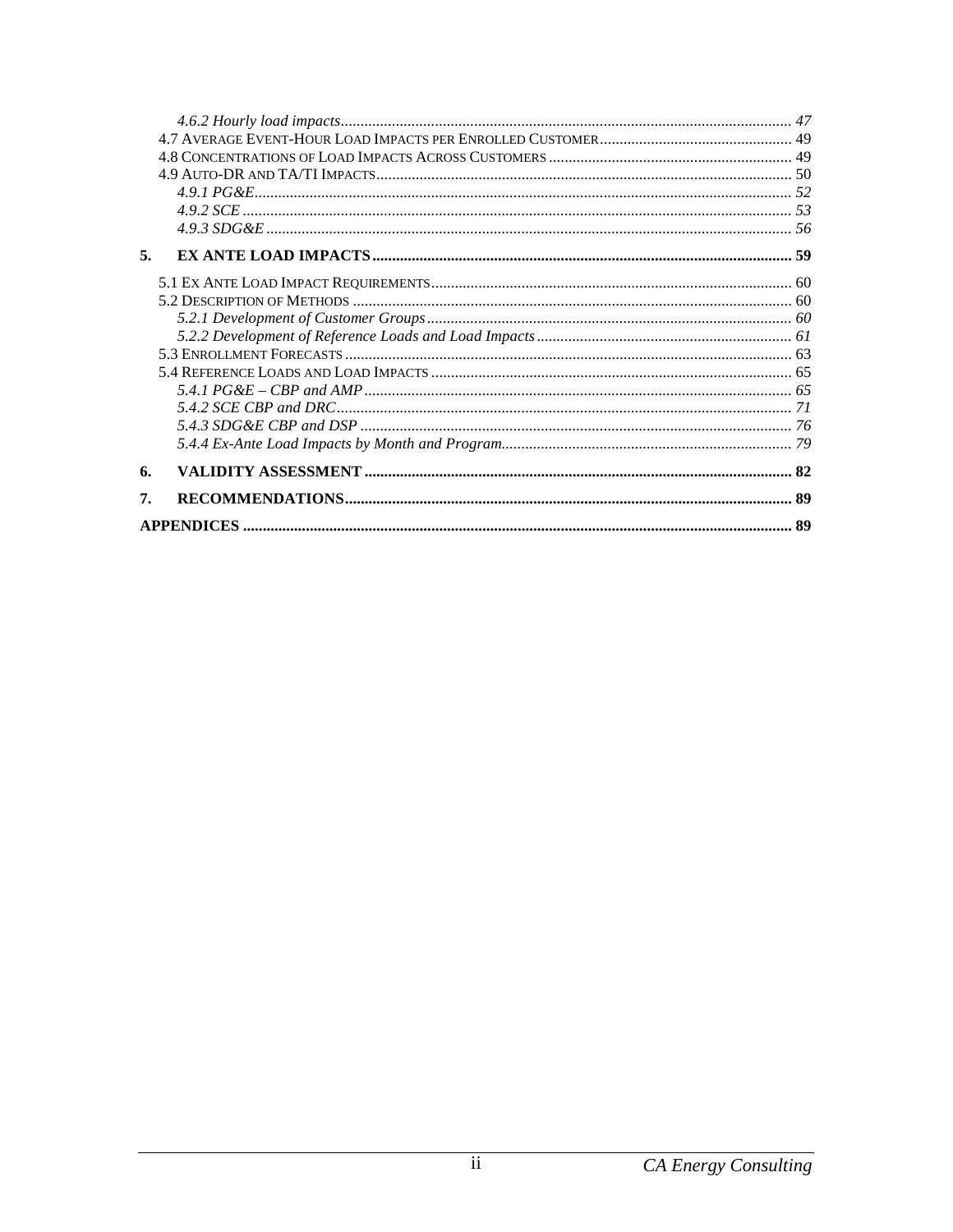#### **TABLES**

| TABLE ES-1: AGGREGATOR PROGRAM ENROLLMENT - DAY-AHEAD PRODUCT TYPES (CUSTOMER ACCOUNTS) xii     |  |
|-------------------------------------------------------------------------------------------------|--|
| TABLE ES-2: AGGREGATOR PROGRAM ENROLLMENT - DAY-OF PRODUCT TYPES (CUSTOMER ACCOUNTS) xii        |  |
| TABLE ES-3: AGGREGATOR PROGRAM ENROLLMENT - DAY-AHEAD PRODUCT TYPES (MW OF ON-PEAK DEMAND). xii |  |
| TABLE ES-4: AGGREGATOR PROGRAM ENROLLMENT - DAY-OF PRODUCT TYPES (MW OF ON-PEAK DEMAND) xiii    |  |
| TABLE ES-5: AGGREGATOR PROGRAM AVERAGE HOURLY LOAD IMPACTS (MW) - BY UTILITY AND PRODUCT TYPE   |  |
|                                                                                                 |  |
|                                                                                                 |  |
|                                                                                                 |  |
|                                                                                                 |  |
|                                                                                                 |  |
|                                                                                                 |  |
|                                                                                                 |  |
|                                                                                                 |  |
|                                                                                                 |  |
|                                                                                                 |  |
|                                                                                                 |  |
|                                                                                                 |  |
|                                                                                                 |  |
|                                                                                                 |  |
|                                                                                                 |  |
|                                                                                                 |  |
|                                                                                                 |  |
|                                                                                                 |  |
|                                                                                                 |  |
|                                                                                                 |  |
|                                                                                                 |  |
|                                                                                                 |  |
|                                                                                                 |  |
|                                                                                                 |  |
|                                                                                                 |  |
|                                                                                                 |  |
|                                                                                                 |  |
|                                                                                                 |  |
|                                                                                                 |  |
|                                                                                                 |  |
|                                                                                                 |  |
|                                                                                                 |  |
|                                                                                                 |  |
|                                                                                                 |  |
|                                                                                                 |  |
|                                                                                                 |  |
|                                                                                                 |  |
|                                                                                                 |  |
|                                                                                                 |  |
|                                                                                                 |  |
|                                                                                                 |  |
|                                                                                                 |  |
|                                                                                                 |  |
|                                                                                                 |  |
|                                                                                                 |  |
|                                                                                                 |  |
|                                                                                                 |  |
|                                                                                                 |  |
|                                                                                                 |  |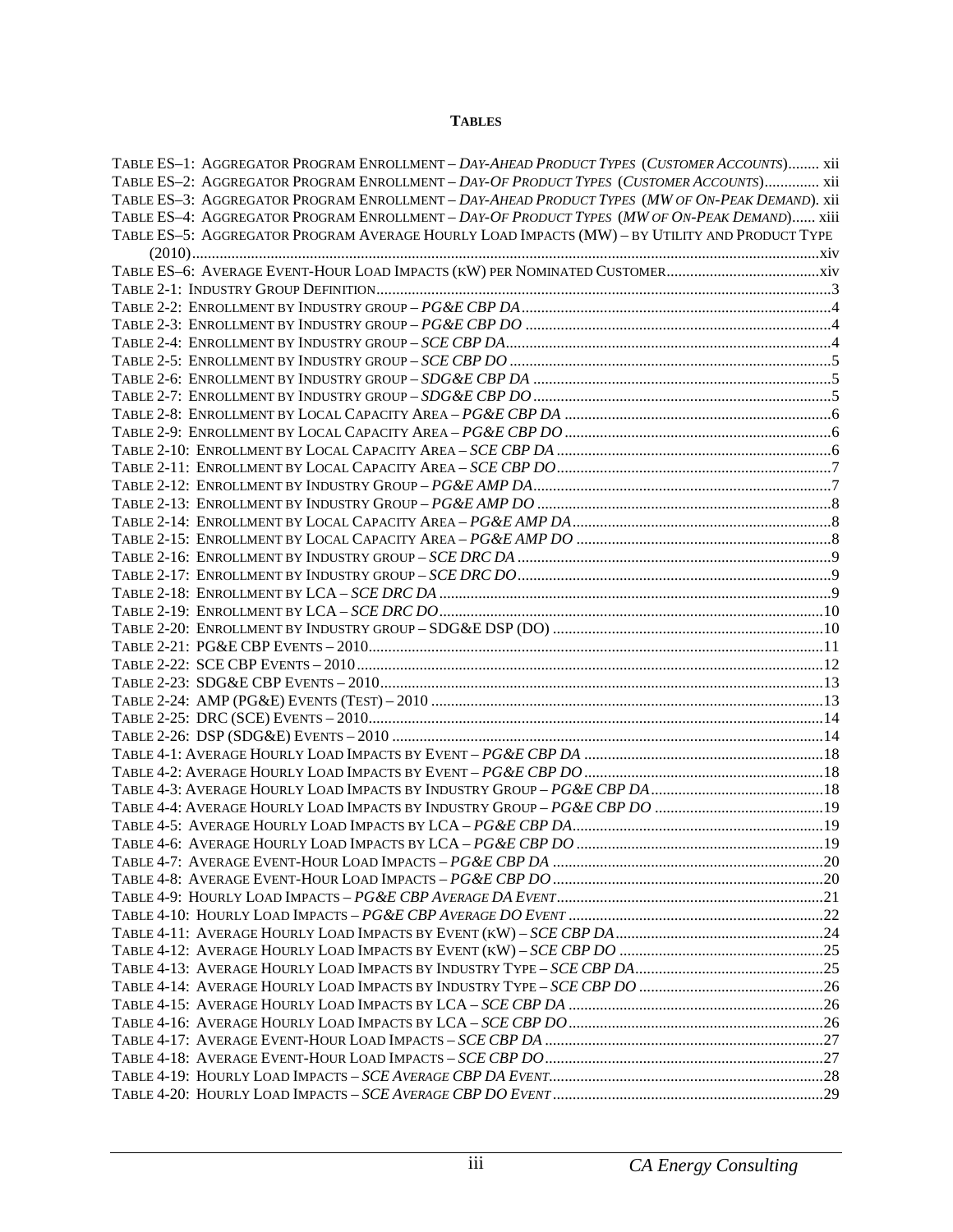| TABLE 4-54: PERCENTAGES OF LOAD AND LOAD IMPACTS ACCOUNTED FOR BY TOP 5% OF CUSTOMERS, BY        |  |
|--------------------------------------------------------------------------------------------------|--|
|                                                                                                  |  |
|                                                                                                  |  |
|                                                                                                  |  |
|                                                                                                  |  |
|                                                                                                  |  |
|                                                                                                  |  |
|                                                                                                  |  |
|                                                                                                  |  |
|                                                                                                  |  |
|                                                                                                  |  |
|                                                                                                  |  |
|                                                                                                  |  |
|                                                                                                  |  |
|                                                                                                  |  |
|                                                                                                  |  |
|                                                                                                  |  |
|                                                                                                  |  |
|                                                                                                  |  |
|                                                                                                  |  |
|                                                                                                  |  |
| TABLE 5-4: AVERAGE HOURLY LOAD IMPACTS BY YEAR ON TYPICAL AUGUST EVENT DAY IN 1-IN-2 AND 1-IN-10 |  |
|                                                                                                  |  |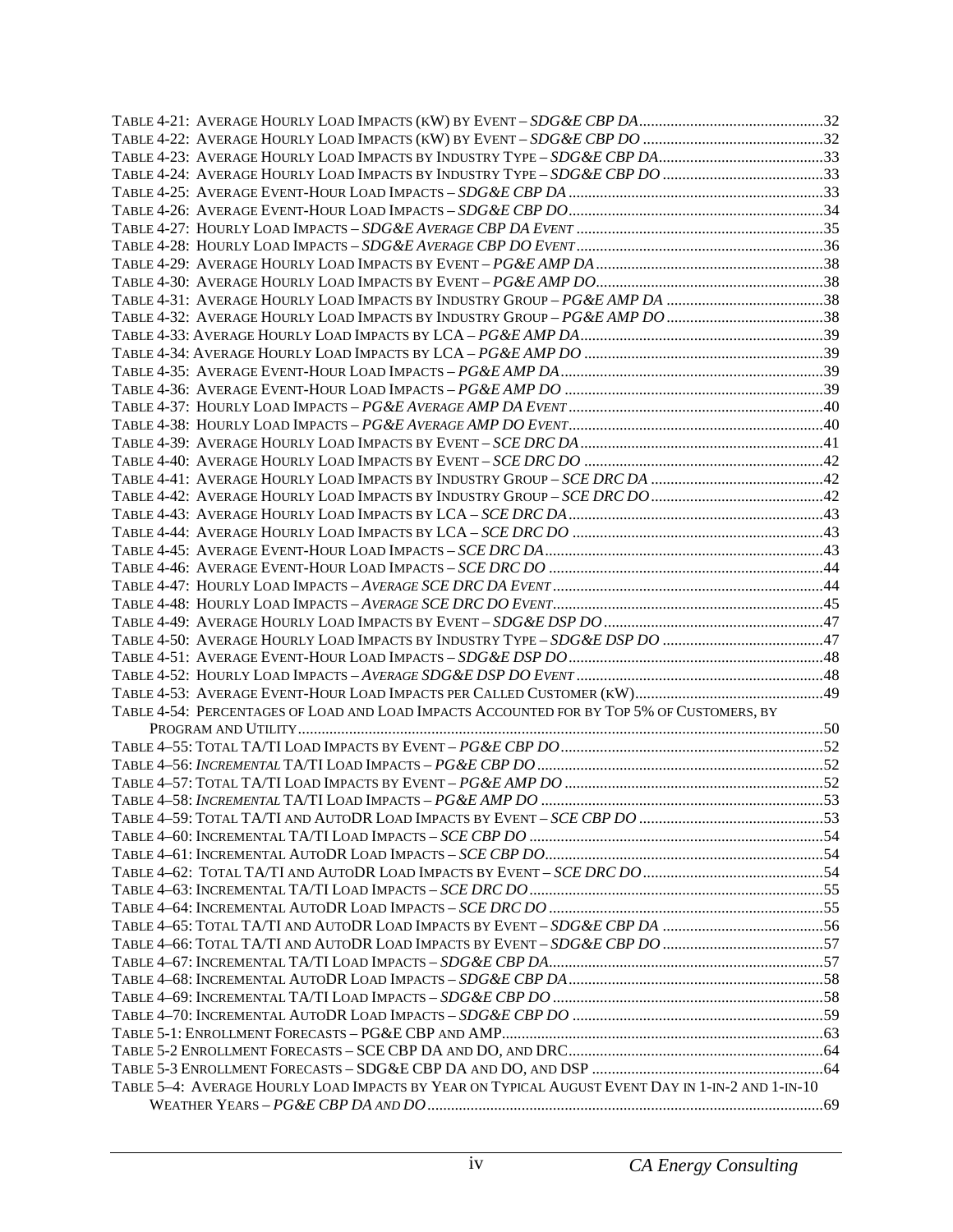| TABLE 5-5: AVERAGE EVENT-HOUR LOAD IMPACTS (MW) BY FORECAST YEAR FOR THE TYPICAL EVENT DAY - SCE |
|--------------------------------------------------------------------------------------------------|
|                                                                                                  |
| TABLE 5-6: AVERAGE EVENT-HOUR LOAD IMPACTS (MW) BY FORECAST YEAR FOR THE TYPICAL EVENT DAY -     |
|                                                                                                  |
| TABLE 5-7: AVERAGE EVENT-HOUR LOAD IMPACTS (MW) BY MONTH AND FORECAST YEAR IN A 1-IN-2 WEATHER   |
|                                                                                                  |
| TABLE 5-8: AVERAGE EVENT-HOUR LOAD IMPACTS (MW) BY MONTH AND FORECAST YEAR IN A 1-IN-2 WEATHER   |
|                                                                                                  |
| TABLE 5-9: AVERAGE EVENT-HOUR LOAD IMPACTS (MW) BY MONTH AND FORECAST YEAR IN A 1-IN-2 WEATHER   |
|                                                                                                  |
|                                                                                                  |
|                                                                                                  |
| TABLE 5-11: AVERAGE EVENT-HOUR LOAD IMPACTS (MW) BY MONTH AND FORECAST YEAR IN A 1-IN-2 WEATHER  |
|                                                                                                  |
| TABLE 5-12: AVERAGE EVENT-HOUR LOAD IMPACTS (MW) BY MONTH AND FORECAST YEAR IN A 1-IN-2 WEATHER  |
|                                                                                                  |
| TABLE 5-13: AVERAGE EVENT-HOUR LOAD IMPACTS (MW) BY MONTH AND FORECAST YEAR IN A 1-IN-2 WEATHER  |
|                                                                                                  |
| TABLE 5-14: AVERAGE EVENT-HOUR LOAD IMPACTS (MW) BY MONTH AND FORECAST YEAR IN A 1-IN-2 WEATHER  |
|                                                                                                  |
| TABLE 5-15: AVERAGE EVENT-HOUR LOAD IMPACTS (MW) BY MONTH AND FORECAST YEAR IN A 1-IN-2 WEATHER  |
|                                                                                                  |
| TABLE 5-16: AVERAGE EVENT-HOUR LOAD IMPACTS (MW) BY MONTH AND FORECAST YEAR IN A 1-IN-2 WEATHER  |
|                                                                                                  |
| TABLE 5-17: AVERAGE EVENT-HOUR LOAD IMPACTS (MW) BY MONTH AND FORECAST YEAR FOR THE TYPICAL      |
|                                                                                                  |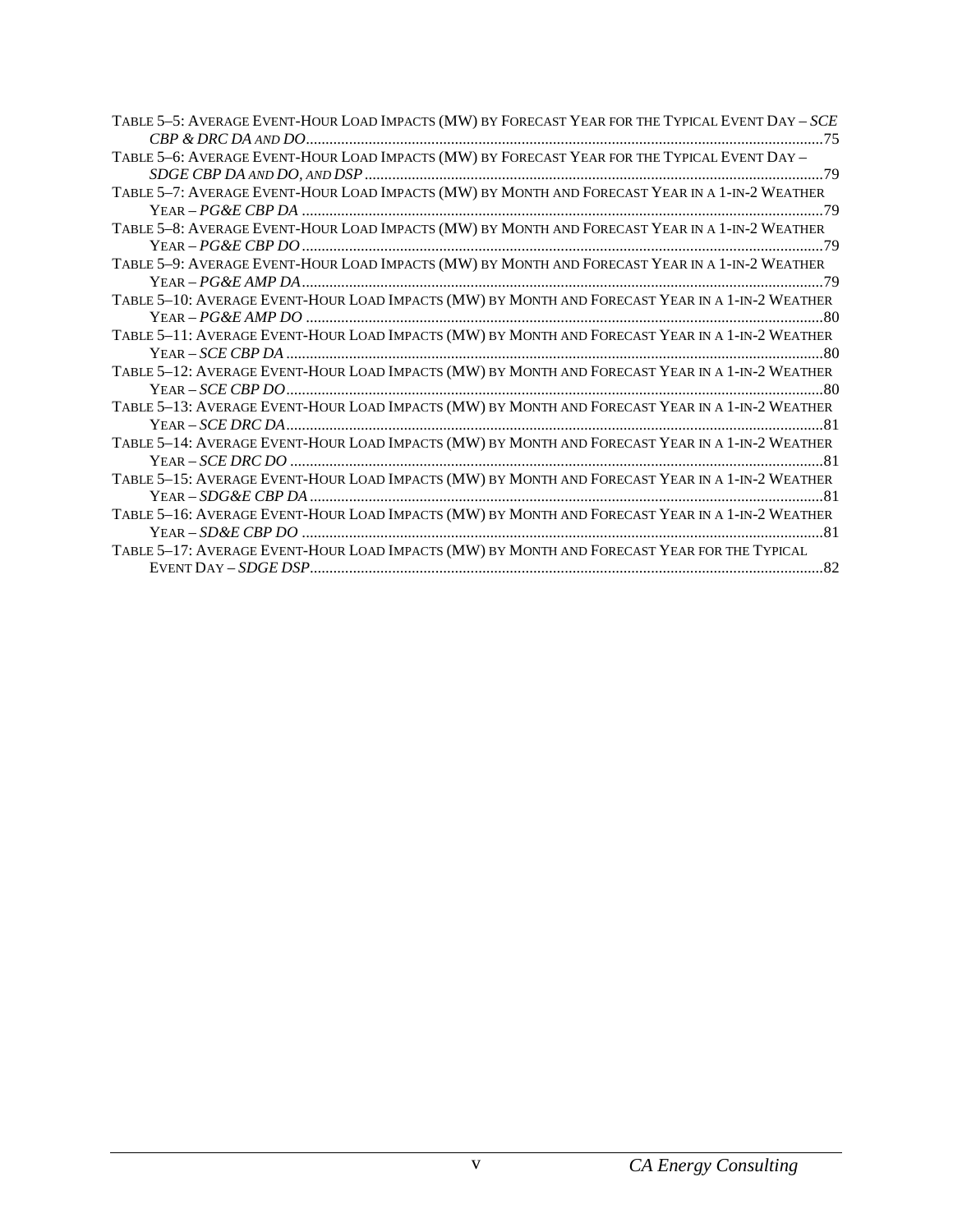# **Figures**

| FIGURE ES-1: CONCENTRATION OF LOAD IMPACTS - PERCENT OF LOAD AND LOAD IMPACTS ACCOUNTED FOR BY     |  |
|----------------------------------------------------------------------------------------------------|--|
| FIGURE ES-2: AGGREGATOR PROGRAM ENROLLMENT (CUSTOMER ACCOUNTS) - BY UTILITY AND PRODUCT TYPE -     |  |
| FIGURE ES-3: AVERAGE-HOURLY LOAD IMPACTS (MW) - BY UTILITY AND PRODUCT TYPE - 2010 AND 2012        |  |
|                                                                                                    |  |
|                                                                                                    |  |
|                                                                                                    |  |
|                                                                                                    |  |
|                                                                                                    |  |
|                                                                                                    |  |
|                                                                                                    |  |
|                                                                                                    |  |
|                                                                                                    |  |
|                                                                                                    |  |
|                                                                                                    |  |
|                                                                                                    |  |
|                                                                                                    |  |
| FIGURE 5-2: HOURLY EVENT-DAY LOAD IMPACTS FOR THE TYPICAL EVENT DAY IN A 1-IN-2 WEATHER YEAR FOR   |  |
|                                                                                                    |  |
| FIGURE 5-3: HOURLY EVENT-DAY LOAD IMPACTS FOR THE TYPICAL EVENT DAY IN A 1-IN-2 WEATHER YEAR FOR   |  |
|                                                                                                    |  |
| FIGURE 5-4: HOURLY EVENT-DAY LOAD IMPACTS FOR THE TYPICAL EVENT DAY IN A 1-IN-2 WEATHER YEAR FOR   |  |
|                                                                                                    |  |
| FIGURE 5-5: HOURLY EVENT DAY LOAD IMPACTS FOR THE TYPICAL EVENT DAY IN A 1-IN-2 WEATHER YEAR FOR   |  |
|                                                                                                    |  |
| FIGURE 5-6: LOAD IMPACTS BY LCA FOR A TYPICAL EVENT DAY IN AUGUST 2012 IN A 1-IN-2 WEATHER YEAR    |  |
|                                                                                                    |  |
| FIGURE 5-7: LOAD IMPACTS BY LCA FOR THE AUGUST 2012 TYPICAL DAY IN A 1-IN-2 WEATHER YEAR - AMP DA  |  |
|                                                                                                    |  |
| FIGURE 5-8: HOURLY EVENT DAY LOAD IMPACTS FOR THE TYPICAL EVENT DAY IN A 1-IN-2 WEATHER YEAR FOR   |  |
| FIGURE 5-9: HOURLY EVENT DAY LOAD IMPACTS FOR THE TYPICAL EVENT DAY IN A 1-IN-2 WEATHER YEAR FOR   |  |
|                                                                                                    |  |
| FIGURE 5-10: HOURLY EVENT DAY LOAD IMPACTS FOR THE TYPICAL EVENT DAY IN A 1-IN-2 WEATHER YEAR FOR  |  |
|                                                                                                    |  |
| FIGURE 5-11: HOURLY EVENT DAY LOAD IMPACTS FOR THE TYPICAL EVENT DAY IN A 1-IN-2 WEATHER YEAR FOR  |  |
|                                                                                                    |  |
| FIGURE 5-12: AVERAGE EVENT-HOUR LOAD IMPACTS BY LCA FOR THE TYPICAL EVENT DAY IN A 1-IN-2 WEATHER  |  |
|                                                                                                    |  |
| FIGURE 5-13: LOAD IMPACTS BY LCA FOR THE AUGUST 2012 TYPICAL DAY IN A 1-IN-2 WEATHER YEAR - DRC DA |  |
|                                                                                                    |  |
| FIGURE 5-14: EX ANTE LOAD IMPACTS FOR THE TYPICAL EVENT DAY IN A 1-IN-2 WEATHER YEAR FOR 2012-     |  |
| FIGURE 5-15: EX ANTE LOAD IMPACTS FOR THE TYPICAL EVENT DAY IN A 1-IN-2 WEATHER YEAR FOR 2012-     |  |
|                                                                                                    |  |
| FIGURE 5-16: EX ANTE LOAD IMPACTS FOR THE TYPICAL EVENT DAY IN A 1-IN-2 WEATHER YEAR FOR 2012-     |  |
|                                                                                                    |  |
| FIGURE 6-1: COMPARISON OF ACTUAL AND PREDICTED LOADS ON EVENT-TYPE DAY - PG&E CBP DA 83            |  |
| FIGURE 6-2: COMPARISON OF ACTUAL AND PREDICTED LOADS ON EVENT-TYPE DAY - PG&E CBP DO  84           |  |
| FIGURE 6-3: COMPARISON OF ACTUAL AND PREDICTED LOADS ON EVENT-TYPE DAY - PG&E AMP DA  85           |  |
| FIGURE 6-4: COMPARISON OF ACTUAL AND PREDICTED LOADS ON EVENT-TYPE DAY - PG&E AMP DO               |  |
| FIGURE 6-5: COMPARISON OF ACTUAL AND PREDICTED LOADS ON EVENT-TYPE DAY - SCE CBP DA  86            |  |
|                                                                                                    |  |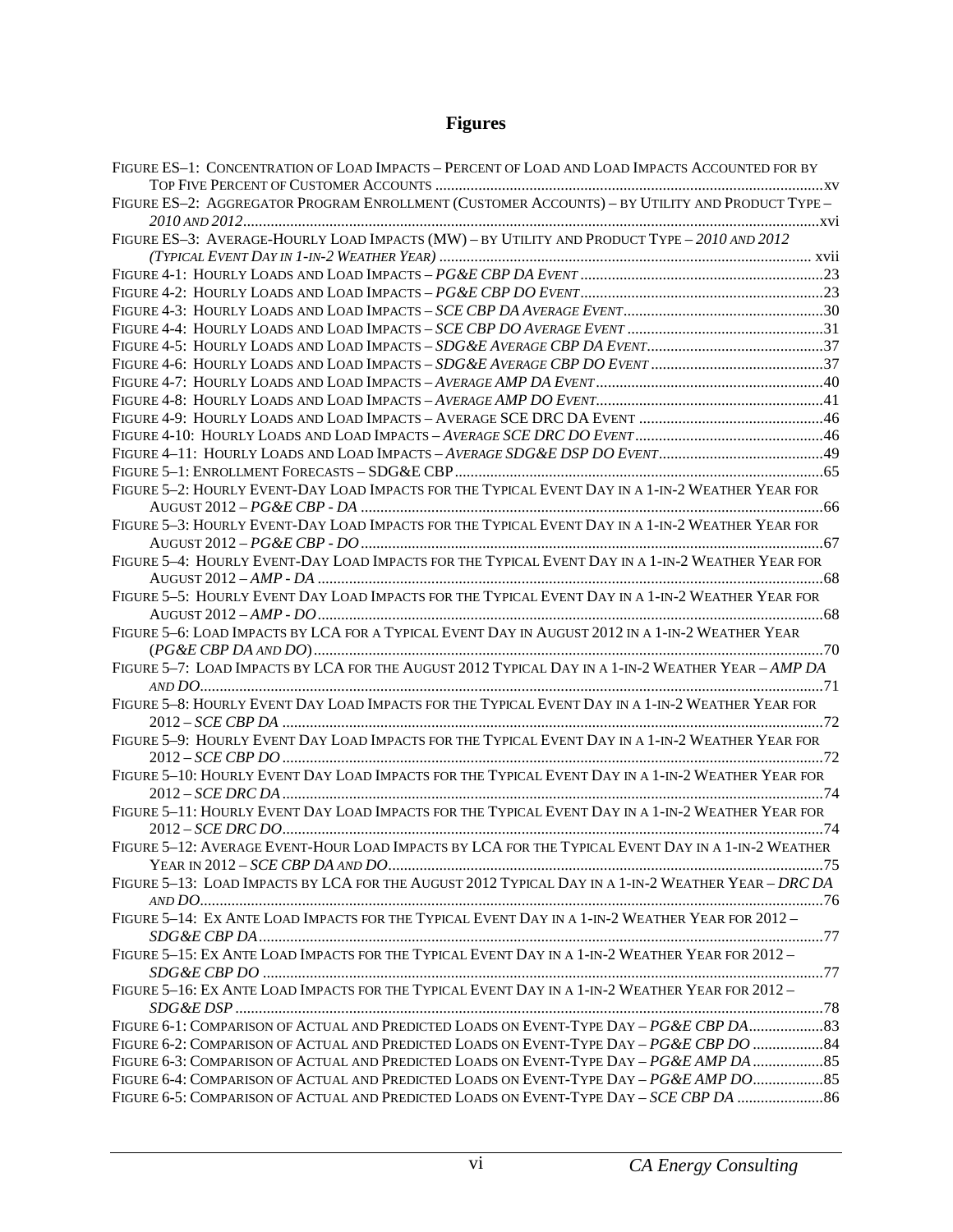| FIGURE 6-6: COMPARISON OF ACTUAL AND PREDICTED LOADS ON EVENT-TYPE DAY - SCE CBP DO          |  |
|----------------------------------------------------------------------------------------------|--|
| FIGURE 6-7: COMPARISON OF ACTUAL AND PREDICTED LOADS ON EVENT-TYPE DAY - SCE DRC DA 37       |  |
| FIGURE 6-8: COMPARISON OF ACTUAL AND PREDICTED LOADS ON EVENT-TYPE DAY – SCE DRC DO          |  |
| FIGURE 6-9: COMPARISON OF ACTUAL AND PREDICTED LOADS ON EVENT-TYPE DAY – SDG & E CBP DA  88  |  |
| FIGURE 6-10: COMPARISON OF ACTUAL AND PREDICTED LOADS ON EVENT-TYPE DAY – $SDG\&E$ CBP DO 88 |  |
| FIGURE 6-11: COMPARISON OF ACTUAL AND PREDICTED LOADS ON EVENT-TYPE DAY – SDG & EDSP         |  |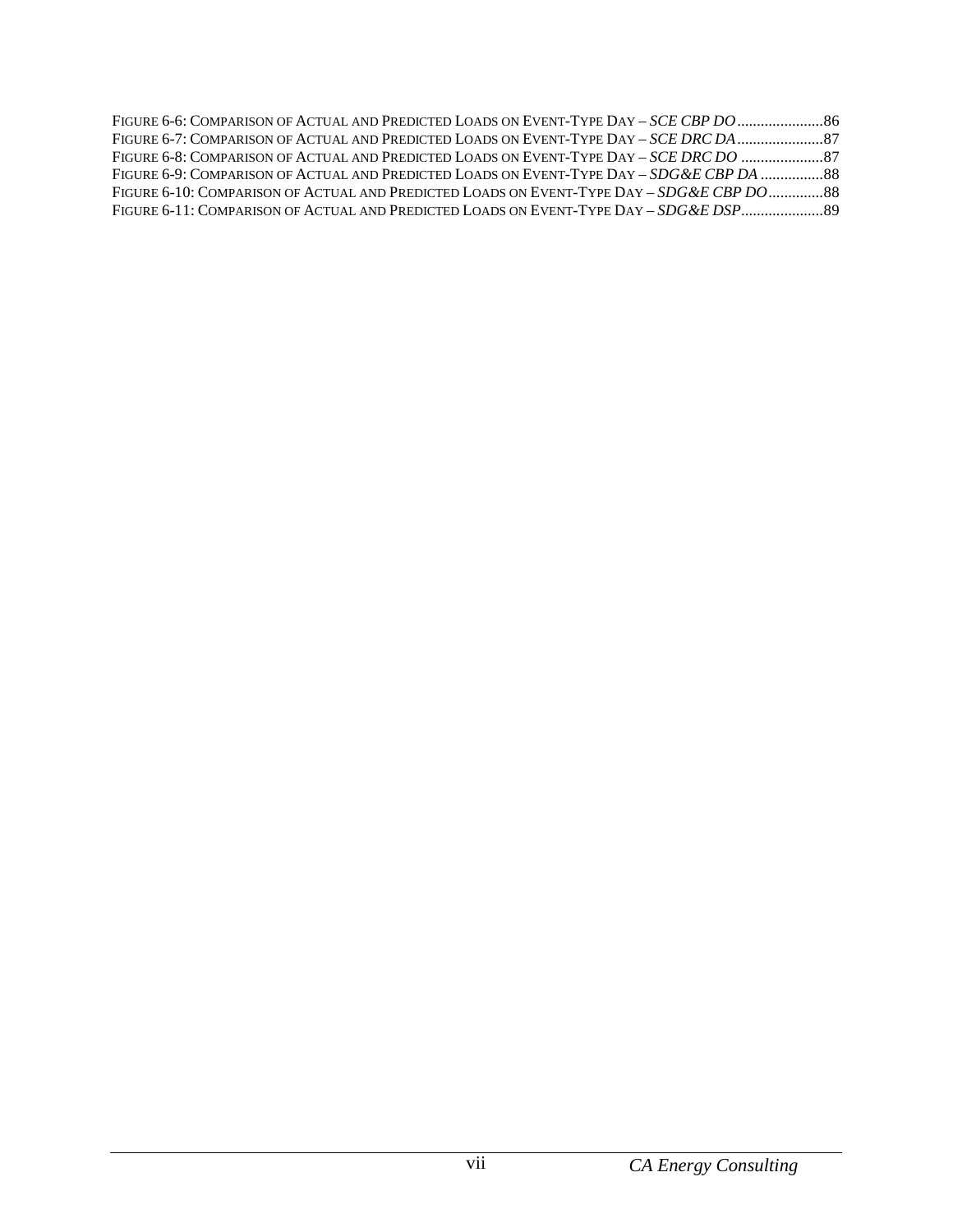## **Abstract**

This report documents the results of a load impact evaluation of aggregator demand response ("DR") programs operated by the three California investor-owned utilities (IOUs), Pacific Gas and Electric ("PG&E"), Southern California Edison ("SCE"), and San Diego Gas and Electric ("SDG&E") for Program Year 2010.

In these programs, DR aggregators contract with the IOUs and with commercial and industrial customers to act on their behalf with respect to all aspects of the DR program, including receiving notices from the utility, arranging for load reductions on event days, receiving incentive payments, and paying penalties (if warranted) to the utility. Each aggregator forms a "portfolio" of individual customers, whose aggregated load reductions participate as a single resource for the IOUs in the DR programs. Aggregators, depending on their contractual arrangement with the IOU, can enroll and nominate customers in a mix of day-ahead ("DA") and day-of ("DO") triggered DR product types. The terms of the conditions of service can vary widely, depending on the individual contracts and tariffs negotiated between the aggregator and the IOU and customers.

The scope of this evaluation covers the state-wide Capacity Bidding Program ("CBP"), which is operated by all three IOUs, PG&E's Aggregator Managed Portfolio ("AMP"), SCE's Demand Response Contracts ("DRC"), and the Demand Smart Program ("DSP") operated by SDG&E.

The primary goals of this evaluation study are the following:

- 1. Estimate the *ex post* load impacts for program year 2010; and
- 2. Estimate *ex ante* load impacts for the programs for years 2011 through 2020

Enrollment in the various aggregator programs and product types ranged from 80 customer accounts in SCE's day-ahead CBP to 1,750 in SCE's day-of DRC program. With the exception of PG&E's CBP program, enrollment in the DO product type generally exceeded that in the corresponding DA product type.

The number of aggregator DR events called in 2010 varied considerably across utilities and product types. The PG&E AMP and SCE DRC portfolios were called only once or twice for test events. In contrast, the statewide CBP programs were called 11, 19, and 13 times by PG&E, SCE and SDG&E respectively, while SDG&E called 10 DSP events.

Hourly ex post load impacts were estimated for each program and event during the summer of 2010, using regression analysis of hourly customer-level load, weather, and event data. Estimated load impacts were reported at the program level for each event, for both product types (DA and DO). Load impacts for the average, or typical event were also reported by industry type and CAISO local capacity area where relevant. A high-level summary of ex post load impacts is the following:

• Estimated average hourly *ex post* load impacts for the typical event for the statewide CBP program at PG&E, SCE and SDG&E were 11 MW, 0.8 MW, and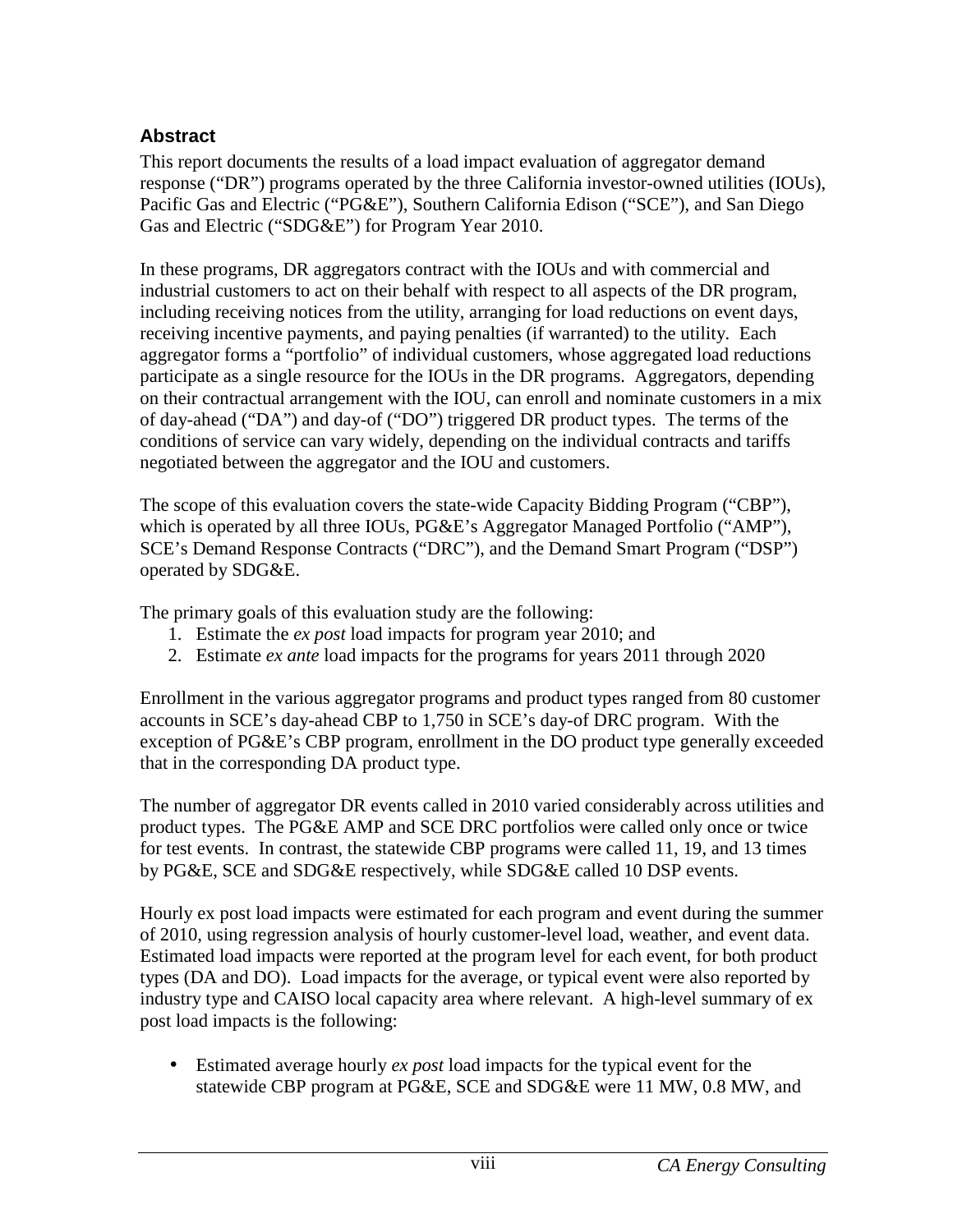9.6 MW respectively, for the DA product type, and 27.9 MW, 15.4 MW, and 8.7 MW for the DO option.

- Average hourly load impacts for the average event for PG&E's AMP DO product type was 104.9 MW.
- Average hourly load impacts for the typical event for SCE's DRC DA and DO product types were 8.7 MW and 113.3 MW.
- Average hourly load impacts for the average event for SDG&E's DSP DO program were 7.8 MW.

Ex ante load impacts for 2011 through 2020 were developed using reference load profiles and per-customer load impacts generated from the ex post load impact results, along with enrollment forecasts provided by the utilities.

Based on anticipated aggregator contract quantities and expected changes in program enrollments, estimated average hourly *ex ante* load impacts for 2012, for a typical event day in a 1-in-2 weather scenario, are the following:

- For PG&E's CBP DA and DO products 24.4 MW and 28.3 MW
- For SCE's CBP DA and DO products 1.2 MW and 18.2 MW
- For SDG&E's CBP DA and DO products 10.2 MW and 12.5 MW
- For PG&E's AMP DA and DO contracts 40 MW and 149 MW
- For SCE's DRC DA and DO contracts 25.2 MW and 78.5 MW
- For SDG&E's DSP DO contract 14.9 MW.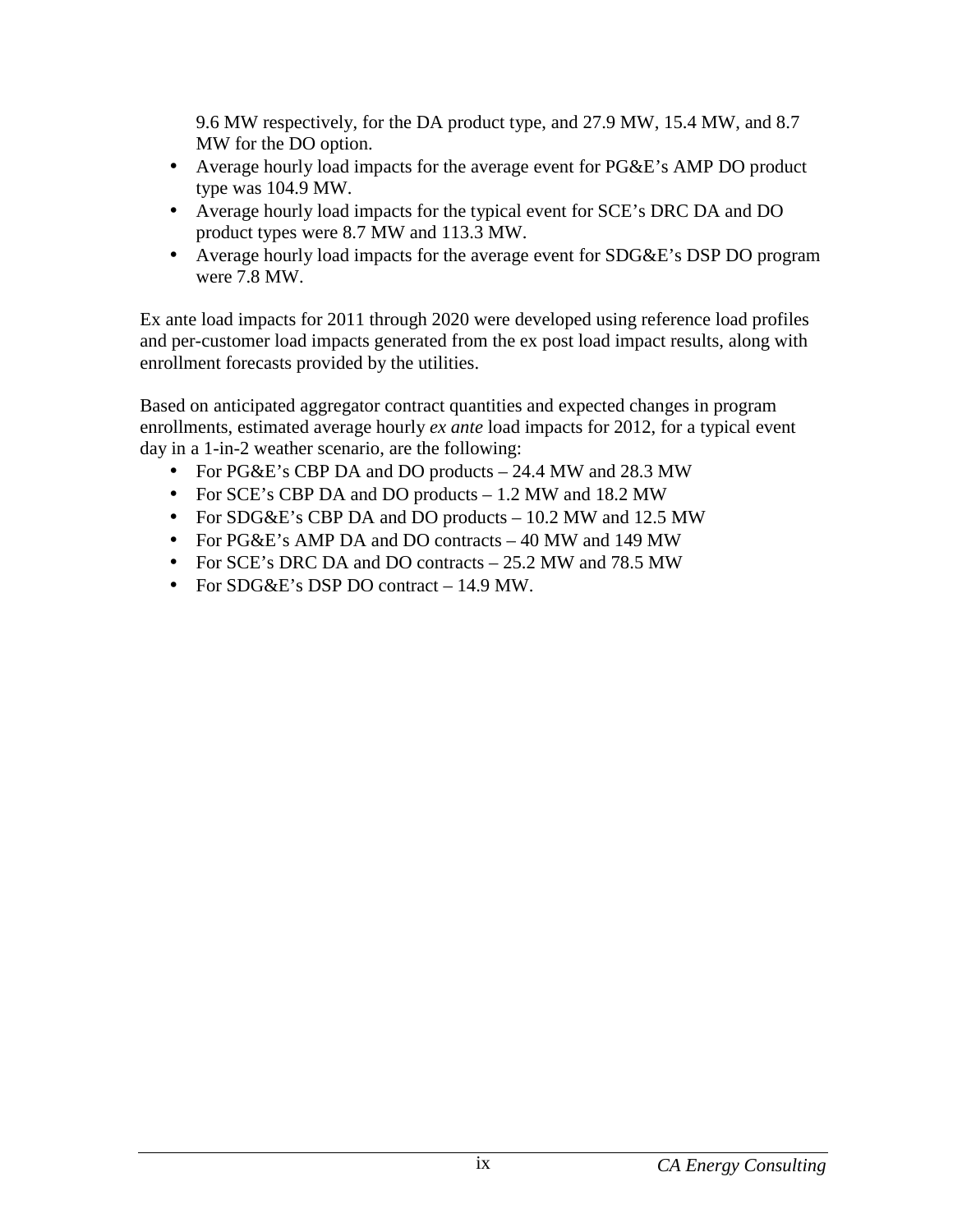## **Executive Summary**

This report documents the results of a load impact evaluation of aggregator demand response ("DR") programs operated by the three California investor-owned utilities (IOUs), Pacific Gas and Electric ("PG&E"), Southern California Edison ("SCE"), and San Diego Gas and Electric ("SDG&E") for Program Year 2010. In these programs, DR aggregators contract with the IOUs and with commercial and industrial customers to act on their behalf with respect to all aspects of the DR program, including receiving notices from the utility, arranging for load reductions on event days, receiving incentive payments, and paying penalties (if warranted) to the utility. Each aggregator forms a "portfolio" of individual customers, whose aggregated load reductions participate as a single resource for the IOUs in the DR programs. Aggregators, depending on their contractual arrangement with the IOU, can enroll and nominate customers in a mix of day-ahead ("DA") and day-of ("DO") triggered DR product types. The terms of the conditions of service can vary widely, depending on the individual contracts and tariffs negotiated between the aggregator and the IOU and customers.

The scope of this evaluation covers the state-wide Capacity Bidding Program ("CBP"), which is operated by all three IOUs, PG&E's Aggregator Managed Portfolio ("AMP"), and SCE's Demand Response Contracts ("DRC"), and the Demand Smart Program ("DSP"), operated by SDG&E.

The primary goals of this evaluation study are the following:

- 1. Estimate the *ex post* load impacts for program year 2010; and
- 2. Estimate *ex ante* load impacts for the programs for years 2011 through 2021

# **ES.1 Program Resources**

# **CBP**

The CBP program provides month to month capacity payments (\$/kW) to aggregators based on the nominated kW load, the specific operating month and program option (DA or DO). Additional energy payments (\$/kWh) are made to bundled customers based on the measured kWh reductions (relative to the program baseline) that are achieved when an event is called. The monthly capacity payments can be adjusted by the actual kWh reductions during an event, and capacity penalties apply if events are called in a month and measured load reductions fall below 50 percent of nominated amounts. If no events are called, the aggregator receives the monthly capacity payment in accordance with their nomination, but no energy payments. Participants may adjust their nomination each month, as well as their choice of available event type and event window options (*e.g.*, DA or DO events, and 1-to-4, 2-to-6, or 4-to-8 hour maximum event durations). CBP events may be called on non-holiday weekdays in the months of May through October, between the hours of 11 a.m. and 7 p.m., with a maximum of twenty-four event hours per month.

# **AMP**

Under the AMP program, each aggregator operates their resource portfolio under a bilateral forward contract with PG&E and has negotiated their own aggregated DR program terms. Each AMP contract acts as an individual DR resource and is called under the terms of the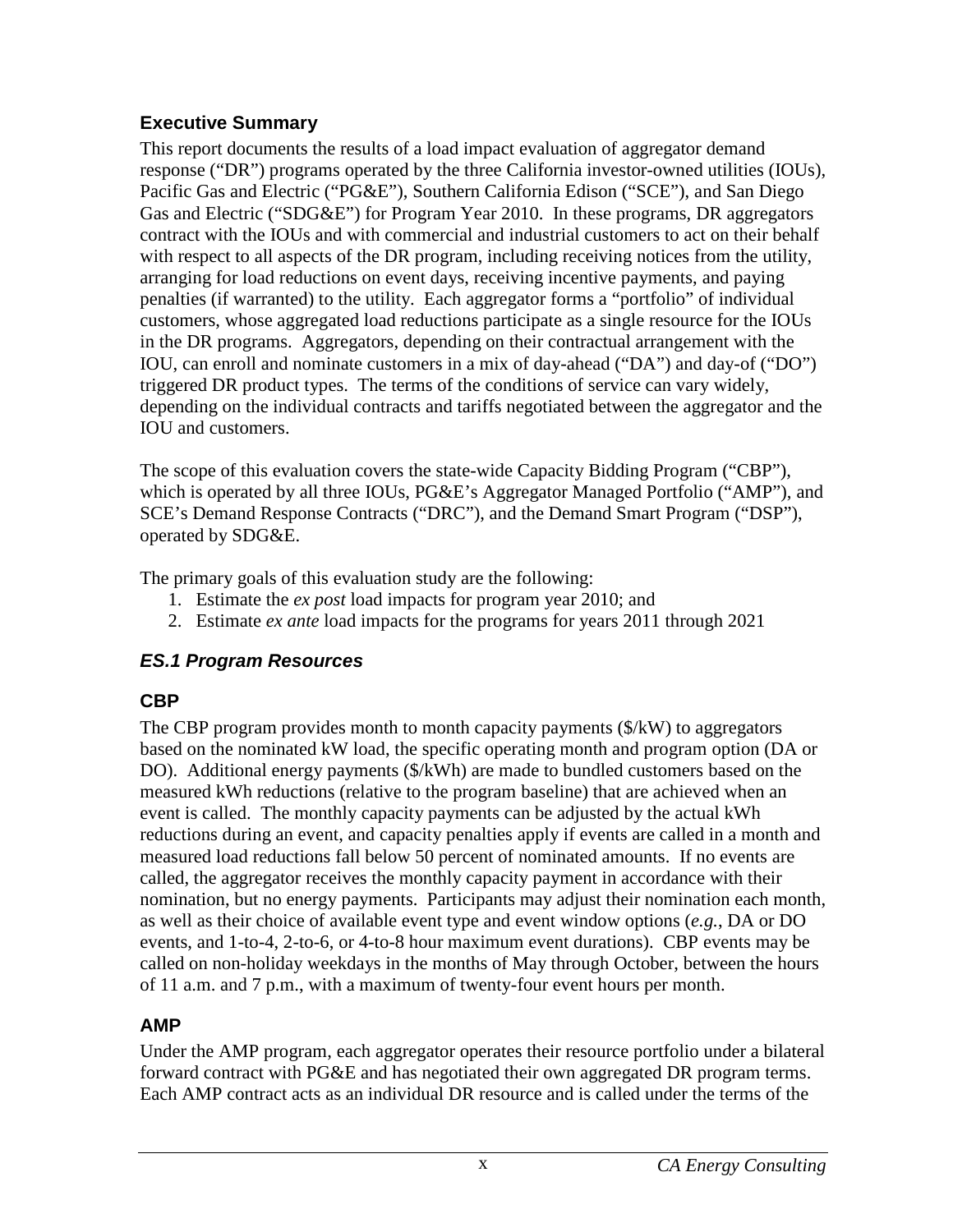contract, either with DA or DO trigger. The aggregator enrolls individual customers and provides a coordination arrangement by which participating customers achieve load reductions and are reimbursed by the aggregator. Up to 50 hours of events may be called each year, during the hours of 11 a.m. and 7 p.m.

## **DRC**

The terms of DRC are similar to those of the PG&E AMP program in that each DRC aggregator has a separate bi-lateral forward contract with SCE to provide a specific amount of load reductions for specific months of the program year, in advance (*i.e*., no month-tomonth nominations as for the CBP). The terms of SCE's DRC contracts vary individually with regards to the number of hours and the length of the program event durations. Each contract can also have its own specific trigger requirements, baseline methodologies, and payment terms. There is no requirement to call all DRCs at the same time, only as required under the terms of each contract. The payment arrangements with customers are similar to those of the AMP contracts, with payments for load reductions passed on from the IOU through the aggregator to the customers.

#### **DSP**

SDG&E started DSP in 2010 and the program currently contains one DO contract. Up to 50 hours of events may be called each year, including test events, during the hours of 12 a.m. and 6 p.m. Events last a minimum of two hours and a maximum of five hours. The baselines are calculated using the 3-in-10 method.

#### **Program enrollment**

Tables ES–1through ES–4 summarize 2010 program enrollment in the DA and DO product types across all six aggregator programs at the three utilities.<sup>1</sup> The first two tables show enrollment in terms of number of customer service accounts (SA IDs), while the second two show enrollment in terms of megawatts (MW) of *on-peak* demand.<sup>2</sup>

The DO product type generally has substantially greater numbers of customer accounts and larger amounts of total on-peak demand than the DA product type.<sup>3</sup> The CBP DO product types at each of the utilities have attracted large numbers of Retail stores. The DRC DO product type has also enrolled mostly Retail stores, as well as substantial total load in the Manufacturing; Wholesale, Transport and other Utilities (primarily water utilities) industry groups.

 $\overline{a}$ <sup>1</sup> For the CBP programs, since customers are not assigned to the DA or DO product type until they are nominated for a particular month, enrollments are defined to include all customer accounts that were *nominated* in at least one month during the summer period. A few customer accounts are nominated to a DA product type in some months and to a DO product in others. In those cases, they are classified by their nomination status in the latest month of their enrollment. However, their load impacts for specific events are attributed to the appropriate product type for the month in which the events occurred.

 $2$  The on-peak demand values represent average hourly usage during typical aggregator event windows (hours ending 13-18) on non-event weekdays. They are provided to illustrate the size, or scale of the total load of

enrolled customers. They do not reflect "subscribed demand", which is a measure of potential load impacts.<br><sup>3</sup> One PG&E aggregator offered the DA option to several hundred relatively small customer accounts in the San Francisco area.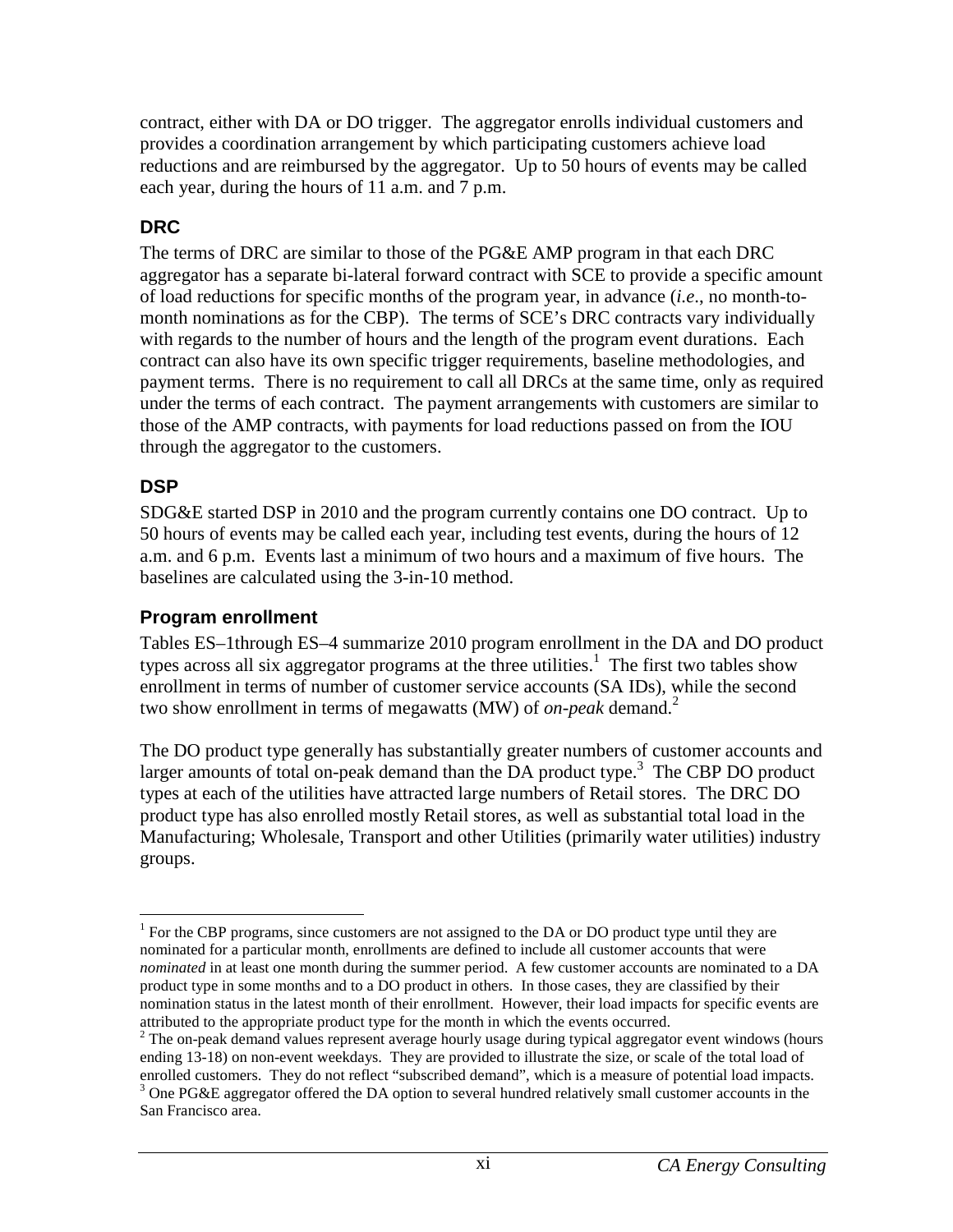|                                          |      | <b>CBP</b> |                  | <b>Contract-Based</b> |            |
|------------------------------------------|------|------------|------------------|-----------------------|------------|
| <b>Industry Type</b>                     | PG&E | <b>SCE</b> | <b>SDG&amp;E</b> | <b>AMP</b>            | <b>DRC</b> |
| 1. Agriculture, Mining & Construction    | 29   |            | 5                | 28                    | 24         |
| 2. Manufacturing                         | 28   |            | 26               | 128                   | 17         |
| 3. Wholesale, Transport, other Utilities | 48   |            | 14               | 24                    | 47         |
| 4. Retail stores                         | 116  | 74         |                  |                       | 145        |
| 5. Offices, Hotels, Health, Services     | 211  | 3          | 80               | 30                    | 3          |
| 6. Schools                               | 26   |            |                  | 45                    |            |
| 7. Entertainment, Other Services, Gov't  | 90   |            | 6                |                       | 2          |
| 8. Other/Unknown                         | 13   |            |                  | 3                     |            |
| Total                                    | 561  | 80         | 131              | 266                   | 245        |

**Table ES–1: Aggregator Program Enrollment –** *Day-Ahead Product Types* **(***Customer Accounts***)** 

| Table ES-2: Aggregator Program Enrollment – Day-Of Product Types |
|------------------------------------------------------------------|
| (Customer Accounts)                                              |

|                                          | <b>CBP</b> |            |                  | <b>Contract-Based</b> |            |            |
|------------------------------------------|------------|------------|------------------|-----------------------|------------|------------|
| <b>Industry Type</b>                     | PG&E       | <b>SCE</b> | <b>SDG&amp;E</b> | <b>AMP</b>            | <b>DRC</b> | <b>DSP</b> |
| 1. Agriculture, Mining & Construction    | 35         | 2          |                  | 211                   | 51         |            |
| 2. Manufacturing                         | 25         | 3          | 12               | 120                   | 174        | 15         |
| 3. Wholesale, Transport, other Utilities | 32         | 2          | 21               | 113                   | 786        | 21         |
| 4. Retail stores                         | 273        | 364        | 196              | 129                   | 553        | 24         |
| 5. Offices, Hotels, Health, Services     | 30         | 40         | 37               | 170                   | 103        | 15         |
| 6. Schools                               | 4          |            |                  | 8                     | 44         | 25         |
| 7. Entertainment, Other Services, Gov't  | 11         |            | 47               | 19                    | 36         |            |
| 8. Other/Unknown                         |            |            |                  | 9                     |            |            |
| Total                                    | 410        | 412        | 315              | 779                   | 1747       | 104        |

**Table ES–3: Aggregator Program Enrollment –** *Day-Ahead Product Types* **(***MW of On-Peak Demand***)** 

|                                          |      | <b>CBP</b> | <b>Contract-Based</b> |            |            |
|------------------------------------------|------|------------|-----------------------|------------|------------|
| <b>Industry Type</b>                     | PG&E | <b>SCE</b> | <b>SDG&amp;E</b>      | <b>AMP</b> | <b>DRC</b> |
| 1. Agriculture, Mining & Construction    | 5.0  | 0.0        | 2.5                   | 2.5        | 3.9        |
| 2. Manufacturing                         | 14.2 | 1.5        | 12.6                  | 111.1      | 6.7        |
| 3. Wholesale, Transport, other Utilities | 5.0  | 0.0        | 3.4                   | 5.9        | 16.6       |
| 4. Retail stores                         | 5.4  | 4.5        | 0.0                   | 0.1        | 32.2       |
| 5. Offices, Hotels, Health, Services     | 30.5 | 1.9        | 14.1                  | 12.9       | 0.2        |
| 6. Schools                               | 7.8  | 0.0        | 0.0                   | 10.6       | 0.7        |
| 7. Entertainment, Other Services, Gov't  | 5.0  | 0.0        | 1.1                   | 6.2        | 0.5        |
| 8. Other/Unknown                         | 1.4  | 0.0        | 0.0                   | 0.4        | 0.0        |
| Total                                    | 74.2 | 7.9        | 33.6                  | 149.7      | 60.7       |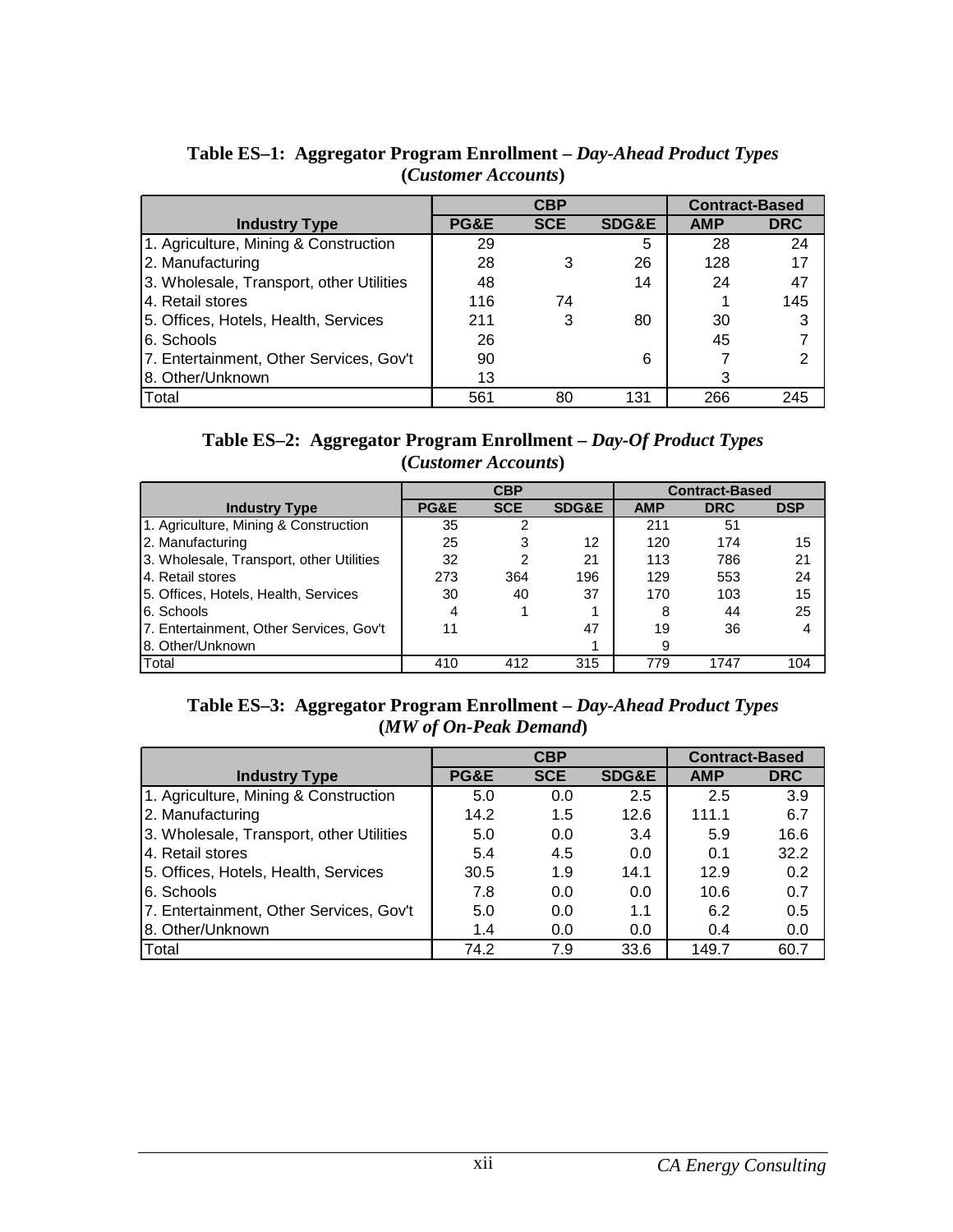|                                          | <b>CBP</b>      |               |                  | <b>Contract-Based</b> |            |            |
|------------------------------------------|-----------------|---------------|------------------|-----------------------|------------|------------|
| <b>Industry Type</b>                     | <b>PG&amp;E</b> | <b>SCE</b>    | <b>SDG&amp;E</b> | <b>AMP</b>            | <b>DRC</b> | <b>DSP</b> |
| 1. Agriculture, Mining & Construction    | 8.2             | 0.5           | 0.0              | 96.6                  | 8.0        | 0.0        |
| 2. Manufacturing                         | 29.0            | 0.5           | 3.0              | 94.7                  | 112.0      | 2.8        |
| 3. Wholesale, Transport, other Utilities | 11.1            | 0.6           | 3.6              | 49.0                  | 105.9      | 2.5        |
| 14. Retail stores                        | 74.4            | 74.1          | 34.8             | 39.6                  | 157.5      | 3.8        |
| 5. Offices, Hotels, Health, Services     | 26.8            | 4.6           | 6.9              | 96.6                  | 46.6       | 3.6        |
| 6. Schools                               | 10.0            | $2.2^{\circ}$ | 0.1              | 19.5                  | 55.4       | 10.2       |
| 7. Entertainment, Other Services, Gov't  | 5.4             | 0.0           | 6.5              | 12.1                  | 21.3       | 0.9        |
| 8. Other/Unknown                         | 0.0             | 0.0           | 0.1              | 1.5                   | 0.0        | 0.0        |
| Total                                    | 164.8           | 82.5          | 55.0             | 409.6                 | 506.8      | 23.7       |

**Table ES–4: Aggregator Program Enrollment –** *Day-Of Product Types* **(***MW of On-Peak Demand***)** 

## **ES.2 Evaluation Methodology**

Estimates of total program-level load impacts for each program were developed from the estimated coefficients of individual customer regression equations. These equations were estimated over the summer months for 2010, using individual customer load data for all customer accounts nominated in a month containing an event.

The regression equations were based on models of hourly loads as functions of a list of variables designed to control for factors such as:

- Seasonal and hourly time patterns (*e.g.*, month, day-of-week, and hour, plus various hour/day-type interactions)
- Weather (*e.g.*, cooling degree hours)
- Event indicators—Event indicators, which were invoked when a given customer's product type was called, were interacted with hourly indicator variables to allow estimation of hourly load impacts for each event.

The resulting equations provide the capability of estimating hourly load impacts on every event day, as well as simulating hourly reference load profiles for various day-types and weather conditions. In addition, the customer-specific equations provide the capability to summarize load impacts by industry type and CAISO local capacity area, by adding across customers in any given category, and to analyze the effect of TA/TI and AutoDR participation. Finally, uncertainty-adjusted load impacts are calculated to illustrate the degree of uncertainty that exists around the estimated load impacts.

#### **ES.3 Detailed Study Findings**

#### **Summary of ex-post program load impacts**

Table ES–5 summarizes estimates of average hourly ex post load impacts for PY 2010 *for the typical DR event* for each of the three utilities' aggregator programs and product types (*e.g.*, *day-ahead* and *day-of* notice). Estimated load impacts for the *day-of* product types are generally greater than for *day-ahead* products, which is consistent with the greater DO enrollment and total load.<sup>4</sup>

The sum of the set of the set of the set of the set of the set of the set of the set of the set of the set of the set of the set of the set of the set of the set of the set of the set of the set of the set of the set of th aggregator offered that product type.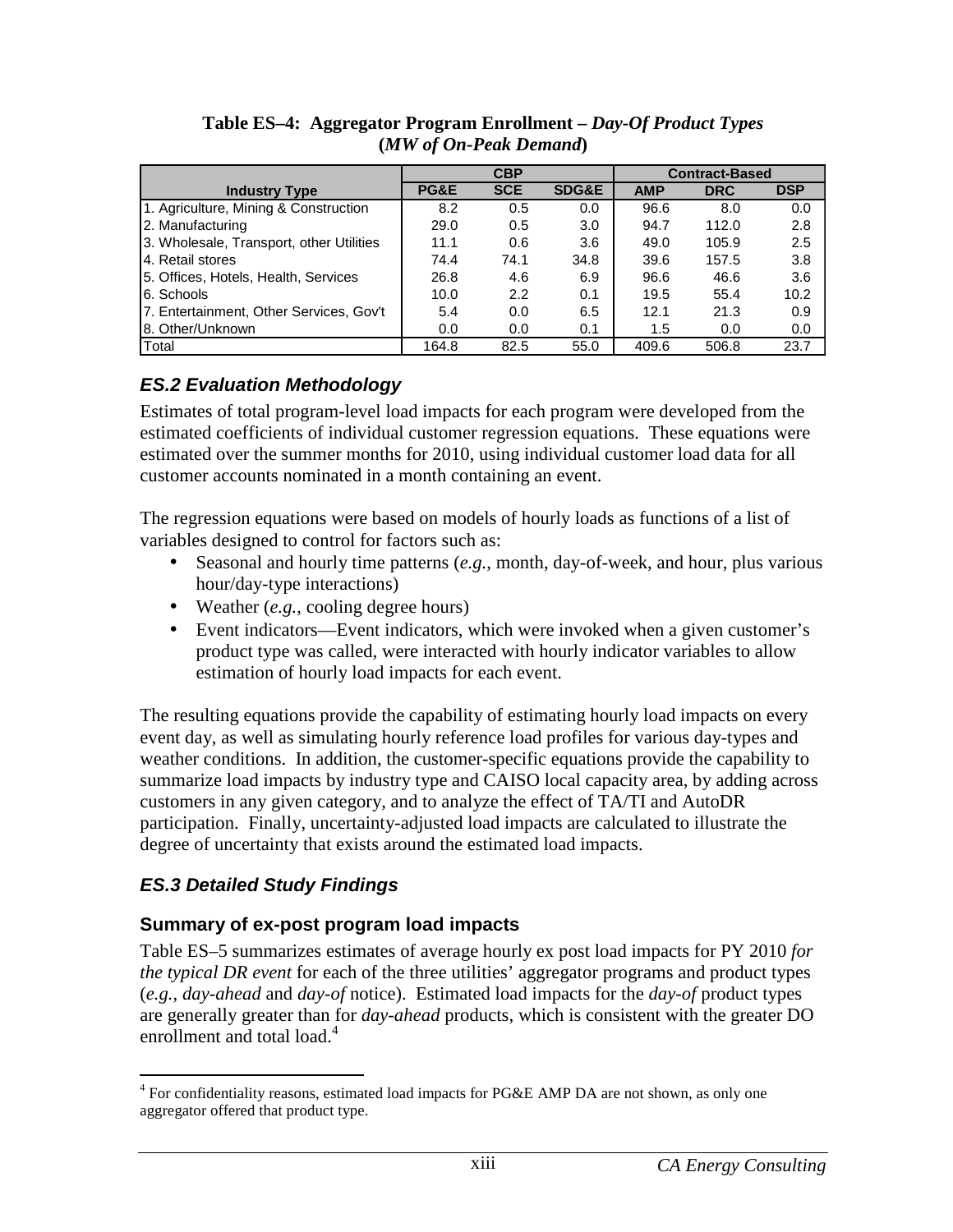| Program    | CBP  |      | <b>AMP/DRC/DSP</b> |       |  |
|------------|------|------|--------------------|-------|--|
| Utility/   |      |      |                    |       |  |
| Program-   |      |      |                    |       |  |
| type       | DA   | DO   | DA                 | DO    |  |
| PG&E       | 11.0 | 27.9 | na                 | 104.9 |  |
| <b>SCE</b> | 0.8  | 15.4 | 8.7                | 113.3 |  |
| SDG&E      | 9.6  | 8.7  |                    | 7.8   |  |

**Table ES–5: Aggregator Program Average Hourly Load Impacts (MW) – by Utility and Product Type (2010)** 

Table ES–6 provides summary indicators of average event-hour load impacts *per nominated customer* for each program and product type. The AMP DO product type has significantly larger kW impacts per customer compared to the other programs.

**Table ES–6: Average Event-Hour Load Impacts (kW) per Nominated Customer** 

|                      | DA   | DO    |
|----------------------|------|-------|
| PG&E CBP             | 26   | 78.2  |
| <b>SCE CBP</b>       | 11   | 48.1  |
| <b>SDG&amp;E CBP</b> | 80.3 | 32.6  |
| AMP                  | na   | 238.2 |
| <b>DRC</b>           | 65.9 | 120.1 |
| DSP                  |      | 79.8  |

Figure ES–1 illustrates the concentration of load impacts within the top five percent of customer accounts that account for the largest average load impacts across events. The figure shows the percentages of *load* and *load impacts* that are accounted for by those five percent of customers. In seven of the eleven IOU program/product-types, approximately half or more of the total program load impacts are accounted for by these top five percent of customers.

Note also that the percentage of total load of the top five percent is greater than five percent (with one exception), but always less than the percentage of load impacts. This implies that while some of the concentration of load impacts is due to these top customers being larger than average, they are also relatively more responsive than the average customer in the program/product type.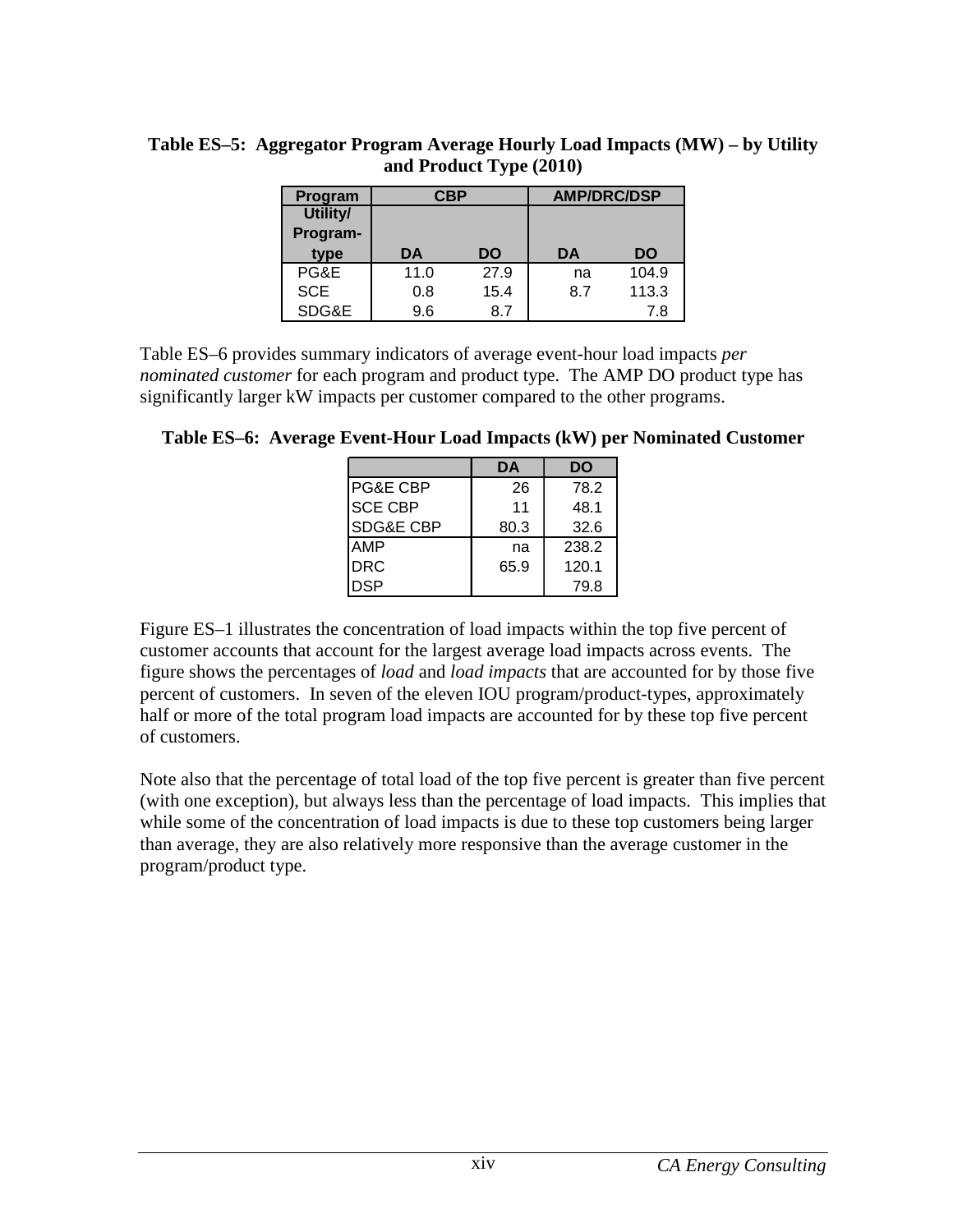



#### **Effects of TA/TI and AutoDR**

This evaluation included assessments of the load impacts associated with aggregator program customer accounts that participated in TA/TI or AutoDR incentive programs. Two types of analysis were undertaken. First, we report average hourly reference loads and load impacts for those service accounts that have participated in TA/TI or AutoDR. Second, where possible, we compared the load impacts of TA/TI and AutoDR customer accounts in specific business categories to those of non-TA/TI or AutoDR customer accounts in the same business categories (these accounts were sometimes associated with a single customer, such as a large retailer with multiple stores). The latter comparisons were designed as the best opportunity to estimate *incremental* impacts of TA/TI and AutoDR. However, the numbers of customer accounts were quite small, and the load impact comparisons were sometimes inconclusive due to considerable variability.

#### **Summary of ex-ante enrollment and load impacts**

Ex ante forecasts of load impacts for each utility and product type were produced based on per-customer load impacts calculated from the ex post evaluation results, and applied to enrollment forecasts provided by the utilities. Figure ES–2 compares enrolled customer accounts in 2010 to enrollment forecasts for 2012. Significant reductions in enrollment are expected for the SCE DRC DO contracts in 2012.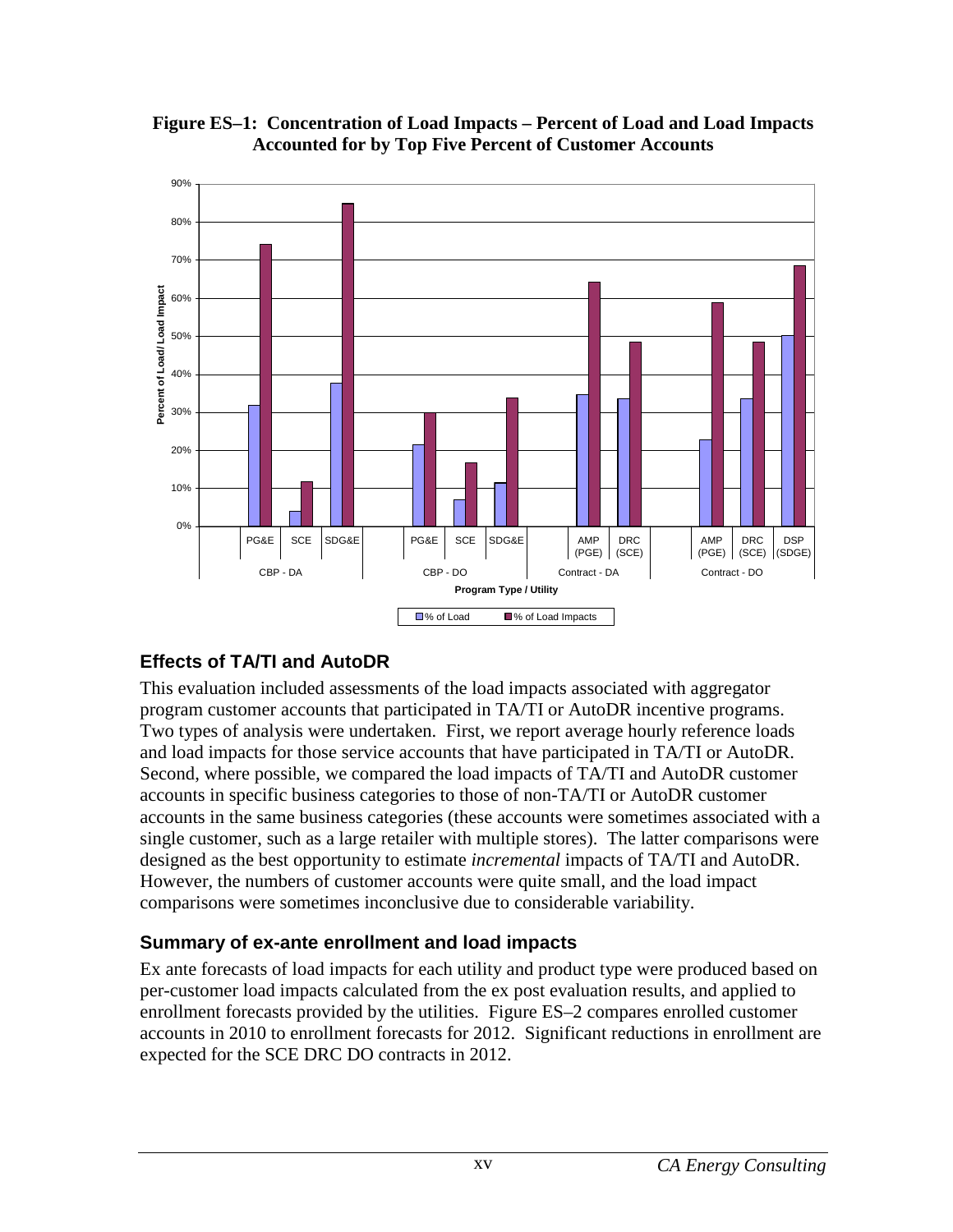

**Figure ES–2: Aggregator Program Enrollment (Customer Accounts) – by Utility and Product Type –** *2010 and 2012*

Figure ES–3 compares average hourly load impacts for a typical event day, by utility, program and product type, for 2010, as estimated in the ex-post evaluation, to those projected for 2012 in the 1-in-2 weather scenario of the ex-ante evaluation. Growth in load impacts is expected in the AMP and DSP DO product types, however SCE's DRC load impacts are expected to fall in line with lower enrollments.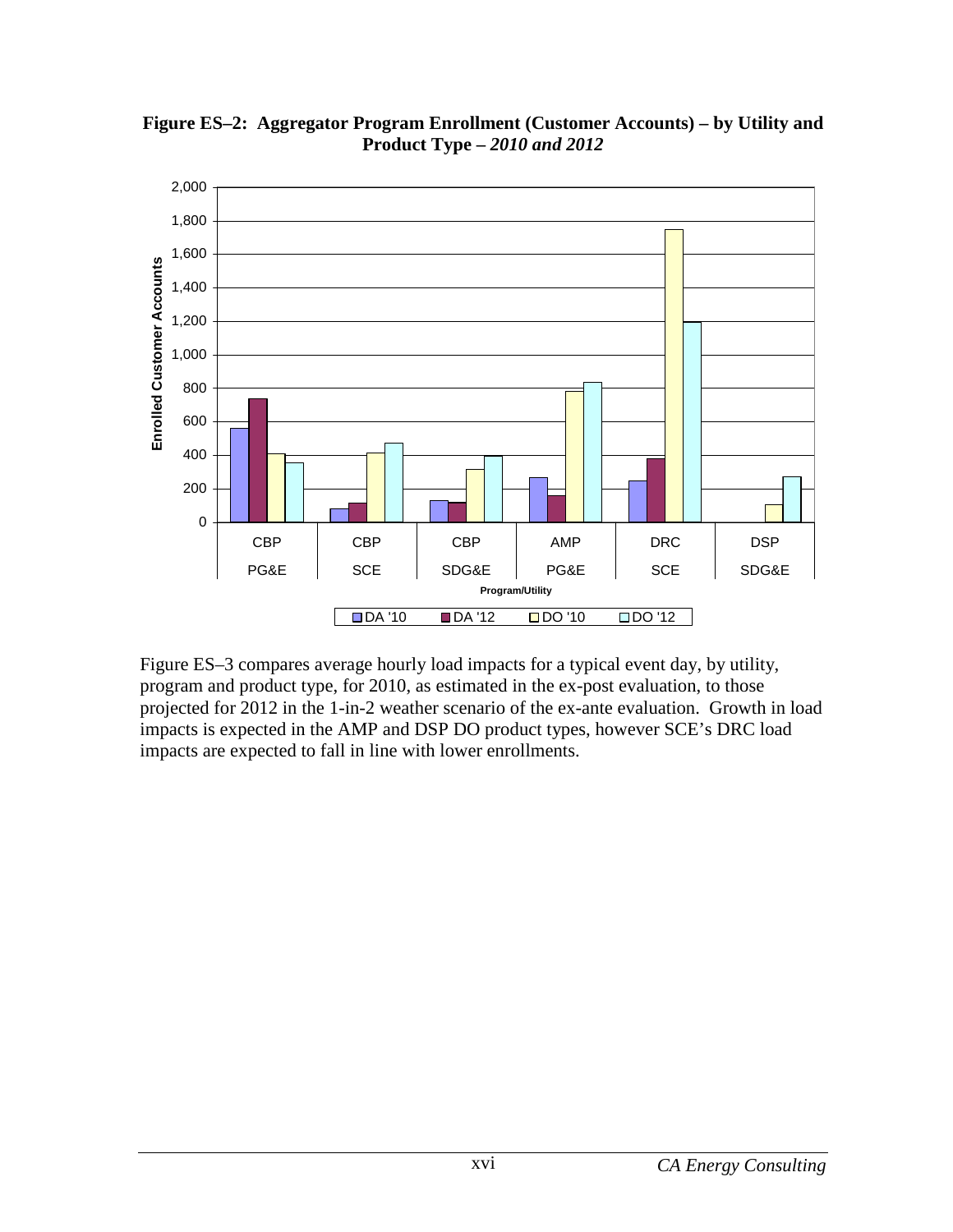



#### **ES 4 Conclusions**

The customer-level regression equations generally worked well in developing load impact estimates and providing the capability of summing across different customer types to produce load impacts at the program and product-type level, by industry type, and by CAISO local capacity area, as well as for summarizing the concentration of load impacts within the most responsive customers, and for supporting analysis of the effects of AutoDR and TA/TI participation. Changes in monthly enrollments and nominations across the summer period, including those between CBP and the aggregator contract programs presented data management and analysis challenges in conducting the ex post evaluation. However, we believe that the reported results accurately characterize the aggregator program load impacts in 2010 in accordance with the approved Demand Response Load Estimation Protocols for California.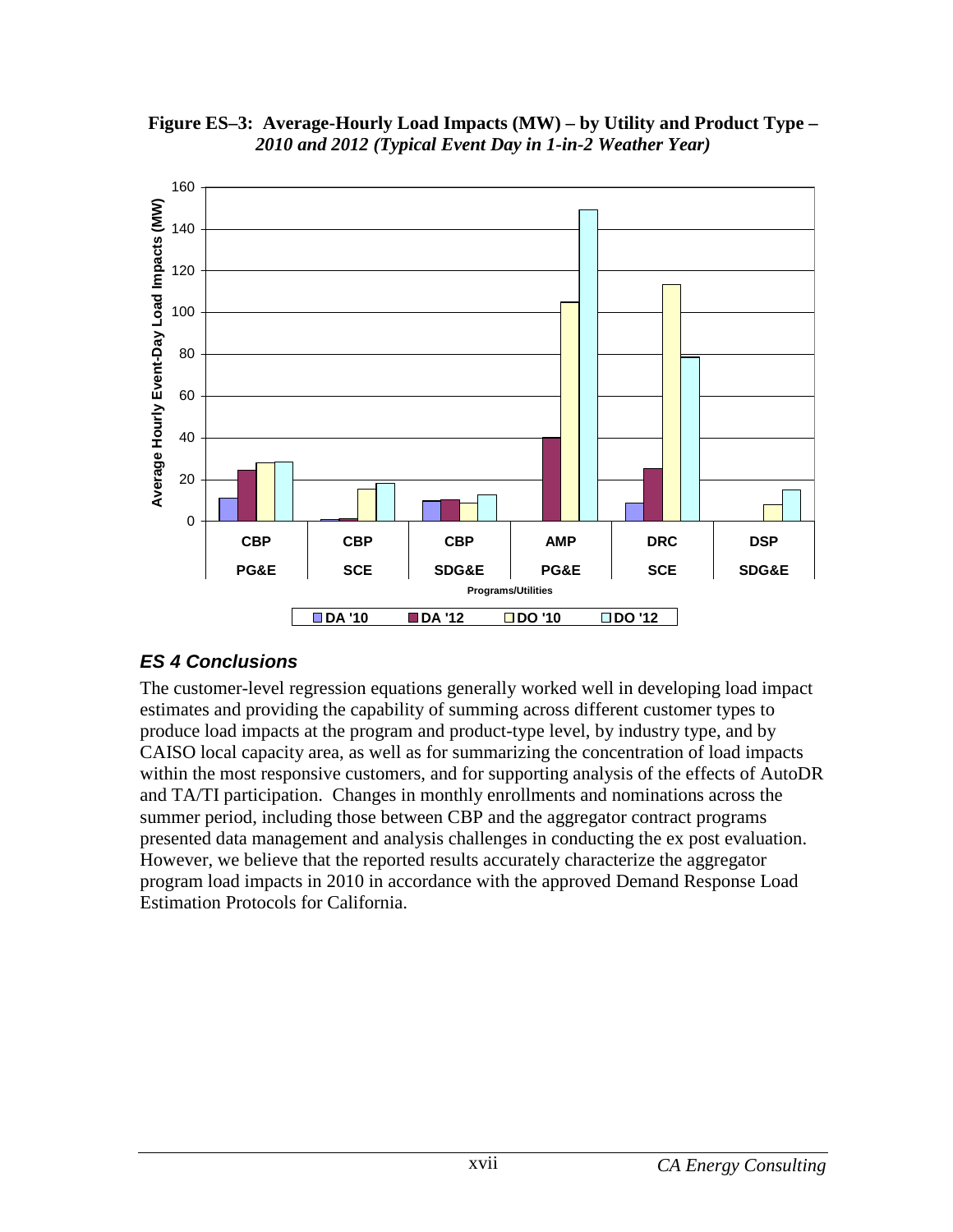## **1. Introduction and Purpose of the Study**

This report documents the results of an evaluation of aggregator demand response ("DR") programs operated by the three California investor-owned utilities (IOUs), Pacific Gas and Electric ("PG&E"), Southern California Edison ("SCE"), and San Diego Gas and Electric ("SDG&E") for Program Year 2010. In these programs, aggregators contract with commercial and industrial customers to act on their behalf with respect to all aspects of the DR program, including receiving notices from the utility, arranging for load reductions on event days, receiving incentive payments, and paying penalties (if warranted) to the utility. Each aggregator forms a "portfolio" of individual customers such that their aggregated load participates as a single resource in the DR programs. Aggregators, depending on their contractual arrangement with the IOU, can enroll and nominate customers in a mix of dayahead ("DA") and day-of ("DO") triggered DR product types.

The scope of this evaluation covers the state-wide Capacity Bidding Program ("CBP"), which is operated by all three IOUs, PG&E's Aggregator Managed Portfolio ("AMP"), and SCE's Demand Response Resource Contracts ("DRC"), and Demand Smart program ("DSP"), operated by SDG&E.

The primary goals of this evaluation study are the following:

- 1. Estimate the *ex post* load impacts for program year 2010; and
- 2. Estimate *ex ante* load impacts for the programs for 2011 through 2021

The first goal involved estimating *hourly load impacts* for each 2010 individual DR event, for each of the utilities' aggregator programs, as well as the distribution of load impacts for a "typical" DR event across industry types and CAISO local capacity areas. Our primary approach involved estimating *individual customer regressions*, which provided a flexible basis for analyzing and reporting load impact results at various levels (*e.g.*, total program level) and by various sub-groups (*e.g.*, by industry group and CAISO local capacity area), including those customers also participating in the AutoDR and Technical Assistance and Technology Incentives (TA/TI) programs.

The second goal involved combining the information on historical ex post load impacts with utility projections of program enrollment or contracted load nominations to produce *forecasts of load impacts* for each of the programs through 2021.

After this introductory section, Section 2 describes the resources provided by the aggregator programs, including program features and characteristics of the enrolled customer accounts. Section 3 discusses evaluation methodology. Section 4 presents estimates of ex post load impacts. Section 5 describes the ex ante forecasts of enrollment and load impacts. Section 6 discusses validity assessment, and Section 7 offers recommendations.

## **2. Description of DR Resources Covered in the Study**

This section summarizes the aggregator programs covered in this evaluation, including the characteristics of the participants in the programs.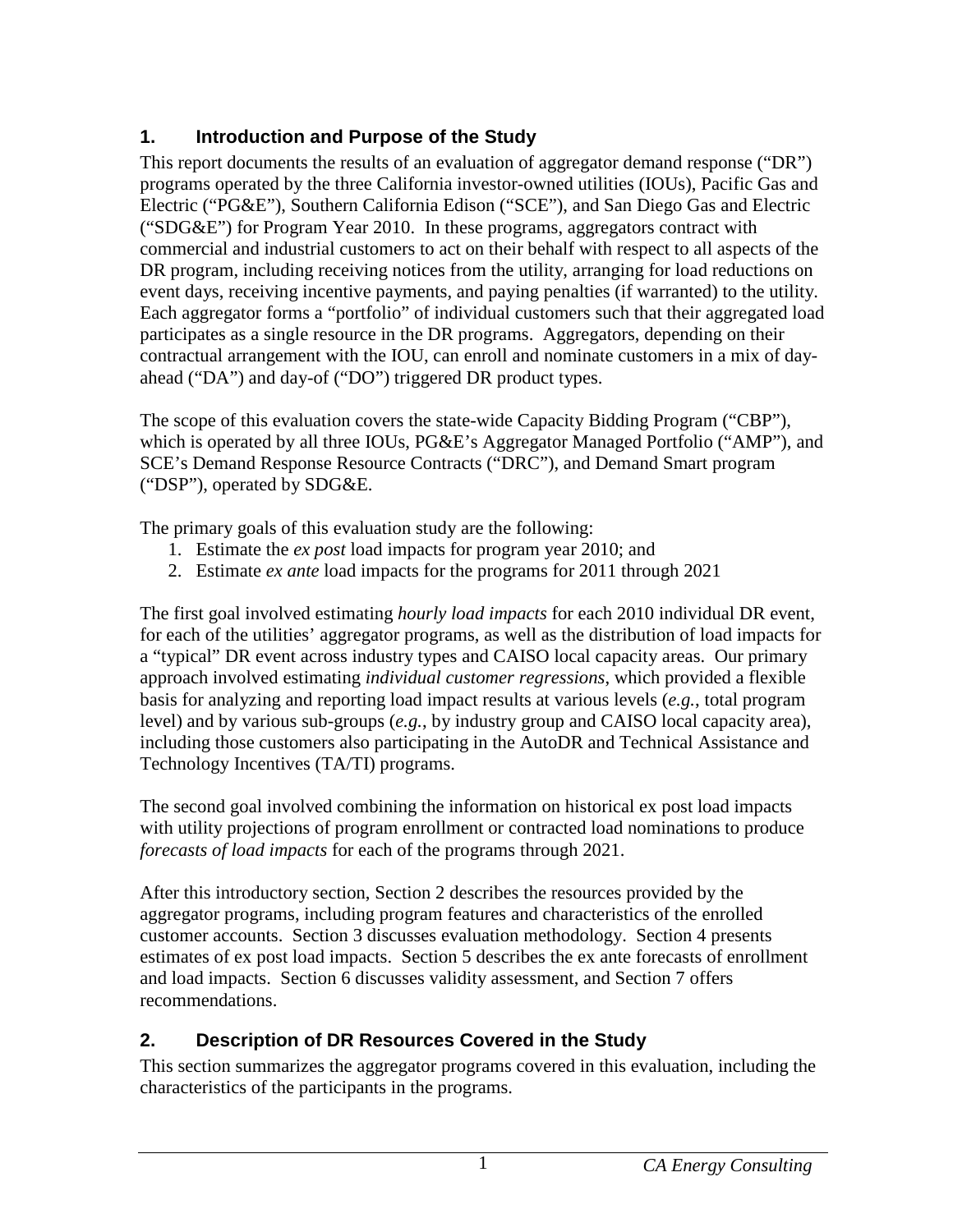#### **2.1 Description of the aggregator programs**

## **CBP**

The CBP program provides month to month capacity payments (\$/kW) to aggregators based on the nominated kW load, the specific operating month and program option (DA or DO). Additional energy payments (\$/kWh) are made to bundled customers based on the measured kWh reductions (relative to the program baseline) that are achieved when an event is called. The monthly capacity payments can be adjusted by the actual kWh reductions during an event, and capacity penalties apply if events are called in a month and measured load reductions fall below 50 percent of nominated amounts. If no events are called, the aggregator receives the monthly capacity payment in accordance with their nomination, but no energy payments. Participants may adjust their nomination each month, as well as their choice of available event type and event window options (*e.g.*, DA or DO events, and 1-to-4, 2-to-6, or 4-to-8 hour maximum event durations). CBP events may be called on non-holiday weekdays in the months of May through October, between the hours of 11 a.m. and 7 p.m., with a maximum of twenty-four event hours per month.

## **AMP**

Under the AMP program, each aggregator operates their resource under a bilateral contract with PG&E and has negotiated their own aggregated DR program terms. Each AMP contract acts as an individual DR resource and is called under the terms of the contract, either with DA or DO trigger. The aggregator enrolls individual customers and provides an arrangement by which participating customers achieve load reductions and are reimbursed by the aggregator. Up to 50 hours of events may be called each year, during the hours of 11 a.m. and 7 p.m.

## **DRC**

The terms of DRC are similar to those of the PG&E AMP program in that each DRC aggregator has a separate bi-lateral forward contract with SCE to provide a specific amount of load reductions for specific months of the program year, in advance (*i.e*., no month-tomonth nominations as for the CBP). The terms of SCE's DRC contracts vary individually with regards to the number of hours and the length of the program event durations. Each contract can also have its own specific trigger requirements, baseline methodologies, and payment terms. There is no requirement to call all DRCs at the same time, only as required under the terms of each contract. The payment arrangements with customers are similar to those of the AMP contracts, with payments for load reductions by the customers passed on from the IOU through the aggregator.

## **DSP**

SDG&E started DSP in 2010 and the program currently contains one DO contract. Up to 50 hours of events may be called each year, including test events, during the hours of 12 a.m. and 6 p.m. Events last a minimum of two hours and a maximum of five hours. The baselines are calculated using the 3-in-10 method.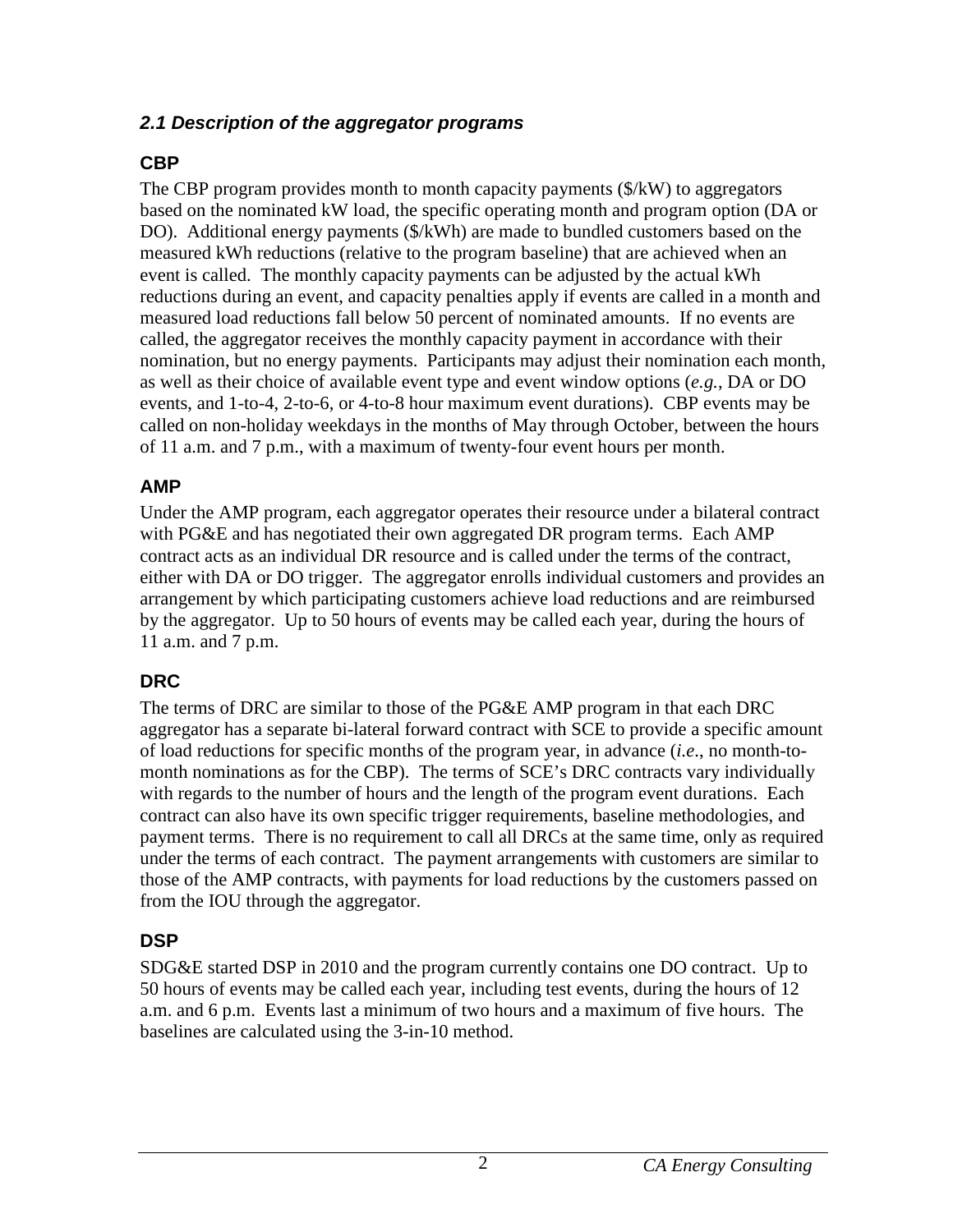#### **2.2 Participant characteristics**

In order to assess the extent to which load impacts differ by customer type for each aggregator program, the individual IOU enrolled customers are categorized according to seven industry types. Table 2–1 indicates the industry groups and the corresponding North American Industry Classification System (NAICS) codes.<sup>5</sup> The following tables summarize the characteristics of the participating customer accounts in the aggregator programs, including industry type, local capacity area, and usage characteristics.

| <b>Industry Groups</b>                       | <b>NAICS Codes</b> |
|----------------------------------------------|--------------------|
| 1. Agriculture, Mining & Construction        | 11, 21, 23         |
| 2. Manufacturing                             | $31 - 33$          |
| 3. Wholesale, Transport, other Utilities     | 22, 42, 48 - 49    |
| 4. Retail stores                             | $44 - 45$          |
| 5. Offices, Hotels, Health, Services         | 51 - 56, 62, 72    |
| 6. Schools                                   | 61                 |
| 7. Entertainment, Other Services, Government | 71, 81, 92         |
| 8. Other/Unknown                             |                    |

|  |  |  | <b>Table 2-1: Industry Group Definition</b> |
|--|--|--|---------------------------------------------|
|--|--|--|---------------------------------------------|

#### **2.2.1 CBP**

Tables 2–2 through 2–7 show enrollment by industry type for the DA and DO CBP product types, for PG&E, SCE, and SDG&E respectively. For purposes of these tables, enrollment in CBP DA and DO product types actually represents aggregator *nominations*, because customers are not assigned to DA or DO product types until they are nominated in a particular month. Thus, a few customer accounts may have enrolled in a CBP program but are not included in these tables because they were never nominated by an aggregator during the summer of 2010. Also, some customer accounts may be moved between CBP and either AMP or DRC, or between CBP DA and DO product types. For consistency, the enrollment numbers in the tables are based on nomination conditions as of the month of the last event in which the customer participated. Customers' load impacts for particular events are attributed to the product type for which they were nominated in the month in which the event occurred. The Protocol tables that are provided along with this report show the exact numbers of enrolled, nominated, and called customer accounts for each event, and for the typical event, for each utility and product type.

The first column in the tables reports the number of enrolled customer service accounts (SAIDs) in each IOU's CBP program. The second column, labeled "Average Demand (MW)," represents the sum of enrolled customers' *average hourly usage* over the summer months. The third column, labeled "On-Peak Demand (MW)," shows average hourly demand during non-holiday *summer weekday on-peak periods* (hours ending 13-18) on non-event days. The final two columns indicate the share of On-Peak Demand by industry

 $\overline{a}$ <sup>5</sup> SCE provided SIC codes in place of NAICS codes. The industry groups were therefore defined according the following SIC codes:  $1 =$  under 2000;  $2 = 2000$  to 3999;  $3 = 4000$  to 5199;  $4 = 5200$  to 5999;  $5 = 6000$  to 8199;  $6 = 8200$  to 8299;  $7 = 8300$  and higher.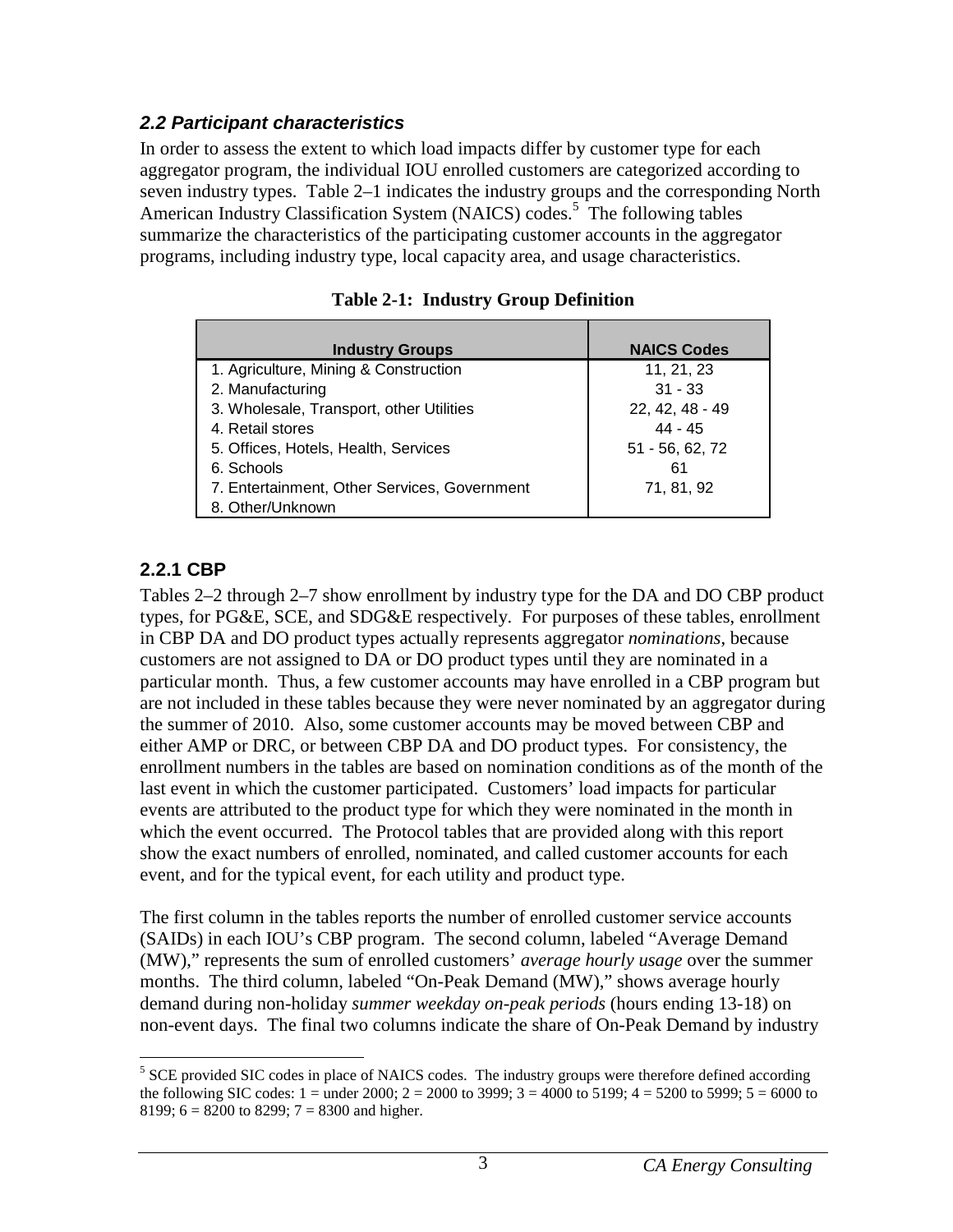type and the average size (kW) of the customer accounts in a given industry type, measured by average on-peak demand.

The values in the second to last columns in the enrollment tables indicate that the mix of industry groups across utilities and product types varies considerably, with no specific group dominant across all utilities. Of note, retail stores make up a large share of CBP DO enrolled load at each of the utilities, as well as for the DA product type at SCE. For PG&E and SDG&E DA product types, Manufacturing, and Offices, Hotels, Health and Services are important industry groups.

| <b>Industry Group</b>                    | Num. of<br><b>SAIDs</b> | Average<br>Demand<br>(MW) | <b>On-Peak</b><br><b>Demand</b><br>(MW) | Demand | % On-Peak Average Size<br>(kW) |
|------------------------------------------|-------------------------|---------------------------|-----------------------------------------|--------|--------------------------------|
| 1. Agriculture, Mining & Construction    | 29                      | 4.5                       | 5.0                                     | 7%     | 171                            |
| 2. Manufacturing                         | 28                      | 12.9                      | 14.2                                    | 19%    | 509                            |
| 3. Wholesale, Transport, other Utilities | 48                      | 6.4                       | 5.0                                     | 7%     | 104                            |
| 4. Retail stores                         | 116                     | 3.9                       | 5.4                                     | 7%     | 46                             |
| 5. Offices, Hotels, Health, Services     | 211                     | 24.1                      | 30.5                                    | 41%    | 145                            |
| 6. Schools                               | 26                      | 7.5                       | 7.8                                     | 11%    | 301                            |
| 7. Entertainment, Other Services, Gov't  | 90                      | 3.9                       | 5.0                                     | 7%     | 55                             |
| 8. Other/Unknown                         | 13                      | 1.0                       | 1.4                                     | 2%     | 105                            |
| Total                                    | 561                     | 64.2                      | 74.2                                    | 100%   | 132                            |

**Table 2-2: Enrollment by Industry group –** *PG&E CBP DA* 

| <b>Industry Group</b>                    | Num. of<br><b>SAIDs</b> | Average<br>Demand<br>(MW) | On-Peak<br><b>Demand</b><br>(MW) | Demand | % On-Peak Average Size<br>(kW) |
|------------------------------------------|-------------------------|---------------------------|----------------------------------|--------|--------------------------------|
| 1. Agriculture, Mining & Construction    | 35                      | 7.4                       | 8.2                              | 5%     | 233                            |
| 2. Manufacturing                         | 25                      | 27.3                      | 29.0                             | 18%    | 1,159                          |
| 3. Wholesale, Transport, other Utilities | 32                      | 11.3                      | 11.1                             | 7%     | 348                            |
| 4. Retail stores                         | 273                     | 59.0                      | 74.4                             | 45%    | 273                            |
| 5. Offices, Hotels, Health, Services     | 30                      | 21.0                      | 26.8                             | 16%    | 892                            |
| 6. Schools                               | 4                       | 8.3                       | 10.0                             | 6%     | 2,499                          |
| 7. Entertainment, Other Services, Gov't  | 11                      | 4.8                       | 5.4                              | 3%     | 487                            |
| 8. Other/Unknown                         |                         |                           |                                  | $0\%$  |                                |
| Total                                    | 410                     | 139.1                     | 164.8                            | 100%   | 402                            |

|  |  | Table 2-4: Enrollment by Industry group – SCE CBP DA |
|--|--|------------------------------------------------------|
|--|--|------------------------------------------------------|

| <b>Industry Group</b>                    | Num. of<br><b>SAIDs</b> | Average<br>Demand<br>(MW) | On-Peak<br><b>Demand</b><br>(MW) | <b>Demand</b> | % On-Peak Average Size<br>(kW) |
|------------------------------------------|-------------------------|---------------------------|----------------------------------|---------------|--------------------------------|
| 1. Agriculture, Mining & Construction    |                         |                           |                                  |               |                                |
| 2. Manufacturing                         | 3                       | 1.4                       | 1.5                              | 19%           | 506                            |
| 3. Wholesale, Transport, other Utilities |                         |                           |                                  |               |                                |
| 4. Retail stores                         | 74                      | 2.8                       | 4.5                              | 57%           | 61                             |
| 5. Offices, Hotels, Health, Services     | 3                       | 1.7                       | 1.9                              | 24%           | 622                            |
| 6. Schools                               |                         |                           |                                  |               |                                |
| 7. Entertainment, Other Services, Gov't  |                         |                           |                                  |               |                                |
| 8. Other/Unknown                         |                         |                           |                                  |               |                                |
| Total                                    | 80                      | 5.9                       | 7.9                              | 100%          | 98                             |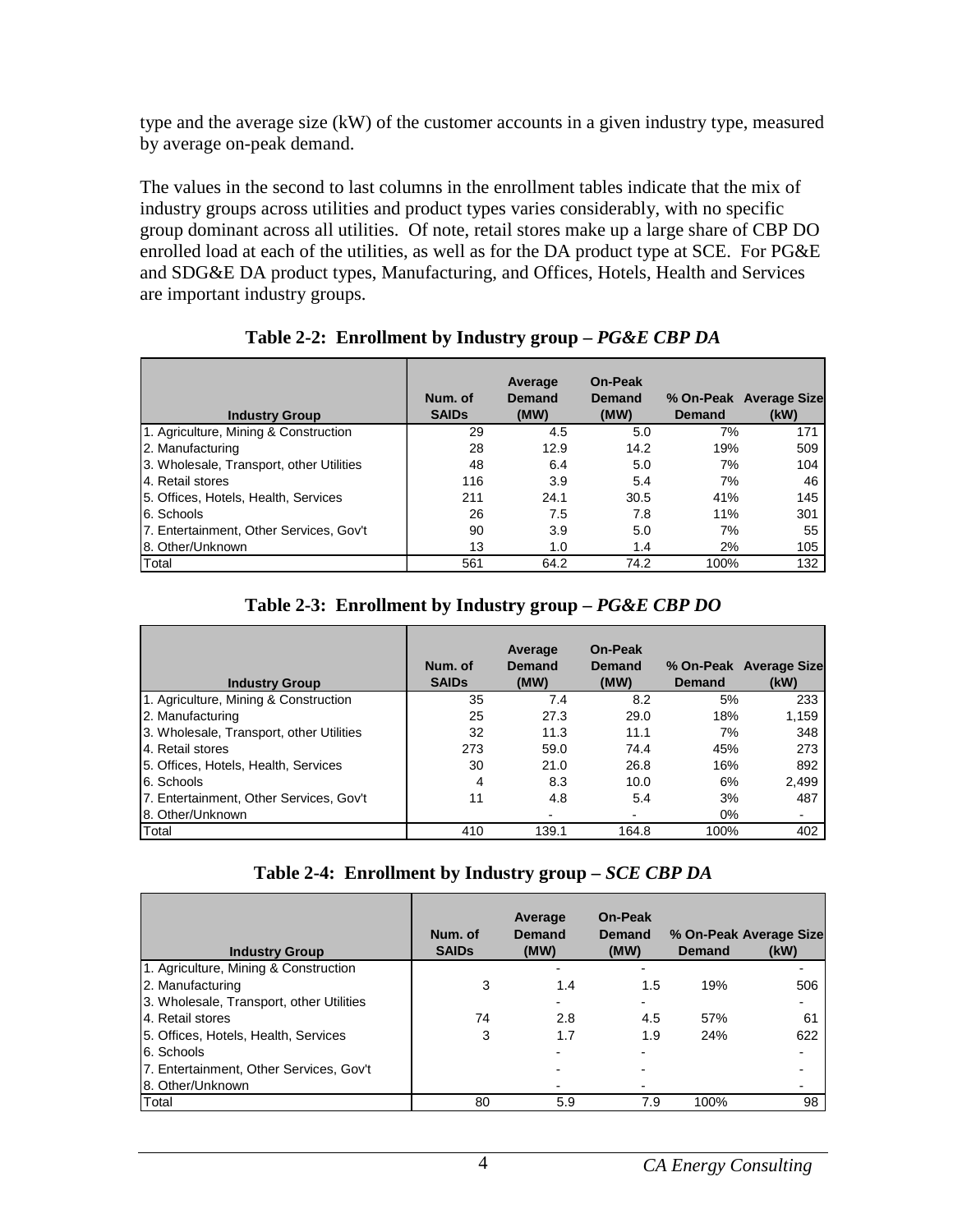| <b>Industry Group</b>                    | Num. of<br><b>SAIDs</b> | Average<br>Demand<br>(MW) | On-Peak<br><b>Demand</b><br>(MW) | Demand | % On-Peak Average Size<br>(kW) |
|------------------------------------------|-------------------------|---------------------------|----------------------------------|--------|--------------------------------|
| 1. Agriculture, Mining & Construction    | 2                       | 0.4                       | $0.5^{\circ}$                    | 1%     | 263                            |
| 2. Manufacturing                         |                         | 0.5                       | 0.5                              | $1\%$  | 154                            |
| 3. Wholesale, Transport, other Utilities | 2                       | 0.7                       | 0.6                              | $1\%$  | 311                            |
| 4. Retail stores                         | 364                     | 57.9                      | 74.1                             | 90%    | 204                            |
| 5. Offices, Hotels, Health, Services     | 40                      | 3.8                       | 4.6                              | 6%     | 114                            |
| 6. Schools                               |                         | 2.8                       | 2.2                              | 3%     | 2,211                          |
| 7. Entertainment, Other Services, Gov't  |                         |                           |                                  |        |                                |
| 8. Other/Unknown                         |                         |                           |                                  |        |                                |
| Total                                    | 412                     | 66.1                      | 82.5                             | 100%   | 200                            |

#### **Table 2-5: Enrollment by Industry group –** *SCE CBP DO*

#### Table 2-6: Enrollment by Industry group - *SDG&E CBP DA*

| <b>Industry Group</b>                    | Num. of<br><b>SAIDs</b> | Average<br>Demand<br>(MW) | <b>On-Peak</b><br><b>Demand</b><br>(MW) | % On-<br>Peak<br><b>Demand</b> | <b>Average Size</b><br>(kW) |
|------------------------------------------|-------------------------|---------------------------|-----------------------------------------|--------------------------------|-----------------------------|
| 1. Agriculture, Mining & Construction    | 5                       | 1.7                       | 2.5                                     | 7%                             | 498                         |
| 2. Manufacturing                         | 26                      | 10.4                      | 12.6                                    | 37%                            | 484                         |
| 3. Wholesale, Transport, other Utilities | 14                      | 2.6                       | 3.4                                     | 10%                            | 241                         |
| 4. Retail stores                         |                         |                           |                                         | $0\%$                          |                             |
| 5. Offices, Hotels, Health, Services     | 80                      | 10.9                      | 14.1                                    | 42%                            | 176                         |
| 6. Schools                               |                         |                           |                                         | $0\%$                          |                             |
| 7. Entertainment, Other Services, Gov't  | 6                       | 1.0                       | 1.1                                     | 3%                             | 185                         |
| 8. Other/Unknown                         |                         |                           |                                         | $0\%$                          |                             |
| Total                                    | 131                     | 26.5                      | 33.6                                    | 100%                           | 257                         |

#### **Table 2-7: Enrollment by Industry group –** *SDG&E CBP DO*

| <b>Industry Group</b>                    | Num. of<br><b>SAIDs</b> | Average<br>Demand<br>(MW) | On-Peak<br><b>Demand</b><br>(MW) | % On-<br>Peak<br>Demand | <b>Average Size</b><br>(kW) |
|------------------------------------------|-------------------------|---------------------------|----------------------------------|-------------------------|-----------------------------|
| 1. Agriculture, Mining & Construction    |                         |                           |                                  | 0%                      |                             |
| 2. Manufacturing                         | 12                      | 2.6                       | 3.0                              | 5%                      | 251                         |
| 3. Wholesale, Transport, other Utilities | 21                      | 4.0                       | 3.6                              | 7%                      | 172                         |
| 4. Retail stores                         | 196                     | 29.3                      | 34.8                             | 63%                     | 178                         |
| 5. Offices, Hotels, Health, Services     | 37                      | 5.7                       | 6.9                              | 13%                     | 187                         |
| 6. Schools                               |                         | 0.1                       | 0.1                              | $0\%$                   | 139                         |
| 7. Entertainment, Other Services, Gov't  | 47                      | 5.7                       | 6.5                              | 12%                     | 137                         |
| 8. Other/Unknown                         |                         | 0.0                       | 0.1                              | $0\%$                   | 53                          |
| Total                                    | 315                     | 47.5                      | 55.0                             | 100%                    | 175                         |

Tables 2–8 through 2–11 show CBP DA and DO enrollment by CAISO Local Capacity Area (LCA) for PG&E and SCE.<sup>6</sup>

The entire SDG&E service area is considered to be one local capacity area.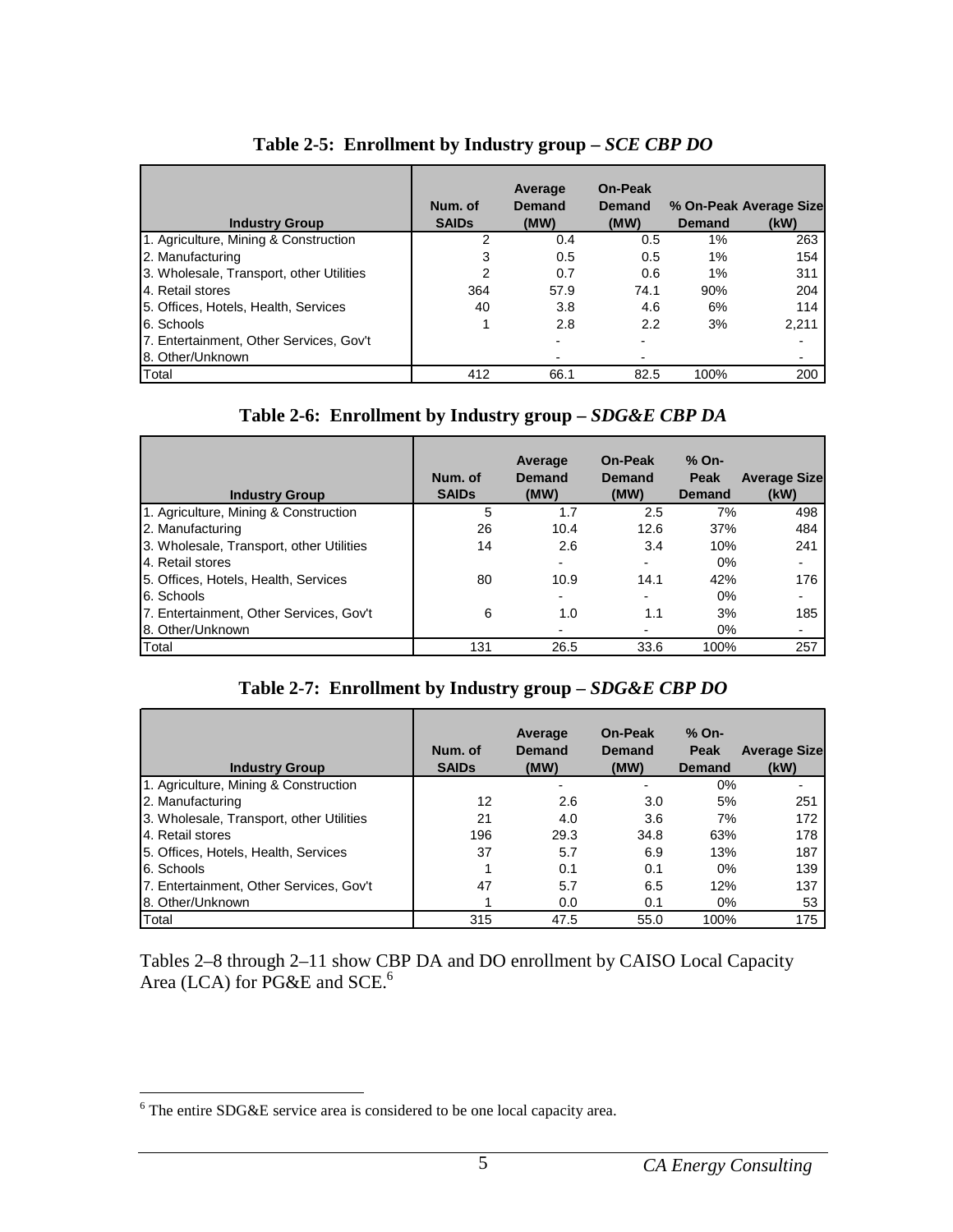| <b>LCA</b>          | Num. of<br><b>SAIDS</b> | Average<br><b>Demand</b><br>(MW) | <b>On-Peak</b><br><b>Demand</b><br>(MW) | % On-<br><b>Peak</b><br><b>Demand</b> | <b>Average Size</b><br>(kW) |
|---------------------|-------------------------|----------------------------------|-----------------------------------------|---------------------------------------|-----------------------------|
| 1. Greater Bay Area | 477                     | 44.2                             | 53.9                                    | 73%                                   | 113                         |
| 2. Greater Fresno   | 28                      | 5.1                              | 5.0                                     | 7%                                    | 179                         |
| 3. Humboldt         |                         | 0.0                              | 0.0                                     | $0\%$                                 | 39                          |
| 4. Kern             |                         | 0.7                              | 0.6                                     | 1%                                    | 92                          |
| 5. Northern Coast   | 5                       | 0.3                              | 0.4                                     | 1%                                    | 78                          |
| 6. Sierra           | 4                       | 0.2                              | 0.3                                     | $0\%$                                 | 86                          |
| 7. Stockton         | 4                       | 0.2                              | 0.3                                     | $0\%$                                 | 67                          |
| 8. Not in any LCA   | 35                      | 13.6                             | 13.6                                    | 18%                                   | 389                         |
| Total               | 561                     | 64.2                             | 74.2                                    | 100%                                  | 132                         |

**Table 2-8: Enrollment by Local Capacity Area –** *PG&E CBP DA* 

**Table 2-9: Enrollment by Local Capacity Area –** *PG&E CBP DO* 

| <b>LCA</b>          | Num. of<br><b>SAIDs</b> | Average<br><b>Demand</b><br>(MW) | <b>On-Peak</b><br><b>Demand</b><br>(MW) | $%$ On-<br><b>Peak</b><br><b>Demand</b> | <b>Average Size</b><br>(kW) |
|---------------------|-------------------------|----------------------------------|-----------------------------------------|-----------------------------------------|-----------------------------|
| 1. Greater Bay Area | 183                     | 61.0                             | 74.0                                    | 45%                                     | 404                         |
| 2. Greater Fresno   | 60                      | 12.5                             | 14.9                                    | 9%                                      | 248                         |
| 3. Humboldt         | 2                       | 0.9                              | 1.3                                     | 1%                                      | 672                         |
| 4. Kern             | 14                      | 4.1                              | 5.0                                     | 3%                                      | 358                         |
| 15. Northern Coast  | 35                      | 8.3                              | 10.4                                    | 6%                                      | 298                         |
| 6. Sierra           | 24                      | 8.1                              | 9.6                                     | 6%                                      | 400                         |
| 7. Stockton         | 15                      | 5.1                              | 6.4                                     | 4%                                      | 429                         |
| 8. Not in any LCA   | 77                      | 39.1                             | 43.1                                    | 26%                                     | 560                         |
| Total               | 410                     | 139.1                            | 164.8                                   | 100%                                    | 402                         |

| Table 2-10: Enrollment by Local Capacity Area – SCE CBP DA |  |  |
|------------------------------------------------------------|--|--|
|                                                            |  |  |

| <b>LCA</b>          | Num. of<br><b>SAIDs</b> | Average<br><b>Demand</b><br>(MW) | <b>On-Peak</b><br><b>Demand</b><br>(MW) | <b>Demand</b> | % On-Peak Average Size<br>(kW) |
|---------------------|-------------------------|----------------------------------|-----------------------------------------|---------------|--------------------------------|
| 1. LA Basin         | 63                      | 4.3                              | 5.8                                     | 74%           | 92                             |
| 2. Outside LA Basin | 5                       | 0.2                              | 0.4                                     | 5%            | 72                             |
| 3. Ventura          | 12                      | 1.4                              | 1.7                                     | 21%           | 141                            |
| Total               | 80                      | 5.9                              | 7.9                                     | 100%          | 98                             |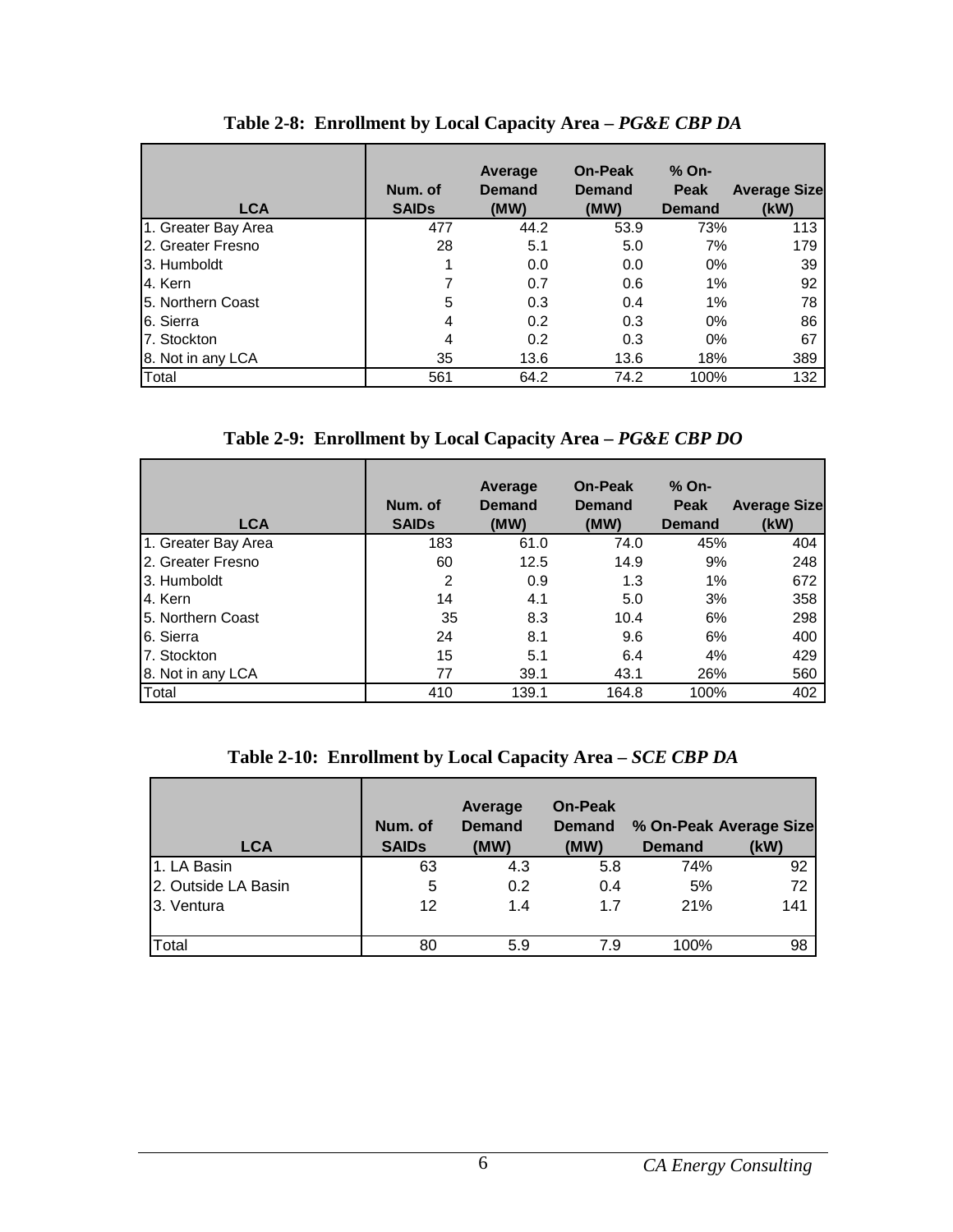| <b>LCA</b>          | Num. of<br><b>SAIDs</b> | Average<br><b>Demand</b><br>(MW) | <b>On-Peak</b><br><b>Demand</b><br>(MW) | <b>Demand</b> | % On-Peak Average Size<br>(kW) |
|---------------------|-------------------------|----------------------------------|-----------------------------------------|---------------|--------------------------------|
| 1. LA Basin         | 331                     | 52.9                             | 65.6                                    | 79%           | 198                            |
| 2. Outside LA Basin | 23                      | 4.2                              | 5.4                                     | 7%            | 236                            |
| 3. Ventura          | 58                      | 8.9                              | 11.5                                    | 14%           | 198                            |
| Total               | 412                     | 66.1                             | 82.5                                    | 100%          | 200                            |

#### **Table 2-11: Enrollment by Local Capacity Area –** *SCE CBP DO*

#### **2.2.2 AMP, DRC and DSP**

Tables 2–12 through 2–20 show enrollment information for the DA and DO product types of PG&E's AMP, SCE's DRC, and SDG&E's DSP programs.

PG&E's AMP DA product type is largely dominated by manufacturing customers, while DO enrollment is spread over several industry types.

SCE's DRC DA contracts have significant participation by customers in the Wholesale, Transportation and other Utilities; Manufacturing; and Retail stores industry groups. The DRC DO product type has over seven times the enrollment of DRC DA, with the same industry groups more evenly represented, along with Schools and Offices.

Enrollment in SDG&E's DSP, which offers only the DO product type, is spread over several industry groups, with the largest percentage in Schools.

| <b>Industry Group</b>                    | Num. of<br><b>SAIDs</b> | Average<br>Demand<br>(MW) | On-Peak<br>Demand<br>(MW) | <b>Demand</b> | % On-Peak Average Size<br>(kW) |
|------------------------------------------|-------------------------|---------------------------|---------------------------|---------------|--------------------------------|
| 1. Agriculture, Mining & Construction    | 28                      | 2.2                       | 2.5                       | 2%            | 88                             |
| 2. Manufacturing                         | 128                     | 105.9                     | 111.1                     | 74%           | 868                            |
| 3. Wholesale, Transport, other Utilities | 24                      | 5.4                       | 5.9                       | 4%            | 248                            |
| 4. Retail stores                         |                         | 0.1                       | 0.1                       | $0\%$         | 115                            |
| 5. Offices, Hotels, Health, Services     | 30                      | 10.4                      | 12.9                      | 9%            | 430                            |
| 6. Schools                               | 45                      | 7.8                       | 10.6                      | 7%            | 235                            |
| 7. Entertainment, Other Services, Gov't  |                         | 5.7                       | 6.2                       | 4%            | 893                            |
| 8. Other/Unknown                         | 3                       | 0.3                       | 0.4                       | 0%            | 127                            |
| Total                                    | 266                     | 137.7                     | 149.7                     | 100%          | 563                            |

**Table 2-12: Enrollment by Industry Group –** *PG&E AMP DA*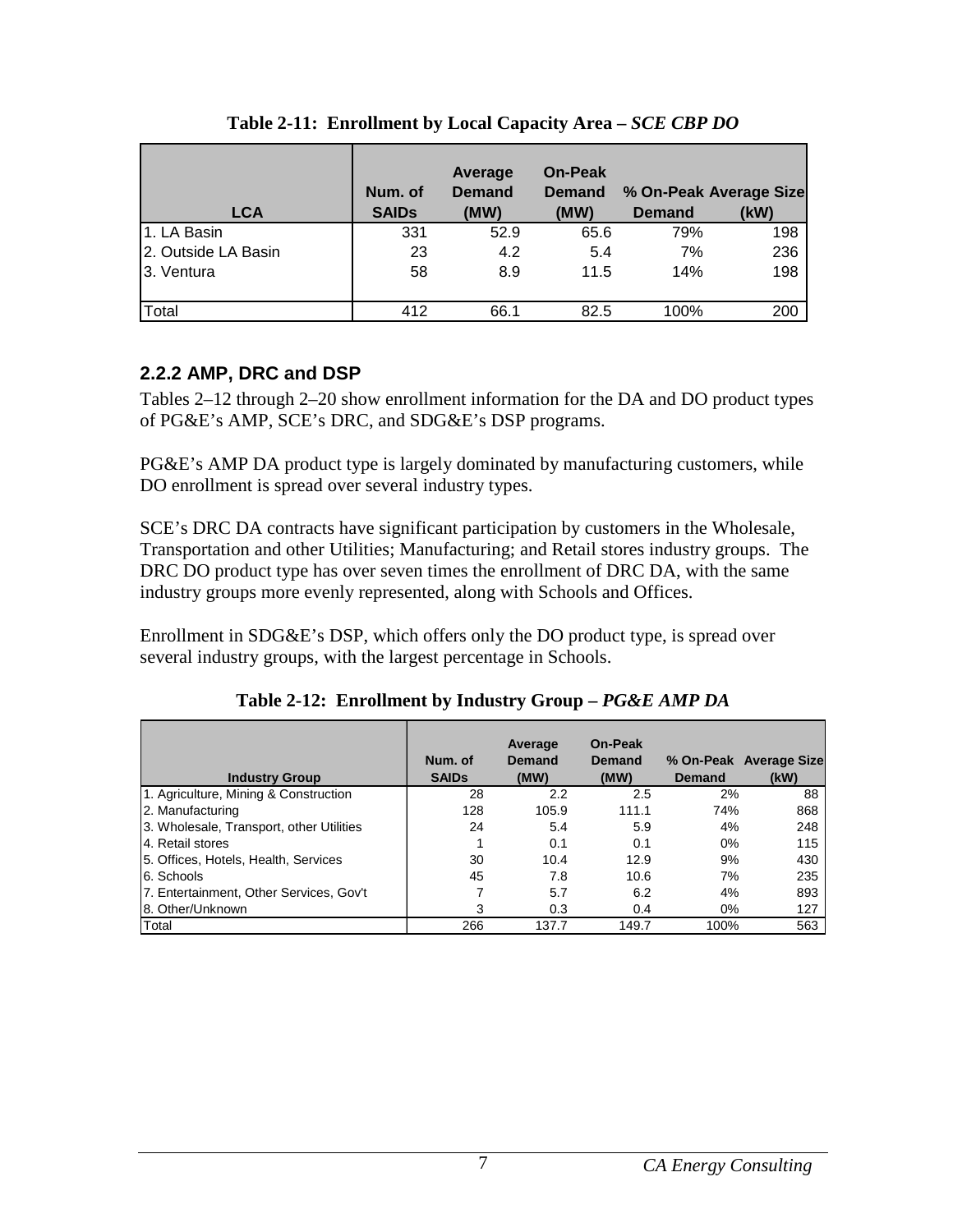| <b>Industry Group</b>                    | Num. of<br><b>SAIDs</b> | Average<br>Demand<br>(MW) | On-Peak<br>Demand<br>(MW) | Demand | % On-Peak Average Size<br>(kW) |
|------------------------------------------|-------------------------|---------------------------|---------------------------|--------|--------------------------------|
| 1. Agriculture, Mining & Construction    | 211                     | 91.1                      | 96.6                      | 24%    | 458                            |
| 2. Manufacturing                         | 120                     | 88.0                      | 94.7                      | 23%    | 789                            |
| 3. Wholesale, Transport, other Utilities | 113                     | 48.3                      | 49.0                      | 12%    | 433                            |
| 4. Retail stores                         | 129                     | 34.5                      | 39.6                      | 10%    | 307                            |
| 5. Offices, Hotels, Health, Services     | 170                     | 74.7                      | 96.6                      | 24%    | 568                            |
| 6. Schools                               | 8                       | 18.2                      | 19.5                      | 5%     | 2,443                          |
| 7. Entertainment, Other Services, Gov't  | 19                      | 10.2                      | 12.1                      | 3%     | 635                            |
| 8. Other/Unknown                         | 9                       | 1.4                       | 1.5                       | $0\%$  | 168                            |
| Total                                    | 779                     | 366.6                     | 409.6                     | 100%   | 526                            |

## **Table 2-13: Enrollment by Industry Group –** *PG&E AMP DO*

#### **Table 2-14: Enrollment by Local Capacity Area –** *PG&E AMP DA*

| <b>LCA</b>          | Num. of<br><b>SAIDs</b> | Average<br><b>Demand</b><br>(MW) | On-Peak<br><b>Demand</b><br>(MW) | <b>Demand</b> | % On-Peak Average Size<br>(kW) |
|---------------------|-------------------------|----------------------------------|----------------------------------|---------------|--------------------------------|
| 1. Greater Bay Area | 82                      | 37.9                             | 43.0                             | 29%           | 524                            |
| 12. Greater Fresno  | 37                      | 17.2                             | 18.7                             | 12%           | 505                            |
| 3. Humboldt         |                         |                                  |                                  | 0%            |                                |
| 4. Kern             |                         |                                  |                                  | 0%            |                                |
| 15. Northern Coast  | 24                      | 6.2                              | 7.3                              | 5%            | 303                            |
| 6. Sierra           | 28                      | 5.1                              | 5.9                              | 4%            | 211                            |
| 7. Stockton         | 9                       | 1.3                              | 1.7                              | 1%            | 187                            |
| 8. Not in any LCA   | 86                      | 70.0                             | 73.2                             | 49%           | 851                            |
| Total               | 266                     | 137.7                            | 149.7                            | 100%          | 563                            |

#### **Table 2-15: Enrollment by Local Capacity Area –** *PG&E AMP DO*

| <b>LCA</b>          | Num. of<br><b>SAIDs</b> | Average<br><b>Demand</b><br>(MW) | <b>On-Peak</b><br><b>Demand</b><br>(MW) | <b>Demand</b> | % On-Peak Average Size<br>(kW) |
|---------------------|-------------------------|----------------------------------|-----------------------------------------|---------------|--------------------------------|
| 1. Greater Bay Area | 246                     | 111.1                            | 137.6                                   | 34%           | 559                            |
| 2. Greater Fresno   | 194                     | 60.2                             | 64.4                                    | 16%           | 332                            |
| 3. Humboldt         | 8                       | 1.4                              | 1.5                                     | $0\%$         | 187                            |
| 4. Kern             | 62                      | 56.8                             | 58.1                                    | 14%           | 937                            |
| 15. Northern Coast  | 48                      | 10.1                             | 12.1                                    | 3%            | 253                            |
| 6. Sierra           | 27                      | 10.2                             | 11.5                                    | 3%            | 424                            |
| 7. Stockton         | 28                      | 11.3                             | 12.6                                    | 3%            | 451                            |
| 8. Not in any LCA   | 166                     | 105.6                            | 111.8                                   | 27%           | 673                            |
| Total               | 779                     | 366.6                            | 409.6                                   | 100%          | 526                            |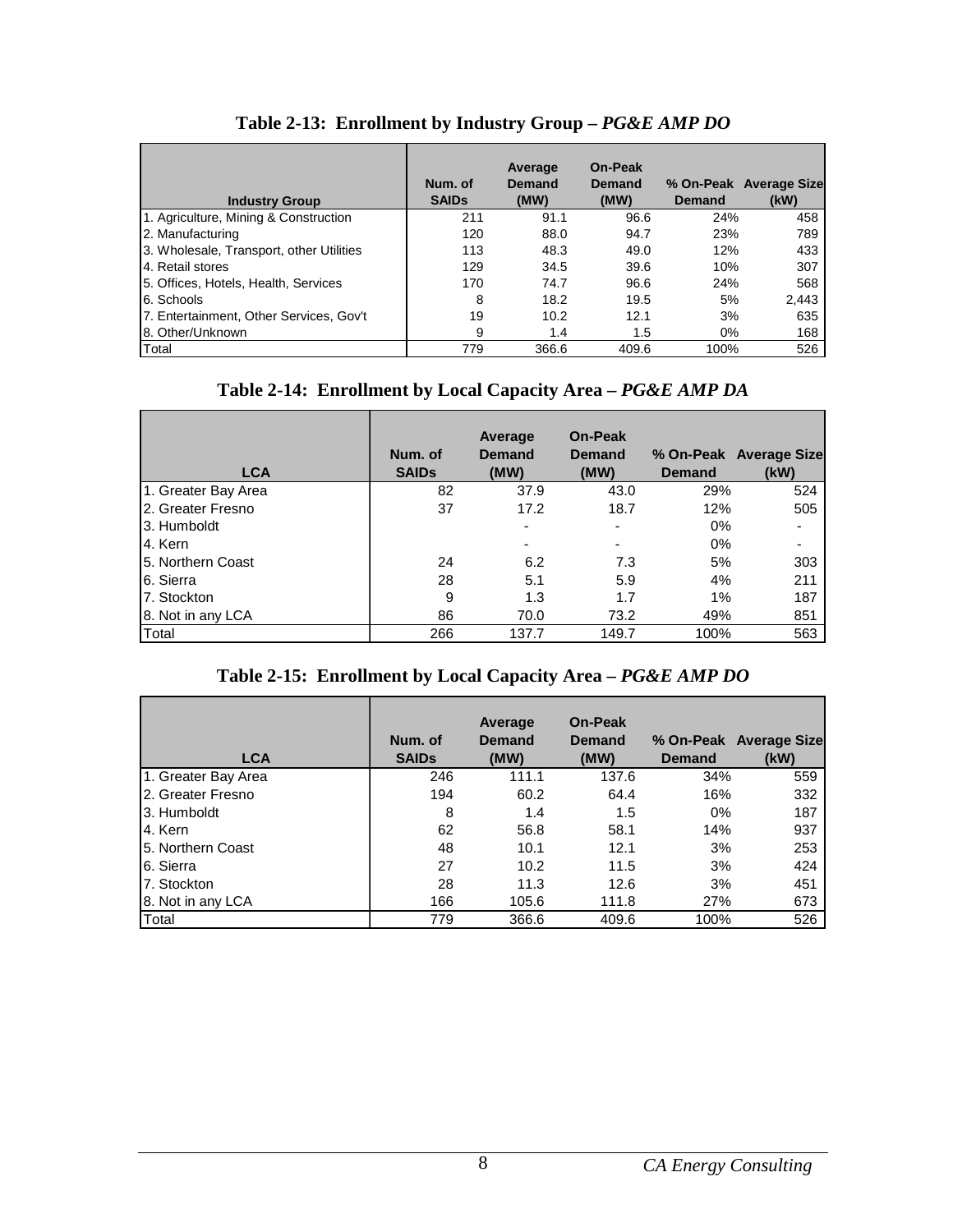| <b>Industry Group</b>                    | Num. of<br><b>SAIDs</b> | Average<br>Demand<br>(MW) | <b>On-Peak</b><br>Demand<br>(MW) | % On-<br>Peak<br>Demand | <b>Average Size</b><br>(kW) |
|------------------------------------------|-------------------------|---------------------------|----------------------------------|-------------------------|-----------------------------|
| 1. Agriculture, Mining & Construction    | 24                      | 3.9                       | 3.9                              | 6%                      | 164                         |
| 2. Manufacturing                         | 17                      | 5.9                       | 6.7                              | 11%                     | 397                         |
| 3. Wholesale, Transport, other Utilities | 47                      | 17.1                      | 16.6                             | 27%                     | 352                         |
| 4. Retail stores                         | 145                     | 21.2                      | 32.2                             | 53%                     | 222                         |
| 5. Offices, Hotels, Health, Services     | 3                       | 0.1                       | 0.2                              | $0\%$                   | 52                          |
| 6. Schools                               |                         | 0.4                       | 0.7                              | 1%                      | 99                          |
| 7. Entertainment, Other Services, Gov't  | 2                       | 0.3                       | 0.5                              | $1\%$                   | 238                         |
| 8. Other/Unknown                         |                         |                           |                                  | $0\%$                   |                             |
| Total                                    | 245                     | 49.0                      | 60.7                             | 100%                    | 248                         |

## **Table 2-16: Enrollment by Industry group –** *SCE DRC DA*

| <b>Industry Group</b>                    | Num. of<br><b>SAIDs</b> | Average<br>Demand<br>(MW) | On-Peak<br>Demand<br>(MW) | % On-<br>Peak<br>Demand | <b>Average Size</b><br>(kW) |
|------------------------------------------|-------------------------|---------------------------|---------------------------|-------------------------|-----------------------------|
| 1. Agriculture, Mining & Construction    | 51                      | 7.8                       | 8.0                       | 2%                      | 158                         |
| 2. Manufacturing                         | 174                     | 107.7                     | 112.0                     | 22%                     | 644                         |
| 3. Wholesale, Transport, other Utilities | 786                     | 115.3                     | 105.9                     | 21%                     | 135                         |
| 14. Retail stores                        | 553                     | 128.3                     | 157.5                     | 31%                     | 285                         |
| 5. Offices, Hotels, Health, Services     | 103                     | 41.0                      | 46.6                      | 9%                      | 453                         |
| 6. Schools                               | 44                      | 48.2                      | 55.4                      | 11%                     | 1,258                       |
| 7. Entertainment, Other Services, Gov't  | 36                      | 18.7                      | 21.3                      | 4%                      | 592                         |
| 8. Other/Unknown                         |                         |                           |                           | $0\%$                   |                             |
| Total                                    | 1.747                   | 466.9                     | 506.8                     | 100%                    | 290                         |

#### **Table 2-18: Enrollment by LCA –** *SCE DRC DA*

| <b>LCA</b>           | Num. of<br><b>SAIDs</b> | Average<br><b>Demand</b><br>(MW) | <b>On-Peak</b><br><b>Demand</b><br>(MW) | $%$ On-<br><b>Peak</b><br><b>Demand</b> | <b>Average Size</b><br>(kW) |
|----------------------|-------------------------|----------------------------------|-----------------------------------------|-----------------------------------------|-----------------------------|
| 1. LA Basin          | 198                     | 43.7                             | 53.4                                    | 88%                                     | 270                         |
| 12. Outside LA Basin | 11                      | 1.0                              | 1.6                                     | 3%                                      | 143                         |
| 3. Ventura           | 36                      | 4.3                              | 5.7                                     | 9%                                      | 160                         |
| Total                | 245                     | 49.0                             | 60.7                                    | 100%                                    | 248                         |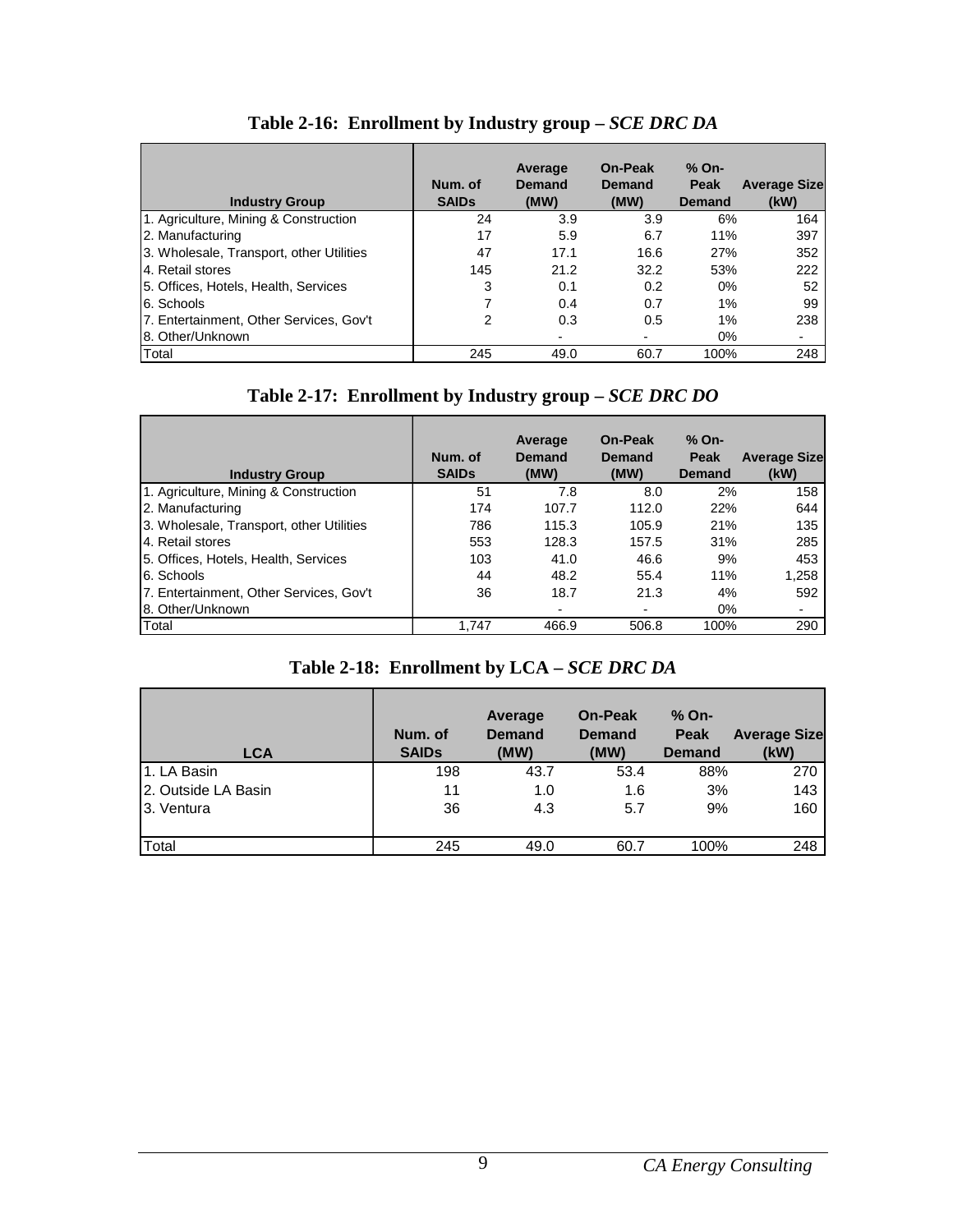| <b>LCA</b>          | Num. of<br><b>SAIDs</b> | Average<br><b>Demand</b><br>(MW) | <b>On-Peak</b><br><b>Demand</b><br>(MW) | $%$ On-<br><b>Peak</b><br><b>Demand</b> | <b>Average Size</b><br>(kW) |
|---------------------|-------------------------|----------------------------------|-----------------------------------------|-----------------------------------------|-----------------------------|
| 1. LA Basin         | 1.341                   | 364.7                            | 400.0                                   | 79%                                     | 298                         |
| 2. Outside LA Basin | 216                     | 25.1                             | 24.8                                    | 5%                                      | 115                         |
| 13. Ventura         | 190                     | 77.0                             | 82.0                                    | 16%                                     | 431                         |
| Total               | 1.747                   | 466.9                            | 506.8                                   | 100%                                    | 290                         |

**Table 2-19: Enrollment by LCA –** *SCE DRC DO*

#### **Table 2-20: Enrollment by Industry group – SDG&E DSP (DO)**

| <b>Industry Group</b>                    | Num. of<br><b>SAIDs</b> | Average<br><b>Demand</b><br>(MW) | On-Peak<br>Demand<br>(MW) | % On-<br>Peak<br>Demand | <b>Average Size</b><br>(kW) |
|------------------------------------------|-------------------------|----------------------------------|---------------------------|-------------------------|-----------------------------|
| 1. Agriculture, Mining & Construction    |                         |                                  |                           | $0\%$                   |                             |
| 2. Manufacturing                         | 15                      | 2.4                              | 2.8                       | 12%                     | 184                         |
| 3. Wholesale, Transport, other Utilities | 21                      | 3.3                              | 2.5                       | 10%                     | 118                         |
| 4. Retail stores                         | 24                      | 3.3                              | 3.8                       | 16%                     | 160                         |
| 5. Offices, Hotels, Health, Services     | 15                      | 2.9                              | 3.6                       | 15%                     | 237                         |
| 6. Schools                               | 25                      | 7.9                              | 10.2                      | 43%                     | 408                         |
| 7. Entertainment, Other Services, Gov't  | 4                       | 0.7                              | 0.9                       | 4%                      | 216                         |
| 8. Other/Unknown                         |                         |                                  |                           | $0\%$                   |                             |
| Total                                    | 104                     | 20.4                             | 23.7                      | 100%                    | 228                         |

#### **2.3 Program events**

#### **2.3.1 CBP**

PG&E called eleven CBP events in 2010, as shown in Table 2–21. A mixture of *dayahead* and *day-of* program-type events were called, for the hours indicated in the table. Monthly nominations for each product type are shown in the last column. For each event, the table also shows which Product (characterized by the number of hours for which events can be called, e.g., 1 to 4, or 2 to 6) was called, and how many aggregators were providing that Product. Monthly aggregated MW nominations for each product type across all aggregators that were available for each event are shown in the last column.

Throughout the summer, six PG&E aggregators provided a DA  $1 - 4$  CBP product. Their monthly nominations totaled 22.9 MW in July, 14.1 MW in August, and 11.4MW in September. One aggregator offered a  $DO 1 - 4$  product, while five aggregators offered  $DO$ 2 – 6 products. These products nominated a combined 23.3 MW in June, 34.6 MW in July (including a seventh aggregator), 27.7 MW in August, and 30.5 MW in September (including a seventh aggregator). All Products were called at least once starting in July, with some twice or three times in August and September.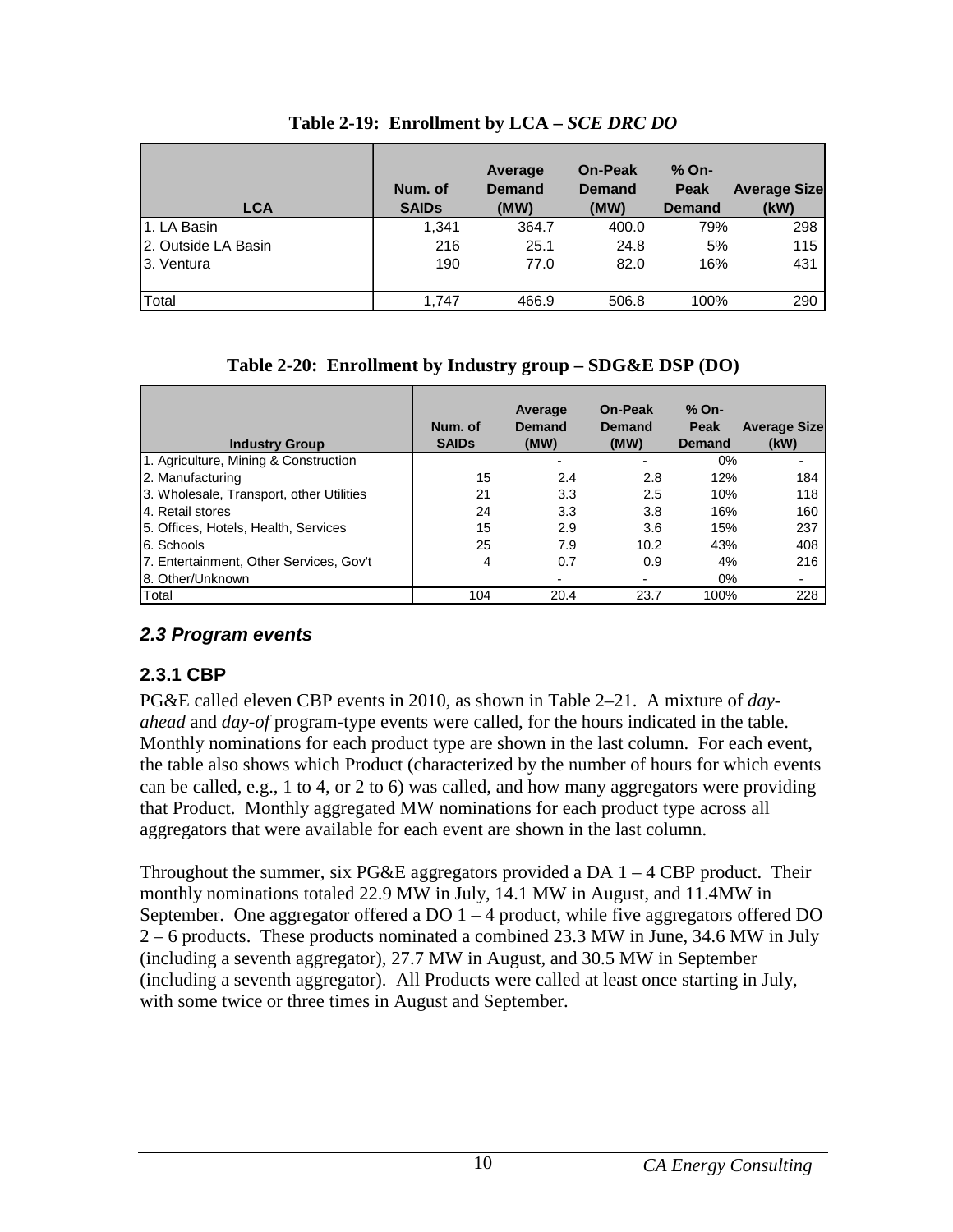|                |                    |             |                |           |                    |               |           | <b>Nominations</b> |
|----------------|--------------------|-------------|----------------|-----------|--------------------|---------------|-----------|--------------------|
| Event#         | <b>Date</b>        | <b>Type</b> | <b>Product</b> |           | <b>Aggregators</b> | <b>Hours</b>  |           | (MW)               |
|                |                    |             |                | <b>DA</b> | <b>DO</b>          | <b>Ending</b> | <b>DA</b> | <b>DO</b>          |
| 1              | June 28, 2010      | DO.         | $1-4; 2-6$     |           | 5                  | $16 - 17$     |           | 23.3               |
| $\overline{2}$ | July 15, 2010      | DO          | $1-4; 2-6$     |           | $\overline{7}$     | $15 - 18$     |           | 34.6               |
| 3              | July 16, 2010      | DA          | $1 - 4$        | 6         |                    | $15 - 17$     | 22.9      |                    |
| 4              | August 16, 2010    | DA          | $1 - 4$        | 6         |                    | $15 - 17$     | 14.1      |                    |
| 5              | August 23, 2010    | DO          | $2 - 6$        |           | 1                  | $14 - 19$     |           | 7.0                |
|                |                    | DO.         | $1 - 4$        |           | 5                  | $15 - 18$     |           | 20.7               |
| 6              | August 24, 2010    | DA          | $1 - 4$        | 6         |                    | 15 - 18       | 14.1      |                    |
|                |                    | DO.         | $2 - 6$        |           | 1                  | 14 - 19       |           | 7.0                |
|                |                    | DO.         | $1 - 4$        |           | 5                  | $15 - 18$     |           | 20.7               |
| $\overline{7}$ | August 25, 2010    | DA          | $1 - 4$        | 6         |                    | $15 - 18$     | 14.1      |                    |
|                |                    | DO          | $2 - 6$        |           | 1                  | $13 - 18$     |           | 7.0                |
|                |                    | DO          | $1 - 4$        |           | 5                  | $14 - 17$     |           | 20.7               |
| 8              | September 2, 2010  | DA          | $1 - 4$        | 6         |                    | $16 - 17$     | 11.4      |                    |
| 9              | September 27, 2010 | DO          | $2 - 6$        |           | 1                  | 14 - 19       |           | 7.3                |
|                |                    | DO.         | $1 - 4$        |           | 6                  | $15 - 18$     |           | 23.2               |
| 10             | September 28, 2010 | DA          | $1 - 4$        | 6         |                    | $16 - 17$     | 11.4      |                    |
|                |                    | DO.         | $2 - 6$        |           | 1                  | 14 - 19       |           | 7.3                |
|                |                    | DO.         | $1 - 4$        |           | 6                  | $15 - 18$     |           | 23.2               |
| 11             | September 29, 2010 | DA          | $1 - 4$        | 6         |                    | $16 - 17$     | 11.4      |                    |

**Table 2-21: PG&E CBP Events – 2010** 

SCE called nineteen CBP events, as shown in Table 2–22. A variety of combinations of DA and DO product types were called, including a mixture of event-length products. Two SCE aggregators provided the DA 1-4 product, and one the DA 2 – 6 product. Their combined monthly nominations totaled between 4.5 and 9 MW in July through September. Three aggregators offered DO  $1 - 4$  products, and two offered DO  $2 - 6$  products. The combined nominations totaled 70 MW in July, and 93.7 MW in August and September.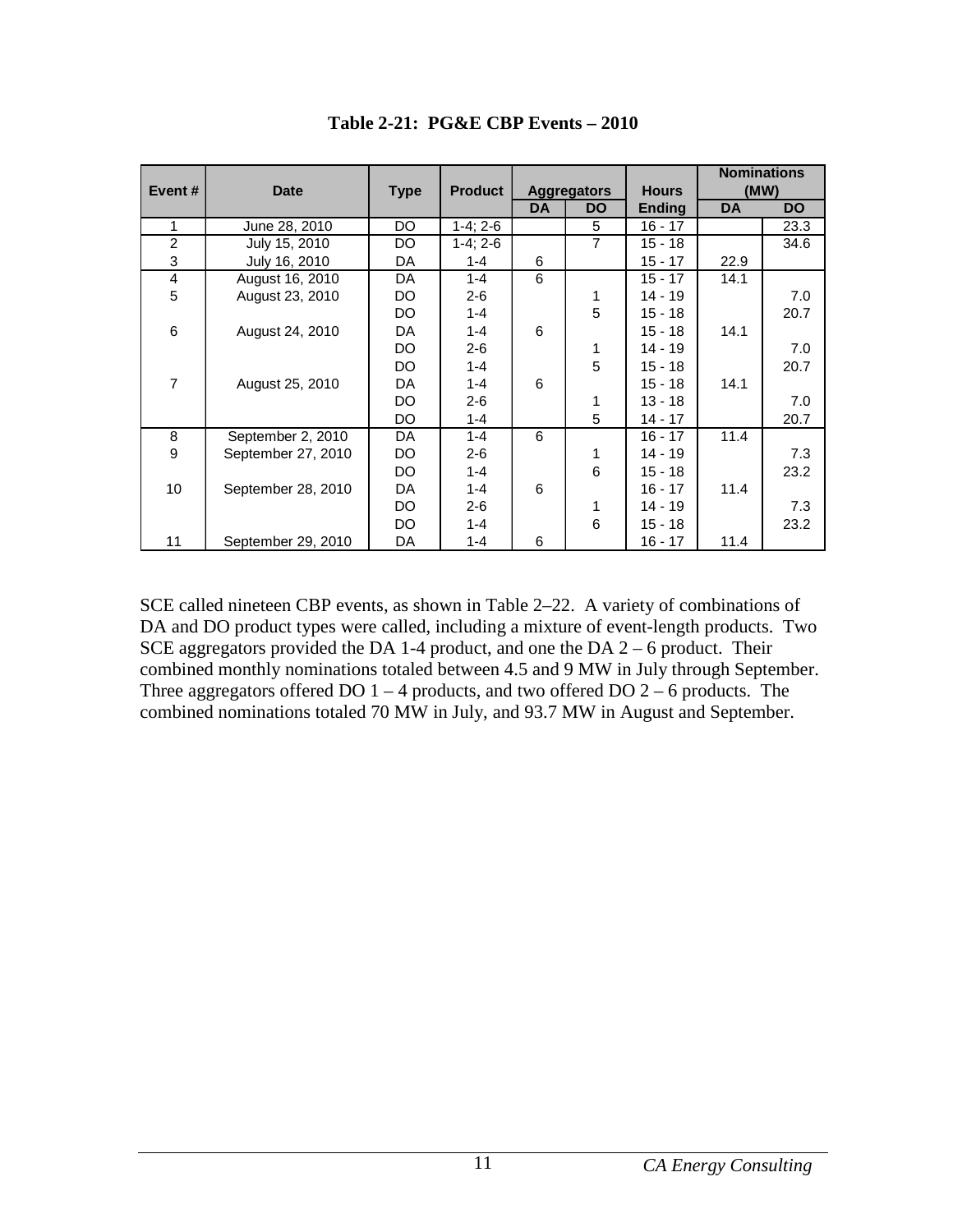|                         |                    |                |                |                           | <b>Aggregators Hours Ending</b> |                 |            | <b>Nominations</b><br>(MW) |                   |
|-------------------------|--------------------|----------------|----------------|---------------------------|---------------------------------|-----------------|------------|----------------------------|-------------------|
| Event                   |                    | <b>Product</b> |                |                           |                                 |                 |            |                            |                   |
| #                       | <b>Date</b>        | <b>Type</b>    | <b>Product</b> | <b>DA</b>                 | <b>DO</b>                       | <b>Start</b>    | <b>End</b> | <b>DA</b>                  | <b>DO</b>         |
| $\mathbf{1}$            | July 14, 2010      | <b>DO</b>      | $1-4; 2-6$     |                           | 5                               | 16              | 17         |                            | $\overline{1}4.7$ |
| $\overline{c}$          | July 15, 2010      | <b>DO</b>      | $1-4; 2-6$     |                           | 5                               | 15              | 18         |                            | 14.7              |
| 3                       | July 16, 2010      | DA             | $1 - 4$        | $\overline{2}$            |                                 | 15              | 18         | 2.2                        |                   |
|                         |                    |                | $2 - 6$        | 1                         |                                 | 14              | 18         | 0.1                        |                   |
|                         |                    | DO             | $1 - 4$        |                           | 3                               | 15              | 18         |                            | 3.5               |
|                         |                    |                | $2 - 6$        |                           | $\overline{2}$                  | 15              | 19         |                            | 11.2              |
| $\overline{\mathbf{4}}$ | July 19, 2010      | DA             | $1-4; 2-6$     | 3                         |                                 | 16              | 17         | 2.2                        |                   |
| $\overline{5}$          | August 16, 2010    | DA             | $1-4; 2-6$     | $\overline{3}$            |                                 | $\overline{15}$ | 17         | 2.2                        |                   |
| 6                       | August 17, 2010    | DA             | $1-4; 2-6$     | $\ensuremath{\mathsf{3}}$ |                                 | 16              | 17         | 2.2                        |                   |
| $\overline{7}$          | August 23, 2010    | DA             | $1-4; 2-6$     | 3                         |                                 | 16              | 17         | 2.2                        |                   |
| 8                       | August 24, 2010    | DA             | $1 - 4$        | $\overline{c}$            |                                 | 14              | 17         | 2.2                        |                   |
|                         |                    |                | $2 - 6$        | 1                         |                                 | 13              | 18         | 0.1                        |                   |
|                         |                    | <b>DO</b>      | $1 - 4$        |                           | 3                               | 14              | 17         |                            | 3.2               |
|                         |                    |                | $2 - 6$        |                           | $\overline{2}$                  | 14              | 19         |                            | 13.4              |
| 9                       | August 25, 2010    | DA             | $1 - 4$        | $\overline{c}$            |                                 | 14              | 17         | 2.2                        |                   |
|                         |                    |                | $2 - 6$        | 1                         |                                 | 13              | 18         | 0.1                        |                   |
|                         |                    | <b>DO</b>      | $1 - 4$        |                           | $\mathsf 3$                     | 14              | 17         |                            | 3.2               |
|                         |                    |                | $2 - 6$        |                           | $\overline{2}$                  | 13              | 18         |                            | 13.4              |
| 10                      | August 26, 2010    | DA             | $1 - 4$        | $\overline{c}$            |                                 | 15              | 18         | 2.2                        |                   |
|                         |                    |                | $2 - 6$        | 1                         |                                 | 15              | 18         | 0.1                        |                   |
|                         |                    | DO             | $1 - 4$        |                           | 3                               | 16              | 19         |                            | 3.2               |
|                         |                    |                | $2 - 6$        |                           | $\overline{2}$                  | 15              | 19         |                            | 13.4              |
| 11                      | August 27, 2010    | DA             | $1 - 4$        | $\overline{c}$            |                                 | 16              | 17         | 2.2                        |                   |
| 12                      | September 1, 2010  | DA             | $1-4; 2-6$     | $\overline{3}$            |                                 | 16              | 17         | 2.2                        |                   |
| 13                      | September 2, 2010  | DA             | $1-4; 2-6$     | $\ensuremath{\mathsf{3}}$ |                                 | 16              | 17         | 2.2                        |                   |
| 14                      | September 3, 2010  | DA             | $1-4; 2-6$     | $\ensuremath{\mathsf{3}}$ |                                 | 16              | 17         | 2.2                        |                   |
| 15                      | September 24, 2010 | DO             | $1 - 4$        |                           | $\overline{4}$                  | 19              | 19         |                            | 5.0               |
| 16                      | September 27, 2010 | DA             | $1-4; 2-6$     | $\ensuremath{\mathsf{3}}$ |                                 | 15              | 18         | 2.2                        |                   |
|                         |                    | DO             | $1 - 4$        |                           | 4                               | 15              | 18         |                            | 5.0               |
|                         |                    |                | $2 - 6$        |                           | $\overline{2}$                  | 13              | 18         |                            | 12.3              |
| 17                      | September 28, 2010 | DA             | $1-4; 2-6$     | 3                         |                                 | 15              | 17         | 2.2                        |                   |
|                         |                    | DO             | $1 - 4$        |                           | 4                               | 14              | 17         |                            | 5.0               |
|                         |                    |                | $2 - 6$        |                           | $\overline{2}$                  | 14              | 19         |                            | 12.3              |
| 18                      | September 29, 2010 | DA             | $1-4; 2-6$     | 3                         |                                 | 16              | 17         | 2.2                        |                   |
| 19                      | September 30, 2010 | DA             | $1-4; 2-6$     | 3                         |                                 | 16              | 17         | 2.2                        |                   |

**Table 2-22: SCE CBP Events – 2010** 

SDG&E called thirteen CBP events, as shown in Table 2–23. Events were called for varying time periods, as indicated in the table. Three SDG&E aggregators provided the DA 1-4 product. Their combined monthly nominations totaled 10.7 MW in July, 9 MW in August, and 10.4 in September. Five aggregators offered DO 1 – 4 products, and two offered DO 2 – 6 products. Their combined nominations totaled 20.5 MW in July, 14.1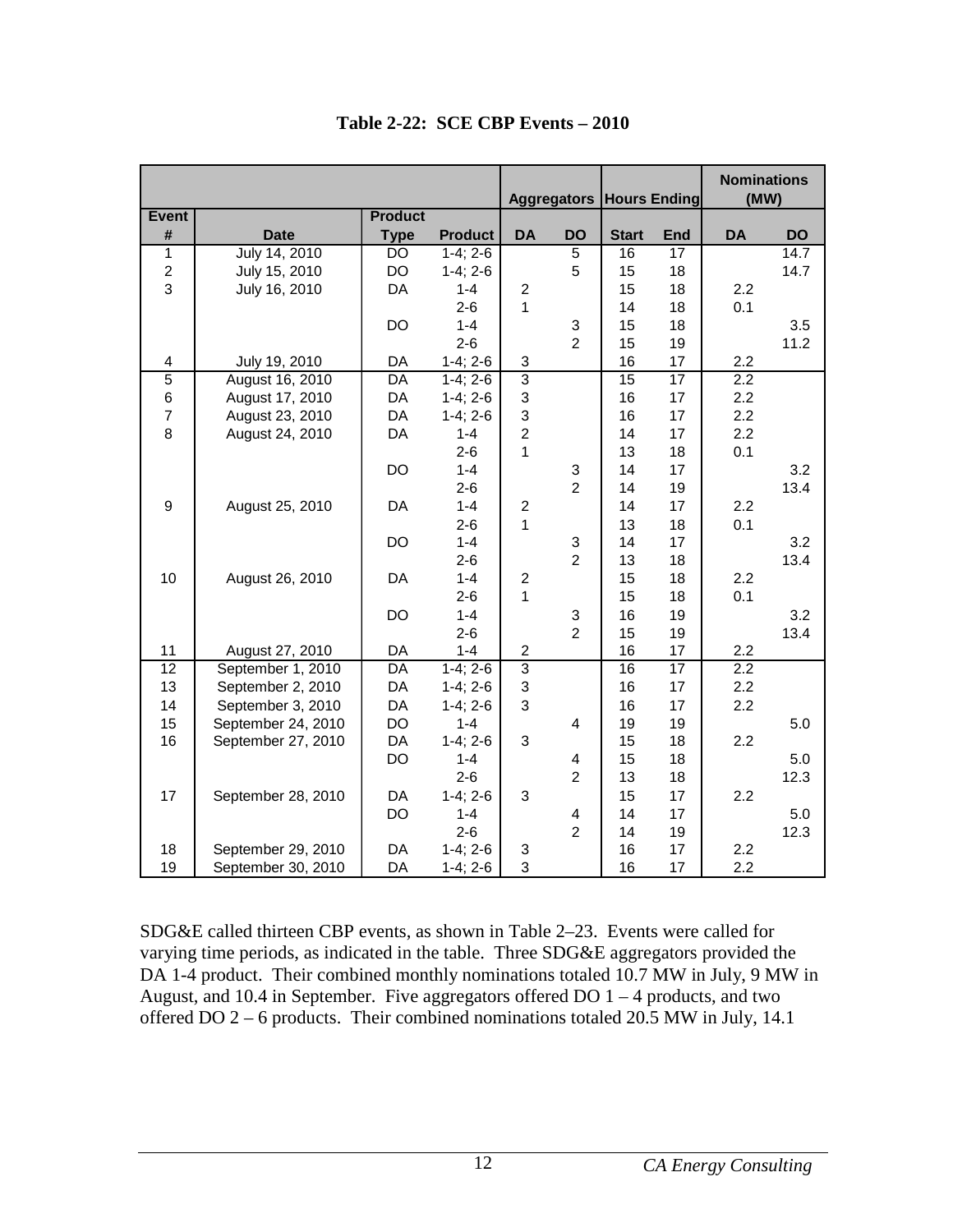MW in August, and 10.2 in September.<sup>7</sup> For the August 20 event, one DA aggregator did not receive the event notice.

|                |                                 | <b>Number of</b> |                                                       |                 |           | <b>Event Hours by Contract Type</b> |                 |      | <b>Nominations</b> |
|----------------|---------------------------------|------------------|-------------------------------------------------------|-----------------|-----------|-------------------------------------|-----------------|------|--------------------|
|                |                                 |                  | <b>Aggregator/Contracts</b><br>(Hours Ending)<br>(MW) |                 |           |                                     |                 |      |                    |
| Event          | <b>Date</b>                     | <b>DA</b>        | <b>DO 4</b>                                           | DO <sub>6</sub> | <b>DA</b> | <b>DO 4</b>                         | DO <sub>6</sub> | DA   | <b>DO</b>          |
|                | July 14, 2010                   |                  | 5                                                     | 2               |           | 14-17                               | $14 - 17$       |      | 20.5               |
| $\overline{2}$ | July 15, 2010                   |                  | 5                                                     | 2               |           | 14-17                               | $14 - 17$       |      | 20.5               |
| 3              | July 16, 2010                   | 3                | 5                                                     | 2               | $14 - 17$ | 14-17                               | 14-17           | 10.7 | 20.5               |
| 4              | August 18, 2010                 |                  | 5                                                     | $\overline{2}$  |           | 14-17                               | $14 - 17$       |      | 14.1               |
| 5              | August 19, 2010                 | 3                | 5                                                     | $\overline{2}$  | 14-17     | 14-17                               | $14 - 17$       | 9.0  | 14.1               |
| 6              | August 20, 2010                 | $2^*$            |                                                       |                 | $14 - 17$ |                                     |                 | 2.1  |                    |
|                | August 23, 2010                 |                  | 5                                                     | $\overline{2}$  |           | 14-17                               | $14 - 17$       |      | 14.1               |
| 8              | August 24, 2010                 | 3                | 5                                                     | $\overline{2}$  | 14-17     | 14-17                               | $14 - 17$       | 9.0  | 14.1               |
| 9              | August 25, 2010 <sup>C</sup>    | 3                | 5                                                     | $\overline{2}$  | $14 - 17$ | $14 - 17$                           | $14 - 17$       | 9.0  | 14.1               |
| 10             | August 26, 2010 <sup>C</sup>    | 3                | 5                                                     | 2               | $14 - 17$ | 14-17                               | $14 - 17$       | 9.0  | 14.1               |
| 11             | September 27, 2010 <sup>C</sup> |                  | 4                                                     | $\overline{2}$  |           | $15 - 18$                           | 14-19           |      | 10.2               |
| 12             | September 28, 2010 <sup>C</sup> | 3                | 4                                                     | 2               | $15 - 18$ | $15 - 18$                           | $14 - 19$       | 10.4 | 10.2               |
| 13             | September 29, 2010              |                  | 4                                                     | 2               |           | $17 - 18$                           | $17 - 18$       |      | 10.2               |

**Table 2-23: SDG&E CBP Events – 2010** 

\* One aggregator did not receive event notification.

<sup>C</sup> CPP event day

## **2.3.2 AMP, DRC and DSP**

Tables 2–24 through 2–26 list the events for PG&E's AMP, SCE's DRC, and SDG&E's DSP programs, respectively. One PG&E AMP DA aggregator committed 44 MW, while four DO aggregators committed 123 MW. Two AMP events were called, the first being a test event in July, and the second a re-test for two of the aggregators in August. Both test days coincided with CBP event days.

| Table 2-24: AMP (PG&E) Events $(Test) - 2010$ |  |  |  |  |  |
|-----------------------------------------------|--|--|--|--|--|
|-----------------------------------------------|--|--|--|--|--|

| l Event # | <b>Date</b>     | <b>Type</b>     | <b>Aggregators</b> |           | <b>Hours</b>  | (MW) | <b>Commitment</b> |
|-----------|-----------------|-----------------|--------------------|-----------|---------------|------|-------------------|
|           |                 |                 | DA                 | <b>DO</b> | <b>Ending</b> | DA   | DO                |
|           | July 16, 2010   | DA              |                    |           | $16 - 17$     | 44.0 |                   |
|           |                 | DO              |                    | 4         | $16 - 17$     |      | 123.2             |
| າ         | August 25, 2010 | DO <sup>1</sup> |                    | າ         | $16 - 17$     |      | 51.2              |

 $1$  Re-test

Thique to SDG&E, customers enrolled in critical-peak pricing (CPP) may also participate in the day-of CBP product type. The table indicates which CBP DO events were also CPP events.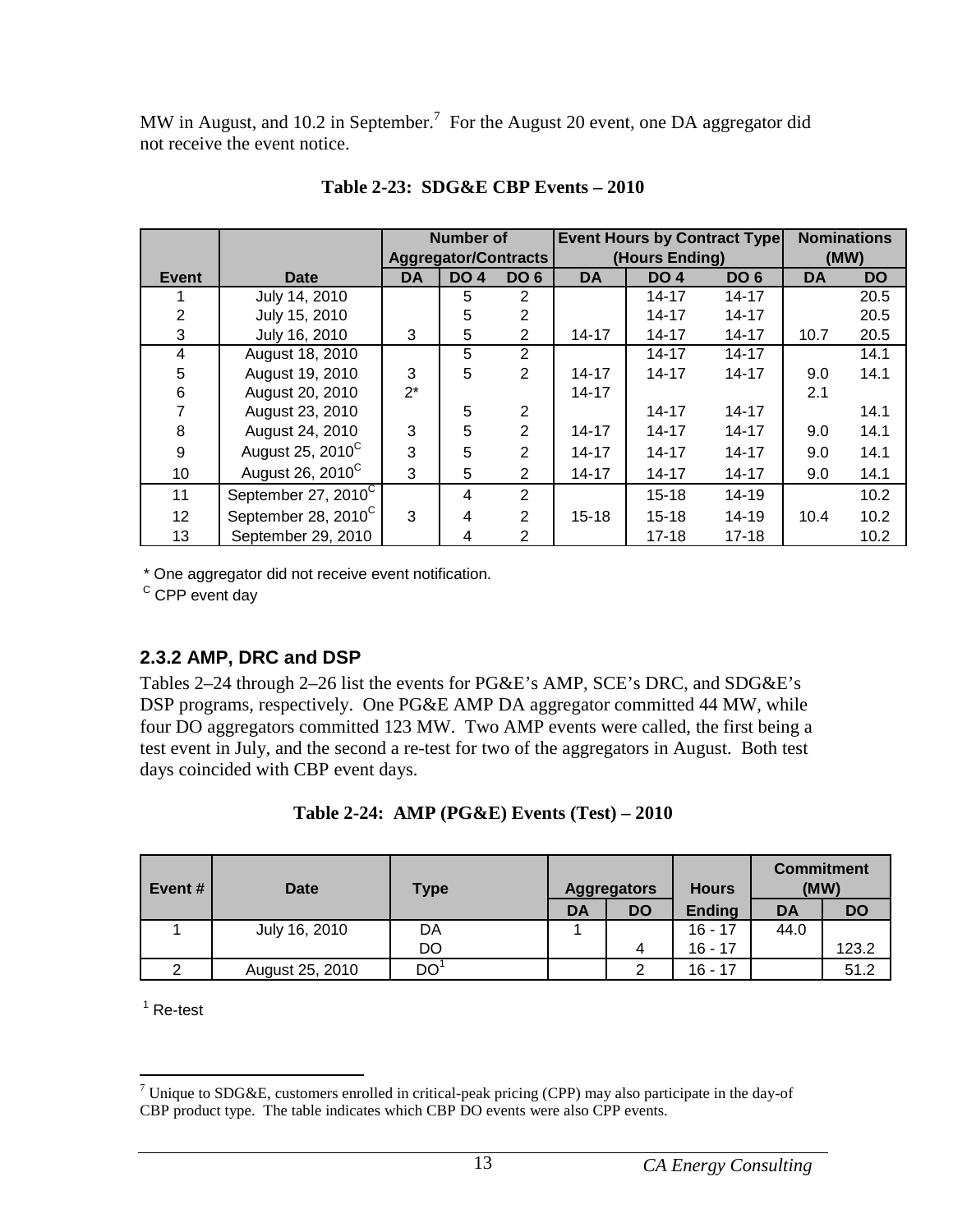Two SCE DRC DA aggregators committed 45 MW in July and 50 MW in August, while three DO aggregators committed 144 MW in July, and four committed 172 MW in August. SCE called a test event for five of the DRC aggregators in July, and six aggregators in August, as shown. The July test day was not coincident with any SCE CBP event day, but the August test was.

| Event#        | <b>Date</b>     | <b>Type</b> | <b>Aggregators</b> |           | <b>Hours</b>  |           | <b>Contract (MW)</b> |
|---------------|-----------------|-------------|--------------------|-----------|---------------|-----------|----------------------|
|               |                 |             | <b>DA</b>          | <b>DO</b> | <b>Ending</b> | <b>DA</b> | <b>DO</b>            |
| 1             | July 28, 2010   | DA          | 2                  |           | $14 - 16$     | 45        |                      |
|               |                 | DO          |                    | 3         | $14 - 16$     |           | 144                  |
|               | August 25, 2010 | DA          | 2                  |           | $15 - 17$     | 50        |                      |
| $\mathcal{P}$ |                 | DO          |                    | 4         | $14 - 16$     |           | 172                  |

**Table 2-25: DRC (SCE) Events – 2010** 

SDG&E called ten DSP events, as indicated in Table  $2-26<sup>8</sup>$ . Interestingly, all three utilities called AMP, DRC, and DSP events on the same day, August 25, 2010, which was also a CBP event day for all three IOUs.

| Event | Date               | <b>Hours</b><br><b>Ending</b> |
|-------|--------------------|-------------------------------|
|       | July 14, 2010      | 14-17                         |
| 2     | July 15, 2010      | 14-17                         |
| 3     | July 16, 2010      | $14 - 18$                     |
| 4     | August 17, 2010    | 14-18                         |
| 5     | August 18, 2010    | 14-18                         |
| 6     | August 19, 2010    | $14 - 18$                     |
| 7     | August 23, 2010    | $14 - 18$                     |
| 8     | August 24, 2010    | $15 - 16$                     |
| 9     | August 25, 2010    | $15 - 16$                     |
| 10    | September 27, 2010 | 15-18                         |

**Table 2-26: DSP (SDG&E) Events – 2010** 

#### **3. Study Methodology**

#### **3.1 Overview and questions addressed**

Direct estimates of total program-level ex post load impacts for each program were developed from the coefficients of individual customer regression equations. These equations were estimated over the summer months for 2010, primarily by using individual data for all customer accounts enrolled in each program. In some cases, aggregate equations were also estimated, for diagnostic purposes and cross checking of results.

<sup>&</sup>lt;sup>8</sup>The contract amount for DSP is considered confidential information because it involves only one aggregator.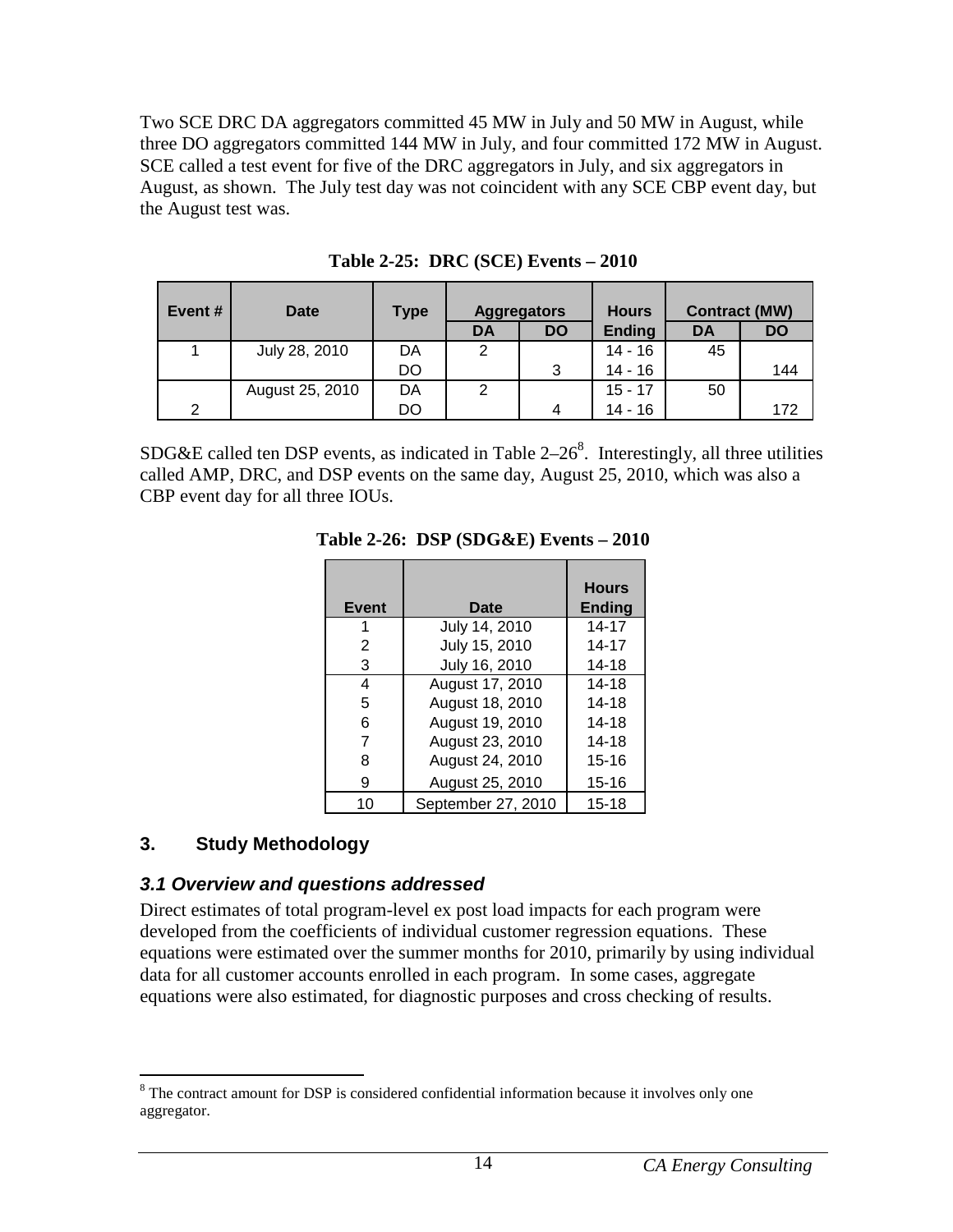The regression equations were based on models of hourly loads as functions of a list of variables designed to control for factors such as:

- Seasonal and hourly time patterns (*e.g.*, month, day-of-week, and hour, plus various hour/day-type interactions)
- Weather (*e.g.*, hourly CDH)
- Event indicators—Event indicators, combined with information on which customer accounts were nominated in each month for a product type (e.g., day-of program for two to four hours), and which product types were called for each event, were interacted with hourly indicator variables to allow estimation of hourly load impacts for each event.

The resulting equations provide the capability of simulating hourly reference load profiles for various day-types and weather conditions, as well as measuring hourly load changes on event days. The models use the *level* of hourly usage as the dependent variable and a separate equation is estimated for each enrolled and nominated customer. As a result, the coefficients on the event day/hour variables are direct estimates of the ex post load impacts. For example, a CBP hour-14 coefficient of -100 for Event 1 means that the customer reduced load by 100 kWh during hour 14 of that event day relative to its normal usage in that hour. Weekends and holidays were excluded from the estimation database.<sup>9</sup> Finally, uncertainty-adjusted load impacts were calculated to illustrate the degree of statistical confidence that exists around the estimated load impacts.

## **3.2 Primary regression equation specifications**

Ex post load impacts were estimated using customer-level hourly data from May through September. The primary regression model is as follows:

$$
Q_{t} = a + \sum_{Evt=1}^{E} \sum_{i=1}^{24} (b_{i,Evt}^{AGG} \times h_{i,t} \times AGG_{t}) + b^{MonLoad} \times MornLoad_{t} + \sum_{i=1}^{24} (b_{i}^{CDH} \times h_{i,t} \times CDH_{t})
$$
  
+  $\sum_{i=2}^{24} (b_{i}^{MON} \times h_{i,t} \times MON_{t}) + \sum_{i=2}^{24} (b_{i}^{FRI} \times h_{i,t} \times FRI_{t}) + \sum_{i=2}^{24} (b_{i}^{h} \times h_{i,t}) + \sum_{i=2}^{5} (b_{i}^{DTPE} \times DTYPE_{i,t})$   
+  $\sum_{i=6}^{10} (b_{i}^{MONTH} \times MONTH_{i,t}) + e_{t}$ 

where:

 $Q_t$  represents the demand in hour  $t$  for a customer nominated in the month of the event date; the *b*'s are estimated parameters;

 $h_{i,t}$  is a dummy variable for hour *i*;

*AGG<sup>t</sup>* is an indicator variable for program event days;

 $CDH_t$  is cooling degree hours;<sup>10</sup>

<sup>&</sup>lt;u>.</u> <sup>9</sup> Including weekends and holidays would require the addition of variables to capture the fact that load levels and patterns on weekends and holidays can differ greatly from those of non-holiday weekdays. Because event days do not occur on weekends or holidays, the exclusion of these data does not affect the model's ability to estimate ex post load impacts.

<sup>&</sup>lt;sup>10</sup> Cooling degree hours (CDH) was defined as MAX[0, Temperature – 50], where Temperature is the hourly temperature in degrees Fahrenheit. Customer-specific CDH values are calculated using data from the most appropriate weather station.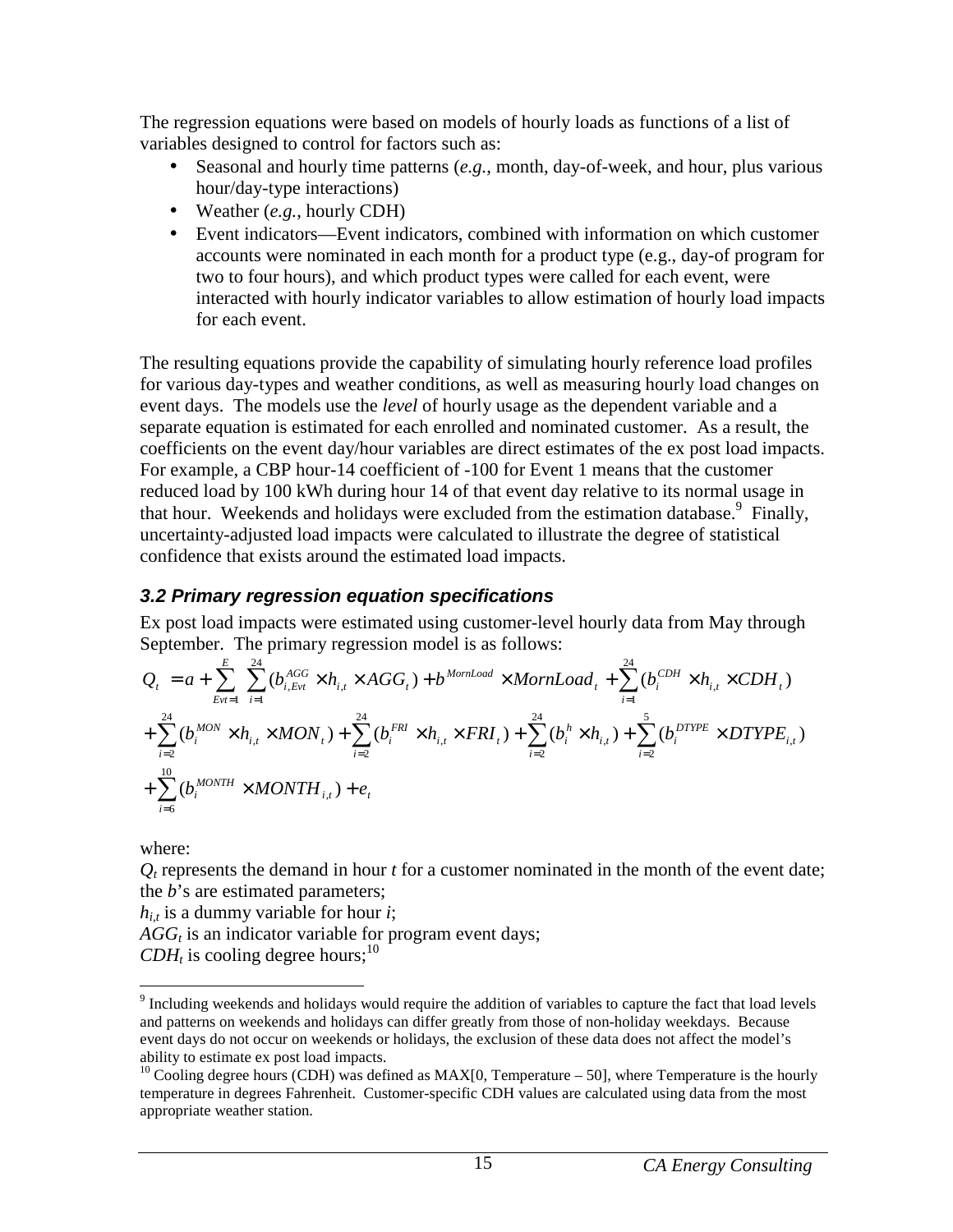*E* is the number of event days that occurred during the program year; *MornLoad<sup>t</sup>* is a variable equal to the average of the day's load in hours 1 through 10; *MON<sup>t</sup>* is a dummy variable for Monday; *FRI<sup>t</sup>* is a dummy variable for Friday;  $DTYPE<sub>i</sub>$  is a series of dummy variables for each day of the week; *MONTHi,t* is a series of dummy variables for each month; and *et* is the error term.

The "morning load" variable was used in lieu of a more formal autoregressive structure in order to adjust the model to account for load levels on a particular day, particularly for customers whose daily loads vary substantially for no observable reason (such as more or less intensive than average operations on the part of manufacturing customers). Because of the autoregressive nature of the morning load variable, no further correction for serial correlation was performed in these models.

Separate models were estimated for each customer. The estimated load impacts, in the form of hourly event coefficients, were aggregated across customers to arrive at programlevel load impacts, and results by industry group and LCA. Overall program-level and aggregator-level regressions were also estimated in some cases, primarily to provide consistency checks for the individual customer results.

# **3.3 Uncertainty-Adjusted Load Impacts**

The Load Impact Protocols require the estimation of uncertainty-adjusted load impacts. In the case of *ex post* load impacts, the parameters that constitute the load impact estimates are not estimated with certainty. Therefore, we base the uncertainty-adjusted load impacts on the variances associated with the estimated load impacts.

Specifically, we add the variances of the estimated load impacts across the customers who were nominated for the event in question. These aggregations are performed at either the program level, by industry group, or by LCA. The uncertainty-adjusted scenarios were then simulated under the assumption that each hour's load impact is normally distributed with the mean equal to the sum of the estimated load impacts and the standard deviation equal to the square root of the sum of the variances of the errors around the estimates of the load impacts. Results for the  $10^{th}$ ,  $30^{th}$ ,  $70^{th}$ , and  $90^{th}$  percentile scenarios are generated from these distributions.

# **4. Detailed Study Findings**

This section describes the results of our estimation of *aggregate* event-day load impacts for each utility, and for the DA and DO product types of each aggregator program (in addition, the Protocol table spreadsheet provided in conjunction with this report includes estimates of load impacts *per-enrolled customer*). For each program and product type, we summarize the load impacts estimated for 2010 at three levels of aggregation. First, using the metric of *average hourly load impacts,* we summarize loads and load impacts for each event, and for the average, or typical event, as well as the distribution of load impacts for the typical event across industry types and local capacity areas (for PG&E and SCE).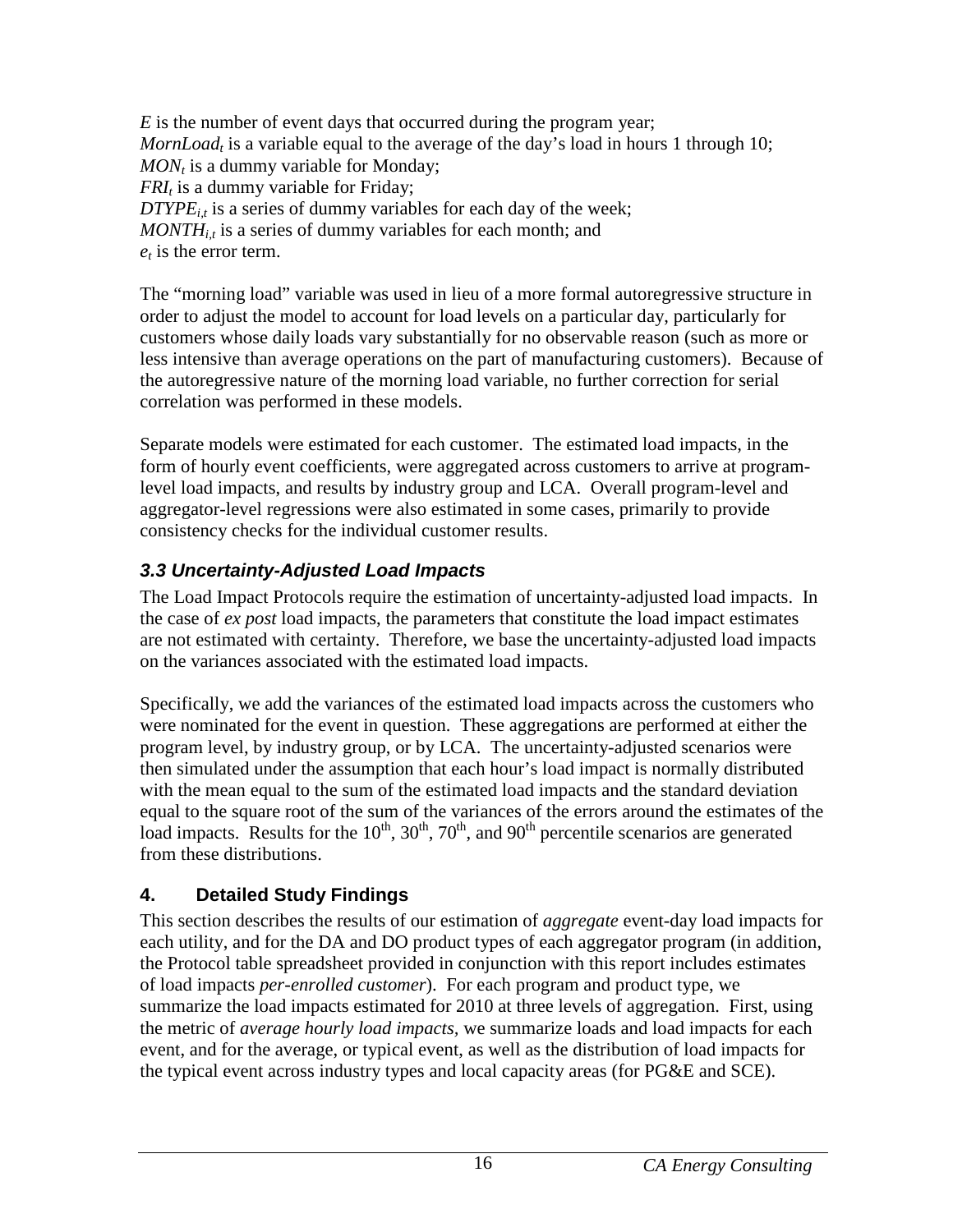In order to provide consistent and comparable values across events, the average hourly load impact values *for each event* are calculated over common hours to any different products defined by length of event  $(e.g., 1-4 \text{ or } 2-6 \text{ hours})$ . If, for example, the DO  $1-4 \text{ hour}$ product is called for hours-ending  $15 - 17$ , while the  $2 - 6$  hour product is called for hoursending 14 – 19, then the average hourly DO load impact value for that event would be calculated across the common hours of HE  $15 - 17$ . Load impact values for any remaining hours are included in the reporting described below. In addition, the average, or *typical* event is defined so as to represent the most common event. In cases where all aggregators and products were called for each event, then a straight average across events is used. However, in cases where only some aggregators or products were called, then those events were excluded from the average. The definition of the typical event is provided for each program. Also provided are the nominated load impacts (CBP) or contract amounts (AMP, DRC, and DSP) for each event, where the values are consistent with those reported in the event tables in Section 2.

Second, we report average event-hour load impacts *for each hour that was included in the event window for any event*, where the average is computed across only those customer accounts and days for which an event occurred.<sup>11</sup> These tables also include load impacts *per called customer*. Finally, we provide overall results for the typical event at the level of the DA and DO product types in tables using the format required by the Protocols. These tables show estimated hourly program-level reference loads, observed loads, and estimated load impacts for the typical event, as well as uncertainty-adjusted load impacts at different probability levels.<sup>12</sup> Complete sets of tables are provided in an appendix. Hourly load impact results are also illustrated in figures.

We begin with CBP at each of the three utilities, and then turn to AMP (PG&E), DRC (SCE), and DSP (SDG&E).

#### **4.1 CBP – PG&E**

#### **4.1.1 Summary load impacts**

Tables 4–1 and 4–2 show average hourly estimated *reference load*, *observed load*, *load impacts* and *percentage load impacts* for the DA and DO product types, for each of PG&E's CBP events, and for averages across each of the respective events. The average hourly DA load impact was 11.0  $\text{MW}^{13}$ , while the DO load impact averaged 27.9 MW. Load impacts for both product types compare reasonably favorably to the nominated amounts.

 $\overline{a}$ <sup>11</sup> This distinction is necessary for the aggregator programs because of the many different sets of hours that were called for some of the product types. This is in contrast, for example, to the utilities' critical-peak pricing rates, in which the event hours are the same for each event.

 $12$  In these tables, average values of loads and load impacts for all 24 hours represent averages for those hours over all event days included in the definition of an average event, regardless of how many event days each hour was included in an event (*e.g.*, hour-ending 14 may have been within the event window for only 2 of 8 events for a given program).

<sup>&</sup>lt;sup>13</sup> One DA aggregator that nominated several hundred relatively small customer accounts in July and August, nominated less than one hundred in September, hence the difference in SAIDs called for the September events.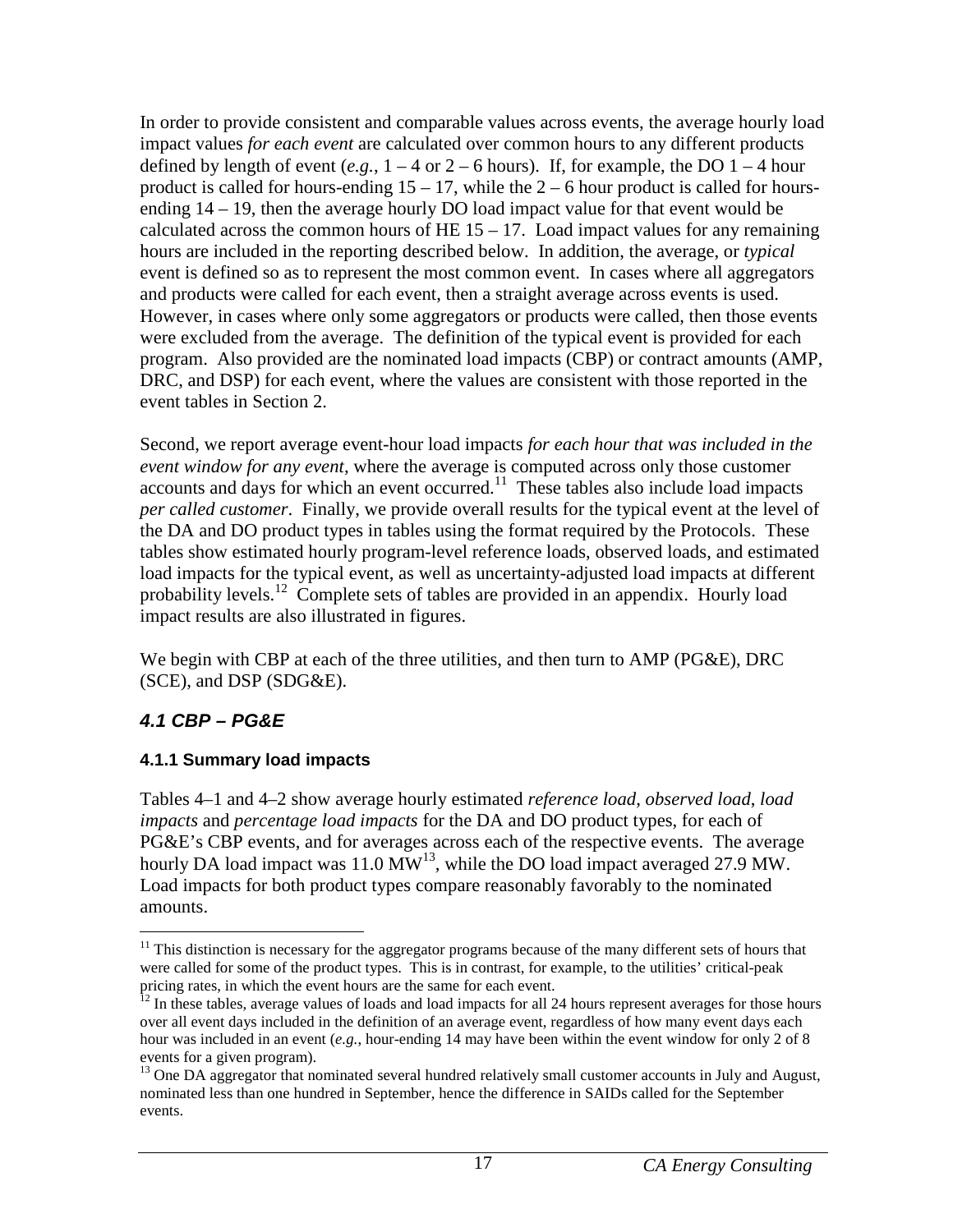| Event          | Date                      |           | Day of Week SAIDs Called | <b>Estimated</b><br>Reference<br>Load (MW) | <b>Observed</b><br>Load (MW) | <b>Estimated</b><br>Load Impact<br>(MW) | % Load<br><b>Impact</b> | <b>Nominated</b><br><b>Load Impact</b><br>(MW) |
|----------------|---------------------------|-----------|--------------------------|--------------------------------------------|------------------------------|-----------------------------------------|-------------------------|------------------------------------------------|
|                | June 28, 2010             | Mondav    |                          |                                            |                              |                                         |                         |                                                |
| $\overline{2}$ | July 15, 2010             | Thursday  |                          |                                            | $\overline{a}$               |                                         |                         |                                                |
| 3              | July 16, 2010             | Fridav    | 503                      | 68.8                                       | 57.1                         | 11.7                                    | 17%                     | 22.9                                           |
| 4              | August 16, 2010           | Monday    | 535                      | 71.4                                       | 57.8                         | 13.6                                    | 19%                     | 14.1                                           |
| 5              | August 23, 2010           | Monday    |                          |                                            |                              |                                         |                         |                                                |
| 6              | August 24, 2010           | Tuesdav   | 536                      | 80.5                                       | 72.4                         | 8.1                                     | 10%                     | 14.1                                           |
|                | August 25, 2010           | Wednesdav | 536                      | 79.4                                       | 69.8                         | 9.6                                     | 12%                     | 14.1                                           |
| 8              | September 2, 2010         | Thursday  | 158                      | 44.4                                       | 32.7                         | 11.8                                    | 26%                     | 11.4                                           |
| 9              | September 27, 2010        | Monday    |                          |                                            |                              |                                         |                         |                                                |
| 10             | September 28, 2010        | Tuesday   | 158                      | 46.9                                       | 34.7                         | 12.2                                    | 26%                     | 11.4                                           |
| 11             | September 29, 2010        | Wednesdav | 158                      | 44.7                                       | 34.4                         | 10.3                                    | 23%                     | 11.4                                           |
|                | Average                   |           | 369                      | 62.3                                       | 51.3                         | 11.0                                    | 19%                     |                                                |
|                | <b>Standard Deviation</b> |           |                          | 16.4                                       | 17.2                         | 1.8                                     | 6%                      |                                                |

**Table 4-1: Average Hourly Load Impacts by Event –** *PG&E CBP DA*

**Table 4-2: Average Hourly Load Impacts by Event –** *PG&E CBP DO*

| Event | Date                      |           | Day of Week SAIDs Called | <b>Estimated</b><br>Reference<br>Load (MW) | <b>Observed</b><br>Load (MW) | <b>Estimated</b><br>Load Impact<br>(MW) | % Load<br>Impact | <b>Nominated</b><br><b>Load Impact</b><br>(MW) |
|-------|---------------------------|-----------|--------------------------|--------------------------------------------|------------------------------|-----------------------------------------|------------------|------------------------------------------------|
|       | June 28, 2010             | Monday    | 310                      | 112.5                                      | 90.9                         | 21.6                                    | 19%              | 23.3                                           |
| 2     | July 15, 2010             | Thursday  | 352                      | 161.9                                      | 132.9                        | 29.0                                    | 18%              | 34.6                                           |
| 3     | July 16, 2010             | Fridav    |                          |                                            | ٠                            |                                         |                  |                                                |
| 4     | August 16, 2010           | Mondav    |                          |                                            |                              | -                                       |                  |                                                |
| 5     | August 23, 2010           | Monday    | 357                      | 155.4                                      | 126.4                        | 29.0                                    | 19%              | 27.7                                           |
| 6     | August 24, 2010           | Tuesday   | 357                      | 165.5                                      | 135.5                        | 30.0                                    | 18%              | 27.7                                           |
|       | August 25, 2010           | Wednesdav | 357                      | 165.8                                      | 134.6                        | 31.1                                    | 19%              | 27.7                                           |
| 8     | September 2, 2010         | Thursday  |                          |                                            |                              | -                                       |                  |                                                |
| 9     | September 27, 2010        | Monday    | 372                      | 153.7                                      | 127.6                        | 26.0                                    | 17%              | 30.5                                           |
| 10    | September 28, 2010        | Tuesday   | 372                      | 159.2                                      | 130.8                        | 28.4                                    | 18%              | 30.5                                           |
| 11    | September 29, 2010        | Wednesdav |                          |                                            |                              |                                         |                  |                                                |
|       | Average                   |           | 354                      | 153.4                                      | 125.5                        | 27.9                                    | 18%              |                                                |
|       | <b>Standard Deviation</b> |           |                          | 18.6                                       | 15.6                         | 3.2                                     | 1%               |                                                |

Tables 4–3 and 4–4 report the distributions of load impacts for the typical event by industry type. The Manufacturing industry group accounted for the largest share of DA load impacts, while retail stores provided the largest share of DO load impacts.

Table 4-3: Average Hourly Load Impacts by Industry Group – PG&E CBP DA

| <b>Industry Group</b>                    | <b>SAIDs</b><br><b>Called</b> | <b>Estimated</b><br>Reference<br>Load (MW) | <b>Observed</b><br>Load (MW) | <b>Estimated</b><br>Load Impact<br>(MW) | % Load<br><b>Impact</b> |
|------------------------------------------|-------------------------------|--------------------------------------------|------------------------------|-----------------------------------------|-------------------------|
| 1. Agriculture, Mining & Construction    | 22                            | 4.0                                        | 1.7                          | 2.3                                     | 57%                     |
| 2. Manufacturing                         | 22                            | 13.4                                       | 8.4                          | 4.9                                     | 37%                     |
| 3. Wholesale, Transport, other Utilities | 31                            | 3.5                                        | 2.2                          | 1.3                                     | 38%                     |
| 4. Retail stores                         | 86                            | 5.1                                        | 4.3                          | 0.9                                     | 17%                     |
| 5. Offices, Hotels, Health, Services     | 133                           | 25.3                                       | 24.0                         | 1.3                                     | 5%                      |
| 6. Schools                               | 15                            | 6.0                                        | 5.8                          | 0.2                                     | 3%                      |
| 7. Entertainment, Other Services, Gov't  | 54                            | 4.2                                        | 4.0                          | 0.2                                     | 4%                      |
| 8. Other/Unknown                         |                               | 0.8                                        | 0.8                          | 0.0                                     | 2%                      |
| Total                                    | 369                           | 62.3                                       | 51.3                         | 11.0                                    | 18%                     |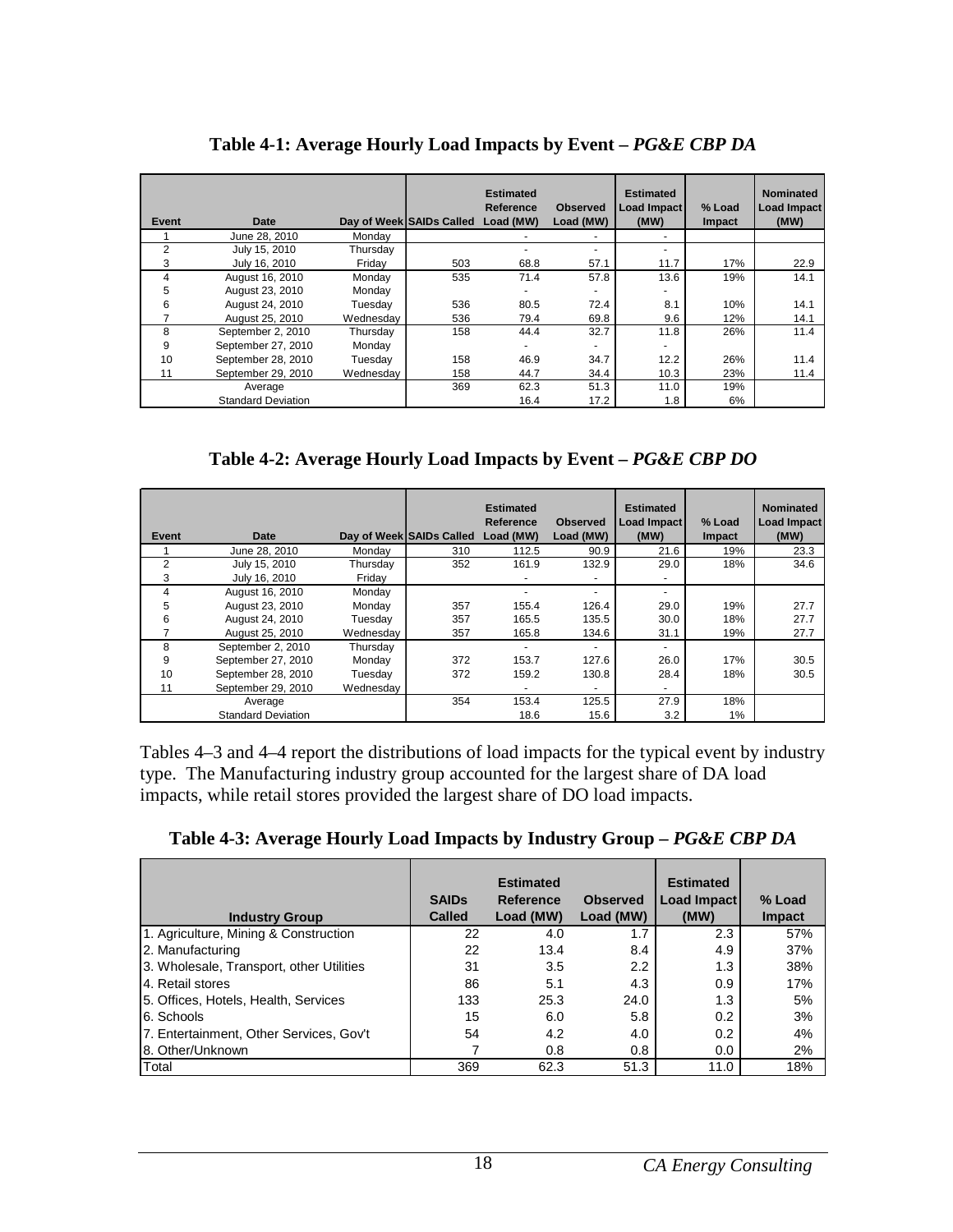| <b>Industry Group</b>                    | <b>SAIDs</b><br><b>Called</b> | <b>Estimated</b><br>Reference<br>Load (MW) | <b>Observed</b><br>Load (MW) | <b>Estimated</b><br>Load Impact<br>(MW) | % Load<br><b>Impact</b> |
|------------------------------------------|-------------------------------|--------------------------------------------|------------------------------|-----------------------------------------|-------------------------|
| 1. Agriculture, Mining & Construction    | 19                            | 6.5                                        | 3.0                          | 3.5                                     | 53%                     |
| 2. Manufacturing                         | 18                            | 20.1                                       | 17.9                         | 2.2                                     | 11%                     |
| 3. Wholesale, Transport, other Utilities | 25                            | 8.4                                        | 4.7                          | 3.7                                     | 44%                     |
| 4. Retail stores                         | 252                           | 82.5                                       | 68.8                         | 13.7                                    | 17%                     |
| 5. Offices, Hotels, Health, Services     | 27                            | 25.0                                       | 22.8                         | 2.2                                     | 9%                      |
| 6. Schools                               | 3                             | 8.1                                        | 7.0                          | 1.1                                     | 14%                     |
| 7. Entertainment, Other Services, Gov't  | 10                            | 2.8                                        | 1.3                          | 1.5                                     | 54%                     |
| 8. Other/Unknown                         |                               |                                            |                              |                                         |                         |
| Total                                    | 354                           | 153.4                                      | 125.5                        | 27.9                                    | 18%                     |

Table 4-4: Average Hourly Load Impacts by Industry Group - PG&E CBP DO

Tables 4–5 and 4–6 show average hourly load impacts for DA and DO by LCA. The largest shares for both product types were in the Greater Bay Area and Greater Fresno Area.

**Table 4-5: Average Hourly Load Impacts by LCA –** *PG&E CBP DA*

| <b>LCA</b>          | <b>SAIDs</b><br><b>Called</b> | <b>Estimated</b><br><b>Reference</b><br>Load (MW) | <b>Observed</b><br>Load (MW) | <b>Estimated</b><br>Load Impact<br>(MW) | % Load<br><b>Impact</b> |
|---------------------|-------------------------------|---------------------------------------------------|------------------------------|-----------------------------------------|-------------------------|
| 1. Greater Bay Area | 302                           | 43.3                                              | 37.2                         | 6.1                                     | 14%                     |
| 2. Greater Fresno   | 22                            | 4.2                                               | 1.9                          | 2.3                                     | 54%                     |
| 3. Humboldt         |                               | 0.0                                               | 0.0                          | 0.0                                     | 3%                      |
| 4. Kern             | 4                             | 0.3                                               | 0.1                          | 0.2                                     | 80%                     |
| 5. Northern Coast   | 4                             | 0.4                                               | 0.3                          | 0.1                                     | 31%                     |
| 6. Sierra           | 4                             | 0.4                                               | 0.2                          | 0.2                                     | 42%                     |
| 7. Stockton         | 4                             | 0.3                                               | $0.2^{\circ}$                | 0.1                                     | 23%                     |
| 8. Not in any LCA   | 29                            | 13.4                                              | 11.3                         | 2.1                                     | 16%                     |
| Total               | 369                           | 62.3                                              | 51.3                         | 11.0                                    | 18%                     |

#### **Table 4-6: Average Hourly Load Impacts by LCA –** *PG&E CBP DO*

| <b>LCA</b>          | <b>SAIDS</b><br>Called | <b>Estimated</b><br><b>Reference</b><br>Load (MW) | <b>Observed</b><br>Load (MW) | <b>Estimated</b><br>Load Impact<br>(MW) | % Load<br><b>Impact</b> |
|---------------------|------------------------|---------------------------------------------------|------------------------------|-----------------------------------------|-------------------------|
| 1. Greater Bay Area | 166                    | 72.0                                              | 61.7                         | 10.4                                    | 14%                     |
| I2. Greater Fresno  | 43                     | 14.5                                              | 9.2                          | 5.2                                     | 36%                     |
| 3. Humboldt         | 2                      | 1.2                                               | 1.2                          | 0.1                                     | 4%                      |
| 4. Kern             | 12                     | 4.6                                               | 4.1                          | 0.5                                     | 11%                     |
| 5. Northern Coast   | 31                     | 11.3                                              | 9.7                          | 1.6                                     | 14%                     |
| 6. Sierra           | 20                     | 7.5                                               | 6.2                          | 1.4                                     | 18%                     |
| 7. Stockton         | 13                     | 7.3                                               | 5.2                          | 2.1                                     | 29%                     |
| 8. Not in any LCA   | 67                     | 35.0                                              | 28.3                         | 6.7                                     | 19%                     |
| Total               | 354                    | 153.4                                             | 125.5                        | 27.9                                    | 18%                     |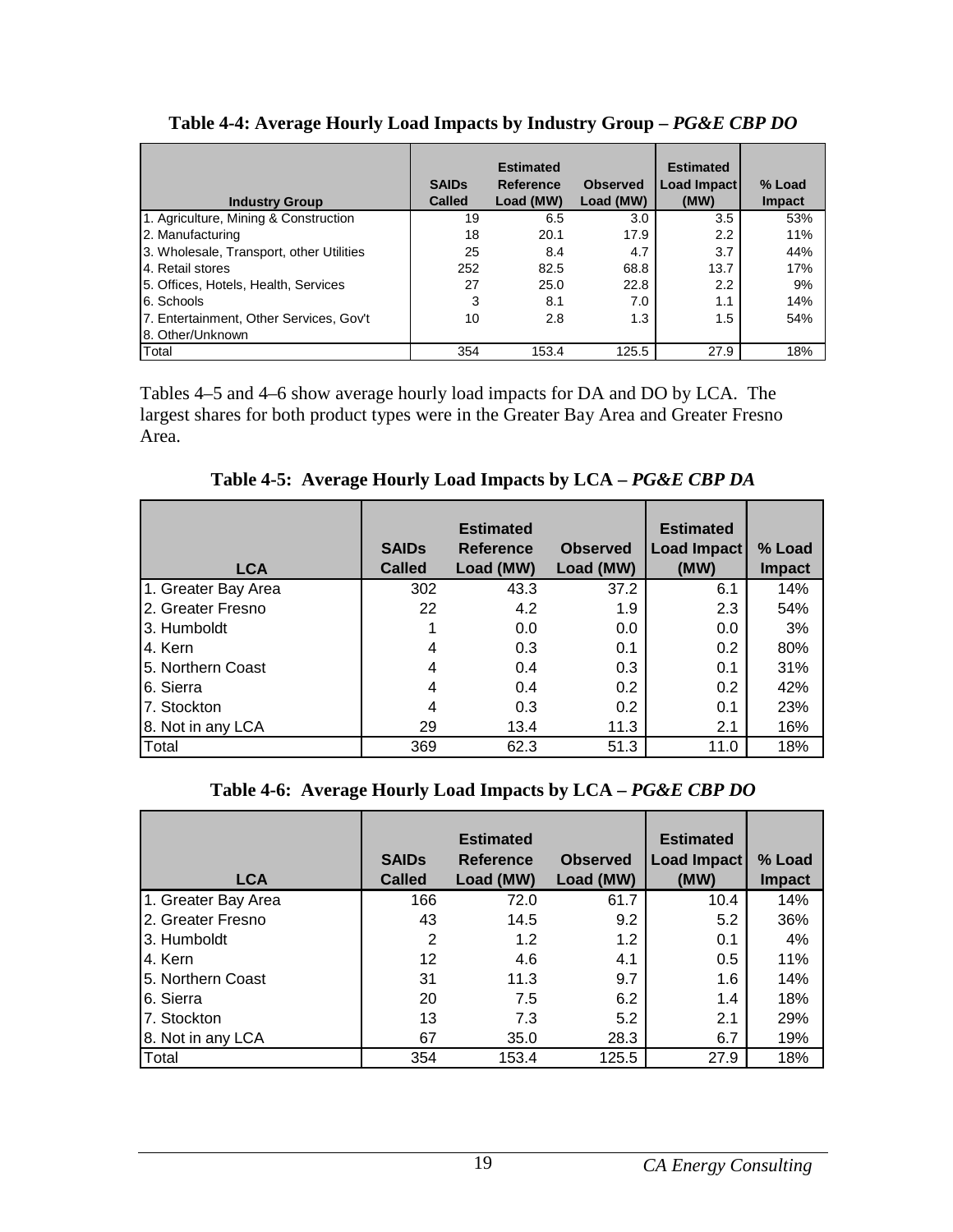## **4.1.2 Hourly load impacts**

Tables 4–7 and 4–8 show average event-hour load impacts for the hours that were included in any event. Average event-hour load impacts for DA were greatest for HE 16 and 17, where the load impacts were 18 percent of the reference load, and load impacts per called customer were about 30 kW.

For DO, average event-hour load impacts for HE  $15 - 17$  were nearly constant, at about 28 MW, or about 18 percent of the reference load. Average event-hour load impacts per called customer were about 80 kW.

| Hour<br><b>Ending</b> | Number of<br><b>SAIDs Called</b> | <b>Estimated</b><br>Reference<br>Load (MW) | <b>Observed</b><br>Load (MW) | <b>Estimated</b><br>Load Impact<br>(MW) | Weighted<br>Average<br>Temp (°F) | # of Events<br>this Hour is<br>included | Load Impact<br>per Called<br><b>Customer</b><br>(kW) | % Load<br><b>Impact</b> |
|-----------------------|----------------------------------|--------------------------------------------|------------------------------|-----------------------------------------|----------------------------------|-----------------------------------------|------------------------------------------------------|-------------------------|
| 15                    | 519                              | 77.6                                       | 68.0                         | 9.6                                     | 88                               | 3                                       | 18.4                                                 | 12%                     |
| 16                    | 366                              | 63.4                                       | 51.9                         | 11.4                                    | 89                               |                                         | 31.2                                                 | 18%                     |
| 17                    | 366                              | 61.7                                       | 50.9                         | 10.8                                    | 88                               |                                         | 29.6                                                 | 18%                     |
| 18                    | 530                              | 75.3                                       | 66.8                         | 8.5                                     | 92                               | ົ                                       | 16.0                                                 | 11%                     |

**Table 4-7: Average Event-Hour Load Impacts –** *PG&E CBP DA* 

| Hour<br><b>Ending</b> | Number of<br><b>SAIDs Called</b> | <b>Estimated</b><br>Reference<br>Load (MW) | <b>Observed</b><br>Load (MW) | <b>Estimated</b><br><b>Load Impact</b><br>(MW) | Weighted<br>Average<br>Temp (°F) | # of Events<br>this Hour is<br>included | Load Impact<br>per Called<br><b>Customer</b><br>(kW) | % Load<br><b>Impact</b> |
|-----------------------|----------------------------------|--------------------------------------------|------------------------------|------------------------------------------------|----------------------------------|-----------------------------------------|------------------------------------------------------|-------------------------|
| 13                    | 123                              | 46.8                                       | 37.7                         | 9.1                                            | 94                               |                                         | 73.6                                                 | 19%                     |
| 14                    | 171                              | 70.3                                       | 57.3                         | 13.0                                           | 92                               | 5                                       | 75.7                                                 | 18%                     |
| 15                    | 359                              | 160.0                                      | 131.7                        | 28.3                                           | 92                               | 6                                       | 78.8                                                 | 18%                     |
| 16                    | 352                              | 154.2                                      | 126.2                        | 28.1                                           | 93                               | ⇁                                       | 79.7                                                 | 18%                     |
| 17                    | 352                              | 153.6                                      | 125.2                        | 28.4                                           | 93                               | ⇁                                       | 80.7                                                 | 18%                     |
| 18                    | 321                              | 138.4                                      | 113.3                        | 25.1                                           | 93                               | 6                                       | 78.2                                                 | 18%                     |
| 19                    | 126                              | 46.8                                       | 39.1                         | 7.7                                            | 92                               | 4                                       | 61.1                                                 | 16%                     |

Tables 4–9 and 4–10 show hourly reference load, observed load, load impact, and uncertainty-adjusted load-impact values for the average PG&E CBP *DA* and *DO* events respectively, in the Protocol table format. Hourly load impacts for the DA event were 18 percent of the reference load of about 62 MW in the event hours most often called, and were 18 percent of the reference load of 154 MW for DO. The  $10<sup>th</sup>$  and  $90<sup>th</sup>$  percentile uncertainty-adjusted load impacts are estimated to be 12 percent below and above the estimated load impacts for the most frequent event hours for DA and 4 percent for DO.

Figure 4–1 shows the hourly reference load, observed load, and estimated load impacts (see right axis) for the typical PG&E CBP DA event, while Figure 4–2 shows comparable information for the typical DO event.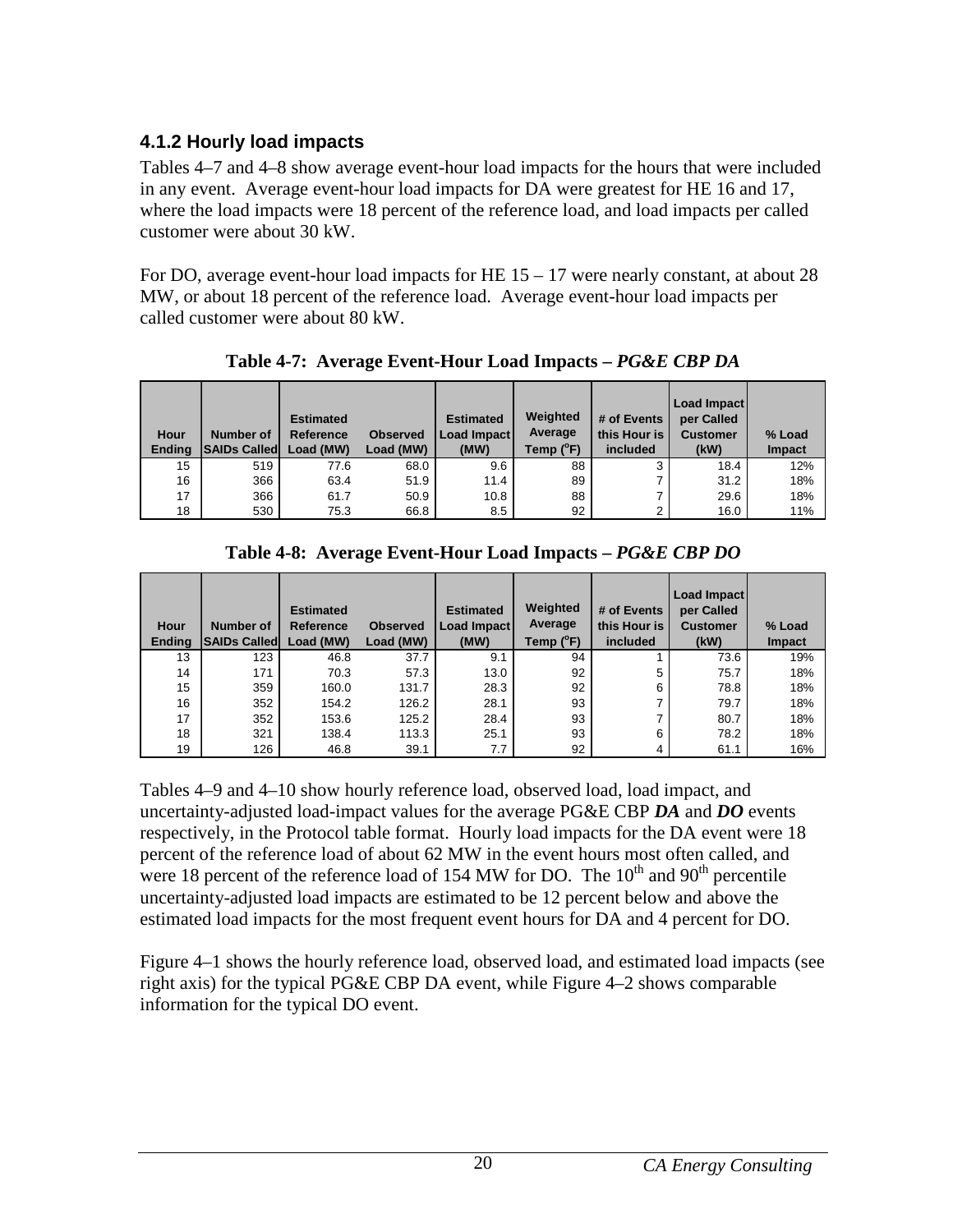| Hour           | <b>Estimated</b><br><b>Reference Load</b> | <b>Observed</b><br>Event-Day<br>Load              | <b>Estimated</b><br><b>Load Impact</b> | Weighted<br>Average                      |                  |          | Uncertainty Adjusted Impact (MWh/hr) - Percentiles |                  |          |
|----------------|-------------------------------------------|---------------------------------------------------|----------------------------------------|------------------------------------------|------------------|----------|----------------------------------------------------|------------------|----------|
| <b>Ending</b>  | (MWh/hr)                                  | (MWh/hr)                                          | (MWh/hr)                               | Temperature (°F)                         | 10th%ile         | 30th%ile | 50th%ile                                           | 70th%ile         | 90th%ile |
| 1              | 41.2                                      | 41.3                                              | $-0.2$                                 | 69                                       | $-1.6$           | $-0.8$   | $-0.2$                                             | 0.4              | 1.2      |
| $\overline{2}$ | 40.5                                      | 40.5                                              | 0.1                                    | 68                                       | $-1.3$           | $-0.5$   | 0.1                                                | 0.6              | 1.5      |
| 3              | 40.1                                      | 39.8                                              | 0.3                                    | 67                                       | $-1.1$           | $-0.3$   | 0.3                                                | 0.9              | 1.7      |
| 4              | 40.1                                      | 40.0                                              | 0.1                                    | 66                                       | $-1.3$           | $-0.5$   | 0.1                                                | 0.7              | 1.5      |
| 5              | 40.8                                      | 40.8                                              | 0.0                                    | 65                                       | $-1.4$           | $-0.6$   | 0.0                                                | 0.5              | 1.4      |
| 6              | 43.1                                      | 43.3                                              | $-0.2$                                 | 64                                       | $-1.6$           | $-0.7$   | $-0.2$                                             | 0.4              | 1.2      |
| $\overline{7}$ | 48.1                                      | 48.7                                              | $-0.6$                                 | 64                                       | $-2.0$           | $-1.2$   | $-0.6$                                             | $-0.1$           | 0.7      |
| 8              | 52.7                                      | 53.3                                              | $-0.6$                                 | 65                                       | $-2.0$           | $-1.2$   | $-0.6$                                             | 0.0              | 0.8      |
| 9              | 57.5                                      | 58.0                                              | $-0.5$                                 | 69                                       | $-1.9$           | $-1.1$   | $-0.5$                                             | 0.1              | 0.9      |
| 10             | 60.5                                      | 61.1                                              | $-0.6$                                 | 72                                       | $-2.0$           | $-1.2$   | $-0.6$                                             | 0.0              | 0.8      |
| 11             | 62.8                                      | 63.6                                              | $-0.9$                                 | 76                                       | $-2.3$           | $-1.5$   | $-0.9$                                             | $-0.3$           | 0.5      |
| 12             | 63.7                                      | 64.2                                              | $-0.4$                                 | 80                                       | $-1.8$           | $-1.0$   | $-0.4$                                             | 0.1              | 1.0      |
| 13             | 63.4                                      | 64.1                                              | $-0.7$                                 | 83                                       | $-2.1$           | $-1.3$   | $-0.7$                                             | $-0.1$           | 0.7      |
| 14             | 63.7                                      | 62.8                                              | 0.9                                    | 85                                       | $-0.5$           | 0.3      | 0.9                                                | 1.5              | 2.3      |
| 15             | 63.5                                      | 57.2                                              | 6.2                                    | 87                                       | 4.8              | 5.7      | 6.2                                                | 6.8              | 7.6      |
| 16             | 63.5                                      | 52.0                                              | 11.4                                   | 88                                       | 10.0             | 10.9     | 11.4                                               | 12.0             | 12.8     |
| 17             | 61.8                                      | 51.0                                              | 10.8                                   | 88                                       | 9.5              | 10.3     | 10.8                                               | 11.4             | 12.2     |
| 18             | 58.0                                      | 51.4                                              | 6.6                                    | 86                                       | 5.2              | 6.0      | 6.6                                                | 7.1              | 8.0      |
| 19             | 52.7                                      | 49.3                                              | 3.4                                    | 82                                       | 2.0              | 2.8      | 3.4                                                | 4.0              | 4.8      |
| 20             | 51.1                                      | 49.2                                              | 1.8                                    | 78                                       | 0.4              | 1.3      | 1.8                                                | 2.4              | 3.2      |
| 21             | 49.4                                      | 48.4                                              | 1.0                                    | 74                                       | $-0.4$           | 0.4      | 1.0                                                | 1.6              | 2.4      |
| 22             | 48.0                                      | 46.8                                              | 1.2                                    | 71                                       | $-0.1$           | 0.7      | 1.2                                                | 1.8              | 2.6      |
| 23             | 46.5                                      | 45.3                                              | 1.3                                    | 69                                       | $-0.1$           | 0.7      | 1.3                                                | 1.8              | 2.6      |
| 24             | 44.3                                      | 43.3                                              | 1.0                                    | 68                                       | $-0.4$           | 0.4      | 1.0                                                | 1.6              | 2.4      |
|                | <b>Reference Energy</b>                   | <b>Observed</b><br>Event-Day<br><b>Energy Use</b> | Change in<br><b>Energy Use</b>         | <b>Cooling Degree</b><br>Hours (Base 75° |                  |          | Uncertainty Adjusted Impact (MWh/hr) - Percentiles |                  |          |
|                | Use (MWh)                                 | (MWh)                                             | (MWh)                                  | F)                                       | 10 <sub>th</sub> | 30th     | <b>50th</b>                                        | 70 <sub>th</sub> | 90th     |
| Daily          | 1,257                                     | 1,216                                             | 41                                     | 84.5                                     | n/a              | n/a      | n/a                                                | n/a              | n/a      |

**Table 4-9: Hourly Load Impacts –** *PG&E CBP Average DA Event*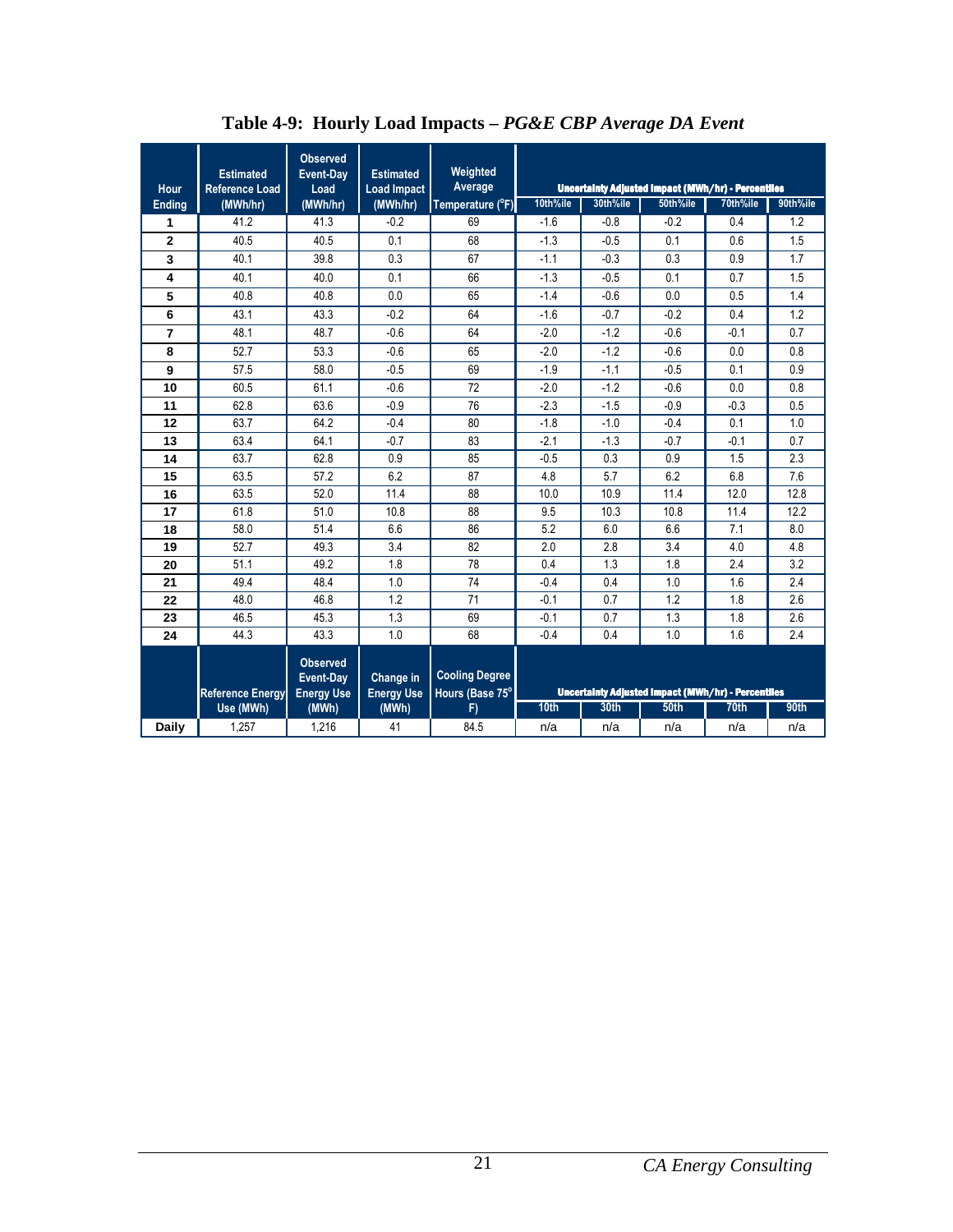| Hour           | <b>Estimated</b><br><b>Reference Load</b> | <b>Observed</b><br>Event-Day<br>Load              | <b>Estimated</b><br><b>Load Impact</b> | Weighted<br>Average                      |          |          | <b>Uncertainty Adjusted Impact (MWh/hr) - Percentiles</b> |                  |          |
|----------------|-------------------------------------------|---------------------------------------------------|----------------------------------------|------------------------------------------|----------|----------|-----------------------------------------------------------|------------------|----------|
| <b>Ending</b>  | (MWh/hr)                                  | (MWh/hr)                                          | (MWh/hr)                               | Temperature (°F)                         | 10th%ile | 30th%ile | 50th%ile                                                  | 70th%ile         | 90th%ile |
| 1              | 83.9                                      | 83.4                                              | 0.4                                    | 70                                       | $-0.8$   | $-0.1$   | 0.4                                                       | 0.9              | 1.7      |
| $\overline{2}$ | 81.9                                      | 81.4                                              | 0.5                                    | 68                                       | $-0.8$   | 0.0      | 0.5                                                       | 1.0              | 1.7      |
| 3              | 80.2                                      | 79.8                                              | 0.4                                    | 67                                       | $-0.9$   | $-0.1$   | 0.4                                                       | 0.9              | 1.6      |
| 4              | 81.0                                      | 80.3                                              | 0.7                                    | 66                                       | $-0.6$   | 0.2      | 0.7                                                       | 1.2              | 1.9      |
| 5              | 86.1                                      | 85.4                                              | 0.7                                    | 65                                       | $-0.5$   | 0.2      | 0.7                                                       | 1.2              | 1.9      |
| 6              | 92.2                                      | 92.0                                              | 0.2                                    | 64                                       | $-1.0$   | $-0.3$   | 0.2                                                       | 0.7              | 1.5      |
| $\overline{7}$ | 109.4                                     | 110.0                                             | $-0.5$                                 | 64                                       | $-1.7$   | $-1.0$   | $-0.5$                                                    | 0.0              | 0.7      |
| 8              | 113.4                                     | 113.9                                             | $-0.5$                                 | 66                                       | $-1.8$   | $-1.1$   | $-0.5$                                                    | 0.0              | 0.7      |
| 9              | 123.2                                     | 124.7                                             | $-1.5$                                 | 71                                       | $-2.8$   | $-2.0$   | $-1.5$                                                    | $-1.0$           | $-0.3$   |
| 10             | 130.8                                     | 132.6                                             | $-1.8$                                 | 76                                       | $-3.1$   | $-2.3$   | $-1.8$                                                    | $-1.3$           | $-0.6$   |
| 11             | 140.2                                     | 141.5                                             | $-1.4$                                 | 80                                       | $-2.6$   | $-1.9$   | $-1.4$                                                    | $-0.8$           | $-0.1$   |
| 12             | 145.6                                     | 146.5                                             | $-0.9$                                 | 84                                       | $-2.2$   | $-1.5$   | $-0.9$                                                    | $-0.4$           | 0.3      |
| 13             | 149.2                                     | 147.4                                             | 1.8                                    | 87                                       | 0.6      | 1.3      | 1.8                                                       | 2.3              | 3.0      |
| 14             | 152.0                                     | 140.2                                             | 11.7                                   | 90                                       | 10.5     | 11.2     | 11.7                                                      | 12.2             | 13.0     |
| 15             | 153.5                                     | 128.8                                             | 24.7                                   | 92                                       | 23.4     | 24.2     | 24.7                                                      | 25.2             | 25.9     |
| 16             | 154.5                                     | 126.4                                             | 28.1                                   | 93                                       | 26.9     | 27.6     | 28.1                                                      | 28.6             | 29.3     |
| 17             | 153.9                                     | 125.4                                             | 28.4                                   | 93                                       | 27.2     | 27.9     | 28.4                                                      | 28.9             | 29.7     |
| 18             | 150.9                                     | 127.8                                             | 23.1                                   | 92                                       | 21.9     | 22.6     | 23.1                                                      | 23.6             | 24.3     |
| 19             | 145.0                                     | 136.0                                             | 9.0                                    | 89                                       | 7.8      | 8.5      | 9.0                                                       | 9.5              | 10.2     |
| 20             | 143.4                                     | 142.3                                             | 1.0                                    | 84                                       | $-0.2$   | 0.5      | 1.0                                                       | 1.5              | 2.3      |
| 21             | 141.1                                     | 140.9                                             | 0.2                                    | 80                                       | $-1.0$   | $-0.3$   | 0.2                                                       | 0.7              | 1.5      |
| 22             | 128.0                                     | 128.0                                             | 0.0                                    | 77                                       | $-1.2$   | $-0.5$   | 0.0                                                       | 0.5              | 1.3      |
| 23             | 103.6                                     | 104.0                                             | $-0.3$                                 | 74                                       | $-1.6$   | $-0.8$   | $-0.3$                                                    | 0.2              | 0.9      |
| 24             | 93.2                                      | 93.9                                              | $-0.7$                                 | 72                                       | $-2.0$   | $-1.2$   | $-0.7$                                                    | $-0.2$           | 0.5      |
|                | <b>Reference Energy</b>                   | <b>Observed</b><br>Event-Day<br><b>Energy Use</b> | Change in<br><b>Energy Use</b>         | <b>Cooling Degree</b><br>Hours (Base 75° |          |          | Uncertainty Adjusted Impact (MWh/hr) - Percentiles        |                  |          |
|                | Use (MWh)                                 | (MWh)                                             | (MWh)                                  | F)                                       | 10th     | 30th     | <b>50th</b>                                               | 70 <sub>th</sub> | 90th     |
| <b>Daily</b>   | 2,936                                     | 2,813                                             | 123                                    | 140.5                                    | n/a      | n/a      | n/a                                                       | n/a              | n/a      |

**Table 4-10: Hourly Load Impacts –** *PG&E CBP Average DO Event*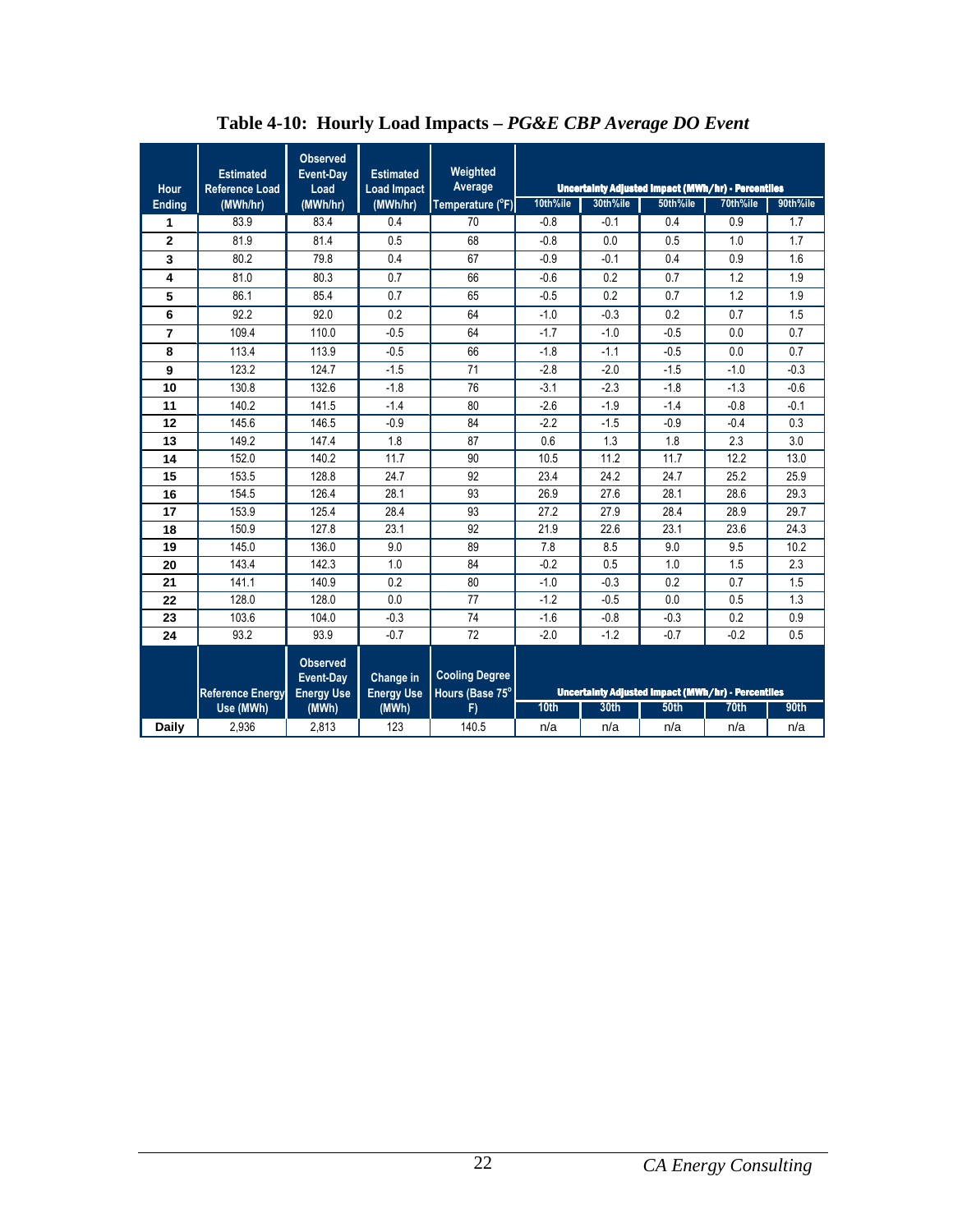

**Figure 4-1: Hourly Loads and Load Impacts –** *PG&E CBP DA Event* 

**Figure 4-2: Hourly Loads and Load Impacts –** *PG&E CBP DO Event* 

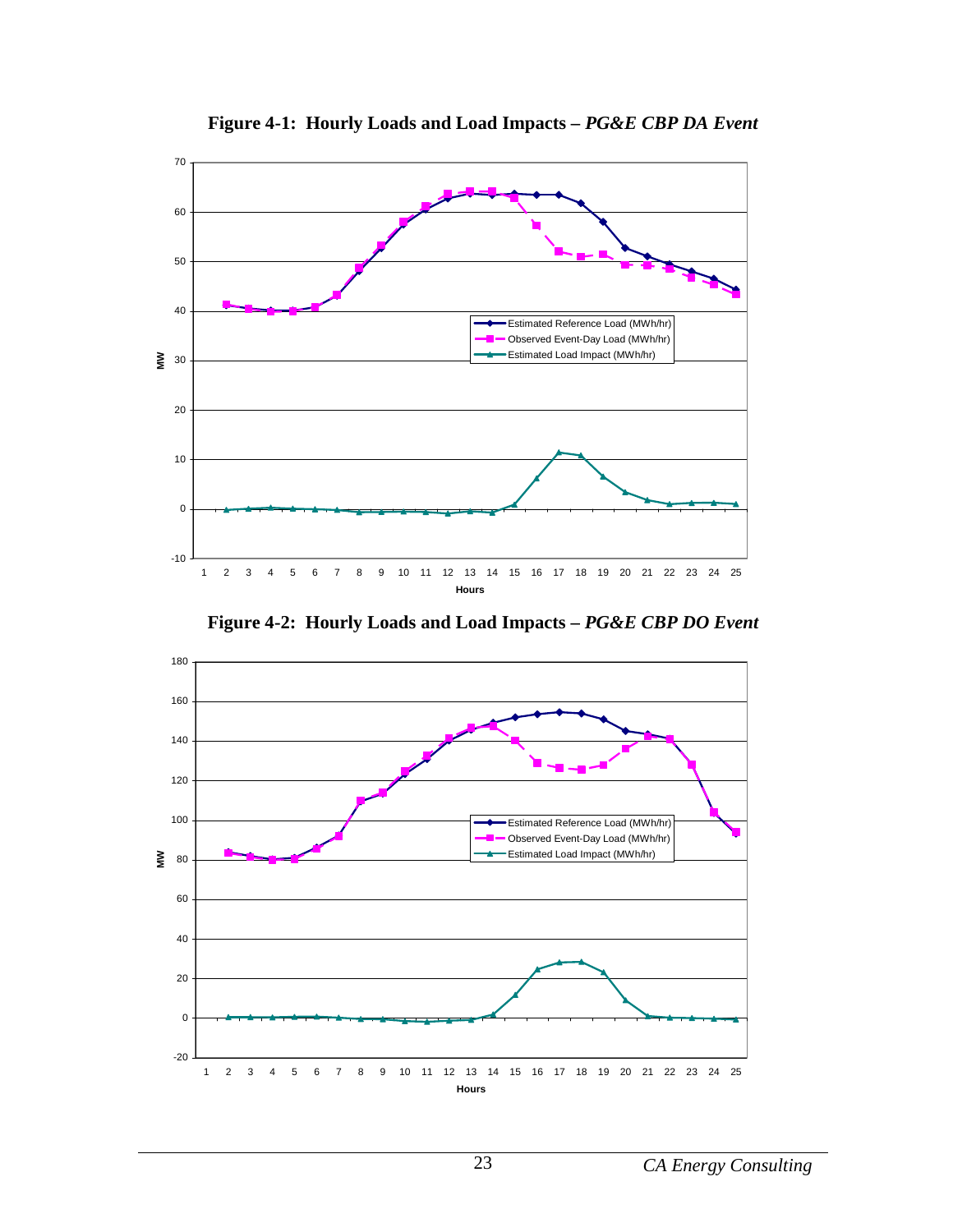### **4.2 CBP – SCE**

### **4.2.1 Summary load impacts**

Tables 4–11 and 4–12 summarize estimated *average hourly* ex post load impacts for each SCE event, for the DA and DO product types respectively, as well as for typical DA and DO events. The typical DA event was defined as the average across all events except event 11, for which only two of the three aggregators were called. The typical average hourly DA load impact was 0.85 MW, less than half of the nominated amount. The typical DO event was defined as the average across all events except events 1, 2, and 15, for which not all aggregators were called. The average hourly DO load impact for the typical event was 15.4 MW. Load impacts for most events were reasonably close to nominated amounts, exceeding those levels for several events.

|                |                           |           |                          | <b>Estimated</b><br>Reference | <b>Observed</b> | <b>Estimated</b><br>Load Impact | % Load        | <b>Nominated</b><br>Load Impact |
|----------------|---------------------------|-----------|--------------------------|-------------------------------|-----------------|---------------------------------|---------------|---------------------------------|
| Event          | Date                      |           | Day of Week SAIDs Called | Load (MW)                     | Load (MW)       | (MW)                            | <b>Impact</b> | (MW)                            |
|                | July 14, 2010             | Wednesday |                          |                               |                 |                                 |               |                                 |
| 2              | July 15, 2010             | Thursday  |                          |                               |                 |                                 |               |                                 |
| 3              | July 16, 2010             | Friday    | 78                       | 8.9                           | 7.8             | 1.1                             | 13%           | 2.2                             |
| 4              | July 19, 2010             | Monday    | 78                       | 8.3                           | 7.4             | 1.0                             | 11%           | 2.2                             |
| 5              | August 16, 2010           | Monday    | 77                       | 7.7                           | 7.0             | 0.7                             | 9%            | 2.2                             |
| 6              | August 17, 2010           | Tuesday   | 77                       | 8.1                           | 6.9             | 1.1                             | 14%           | 2.2                             |
| $\overline{7}$ | August 23, 2010           | Monday    | 77                       | 8.4                           | 7.5             | 0.8                             | 10%           | 2.2                             |
| 8              | August 24, 2010           | Tuesday   | 77                       | 8.4                           | 8.4             | (0.0)                           | 0%            | 2.2                             |
| 9              | August 25, 2010           | Wednesday | 77                       | 8.2                           | 7.4             | 0.9                             | 10%           | 2.2                             |
| 10             | August 26, 2010           | Thursday  | 77                       | 8.0                           | 7.1             | 0.9                             | 12%           | 2.2                             |
| 11             | August 27, 2010           | Friday    | 75                       | 5.3                           | 4.5             | 0.8                             | 16%           | 2.2                             |
| 12             | September 1, 2010         | Wednesday | 78                       | 7.9                           | 7.0             | 0.9                             | 12%           | 2.2                             |
| 13             | September 2, 2010         | Thursday  | 78                       | 8.1                           | 7.0             | 1.1                             | 14%           | 2.2                             |
| 14             | September 3, 2010         | Friday    | 78                       | 7.4                           | 6.7             | 0.7                             | 10%           | 2.2                             |
| 15             | September 24, 2010        | Friday    |                          |                               |                 |                                 |               |                                 |
| 16             | September 27, 2010        | Monday    | 78                       | 9.5                           | 8.3             | 1.3                             | 13%           | 2.2                             |
| 17             | September 28, 2010        | Tuesday   | 78                       | 8.8                           | 8.2             | 0.6                             | 7%            | 2.2                             |
| 18             | September 29, 2010        | Wednesday | 78                       | 8.4                           | 7.8             | 0.6                             | 8%            | $2.2\phantom{0}$                |
| 19             | September 30, 2010        | Thursday  | 78                       | 8.4                           | 7.5             | 0.9                             | 11%           | $2.2\phantom{0}$                |
|                | Average                   |           | 78                       | 8.3                           | 7.5             | 0.8                             | 10%           |                                 |
|                | <b>Standard Deviation</b> |           |                          | 0.5                           | 0.5             | 0.3                             | 4%            |                                 |

**Table 4-11: Average Hourly Load Impacts by Event (kW) –** *SCE CBP DA*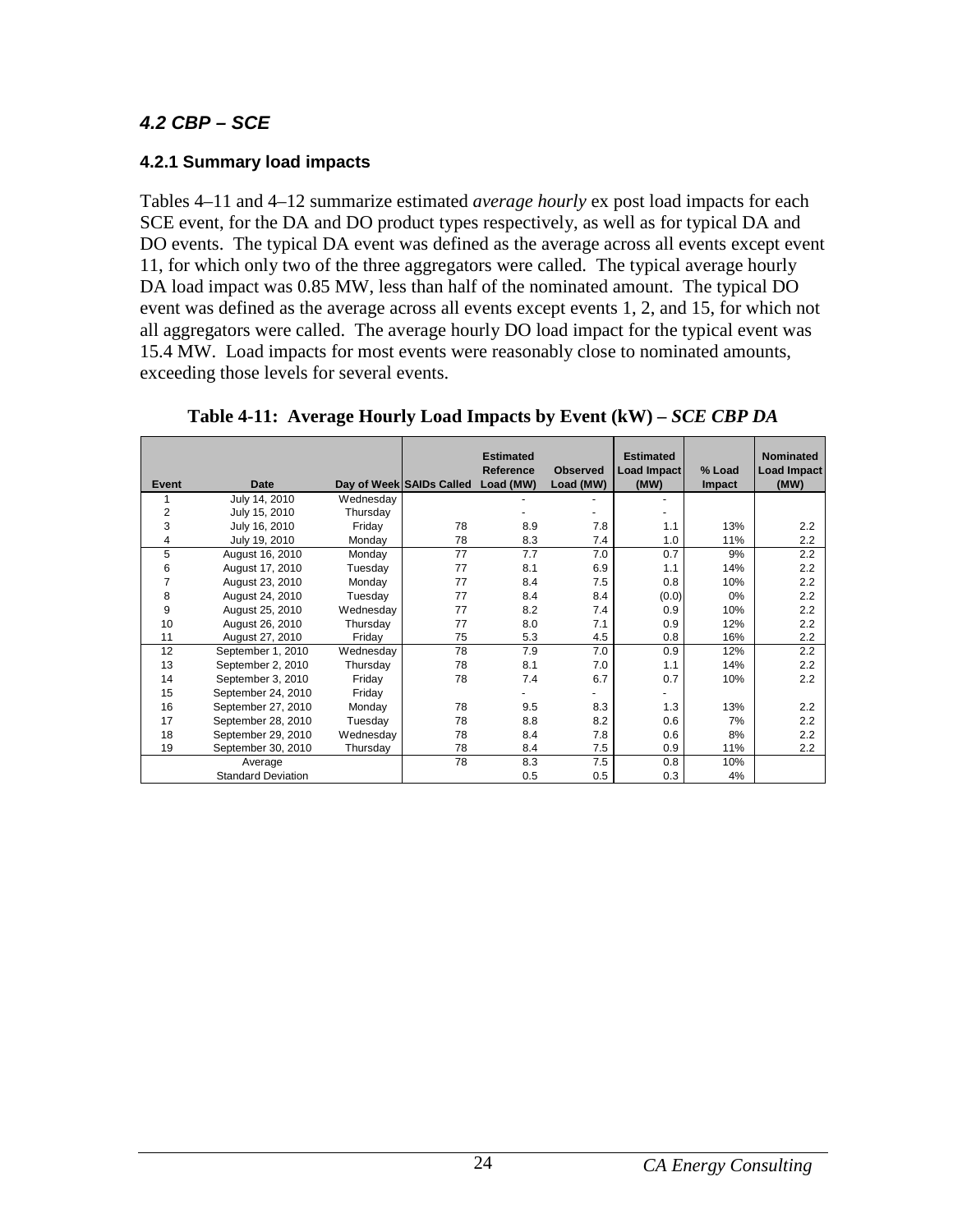| Event          | <b>Date</b>               |           | Day of Week SAIDs Called | <b>Estimated</b><br>Reference<br>Load (MW) | <b>Observed</b><br>Load (MW) | <b>Estimated</b><br>Load Impact<br>(MW) | % Load<br><b>Impact</b> | <b>Nominated</b><br>Load Impact<br>(MW) |
|----------------|---------------------------|-----------|--------------------------|--------------------------------------------|------------------------------|-----------------------------------------|-------------------------|-----------------------------------------|
|                | July 14, 2010             | Wednesday | 305                      | 76.7                                       | 68.0                         | 8.7                                     | 11%                     | 14.7                                    |
| $\overline{2}$ | July 15, 2010             | Thursday  | 305                      | 77.4                                       | 65.0                         | 12.5                                    | 16%                     | 14.7                                    |
| 3              | July 16, 2010             | Friday    | 305                      | 79.6                                       | 65.0                         | 14.5                                    | 18%                     | 14.7                                    |
| 4              | July 19, 2010             | Monday    |                          |                                            | $\blacksquare$               |                                         |                         |                                         |
| 5              | August 16, 2010           | Monday    |                          |                                            | $\blacksquare$               | $\sim$                                  |                         |                                         |
| 6              | August 17, 2010           | Tuesday   |                          |                                            | $\overline{\phantom{a}}$     |                                         |                         |                                         |
| 7              | August 23, 2010           | Monday    |                          |                                            | ٠                            |                                         |                         |                                         |
| 8              | August 24, 2010           | Tuesday   | 334                      | 79.9                                       | 62.6                         | 17.3                                    | 22%                     | 16.6                                    |
| 9              | August 25, 2010           | Wednesday | 334                      | 81.2                                       | 76.7                         | 4.5                                     | 5%                      | 16.6                                    |
| 10             | August 26, 2010           | Thursday  | 334                      | 79.8                                       | 61.5                         | 18.4                                    | 23%                     | 16.6                                    |
| 11             | August 27, 2010           | Friday    |                          |                                            |                              |                                         |                         |                                         |
| 12             | September 1, 2010         | Wednesday |                          |                                            | ٠                            |                                         |                         |                                         |
| 13             | September 2, 2010         | Thursday  |                          |                                            | ٠                            |                                         |                         |                                         |
| 14             | September 3, 2010         | Friday    |                          |                                            |                              |                                         |                         |                                         |
| 15             | September 24, 2010        | Friday    | 197                      | 29.7                                       | 25.4                         | 4.3                                     | 15%                     | 5.0                                     |
| 16             | September 27, 2010        | Monday    | 359                      | 99.3                                       | 80.1                         | 19.2                                    | 19%                     | 17.3                                    |
| 17             | September 28, 2010        | Tuesday   | 359                      | 94.3                                       | 76.0                         | 18.3                                    | 19%                     | 17.3                                    |
| 18             | September 29, 2010        | Wednesday |                          |                                            |                              |                                         |                         |                                         |
| 19             | September 30, 2010        | Thursday  |                          |                                            |                              |                                         |                         |                                         |
|                | Average                   |           | 338                      | 85.7                                       | 70.3                         | 15.4                                    | 18%                     |                                         |
|                | <b>Standard Deviation</b> |           |                          | 8.8                                        | 8.2                          | 5.6                                     | 6%                      |                                         |

**Table 4-12: Average Hourly Load Impacts by Event (kW) –** *SCE CBP DO*

Tables 4–13 and 4–14 show average hourly estimated *reference load*, *observed load*, *load impacts* and percent load impact, by industry group, for the typical event for the DA and DO product types respectively. Retail stores provided most all of the DA and DO load impacts.<sup>14</sup> The average percent load reductions across all industry types was 10 percent for DA and 18 percent for DO.

**Table 4-13: Average Hourly Load Impacts by Industry Type –** *SCE CBP DA*

| <b>Industry Group</b>                    | SAIDs Called Load (MW) | <b>Estimated</b><br>Reference | <b>Observed</b><br>Load (MW) | <b>Estimated</b><br>Load Impact<br>(MW) | %L <sub>1</sub> |
|------------------------------------------|------------------------|-------------------------------|------------------------------|-----------------------------------------|-----------------|
| 1. Agriculture, Mining & Construction    |                        |                               |                              |                                         |                 |
| 2. Manufacturing                         |                        | 1.0                           | 1.0                          | 0.0                                     | 1%              |
| 3. Wholesale, Transport, other Utilities |                        |                               |                              |                                         |                 |
| 4. Retail stores                         | 74                     | 5.7                           | 4.8                          | 0.9                                     | 15%             |
| 5. Offices, Hotels, Health, Services     | 3                      | 1.6                           | 1.6                          | (0.0)                                   | $-1%$           |
| 6. Schools                               |                        |                               |                              |                                         |                 |
| 7. Entertainment, Other Services, Gov't  |                        |                               |                              |                                         |                 |
| 8. Other/Unknown                         |                        |                               |                              |                                         |                 |
| Total                                    | 78                     | 8.3                           | 7.5                          | 0.8                                     | 10%             |

<u>.</u>

 $14$  Note that the negative load impacts for industry groups 3 and 6 indicate that the regression analysis implied that those few customers *increased* usage during event hours on average. This occurs occasionally for some customers on the aggregator programs. However, it is unusual.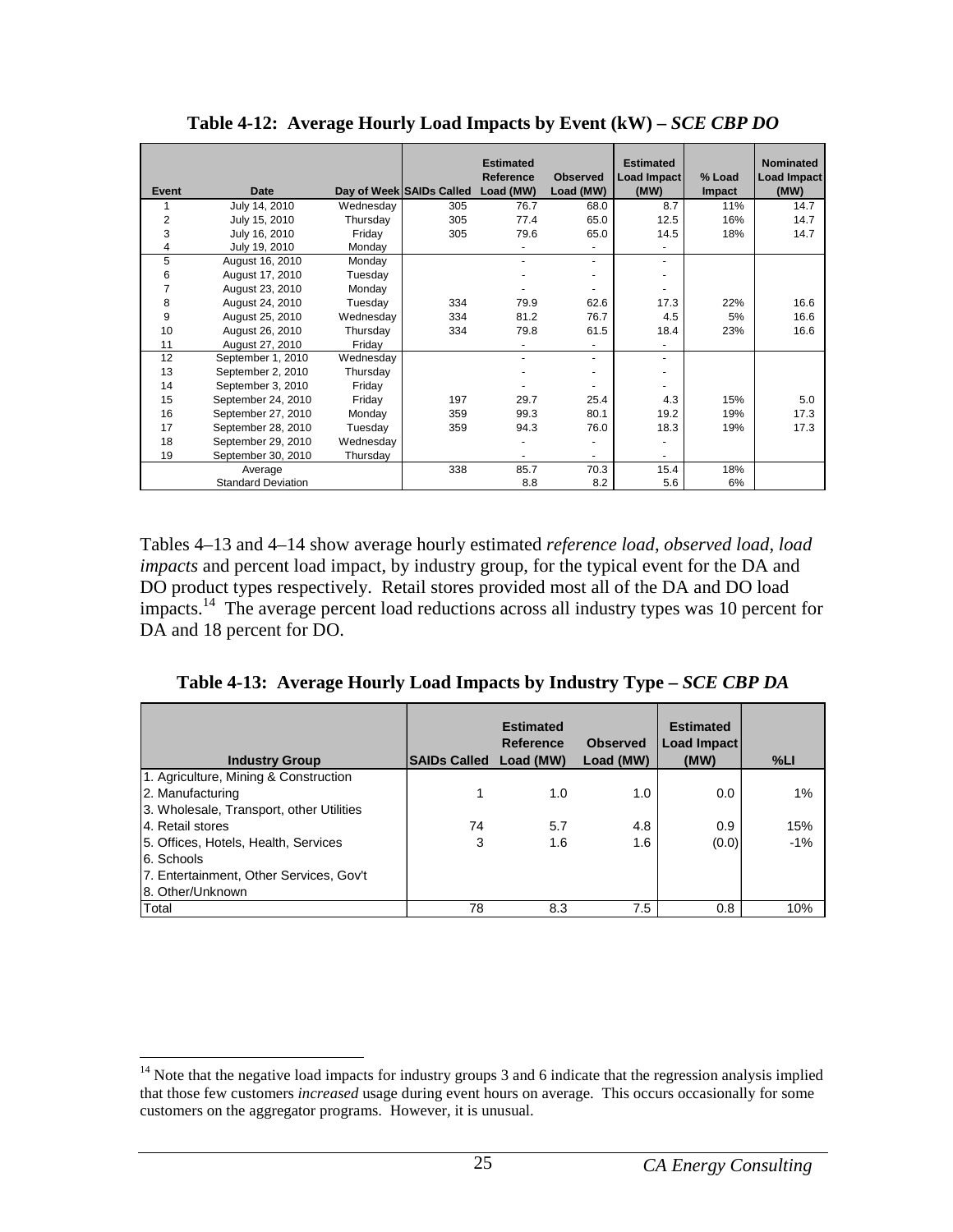| <b>Industry Group</b>                    | SAIDs Called Load (MW) | <b>Estimated</b><br>Reference | <b>Observed</b><br>Load (MW) | <b>Estimated</b><br>Load Impact<br>(MW) | %LI    |
|------------------------------------------|------------------------|-------------------------------|------------------------------|-----------------------------------------|--------|
| 1. Agriculture, Mining & Construction    |                        | 0.4                           | 0.2                          | 0.2                                     | 45%    |
| 2. Manufacturing                         |                        | 0.1                           | 0.1                          | 0.0                                     | 22%    |
| 3. Wholesale, Transport, other Utilities | 2                      | 0.7                           | 0.7                          | (0.1)                                   | $-9%$  |
| 4. Retail stores                         | 299                    | 75.1                          | 59.6                         | 15.5                                    | 21%    |
| 5. Offices, Hotels, Health, Services     | 34                     | 5.3                           | 4.8                          | 0.5                                     | 9%     |
| 6. Schools                               |                        | 4.1                           | 4.9                          | (0.8)                                   | $-19%$ |
| 7. Entertainment, Other Services, Gov't  |                        |                               |                              |                                         |        |
| 8. Other/Unknown                         |                        |                               |                              |                                         |        |
| Total                                    | 338                    | 85.7                          | 70.3                         | 15.4                                    | 18%    |

**Table 4-14: Average Hourly Load Impacts by Industry Type –** *SCE CBP DO*

Tables 4–15 and 4–16 show average hourly load impacts by LCA. Most of the DA and DO load impacts occurred in the LA Basin.

| <b>LCA</b>          | <b>SAIDs Called Load (MW)</b> | <b>Estimated</b><br><b>Reference</b> | <b>Observed</b><br>Load (MW) | <b>Estimated</b><br>Load Impact<br>(MW) | %L  |
|---------------------|-------------------------------|--------------------------------------|------------------------------|-----------------------------------------|-----|
| 1. LA Basin         | 61                            | 6.0                                  | 5.4                          | 0.6                                     | 10% |
| 2. Outside LA Basin | 5                             | 0.5                                  | 0.4                          | 0.1                                     | 16% |

3. Ventura 12 1.9 1.7 0.1 8%

Total 8.3 78 7.5 0.8 10%

**Table 4-15: Average Hourly Load Impacts by LCA –** *SCE CBP DA*

| <b>LCA</b>          | SAIDs Called Load (MW) | <b>Estimated</b><br><b>Reference</b> | <b>Observed</b><br>Load (MW) | <b>Estimated</b><br>Load Impact<br>(MW) | %L  |
|---------------------|------------------------|--------------------------------------|------------------------------|-----------------------------------------|-----|
| 1. LA Basin         | 272                    | 68.7                                 | 57.0                         | 11.6                                    | 17% |
| 2. Outside LA Basin | 21                     | 6.1                                  | 4.7                          | 1.4                                     | 23% |
| 3. Ventura          | 45                     | 10.9                                 | 8.6                          | 2.3                                     | 21% |
| Total               | 338                    | 85.7                                 | 70.3                         | 15.4                                    | 18% |

### **4.2.2 Hourly load impacts**

Tables 4–17 and 4–18 show average event-hour load impacts for typical SCE CBP DA and DO product types respectively. Average event-hour load impacts for DA for HE 15 – 17 ranged from 0.8 to 1 MW, which represented 9 to 12 percent of the reference load. Load impacts per called customer were relatively small, ranging from 10 to 14 kW, with the exception of the two customers that were called in HE 13.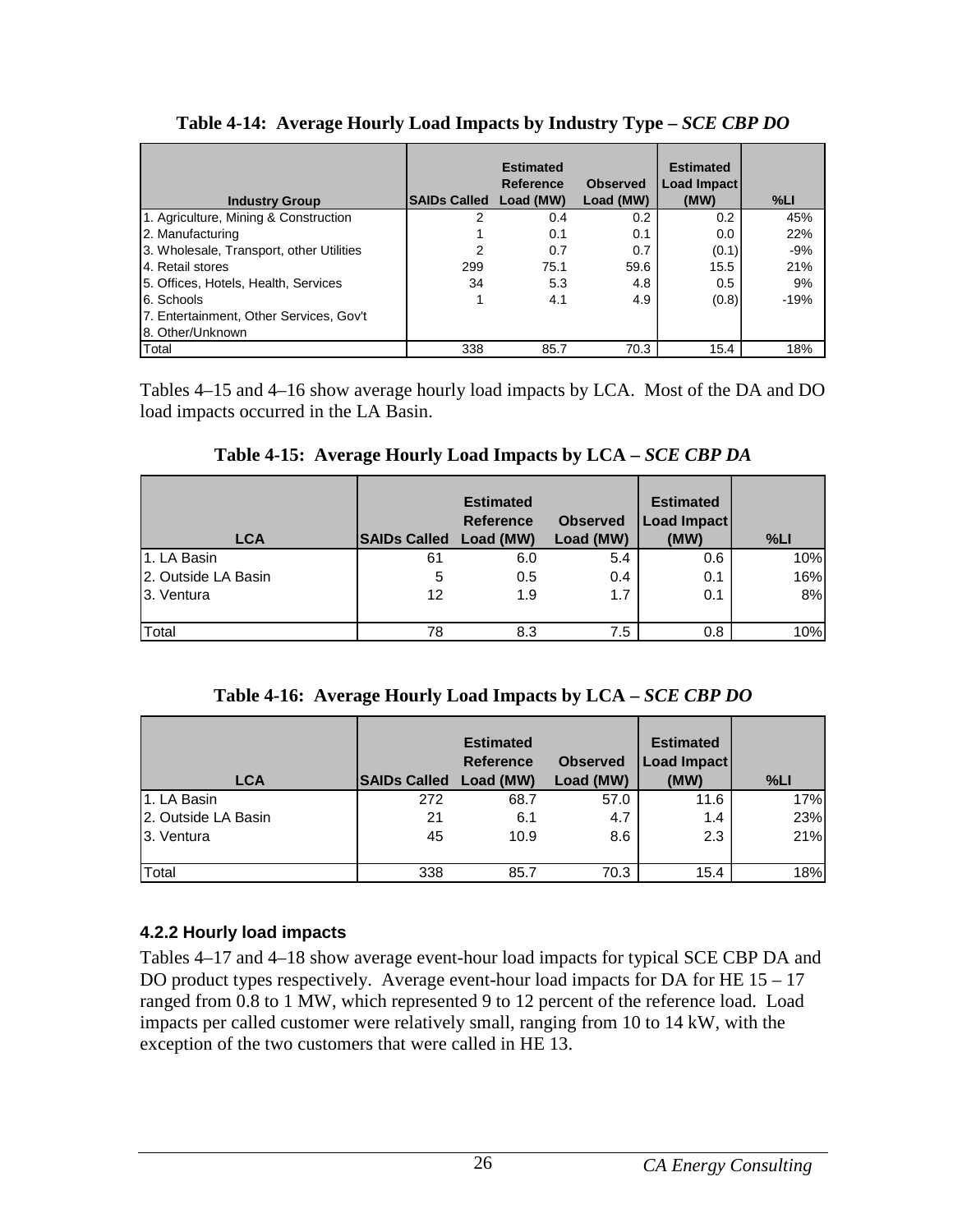For DO, average event-hour load impacts ranged from 12 to 16 MW, representing 16 to 22 percent of the reference load, across all hours shown. Average event-hour load impacts per called customer ranged from 41 to 87 kW.

| Hour<br><b>Ending</b> | <b>Number of</b><br><b>SAIDs Called</b> | <b>Estimated</b><br><b>Reference</b><br>Load (MW) | <b>Observed</b><br>Load (MW) | <b>Estimated</b><br><b>Load Impact</b><br>(MW) | Weighted<br>Average<br>Temp (°F) | # of Events<br>this Hour<br>l is included l | Load Impact<br>per Called<br><b>Customer</b><br>(kW) | % Load<br><b>Impact</b> |
|-----------------------|-----------------------------------------|---------------------------------------------------|------------------------------|------------------------------------------------|----------------------------------|---------------------------------------------|------------------------------------------------------|-------------------------|
| 13                    | 2                                       | 1.5                                               | 1.3                          | 0.1                                            | 80                               | 2                                           | 74.6                                                 | 10%                     |
| 14                    | 52                                      | 6.2                                               | 5.8                          | 0.4                                            | 86                               | 3                                           | 7.3                                                  | 6%                      |
| 15                    | 77                                      | 8.5                                               | 7.4                          | 1.0                                            | 88                               | ⇁                                           | 13.5                                                 | 12%                     |
| 16                    | 77                                      | 8.1                                               | 7.2                          | 0.8                                            | 84                               | 16                                          | 10.7                                                 | 10%                     |
| 17                    | 77                                      | 8.2                                               | 7.4                          | 0.8                                            | 83                               | 16                                          | 9.8                                                  | 9%                      |
| 18                    | 47                                      | 5.9                                               | 5.3                          | 0.7                                            | 85                               | 5                                           | 14.1                                                 | 11%                     |

**Table 4-17: Average Event-Hour Load Impacts –** *SCE CBP DA* 

| Hour          | Number of           | <b>Estimated</b><br><b>Reference</b> | <b>Observed</b> | <b>Estimated</b><br>Load Impact | Weighted<br>Average | # of Events<br>this Hour | Load Impact<br>per Called<br><b>Customer</b> | % Load |
|---------------|---------------------|--------------------------------------|-----------------|---------------------------------|---------------------|--------------------------|----------------------------------------------|--------|
| <b>Ending</b> | <b>SAIDs Called</b> | Load (MW)                            | Load (MW)       | (MW)                            | Temp (°F)           | is included              | (kW)                                         | Impact |
| 13            | 162                 | 65.1                                 | 51.1            | 14.0                            | 102                 |                          | 86.6                                         | 22%    |
| 14            | 297                 | 80.6                                 | 66.7            | 13.9                            | 95                  | 4                        | 46.8                                         | 17%    |
| 15            | 314                 | 82.3                                 | 67.5            | 14.8                            | 94                  | ⇁                        | 47.1                                         | 18%    |
| 16            | 329                 | 83.1                                 | 69.5            | 13.6                            | 93                  | 8                        | 41.4                                         | 16%    |
| 17            | 329                 | 83.6                                 | 69.0            | 14.6                            | 92                  | 8                        | 44.4                                         | 17%    |
| 18            | 278                 | 77.0                                 | 61.0            | 15.9                            | 90                  | 6                        | 57.5                                         | 21%    |
| 19            | 210                 | 57.3                                 | 45.3            | 12.0                            | 84                  | 5                        | 57.2                                         | 21%    |

Tables 4–19 and 4–20 show hourly reference load, observed load, load impact, and uncertainty-adjusted load-impact values for the typical SCE CBP *DA* and *DO* events respectively. Hourly load impacts of the DA product type averaged 9 to 10 percent of the reference load of 8 MW in hours 16 and 17. Hourly load impacts of the DO product type and averaged 15 to 17 percent of the reference load of about 78 MW. The  $10^{th}$  and  $90^{th}$ percentile uncertainty-adjusted load impacts are estimated to be relatively large for DA, at 35 to 38 percent, and are 12 to 14 percent below and above the estimated load impacts for the typical DO event.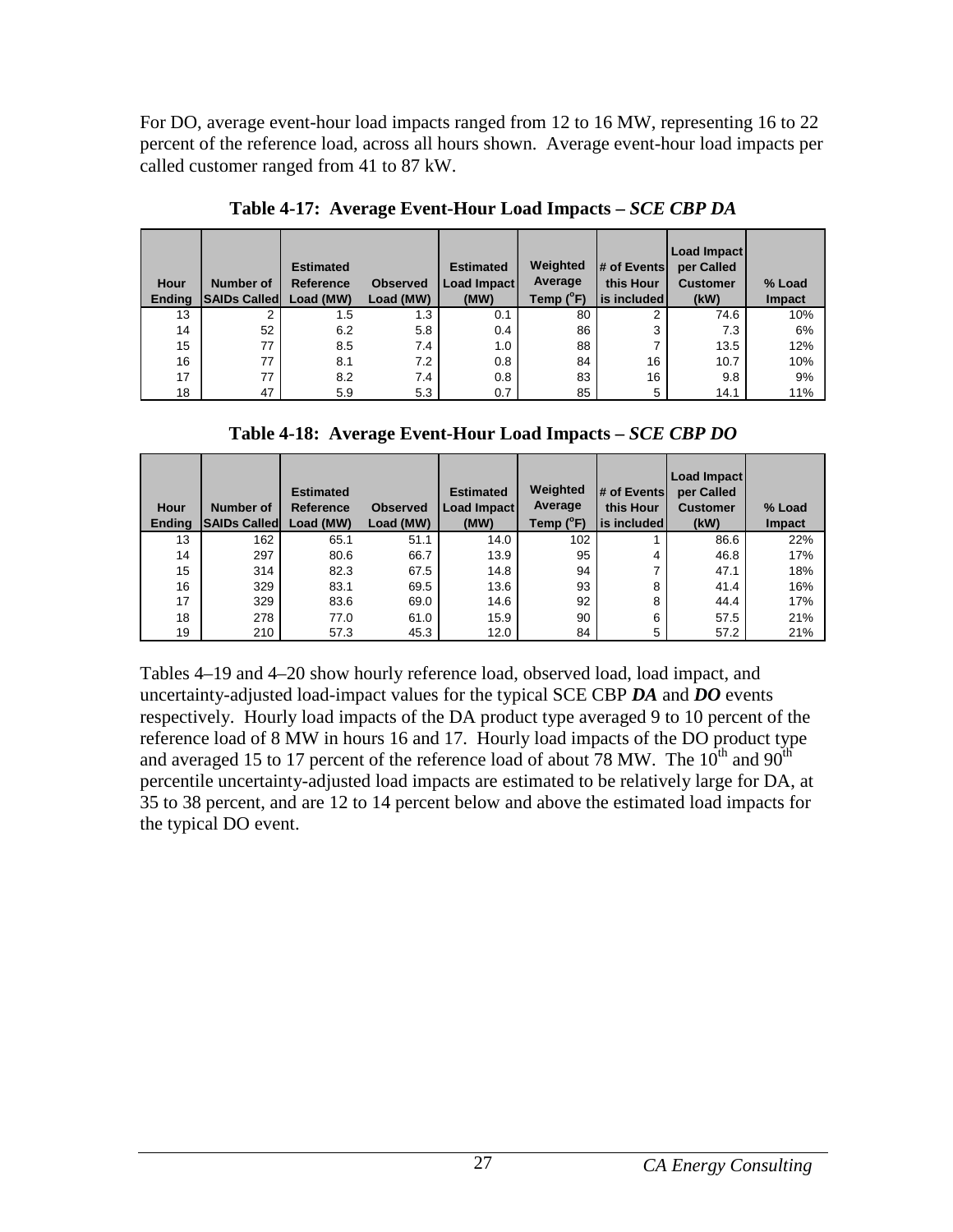| Hour           | <b>Estimated</b><br><b>Reference Load</b> | <b>Observed</b><br>Event-Day<br>Load              | <b>Estimated</b><br><b>Load Impact</b> | Weighted<br>Average                      |          |          | <b>Uncertainty Adjusted Impact (MWh/hr) - Percentiles</b> |                  |          |
|----------------|-------------------------------------------|---------------------------------------------------|----------------------------------------|------------------------------------------|----------|----------|-----------------------------------------------------------|------------------|----------|
| <b>Ending</b>  | (MWh/hr)                                  | (MWh/hr)                                          | (MWh/hr)                               | Temperature (°F)                         | 10th%ile | 30th%ile | 50th%ile                                                  | 70th%ile         | 90th%ile |
| 1              | 2.7                                       | 2.9                                               | $-0.1$                                 | 68                                       | $-0.4$   | $-0.2$   | $-0.1$                                                    | 0.0              | 0.2      |
| $\overline{2}$ | 2.8                                       | 2.8                                               | $-0.1$                                 | 67                                       | $-0.4$   | $-0.2$   | $-0.1$                                                    | 0.0              | 0.2      |
| 3              | 2.7                                       | 2.8                                               | $-0.1$                                 | 66                                       | $-0.4$   | $-0.2$   | $-0.1$                                                    | 0.0              | 0.2      |
| 4              | 2.8                                       | 2.8                                               | 0.0                                    | 66                                       | $-0.3$   | $-0.2$   | 0.0                                                       | 0.1              | 0.3      |
| 5              | 2.9                                       | 2.9                                               | 0.0                                    | 65                                       | $-0.3$   | $-0.1$   | 0.0                                                       | 0.1              | 0.3      |
| 6              | 3.0                                       | 3.0                                               | 0.0                                    | 65                                       | $-0.3$   | $-0.1$   | 0.0                                                       | 0.1              | 0.3      |
| $\overline{7}$ | 3.8                                       | 3.9                                               | $-0.1$                                 | 65                                       | $-0.4$   | $-0.2$   | $-0.1$                                                    | 0.0              | 0.2      |
| 8              | 5.3                                       | 5.5                                               | $-0.2$                                 | 67                                       | $-0.5$   | $-0.4$   | $-0.2$                                                    | $-0.1$           | 0.1      |
| 9              | 6.9                                       | 7.0                                               | 0.0                                    | 71                                       | $-0.3$   | $-0.1$   | 0.0                                                       | 0.1              | 0.3      |
| 10             | 7.0                                       | 7.1                                               | $-0.1$                                 | 75                                       | $-0.4$   | $-0.2$   | $-0.1$                                                    | 0.0              | 0.2      |
| 11             | 7.2                                       | 7.4                                               | $-0.2$                                 | 79                                       | $-0.5$   | $-0.4$   | $-0.2$                                                    | $-0.1$           | 0.0      |
| 12             | 7.6                                       | 7.7                                               | $-0.1$                                 | 81                                       | $-0.4$   | $-0.3$   | $-0.1$                                                    | 0.0              | 0.2      |
| 13             | 7.8                                       | 7.9                                               | 0.0                                    | 83                                       | $-0.3$   | $-0.2$   | 0.0                                                       | 0.1              | 0.2      |
| 14             | 8.0                                       | 7.9                                               | 0.1                                    | 84                                       | $-0.2$   | 0.0      | 0.1                                                       | 0.2              | 0.4      |
| 15             | 8.1                                       | 7.6                                               | 0.4                                    | 84                                       | 0.1      | 0.3      | 0.4                                                       | 0.6              | 0.7      |
| 16             | 8.1                                       | 7.2                                               | 0.8                                    | 84                                       | 0.5      | 0.7      | 0.8                                                       | 0.9              | 1.1      |
| 17             | 8.2                                       | 7.4                                               | 0.8                                    | 83                                       | 0.5      | 0.6      | 0.8                                                       | 0.9              | 1.1      |
| 18             | 8.2                                       | 8.4                                               | $-0.2$                                 | 81                                       | $-0.5$   | $-0.3$   | $-0.2$                                                    | $-0.1$           | 0.1      |
| 19             | 8.0                                       | 8.3                                               | $-0.3$                                 | 78                                       | $-0.6$   | $-0.4$   | $-0.3$                                                    | $-0.2$           | 0.0      |
| 20             | 7.4                                       | 7.6                                               | $-0.1$                                 | 74                                       | $-0.4$   | $-0.3$   | $-0.1$                                                    | 0.0              | 0.1      |
| 21             | 6.0                                       | 6.1                                               | $-0.1$                                 | 72                                       | $-0.4$   | $-0.2$   | $-0.1$                                                    | 0.0              | 0.2      |
| 22             | 4.3                                       | 4.5                                               | $-0.2$                                 | 70                                       | $-0.5$   | $-0.3$   | $-0.2$                                                    | 0.0              | 0.1      |
| 23             | 3.6                                       | 3.6                                               | 0.0                                    | 69                                       | $-0.3$   | $-0.1$   | 0.0                                                       | 0.1              | 0.3      |
| 24             | 3.2                                       | 3.1                                               | 0.1                                    | 68                                       | $-0.2$   | 0.0      | 0.1                                                       | 0.2              | 0.4      |
|                | <b>Reference Energy</b>                   | <b>Observed</b><br>Event-Day<br><b>Energy Use</b> | Change in<br><b>Energy Use</b>         | <b>Cooling Degree</b><br>Hours (Base 75° |          |          | Uncertainty Adjusted Impact (MWh/hr) - Percentiles        |                  |          |
|                | Use (MWh)                                 | (MWh)                                             | (MWh)                                  | F)                                       | 10th     | 30th     | <b>50th</b>                                               | 70 <sub>th</sub> | 90th     |
| <b>Daily</b>   | 135                                       | 135                                               | 0                                      | 62.2                                     | n/a      | n/a      | n/a                                                       | n/a              | n/a      |

**Table 4-19: Hourly Load Impacts –** *SCE Average CBP DA Event*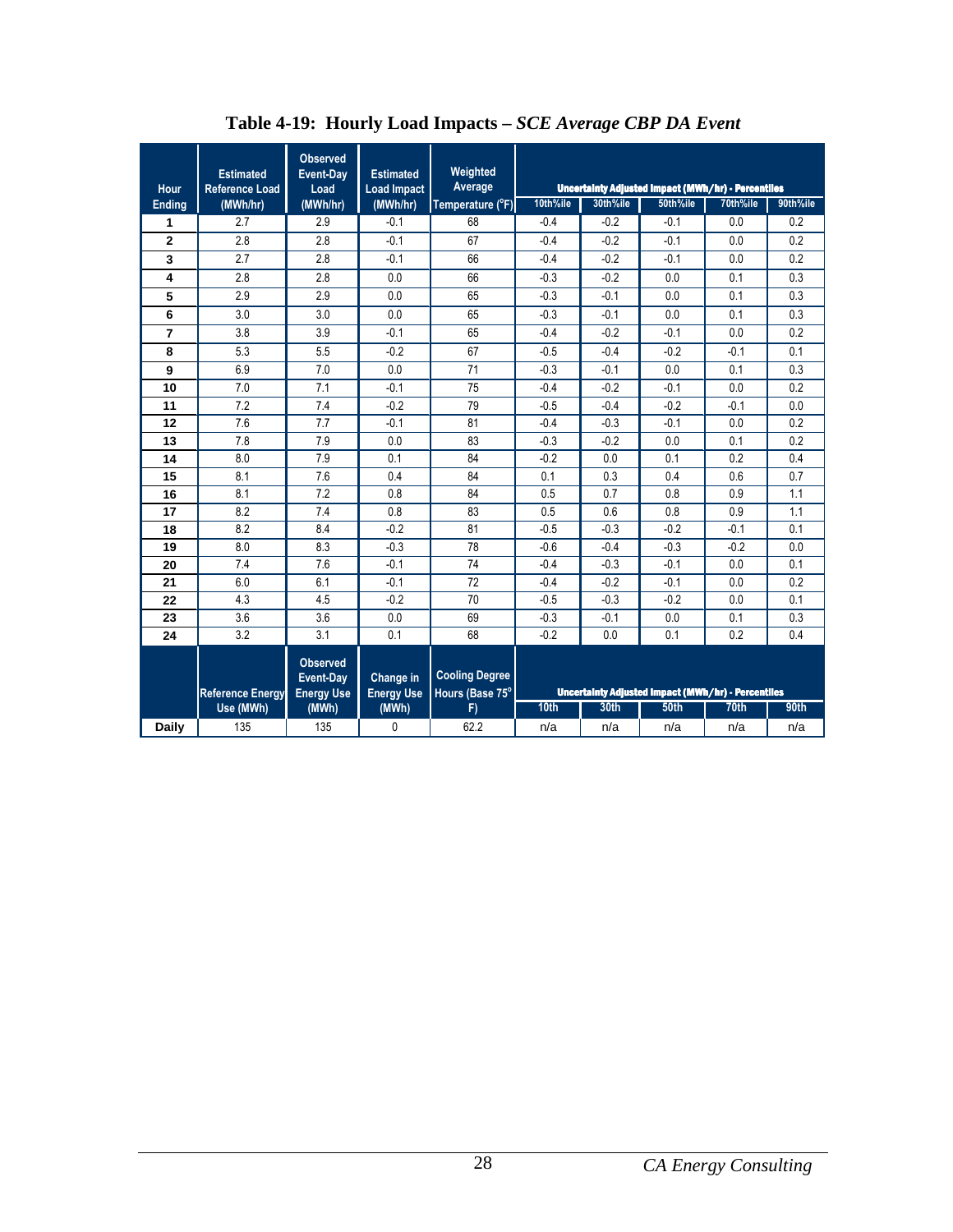| Hour           | <b>Estimated</b><br><b>Reference Load</b> | <b>Observed</b><br>Event-Day<br>Load              | <b>Estimated</b><br><b>Load Impact</b> | Weighted<br>Average                      |          |          | Uncertainty Adjusted Impact (MWh/hr) - Percentiles |                  |          |
|----------------|-------------------------------------------|---------------------------------------------------|----------------------------------------|------------------------------------------|----------|----------|----------------------------------------------------|------------------|----------|
| <b>Ending</b>  | (MWh/hr)                                  | (MWh/hr)                                          | (MWh/hr)                               | Temperature (°F)                         | 10th%ile | 30th%ile | 50th%ile                                           | 70th%ile         | 90th%ile |
| 1              | 34.0                                      | 34.7                                              | $-0.6$                                 | 74                                       | $-2.2$   | $-1.3$   | $-0.6$                                             | 0.0              | 0.9      |
| $\overline{2}$ | 32.1                                      | 34.2                                              | $-2.1$                                 | 73                                       | $-3.7$   | $-2.7$   | $-2.1$                                             | $-1.5$           | $-0.5$   |
| 3              | 31.9                                      | 33.9                                              | $-2.0$                                 | 72                                       | $-3.6$   | $-2.7$   | $-2.0$                                             | $-1.4$           | $-0.4$   |
| 4              | 32.7                                      | 34.4                                              | $-1.7$                                 | 72                                       | $-3.3$   | $-2.4$   | $-1.7$                                             | $-1.1$           | $-0.2$   |
| 5              | 38.6                                      | 40.3                                              | $-1.8$                                 | 71                                       | $-3.4$   | $-2.4$   | $-1.8$                                             | $-1.1$           | $-0.2$   |
| 6              | 43.3                                      | 44.5                                              | $-1.3$                                 | 71                                       | $-2.8$   | $-1.9$   | $-1.3$                                             | $-0.6$           | 0.3      |
| $\overline{7}$ | 58.7                                      | 58.1                                              | 0.6                                    | 71                                       | $-0.9$   | 0.0      | 0.6                                                | 1.3              | 2.2      |
| 8              | 58.9                                      | 57.9                                              | 1.0                                    | 73                                       | $-0.6$   | 0.4      | 1.0                                                | 1.6              | 2.6      |
| 9              | 61.6                                      | 62.3                                              | $-0.7$                                 | 77                                       | $-2.3$   | $-1.3$   | $-0.7$                                             | 0.0              | 0.9      |
| 10             | 66.8                                      | 67.7                                              | $-0.9$                                 | 82                                       | $-2.5$   | $-1.6$   | $-0.9$                                             | $-0.3$           | 0.6      |
| 11             | 72.9                                      | 73.4                                              | $-0.5$                                 | 86                                       | $-2.0$   | $-1.1$   | $-0.5$                                             | 0.2              | 1.1      |
| 12             | 75.5                                      | 75.9                                              | $-0.4$                                 | 90                                       | $-2.0$   | $-1.1$   | $-0.4$                                             | 0.2              | 1.2      |
| 13             | 76.1                                      | 74.2                                              | 1.8                                    | 92                                       | 0.3      | 1.2      | 1.8                                                | 2.5              | 3.4      |
| 14             | 77.1                                      | 69.7                                              | 7.4                                    | 93                                       | 5.8      | 6.8      | 7.4                                                | 8.1              | 9.0      |
| 15             | 77.4                                      | 66.0                                              | 11.4                                   | 94                                       | 9.8      | 10.8     | 11.4                                               | 12.1             | 13.0     |
| 16             | 77.0                                      | 64.8                                              | 12.2                                   | 93                                       | 10.6     | 11.5     | 12.2                                               | 12.8             | 13.8     |
| 17             | 77.7                                      | 64.7                                              | 13.0                                   | 92                                       | 11.4     | 12.4     | 13.0                                               | 13.7             | 14.6     |
| 18             | 77.9                                      | 66.7                                              | 11.2                                   | 90                                       | 9.6      | 10.5     | 11.2                                               | 11.8             | 12.7     |
| 19             | 77.1                                      | 69.6                                              | 7.6                                    | 87                                       | 6.0      | 6.9      | 7.6                                                | 8.2              | 9.1      |
| 20             | 77.7                                      | 77.9                                              | $-0.2$                                 | 84                                       | $-1.8$   | $-0.8$   | $-0.2$                                             | 0.5              | 1.4      |
| 21             | 77.1                                      | 77.4                                              | $-0.3$                                 | 81                                       | $-1.8$   | $-0.9$   | $-0.3$                                             | 0.4              | 1.3      |
| 22             | 66.4                                      | 68.2                                              | $-1.8$                                 | 78                                       | $-3.4$   | $-2.4$   | $-1.8$                                             | $-1.1$           | $-0.2$   |
| 23             | 46.3                                      | 48.1                                              | $-1.8$                                 | 77                                       | $-3.3$   | $-2.4$   | $-1.8$                                             | $-1.1$           | $-0.2$   |
| 24             | 37.4                                      | 39.1                                              | $-1.6$                                 | 75                                       | $-3.2$   | $-2.3$   | $-1.6$                                             | $-1.0$           | $-0.1$   |
|                | <b>Reference Energy</b>                   | <b>Observed</b><br>Event-Day<br><b>Energy Use</b> | Change in<br><b>Energy Use</b>         | <b>Cooling Degree</b><br>Hours (Base 75° |          |          | Uncertainty Adjusted Impact (MWh/hr) - Percentiles |                  |          |
|                | Use (MWh)                                 | (MWh)                                             | (MWh)                                  | F)                                       | 10th     | 30th     | 50 <sub>th</sub>                                   | 70 <sub>th</sub> | 90th     |
| Daily          | 1.452                                     | 1.404                                             | 49                                     | 172.5                                    | n/a      | n/a      | n/a                                                | n/a              | n/a      |

**Table 4-20: Hourly Load Impacts –** *SCE Average CBP DO Event* 

Figure 4–3 shows the profiles of the hourly reference load, observed load, and estimated load impacts (see right axis) for the average SCE CBP DA event. Figure 4–4 shows comparable information for the average DO event.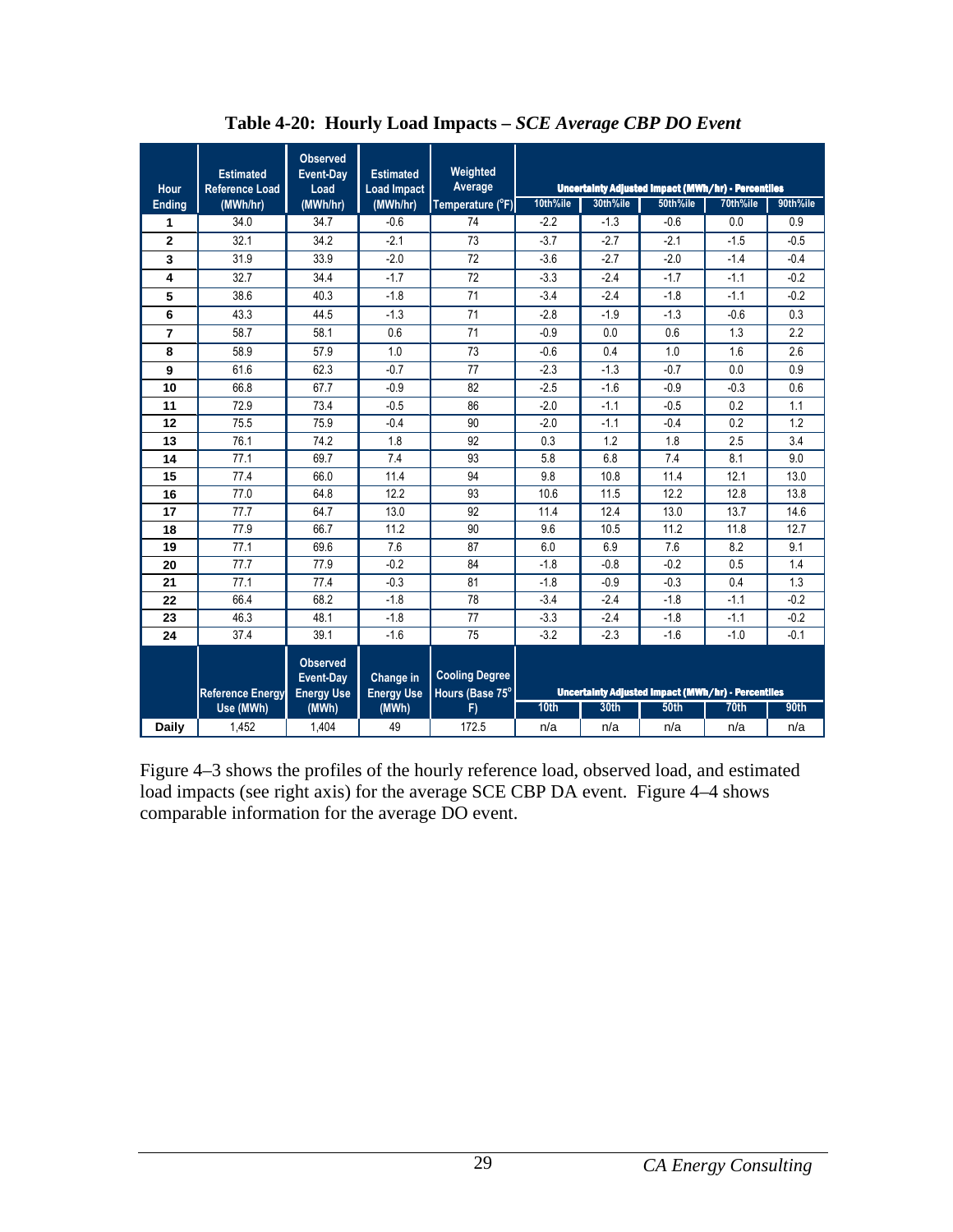

**Figure 4-3: Hourly Loads and Load Impacts –** *SCE CBP DA Average Event*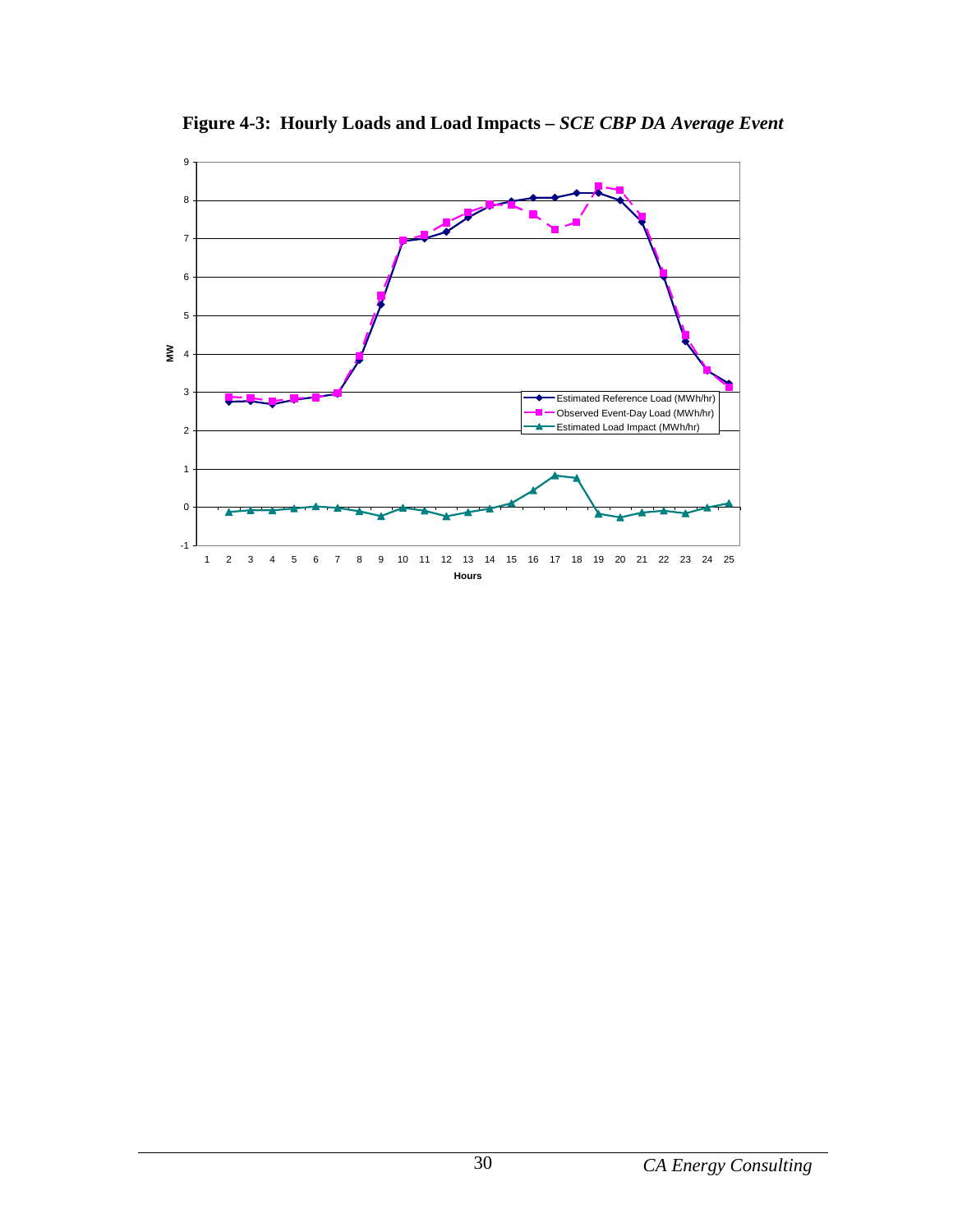

**Figure 4-4: Hourly Loads and Load Impacts –** *SCE CBP DO Average Event*

## **4.3 CBP – SDG&E**

#### **4.3.1 Summary load impacts**

Tables 4–21 and 4–22 summarize estimated average hourly reference loads and *ex post* load impacts for each event, and for the typical event, for SDG&E's DA and DO product types respectively. The average DA event was calculated across all but the sixth event, for which one aggregator was not notified due to a communication failure. Average hourly load impacts were quite consistent across events for both DA and DO product types, with an average hourly load impact of 9.6 MW for the average DA event, and 8.7 for the average DO event. Those represent 29 percent of the reference load for DA, and 16 percent for DO. DA load impacts typically met or exceeded the nominated amounts. DO load impacts fell short of nominated levels in July and August, but were close in September once nominations were lowered.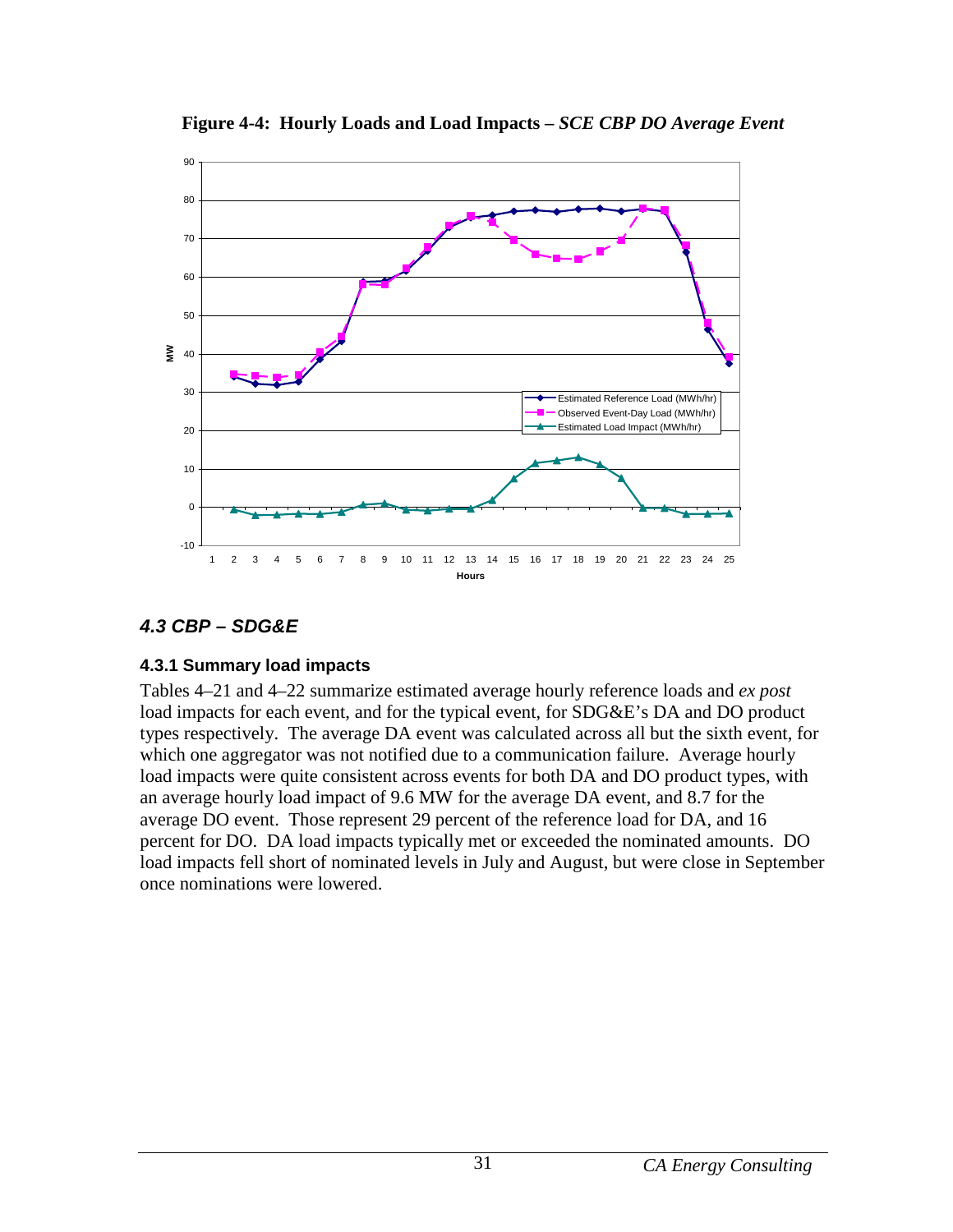| Event | Date                      | Day of Week | <b>SAIDs</b><br><b>Called</b> | <b>Estimated</b><br>Reference<br>Load (MW) | <b>Observed</b><br>Load (MW) | <b>Estimated</b><br>Load Impact<br>(MW) | % Load<br><b>Impact</b> | <b>Nominated</b><br>Load Impact<br>(MW) |
|-------|---------------------------|-------------|-------------------------------|--------------------------------------------|------------------------------|-----------------------------------------|-------------------------|-----------------------------------------|
|       | July 14, 2010             | Wednesday   |                               |                                            |                              |                                         |                         |                                         |
| 2     | July 15, 2010             | Thursday    |                               |                                            |                              |                                         |                         |                                         |
| 3     | July 16, 2010             | Friday      | 121                           | 34.2                                       | 24.4                         | 9.8                                     | 29%                     | 10.7                                    |
| 4     | August 18, 2010           | Wednesday   |                               |                                            | $\overline{\phantom{0}}$     | $\overline{\phantom{a}}$                |                         |                                         |
| 5     | August 19, 2010           | Thursday    | 116                           | 34.7                                       | 26.0                         | 8.7                                     | 25%                     | 9.0                                     |
| 6     | August 20, 2010           | Friday      | 71                            | 16.1                                       | 14.7                         | 1.5                                     | 9%                      | 2.1                                     |
| 7     | August 23, 2010           | Monday      |                               |                                            |                              |                                         |                         |                                         |
| 8     | August 24, 2010           | Tuesday     | 116                           | 35.2                                       | 25.4                         | 9.8                                     | 28%                     | 9.0                                     |
| 9     | August 25, 2010           | Wednesday   | 116                           | 34.5                                       | 25.8                         | 8.6                                     | 25%                     | 9.0                                     |
| 10    | August 26, 2010           | Thursday    | 116                           | 34.2                                       | 24.0                         | 10.2                                    | 30%                     | 9.0                                     |
| 11    | September 27, 2010        | Monday      |                               |                                            | $\blacksquare$               | $\overline{\phantom{a}}$                |                         |                                         |
| 12    | September 28, 2010        | Tuesday     | 83                            | 30.4                                       | 19.7                         | 10.7                                    | 35%                     | 10.4                                    |
| 13    | September 29, 2010        | Wednesdav   |                               |                                            | $\overline{\phantom{0}}$     | $\overline{\phantom{0}}$                |                         |                                         |
|       | Average                   |             | 111                           | 33.9                                       | 24.2                         | 9.6                                     | 29%                     |                                         |
|       | <b>Standard Deviation</b> |             |                               | 1.7                                        | 2.4                          | 0.8                                     | 4%                      |                                         |

Table 4-21: Average Hourly Load Impacts (kW) by Event – *SDG&E CBP DA* 

**Table 4-22: Average Hourly Load Impacts (kW) by Event –** *SDG&E CBP DO*

| Event          | Date                      | Day of Week | <b>SAIDs</b><br><b>Called</b> | <b>Estimated</b><br>Reference<br>Load (MW) | <b>Observed</b><br>Load (MW) | <b>Estimated</b><br>Load Impact<br>(MW) | % Load<br><b>Impact</b> | <b>Nominated</b><br>Load Impact<br>(MW) |
|----------------|---------------------------|-------------|-------------------------------|--------------------------------------------|------------------------------|-----------------------------------------|-------------------------|-----------------------------------------|
|                | July 14, 2010             | Wednesday   | 279                           | 58.2                                       | 49.8                         | 8.4                                     | 14%                     | 20.5                                    |
| $\overline{2}$ | July 15, 2010             | Thursday    | 279                           | 59.4                                       | 50.5                         | 8.9                                     | 15%                     | 20.5                                    |
| 3              | July 16, 2010             | Fridav      | 279                           | 61.3                                       | 51.5                         | 9.8                                     | 16%                     | 20.5                                    |
| 4              | August 18, 2010           | Wednesday   | 274                           | 57.7                                       | 49.1                         | 8.6                                     | 15%                     | 14.1                                    |
| 5              | August 19, 2010           | Thursdav    | 274                           | 56.9                                       | 49.0                         | 8.0                                     | 14%                     | 14.1                                    |
| 6              | August 20, 2010           | Friday      |                               |                                            | $\overline{\phantom{0}}$     |                                         |                         |                                         |
|                | August 23, 2010           | Monday      | 274                           | 56.5                                       | 47.3                         | 9.2                                     | 16%                     | 14.1                                    |
| 8              | August 24, 2010           | Tuesdav     | 274                           | 57.3                                       | 47.8                         | 9.5                                     | 17%                     | 14.1                                    |
| 9              | August 25, 2010           | Wednesdav   | 274                           | 57.4                                       | 48.4                         | 9.0                                     | 16%                     | 14.1                                    |
| 10             | August 26, 2010           | Thursdav    | 274                           | 56.1                                       | 48.0                         | 8.2                                     | 15%                     | 14.1                                    |
| 11             | September 27, 2010        | Monday      | 250                           | 48.8                                       | 40.8                         | 8.0                                     | 16%                     | 10.2                                    |
| 12             | September 28, 2010        | Tuesday     | 250                           | 47.9                                       | 37.8                         | 10.1                                    | 21%                     | 10.2                                    |
| 13             | September 29, 2010        | Wednesdav   | 250                           | 47.0                                       | 40.4                         | 6.7                                     | 14%                     | 10.2                                    |
|                | Average                   |             | 269                           | 55.4                                       | 46.7                         | 8.7                                     | 16%                     |                                         |
|                | <b>Standard Deviation</b> |             |                               | 4.7                                        | 4.5                          | 0.9                                     | 2%                      |                                         |

Tables 4–23 and 4–24 show average hourly program load impacts and percent load impacts by industry type, for the typical DA and DO event respectively. The Manufacturing industry group provided the largest share of DA load impacts, while Retail stores provided the largest share of DO load impacts.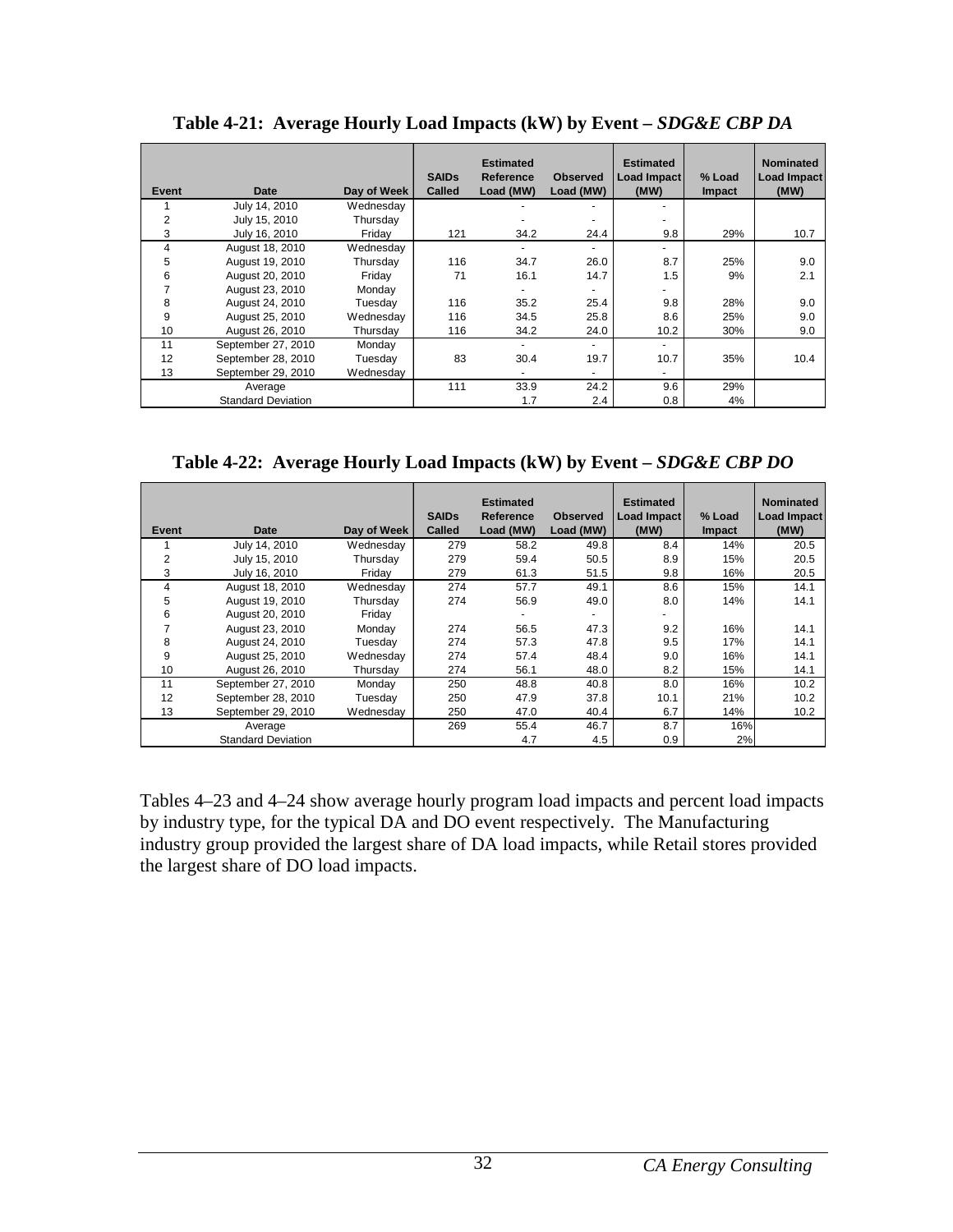| <b>Industry Group</b>                                        | <b>SAIDs</b><br><b>Called</b> | <b>Estimated</b><br><b>Reference</b><br>Load (MW) | <b>Observed</b><br>Load (MW) | <b>Estimated</b><br>Load Impact<br>(MW) | % Load<br><b>Impact</b> |
|--------------------------------------------------------------|-------------------------------|---------------------------------------------------|------------------------------|-----------------------------------------|-------------------------|
| 1. Agriculture, Mining & Construction                        | 2                             | 0.8                                               | 0.6                          | 0.2                                     | 26%                     |
| 2. Manufacturing                                             | 20                            | 11.8                                              | 4.4                          | 7.4                                     | 63%                     |
| 3. Wholesale, Transport, other Utilities<br>4. Retail stores | 10                            | 4.0                                               | 3.1                          | 0.9                                     | 23%                     |
| 5. Offices, Hotels, Health, Services<br>6. Schools           | 76                            | 16.3                                              | 15.6                         | 0.7                                     | 4%                      |
| 7. Entertainment, Other Services, Gov't<br>8. Other/Unknown  | 4                             | 0.9                                               | 0.5                          | 0.4                                     | 42%                     |
| Total                                                        | 111                           | 33.9                                              | 24.2                         | 9.6                                     | 28%                     |

#### **Table 4-23: Average Hourly Load Impacts by Industry Type –** *SDG&E CBP DA*

#### **Table 4-24: Average Hourly Load Impacts by Industry Type –** *SDG&E CBP DO*

| <b>Industry Group</b>                    | <b>SAIDs</b><br><b>Called</b> | <b>Estimated</b><br><b>Reference</b><br>Load (MW) | <b>Observed</b><br>Load (MW) | <b>Estimated</b><br>Load Impact<br>(MW) | % Load<br><b>Impact</b> |
|------------------------------------------|-------------------------------|---------------------------------------------------|------------------------------|-----------------------------------------|-------------------------|
| 1. Agriculture, Mining & Construction    |                               |                                                   |                              |                                         |                         |
| 2. Manufacturing                         | 5                             | 1.7                                               | 1.6                          | 0.1                                     | 6%                      |
| 3. Wholesale, Transport, other Utilities | 21                            | 3.7                                               | 2.8                          | 0.9                                     | 24%                     |
| 4. Retail stores                         | 170                           | 37.2                                              | 31.8                         | 5.5                                     | 15%                     |
| 5. Offices, Hotels, Health, Services     | 32                            | 6.2                                               | 5.3                          | 0.9                                     | 15%                     |
| 6. Schools                               |                               |                                                   |                              |                                         |                         |
| 7. Entertainment, Other Services, Gov't  | 41                            | 6.5                                               | 5.2                          | 1.3                                     | 20%                     |
| 8. Other/Unknown                         |                               | 0.1                                               | 0.0                          | 0.0                                     | 29%                     |
| Total                                    | 269                           | 55.4                                              | 46.7                         | 8.7                                     | 16%                     |

#### **4.3.2 Hourly load impacts**

Tables 4–25 and 4–26 show average event-hour load impacts for SDG&E's typical CBP DA and DO product types. Average event-hour load impacts for DA ranged from 7 to 9.5 MW across all event hours called. Percentage load impacts ranged from 24 to 34 percent, and load impacts per customer ranged from 68 to 114 kW.

For DO, average event-hour load impacts were consistent at 8.3 to 8.7 MW for the hours called most often, representing 15 to 16 percent of the reference load. Average event-hour load impact per called customer was 32 kW.

**Table 4-25: Average Event-Hour Load Impacts –** *SDG&E CBP DA* 

| Hour<br><b>Endina</b> | <b>Number of</b><br><b>SAIDs Called</b> | <b>Estimated</b><br>Reference<br>Load (MW) | <b>Observed</b><br>Load (MW) | <b>Estimated</b><br><b>Load Impact</b><br>(MW) | Weighted<br>Average<br>Temp (°F) | # of Events<br>this Hour<br>l is included l | Load Impact<br>per Called<br><b>Customer</b><br>(kW) | % Load<br><b>Impact</b> |
|-----------------------|-----------------------------------------|--------------------------------------------|------------------------------|------------------------------------------------|----------------------------------|---------------------------------------------|------------------------------------------------------|-------------------------|
| 14                    | 109                                     | 31.2                                       | 23.8                         | 7.4                                            | 80                               | 6                                           | 67.7                                                 | 24%                     |
| 15                    | 106                                     | 31.4                                       | 22.8                         | 8.6                                            | 79                               |                                             | 81.2                                                 | 27%                     |
| 16                    | 106                                     | 32.1                                       | 23.2                         | 8.9                                            | 78                               |                                             | 84.3                                                 | 28%                     |
| 17                    | 106                                     | 31.1                                       | 22.4                         | 8.7                                            | 77                               |                                             | 82.8                                                 | 28%                     |
| 18                    | 83                                      | 27.8                                       | 18.3                         | 9.5                                            | 78                               |                                             | 114.3                                                | 34%                     |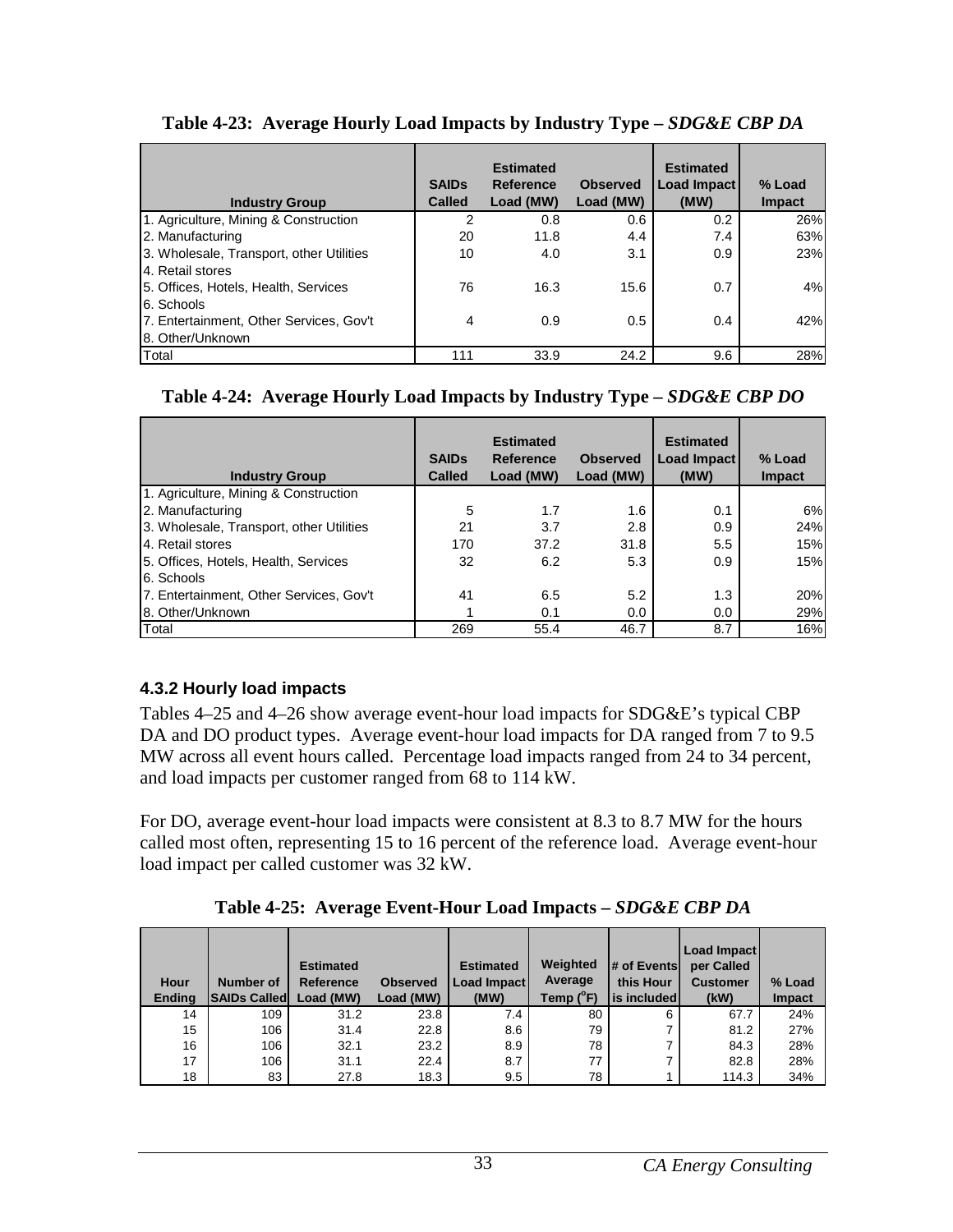| Hour<br><b>Ending</b> | <b>Number of</b><br><b>SAIDs Called</b> | <b>Estimated</b><br>Reference<br>Load (MW) | <b>Observed</b><br>Load (MW) | <b>Estimated</b><br><b>Load Impact</b><br>(MW) | Weighted<br>Average<br>Temp (°F) | # of Events<br>this Hour<br>is included | Load Impact<br>per Called<br><b>Customer</b><br>(kW) | % Load<br><b>Impact</b> |
|-----------------------|-----------------------------------------|--------------------------------------------|------------------------------|------------------------------------------------|----------------------------------|-----------------------------------------|------------------------------------------------------|-------------------------|
| 14                    | 247                                     | 53.6                                       | 45.3                         | 8.4                                            | 84                               | 11                                      | 33.8                                                 | 16%                     |
| 15                    | 258                                     | 54.3                                       | 46.0                         | 8.4                                            | 84                               | 12 <sup>2</sup>                         | 32.3                                                 | 15%                     |
| 16                    | 258                                     | 54.5                                       | 46.2                         | 8.3                                            | 83                               | 12 <sup>2</sup>                         | 32.0                                                 | 15%                     |
| 17                    | 269                                     | 55.3                                       | 46.6                         | 8.7                                            | 81                               | 12                                      | 32.2                                                 | 16%                     |
| 18                    | 250                                     | 48.0                                       | 40.0                         | 8.0                                            | 83                               | 3                                       | 32.2                                                 | 17%                     |
| 19                    | 119                                     | 34.4                                       | 29.9                         | 4.6                                            | 80                               | 2                                       | 38.5                                                 | 13%                     |

**Table 4-26: Average Event-Hour Load Impacts –** *SDG&E CBP DO* 

Tables 4–27 and 4–28 show hourly reference load, observed load, load impact, and uncertainty-adjusted load-impact values for the average SDG&E CBP *DA* and *DO* program events respectively. Hourly load impacts were 27 to 28 percent of the reference load of about 31 MW for the average DA event, and 15 percent of the reference load of 55 MW for DO. The  $10<sup>th</sup>$  and  $90<sup>th</sup>$  percentile uncertainty-adjusted load impacts are estimated to be about 21 percent below and above the estimated load impacts for the average DA event and 7 percent for the average DO event.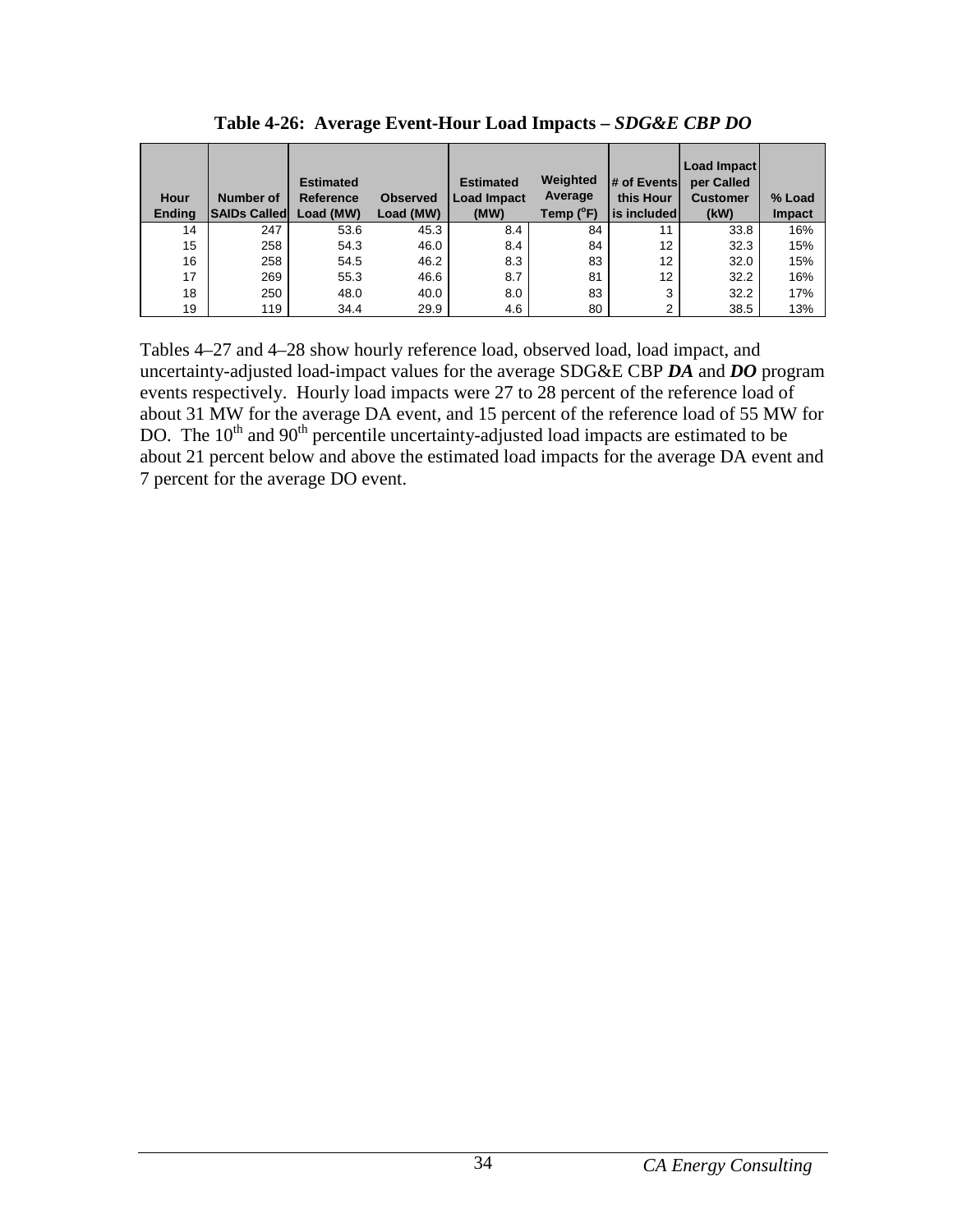| Hour           | <b>Estimated</b><br><b>Reference Load</b> | <b>Observed</b><br>Event-Day<br>Load              | <b>Estimated</b><br><b>Load Impact</b> | Weighted<br>Average                      |          |          | Uncertainty Adjusted Impact (MWh/hr) - Percentiles |                  |          |
|----------------|-------------------------------------------|---------------------------------------------------|----------------------------------------|------------------------------------------|----------|----------|----------------------------------------------------|------------------|----------|
| <b>Ending</b>  | (MWh/hr)                                  | (MWh/hr)                                          | (MWh/hr)                               | Temperature (°F)                         | 10th%ile | 30th%ile | 50th%ile                                           | 70th%ile         | 90th%ile |
| 1              | 17.0                                      | 16.5                                              | 0.5                                    | 71                                       | $-1.4$   | $-0.3$   | 0.5                                                | 1.3              | 2.4      |
| $\overline{2}$ | 16.6                                      | 16.1                                              | 0.6                                    | 70                                       | $-1.3$   | $-0.2$   | 0.6                                                | 1.3              | 2.4      |
| 3              | 16.2                                      | 15.8                                              | 0.4                                    | 70                                       | $-1.5$   | $-0.4$   | 0.4                                                | 1.2              | 2.3      |
| 4              | 16.2                                      | 15.8                                              | 0.3                                    | 69                                       | $-1.6$   | $-0.4$   | 0.3                                                | 1.1              | 2.2      |
| 5              | 17.3                                      | 17.2                                              | 0.1                                    | 69                                       | $-1.8$   | $-0.7$   | 0.1                                                | 0.8              | 1.9      |
| 6              | 20.0                                      | 20.5                                              | $-0.5$                                 | 69                                       | $-2.4$   | $-1.3$   | $-0.5$                                             | 0.2              | 1.3      |
| $\overline{7}$ | 23.7                                      | 24.3                                              | $-0.6$                                 | 69                                       | $-2.4$   | $-1.3$   | $-0.6$                                             | 0.2              | 1.3      |
| 8              | 26.0                                      | 26.1                                              | $-0.1$                                 | 71                                       | $-2.0$   | $-0.9$   | $-0.1$                                             | 0.7              | 1.8      |
| 9              | 28.0                                      | 30.4                                              | $-2.4$                                 | 75                                       | $-4.2$   | $-3.1$   | $-2.4$                                             | $-1.6$           | $-0.5$   |
| 10             | 30.6                                      | 30.9                                              | $-0.3$                                 | 77                                       | $-2.2$   | $-1.1$   | $-0.3$                                             | 0.5              | 1.6      |
| 11             | 31.7                                      | 32.6                                              | $-0.9$                                 | 78                                       | $-2.8$   | $-1.7$   | $-0.9$                                             | $-0.2$           | 0.9      |
| 12             | 32.0                                      | 30.6                                              | 1.4                                    | 79                                       | $-0.5$   | 0.7      | 1.4                                                | 2.2              | 3.3      |
| 13             | 31.8                                      | 27.6                                              | 4.2                                    | 79                                       | 2.4      | 3.5      | 4.2                                                | 5.0              | 6.1      |
| 14             | 31.2                                      | 23.8                                              | 7.4                                    | 80                                       | 5.5      | 6.6      | 7.4                                                | 8.1              | 9.2      |
| 15             | 31.4                                      | 22.8                                              | 8.6                                    | 80                                       | 6.7      | 7.8      | 8.6                                                | 9.3              | 10.4     |
| 16             | 32.1                                      | 23.2                                              | 8.9                                    | 78                                       | 7.0      | 8.1      | 8.9                                                | 9.7              | 10.8     |
| 17             | 31.1                                      | 22.4                                              | 8.7                                    | 77                                       | 6.9      | 8.0      | 8.7                                                | 9.5              | 10.6     |
| 18             | 28.8                                      | 24.1                                              | 4.7                                    | 75                                       | 2.8      | 3.9      | 4.7                                                | 5.5              | 6.6      |
| 19             | 23.0                                      | 23.6                                              | $-0.5$                                 | 74                                       | $-2.4$   | $-1.3$   | $-0.5$                                             | 0.3              | 1.4      |
| 20             | 21.0                                      | 21.6                                              | $-0.6$                                 | 72                                       | $-2.5$   | $-1.4$   | $-0.6$                                             | 0.2              | 1.3      |
| 21             | 20.7                                      | 20.9                                              | $-0.2$                                 | 71                                       | $-2.1$   | $-1.0$   | $-0.2$                                             | 0.6              | 1.6      |
| 22             | 19.8                                      | 19.4                                              | 0.4                                    | 70                                       | $-1.5$   | $-0.4$   | 0.4                                                | 1.1              | 2.2      |
| 23             | 18.8                                      | 18.1                                              | 0.8                                    | 69                                       | $-1.1$   | 0.0      | 0.8                                                | 1.5              | 2.6      |
| 24             | 17.8                                      | 17.0                                              | 0.8                                    | 69                                       | $-1.0$   | 0.1      | 0.8                                                | 1.6              | 2.7      |
|                | <b>Reference Energy</b>                   | <b>Observed</b><br>Event-Day<br><b>Energy Use</b> | Change in<br><b>Energy Use</b>         | <b>Cooling Degree</b><br>Hours (Base 75° |          |          | Uncertainty Adjusted Impact (MWh/hr) - Percentiles |                  |          |
|                | Use (MWh)                                 | (MWh)                                             | (MWh)                                  | F)                                       | 10th     | 30th     | <b>50th</b>                                        | 70 <sub>th</sub> | 90th     |
| <b>Daily</b>   | 583                                       | 541                                               | 42                                     | 27.8                                     | n/a      | n/a      | n/a                                                | n/a              | n/a      |

**Table 4-27: Hourly Load Impacts –** *SDG&E Average CBP DA Event*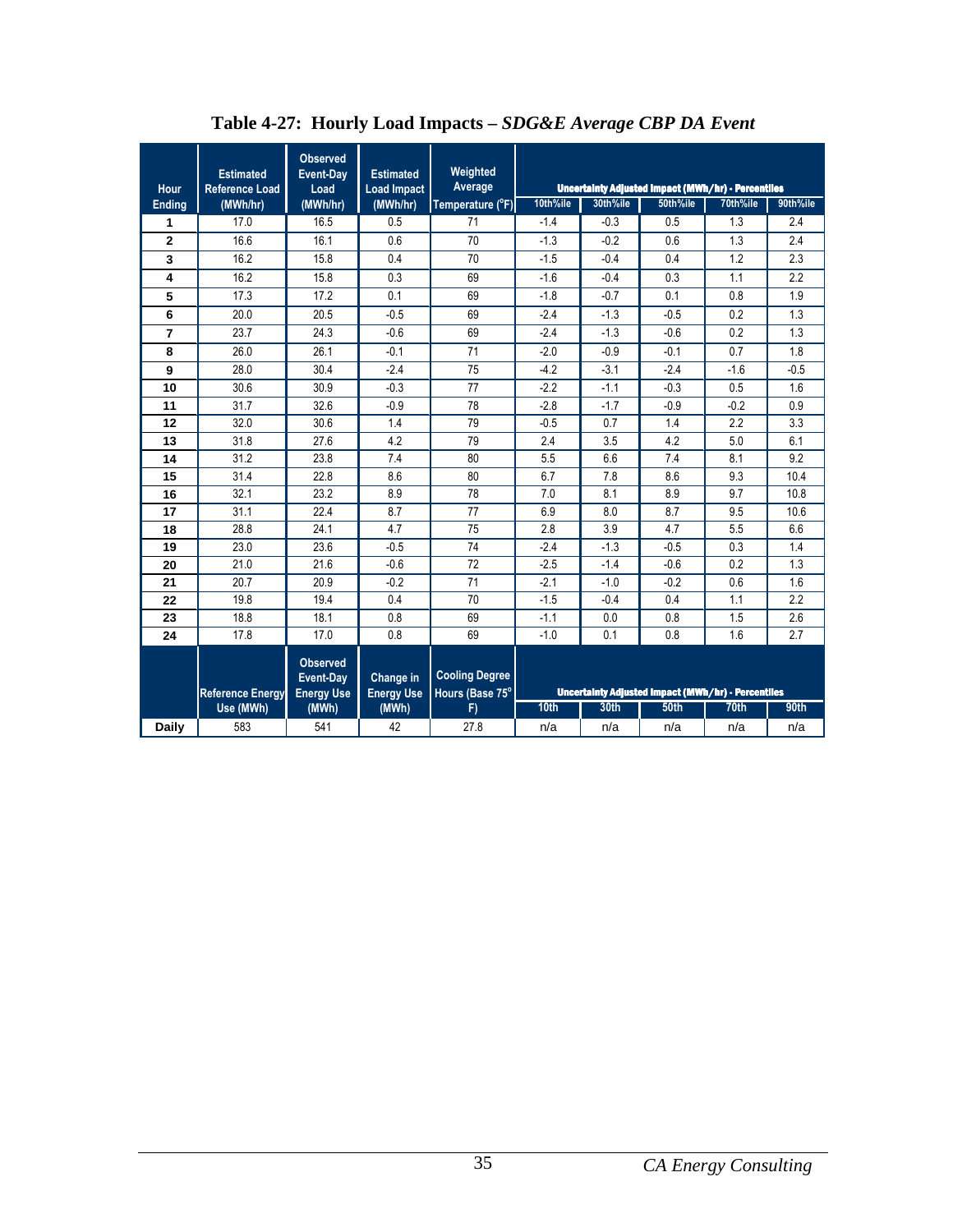| Hour           | <b>Estimated</b><br><b>Reference Load</b> | <b>Observed</b><br>Event-Day<br>Load              | <b>Estimated</b><br><b>Load Impact</b> | Weighted<br>Average                      |                  |          | Uncertainty Adjusted Impact (MWh/hr) - Percentiles |          |          |
|----------------|-------------------------------------------|---------------------------------------------------|----------------------------------------|------------------------------------------|------------------|----------|----------------------------------------------------|----------|----------|
| <b>Ending</b>  | (MWh/hr)                                  | (MWh/hr)                                          | (MWh/hr)                               | Temperature (°F)                         | 10th%ile         | 30th%ile | 50th%ile                                           | 70th%ile | 90th%ile |
| 1              | 35.6                                      | 35.5                                              | 0.1                                    | 69                                       | $-0.5$           | $-0.1$   | 0.1                                                | 0.3      | 0.6      |
| $\overline{2}$ | 34.7                                      | 34.6                                              | 0.0                                    | 69                                       | $-0.5$           | $-0.2$   | 0.0                                                | 0.3      | 0.6      |
| 3              | 34.3                                      | 34.4                                              | $-0.1$                                 | 68                                       | $-0.6$           | $-0.3$   | $-0.1$                                             | 0.1      | 0.4      |
| 4              | 34.4                                      | 34.5                                              | $-0.1$                                 | 68                                       | $-0.6$           | $-0.3$   | $-0.1$                                             | 0.1      | 0.5      |
| 5              | 36.2                                      | 36.4                                              | $-0.2$                                 | 68                                       | $-0.7$           | $-0.4$   | $-0.2$                                             | 0.1      | 0.4      |
| 6              | 38.9                                      | 39.0                                              | $-0.1$                                 | 68                                       | $-0.7$           | $-0.4$   | $-0.1$                                             | 0.1      | 0.4      |
| 7              | 44.3                                      | 43.3                                              | 1.0                                    | 69                                       | 0.5              | 0.8      | 1.0                                                | 1.2      | 1.6      |
| 8              | 45.1                                      | 44.3                                              | 0.8                                    | 73                                       | 0.2              | 0.6      | 0.8                                                | 1.0      | 1.4      |
| 9              | 47.3                                      | 48.0                                              | $-0.6$                                 | 77                                       | $-1.2$           | $-0.9$   | $-0.6$                                             | $-0.4$   | $-0.1$   |
| 10             | 49.9                                      | 51.6                                              | $-1.7$                                 | 80                                       | $-2.2$           | $-1.9$   | $-1.7$                                             | $-1.4$   | $-1.1$   |
| 11             | 52.1                                      | 53.4                                              | $-1.3$                                 | 83                                       | $-1.9$           | $-1.6$   | $-1.3$                                             | $-1.1$   | $-0.8$   |
| 12             | 53.3                                      | 54.0                                              | $-0.7$                                 | 83                                       | $-1.3$           | $-0.9$   | $-0.7$                                             | $-0.5$   | $-0.1$   |
| 13             | 54.6                                      | 53.7                                              | 0.9                                    | 84                                       | 0.4              | 0.7      | 0.9                                                | 1.1      | 1.5      |
| 14             | 55.1                                      | 47.1                                              | 8.0                                    | 84                                       | 7.4              | 7.7      | 8.0                                                | 8.2      | 8.5      |
| 15             | 55.3                                      | 47.0                                              | 8.4                                    | 83                                       | 7.8              | 8.1      | 8.4                                                | 8.6      | 8.9      |
| 16             | 55.5                                      | 47.1                                              | 8.4                                    | 83                                       | 7.8              | 8.1      | 8.4                                                | 8.6      | 8.9      |
| 17             | 55.3                                      | 46.6                                              | 8.7                                    | 81                                       | 8.1              | 8.4      | 8.7                                                | 8.9      | 9.2      |
| 18             | 54.8                                      | 52.1                                              | 2.7                                    | 79                                       | 2.1              | 2.4      | 2.7                                                | 2.9      | 3.2      |
| 19             | 54.0                                      | 52.9                                              | 1.0                                    | 76                                       | 0.5              | 0.8      | 1.0                                                | 1.3      | 1.6      |
| 20             | 53.6                                      | 53.5                                              | 0.1                                    | 74                                       | $-0.4$           | $-0.1$   | 0.1                                                | 0.3      | 0.7      |
| 21             | 51.7                                      | 52.5                                              | $-0.7$                                 | 72                                       | $-1.3$           | $-1.0$   | $-0.7$                                             | $-0.5$   | $-0.2$   |
| 22             | 47.9                                      | 48.6                                              | $-0.7$                                 | 71                                       | $-1.2$           | $-0.9$   | $-0.7$                                             | $-0.5$   | $-0.1$   |
| 23             | 41.5                                      | 41.6                                              | $-0.1$                                 | 70                                       | $-0.6$           | $-0.3$   | $-0.1$                                             | 0.2      | 0.5      |
| 24             | 37.7                                      | 37.7                                              | 0.0                                    | 70                                       | $-0.5$           | $-0.2$   | 0.0                                                | 0.3      | 0.6      |
|                | <b>Reference Energy</b>                   | <b>Observed</b><br>Event-Day<br><b>Energy Use</b> | Change in<br><b>Energy Use</b>         | <b>Cooling Degree</b><br>Hours (Base 75° |                  |          | Uncertainty Adjusted Impact (MWh/hr) - Percentiles |          |          |
|                | Use (MWh)                                 | (MWh)                                             | (MWh)                                  | F)                                       | 10 <sub>th</sub> | 30th     | 50th                                               | 70th     | 90th     |
| Daily          | 1,123                                     | 1,089                                             | 34                                     | 68.4                                     | n/a              | n/a      | n/a                                                | n/a      | n/a      |

**Table 4-28: Hourly Load Impacts** *– SDG&E Average CBP DO Event* 

Figure 4–5 shows the hourly reference load, observed load, and estimated load impacts (see right axis) for the average SDG&E CBP DA event, while Figure 4–6 shows comparable results for the average DO event.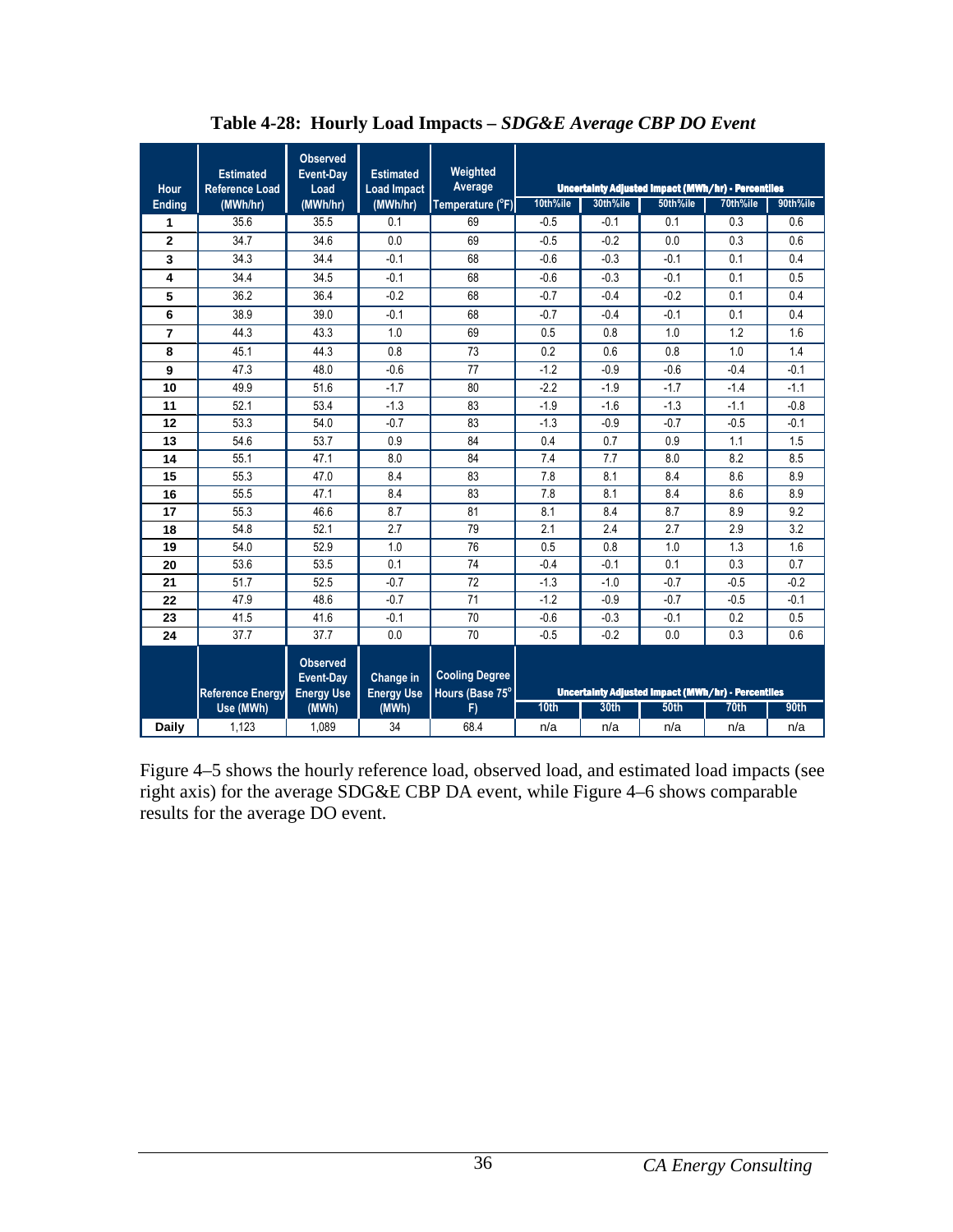

**Figure 4-5: Hourly Loads and Load Impacts –** *SDG&E Average CBP DA Event*

**Figure 4-6: Hourly Loads and Load Impacts –** *SDG&E Average CBP DO Event*

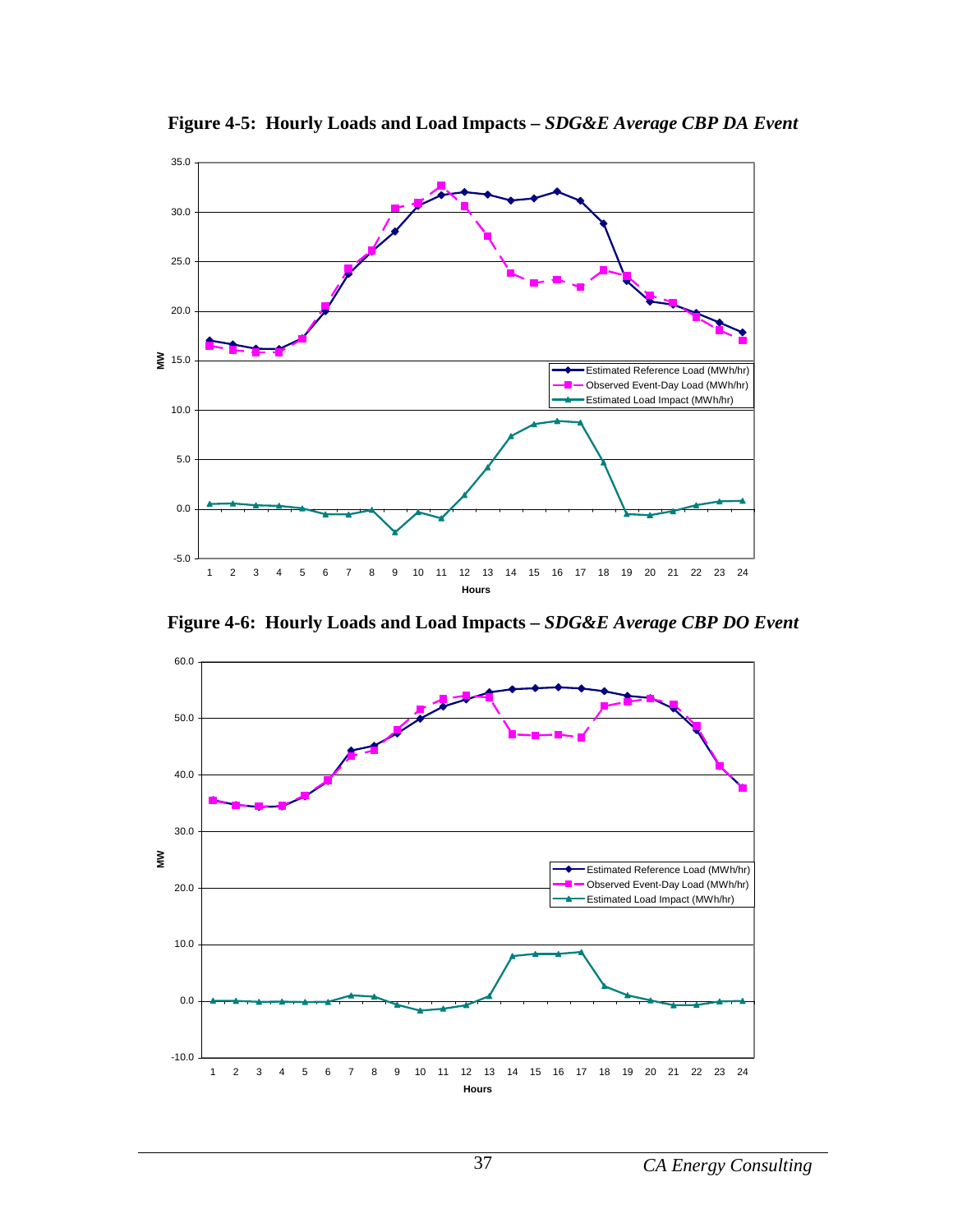### **4.4 AMP – PG&E**

#### **4.4.1 Summary load impacts**

Tables 4–29 and 4–30 report estimated average hourly load impacts for the DA and DO product types respectively, for the AMP test and re-test events. The first event, in which all aggregators were called, was treated as the typical event. Average hourly load impacts the average DO event they were 104.9 MW (34 percent). DO load impacts fell somewhat short of the contract amount for the July test event.

### **Table 4-29: Average Hourly Load Impacts by Event –** *PG&E AMP DA*

Table removed for confidentiality reasons.

| <b>Event</b> | Date                      | Day of Week | <b>SAIDs</b><br><b>Called</b> | <b>Estimated</b><br><b>Reference</b><br>Load (MW) | <b>Observed</b><br>Load (MW) | <b>Estimated</b><br>Load Impact<br>(MW) | % Load<br>Impact | <b>Contract</b><br>Load Impact<br>(MW) |
|--------------|---------------------------|-------------|-------------------------------|---------------------------------------------------|------------------------------|-----------------------------------------|------------------|----------------------------------------|
|              | July 16, 2010             | Friday      | 501                           | 306.7                                             | 201.8                        | 104.9                                   | 34%              | 123.2                                  |
| 2            | August 25, 2010           | Wednesday   | 180                           | 154.0                                             | 98.1                         | 55.9                                    | 36%              | 51.2                                   |
|              | Typical                   |             | 501                           | 306.7                                             | 201.8                        | 104.9                                   | 34%              |                                        |
|              | <b>Standard Deviation</b> |             |                               | n/a                                               | n/a                          | n/a                                     | n/a              |                                        |

### **Table 4-30: Average Hourly Load Impacts by Event –** *PG&E AMP DO*

Tables 4–31 and 4–32 show counts of customer accounts called, and average hourly reference and observed loads, and load impacts and percentage load impacts by industry type for the typical AMP DA and DO events. Manufacturing; Wholesale, Transportation and Other Utilities; and Agriculture, Mining and Construction comprised the majority of DO load impacts.

#### **Table 4-31: Average Hourly Load Impacts by Industry Group –** *PG&E AMP DA*

Table removed for confidentiality reasons.

|  |  | Table 4-32: Average Hourly Load Impacts by Industry Group - PG&E AMP DO |
|--|--|-------------------------------------------------------------------------|
|  |  |                                                                         |

| <b>Industry Group</b>                    | <b>SAIDS</b><br><b>Called</b> | <b>Estimated</b><br>Reference<br>Load (MW) | <b>Observed</b><br>Load (MW) | <b>Estimated</b><br>Load Impact<br>(MW) | % Load<br><b>Impact</b> |
|------------------------------------------|-------------------------------|--------------------------------------------|------------------------------|-----------------------------------------|-------------------------|
| 1. Agriculture, Mining & Construction    | 129                           | 74.6                                       | 36.3                         | 38.2                                    | 51%                     |
| 2. Manufacturing                         | 85                            | 64.6                                       | 42.1                         | 22.4                                    | 35%                     |
| 3. Wholesale, Transport, other Utilities | 82                            | 51.9                                       | 30.5                         | 21.5                                    | 41%                     |
| 4. Retail stores                         | 82                            | 33.0                                       | 27.0                         | 6.1                                     | 18%                     |
| 5. Offices, Hotels, Health, Services     | 107                           | 61.0                                       | 49.2                         | 11.8                                    | 19%                     |
| 6. Schools                               |                               | 16.7                                       | 14.9                         | 1.8                                     | 11%                     |
| 7. Entertainment, Other Services, Gov't  |                               | 4.8                                        | 1.8                          | 3.0                                     | 62%                     |
| 8. Other/Unknown                         | 2                             | 0.1                                        | 0.0                          | 0.1                                     | 76%                     |
| Total                                    | 501                           | 306.7                                      | 201.8                        | 104.9                                   | 34%                     |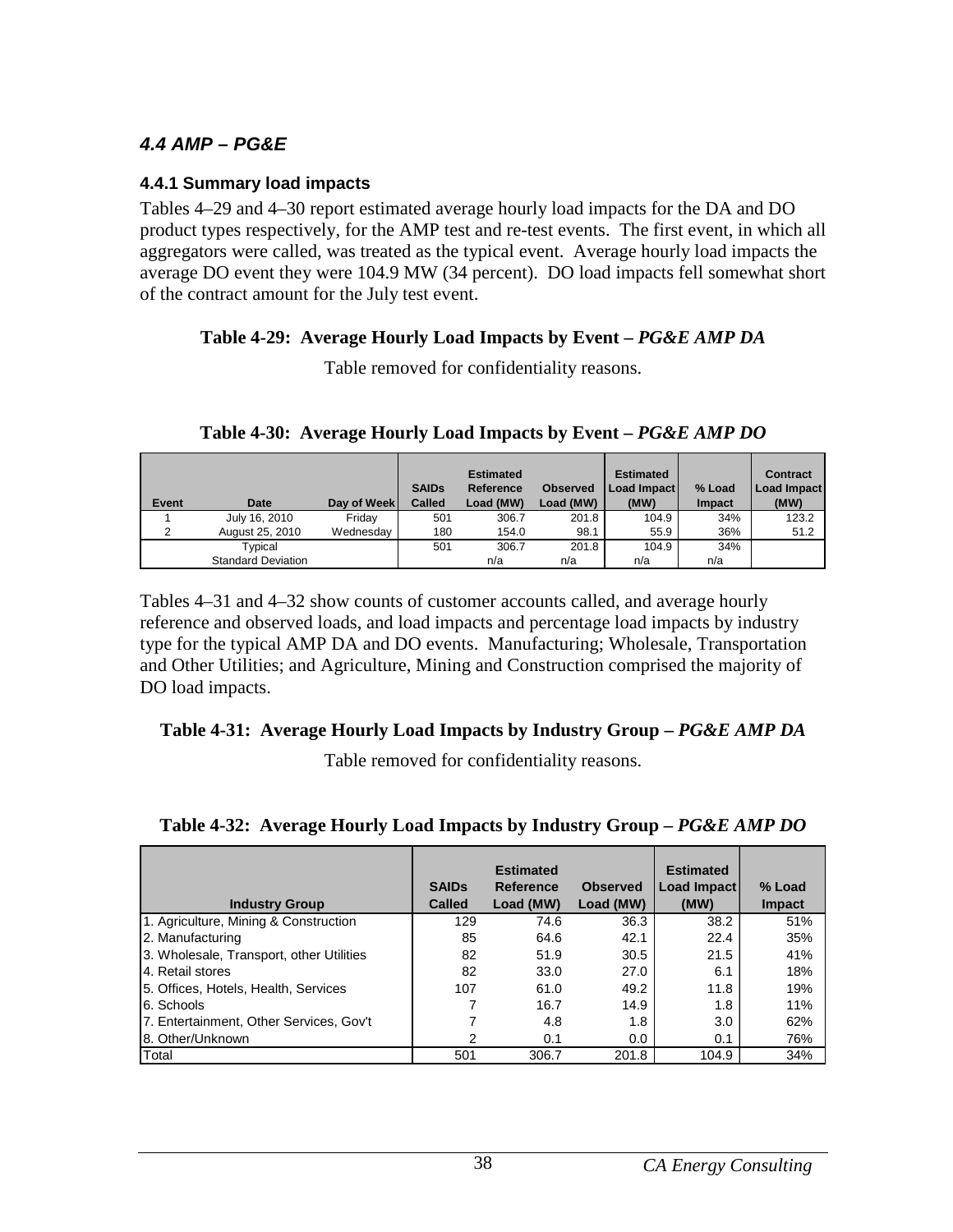Tables 4–33 and 4–34 report average hourly load impacts by LCA. DO load impacts were spread widely and substantial portions also occurred outside of any LCA.

### **Table 4-33: Average Hourly Load Impacts by LCA –** *PG&E AMP DA*

Table removed for confidentiality reasons.

| <b>LCA</b>          | <b>SAIDs</b><br><b>Called</b> | <b>Estimated</b><br><b>Reference</b><br>Load (MW) | <b>Observed</b><br>Load (MW) | <b>Estimated</b><br><b>Load Impact</b><br>(MW) | % Load<br><b>Impact</b> |
|---------------------|-------------------------------|---------------------------------------------------|------------------------------|------------------------------------------------|-------------------------|
| 1. Greater Bay Area | 163                           | 90.1                                              | 75.9                         | 14.2                                           | 16%                     |
| 2. Greater Fresno   | 118                           | 49.9                                              | 27.5                         | 22.4                                           | 45%                     |
| 3. Humboldt         | 8                             | 1.5                                               | 0.2                          | 1.3                                            | 88%                     |
| 4. Kern             | 40                            | 36.0                                              | 18.8                         | 17.2                                           | 48%                     |
| 5. Northern Coast   | 34                            | 9.5                                               | 5.6                          | 3.9                                            | 41%                     |
| 6. Sierra           | $12 \overline{ }$             | 6.0                                               | 4.7                          | 1.4                                            | 23%                     |
| 7. Stockton         | 19                            | 10.3                                              | 6.5                          | 3.8                                            | 37%                     |
| 8. Not in any LCA   | 107                           | 103.4                                             | 62.7                         | 40.7                                           | 39%                     |
| Total               | 501                           | 306.7                                             | 201.8                        | 104.9                                          | 34%                     |

**Table 4-34: Average Hourly Load Impacts by LCA –** *PG&E AMP DO*

## **4.4.2 Hourly load impacts**

Tables 4–35 and 4–36 show average event-hour load impacts for PG&E's AMP DA and DO product types respectively.

For DO, average event-hour load impacts were 104 to 106 MW, representing about 35 percent of the reference load. Average event-hour load impacts per called customer were about 210 kW.

## **Table 4-35: Average Event-Hour Load Impacts –** *PG&E AMP DA*

Table removed for confidentiality reasons.

| Table 4-36: Average Event-Hour Load Impacts - PG&E AMP DO |  |
|-----------------------------------------------------------|--|
|                                                           |  |

| Hour<br><b>Endina</b> | Number of<br><b>SAIDs</b><br><b>Called</b> | <b>Estimated</b><br>Reference<br>Load (MW) | <b>Observed</b><br>Load (MW) | <b>Estimated</b><br>Load Impact<br>(MW) | Weighted<br>Average<br>Temp $(^{\circ}F)$ | # of Events<br>this Hour<br>is included | Load Impact<br>per Called<br><b>Customer</b><br>(kW) | % Load<br><b>Impact</b> |
|-----------------------|--------------------------------------------|--------------------------------------------|------------------------------|-----------------------------------------|-------------------------------------------|-----------------------------------------|------------------------------------------------------|-------------------------|
| 16                    | 501                                        | 308.5                                      | 204.5                        | 103.9                                   | 92                                        |                                         | 207.5                                                | 34%                     |
| 17                    | 501                                        | 305.0                                      | 199.1                        | 105.8                                   | 92                                        |                                         | 211.2                                                | 35%                     |

Tables 4–37 and 4–38 show hourly reference load, observed load, load impact values, and uncertainty-adjusted load impacts for the average PG&E AMP *DA* and *DO* events respectively. Hourly load impacts were 34 percent of the reference load of about 246 MW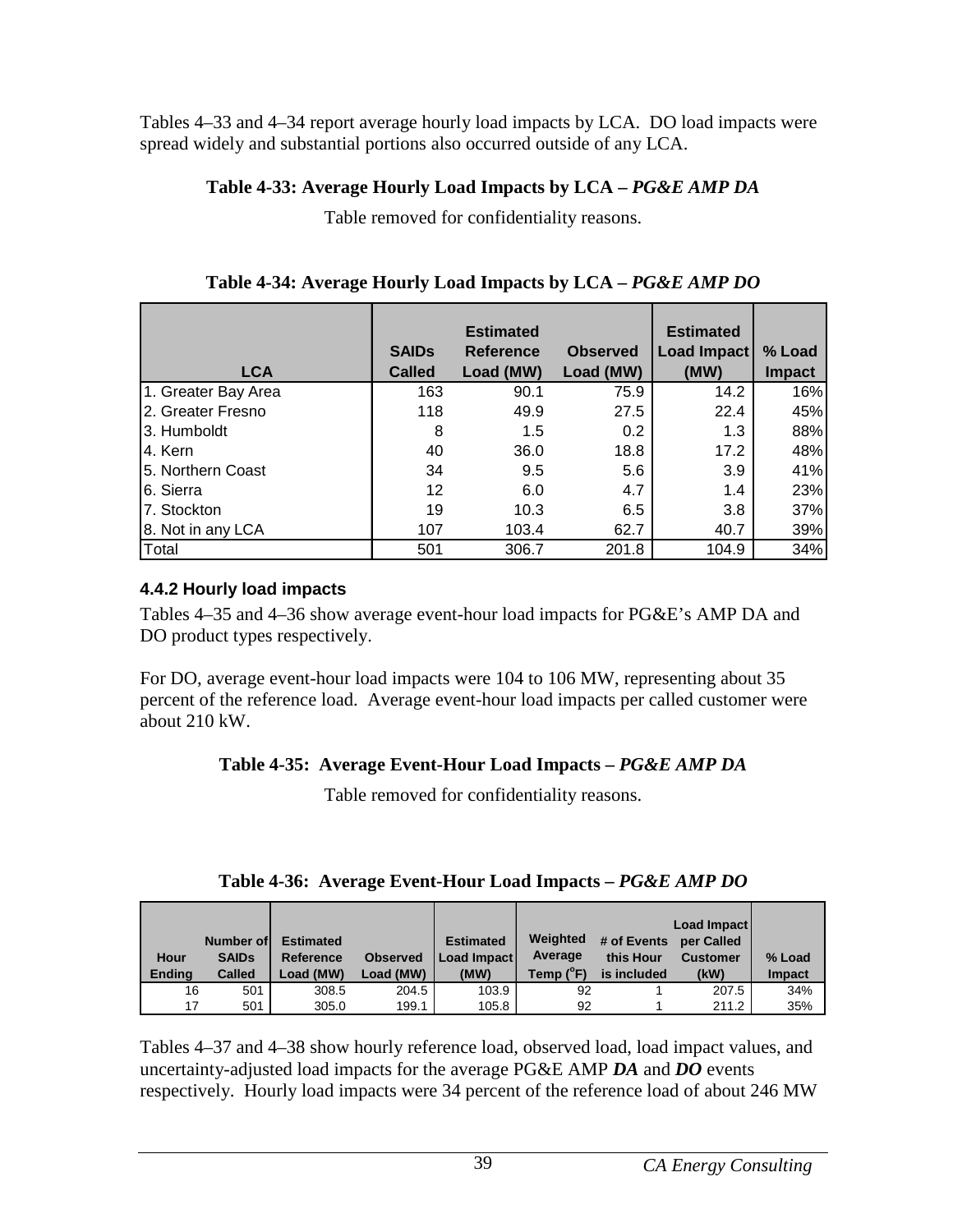for DO in the single hour (HE 16) in which all DO product types and events overlapped. The  $10^{th}$  and  $90^{th}$  percentile uncertainty-adjusted load impacts are estimated to be about 6 percent below and above the estimated load impacts for the average DA event, and 5 percent for the overlapping hour in the average DO event.

## **Table 4-37: Hourly Load Impacts –** *PG&E Average AMP DA Event*

Table removed for confidentiality reasons.

| <b>Hour</b>    | <b>Estimated</b><br><b>Reference Load</b> | <b>Observed</b><br>Event-Day<br>Load              | <b>Estimated</b><br><b>Load Impact</b> | Weighted<br>Average                      |                                                    |          | <b>Uncertainty Adjusted Impact (MWh/hr) - Percentiles</b> |          |          |
|----------------|-------------------------------------------|---------------------------------------------------|----------------------------------------|------------------------------------------|----------------------------------------------------|----------|-----------------------------------------------------------|----------|----------|
| <b>Ending</b>  | (MWh/hr)                                  | (MWh/hr)                                          | (MWh/hr)                               | Temperature (°F)                         | 10th%ile                                           | 30th%ile | 50th%ile                                                  | 70th%ile | 90th%ile |
| 1              | 249.8                                     | 251.3                                             | $-1.5$                                 | 77                                       | $-5.1$                                             | $-3.0$   | $-1.5$                                                    | $-0.1$   | 2.1      |
| $\mathbf{2}$   | 243.8                                     | 244.7                                             | $-0.9$                                 | 76                                       | $-4.5$                                             | $-2.4$   | $-0.9$                                                    | 0.6      | 2.7      |
| 3              | 239.2                                     | 242.4                                             | $-3.2$                                 | 76                                       | $-6.8$                                             | $-4.7$   | $-3.2$                                                    | $-1.7$   | 0.4      |
| 4              | 236.2                                     | 239.5                                             | $-3.3$                                 | 75                                       | $-6.9$                                             | $-4.8$   | $-3.3$                                                    | $-1.8$   | 0.3      |
| 5              | 235.7                                     | 241.2                                             | $-5.5$                                 | 74                                       | $-9.1$                                             | $-7.0$   | $-5.5$                                                    | $-4.0$   | $-1.8$   |
| 6              | 246.0                                     | 247.0                                             | $-1.0$                                 | 73                                       | $-4.7$                                             | $-2.5$   | $-1.0$                                                    | 0.5      | 2.6      |
| $\overline{7}$ | 260.5                                     | 263.1                                             | $-2.6$                                 | 73                                       | $-6.2$                                             | $-4.1$   | $-2.6$                                                    | $-1.1$   | 1.0      |
| 8              | 274.5                                     | 279.8                                             | $-5.3$                                 | 74                                       | $-8.9$                                             | $-6.8$   | $-5.3$                                                    | $-3.8$   | $-1.6$   |
| 9              | 285.3                                     | 290.6                                             | $-5.3$                                 | 77                                       | $-9.0$                                             | $-6.8$   | $-5.3$                                                    | $-3.9$   | $-1.7$   |
| 10             | 294.3                                     | 297.0                                             | $-2.6$                                 | 80                                       | $-6.2$                                             | $-4.1$   | $-2.6$                                                    | $-1.1$   | 1.0      |
| 11             | 304.3                                     | 304.4                                             | $-0.1$                                 | 83                                       | $-3.7$                                             | $-1.6$   | $-0.1$                                                    | 1.4      | 3.5      |
| 12             | 310.6                                     | 310.2                                             | 0.4                                    | 86                                       | $-3.2$                                             | $-1.1$   | 0.4                                                       | 1.9      | 4.0      |
| 13             | 309.1                                     | 309.9                                             | $-0.8$                                 | 88                                       | $-4.4$                                             | $-2.3$   | $-0.8$                                                    | 0.6      | 2.7      |
| 14             | 313.9                                     | 307.0                                             | 6.9                                    | 90                                       | 3.3                                                | 5.4      | 6.9                                                       | 8.3      | 10.4     |
| 15             | 312.1                                     | 281.6                                             | 30.5                                   | 91                                       | 26.9                                               | 29.0     | 30.5                                                      | 31.9     | 34.0     |
| 16             | 308.5                                     | 204.5                                             | 103.9                                  | 92                                       | 100.4                                              | 102.5    | 103.9                                                     | 105.4    | 107.5    |
| 17             | 305.0                                     | 199.1                                             | 105.8                                  | 92                                       | 102.3                                              | 104.4    | 105.8                                                     | 107.3    | 109.4    |
| 18             | 297.5                                     | 265.6                                             | 31.9                                   | 91                                       | 28.3                                               | 30.4     | 31.9                                                      | 33.4     | 35.5     |
| 19             | 289.5                                     | 279.2                                             | 10.3                                   | 89                                       | 6.7                                                | 8.8      | 10.3                                                      | 11.7     | 13.8     |
| 20             | 282.0                                     | 272.9                                             | 9.1                                    | 87                                       | 5.5                                                | 7.6      | 9.1                                                       | 10.5     | 12.6     |
| 21             | 274.9                                     | 267.1                                             | 7.8                                    | 84                                       | 4.2                                                | 6.3      | 7.8                                                       | 9.2      | 11.4     |
| 22             | 269.0                                     | 260.8                                             | 8.2                                    | 81                                       | 4.6                                                | 6.7      | 8.2                                                       | 9.6      | 11.8     |
| 23             | 262.3                                     | 253.3                                             | 9.0                                    | 79                                       | 5.4                                                | 7.5      | 9.0                                                       | 10.5     | 12.6     |
| 24             | 251.6                                     | 242.1                                             | 9.5                                    | 77                                       | 6.0                                                | 8.1      | 9.5                                                       | 11.0     | 13.1     |
|                | <b>Reference Energy</b>                   | <b>Observed</b><br>Event-Day<br><b>Energy Use</b> | Change in<br><b>Energy Use</b>         | <b>Cooling Degree</b><br>Hours (Base 75° | Uncertainty Adjusted Impact (MWh/hr) - Percentiles |          |                                                           |          |          |
|                | Use (MWh)                                 | (MWh)                                             | (MWh)                                  | F)                                       | 10th                                               | 30th     | <b>50th</b>                                               | 70th     | 90th     |
| <b>Daily</b>   | 6,656                                     | 6,355                                             | 301                                    | 172.3                                    | n/a                                                | n/a      | n/a                                                       | n/a      | n/a      |

**Table 4-38: Hourly Load Impacts –** *PG&E Average AMP DO Event*

Figure 4–7 illustrates the reference load, observed load, and estimated load impacts for the typical AMP DA event, while Figure 4–8 illustrates comparable information for the typical DO event.

## **Figure 4-7: Hourly Loads and Load Impacts –** *Average AMP DA Event*

Figure removed for confidentiality reasons.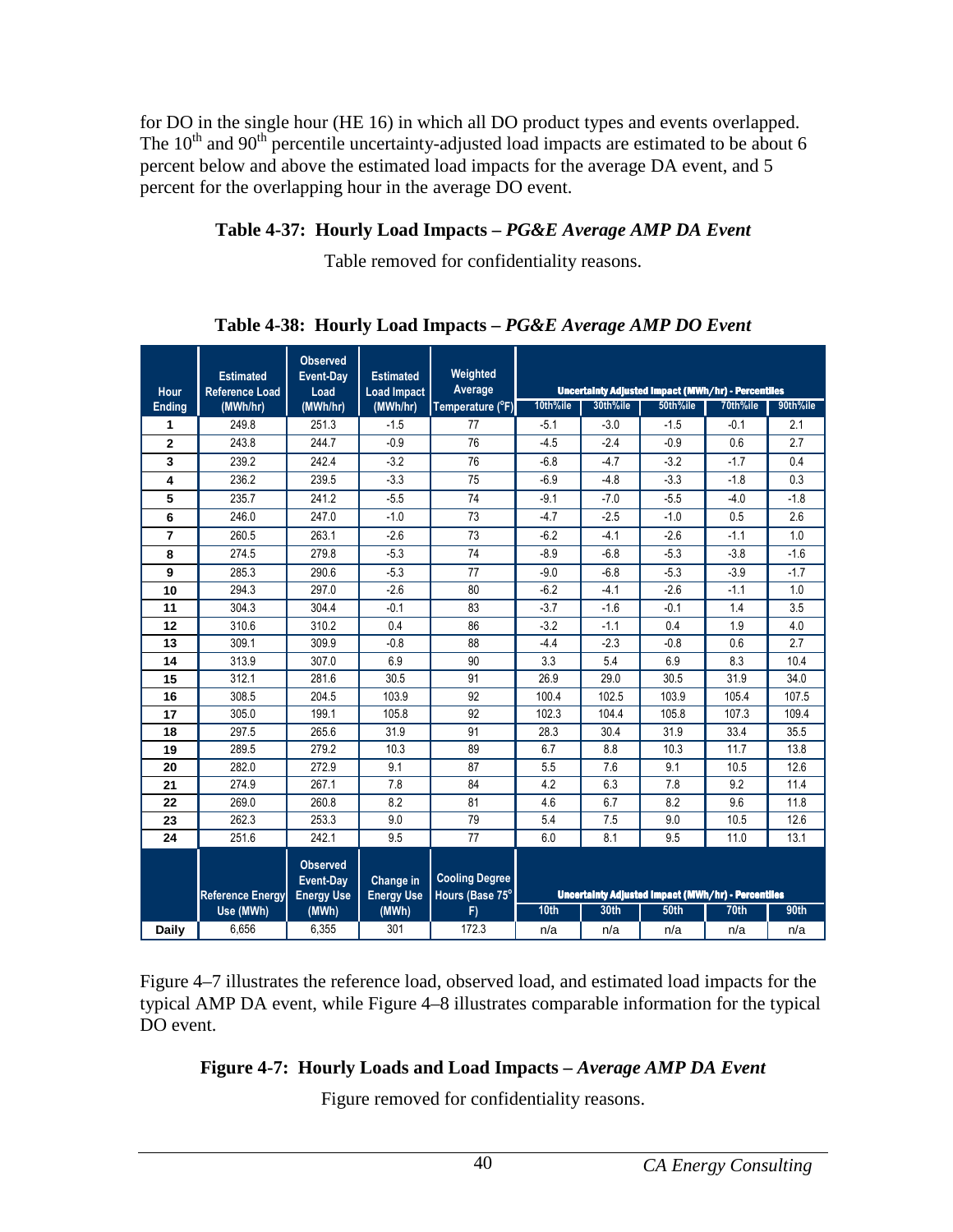

**Figure 4-8: Hourly Loads and Load Impacts –** *Average AMP DO Event*

### **4.5 DRC – SCE**

#### **4.5.1 Summary load impacts**

Tables 4–39 and 4–40 report estimated *average hourly* reference loads, observed loads, and load impacts by event for SCE's two DRC events. For the DA product type, the typical event is defined as the average of those two events. For DRC DO, the typical event is defined as the August 25 event, since all available aggregators were called for that event, while one was not called for the July event. Average hourly load impacts for the typical event were 8.7 MW for DA, and 113.3 MW for DO. The estimated DA load impacts are substantially below the contract levels, while DO load impacts are at about two-thirds of contract levels.

**Table 4-39: Average Hourly Load Impacts by Event –** *SCE DRC DA*

| Event | Date                      | Day of Week | <b>SAIDs</b><br>Called | <b>Estimated</b><br>Reference<br>Load (MW) | <b>Observed</b><br>Load (MW) | <b>Estimated</b><br>Load Impact<br>(MW) | % Load<br><b>Impact</b> | <b>Contract</b><br><b>Load Impact</b><br>(MW) |
|-------|---------------------------|-------------|------------------------|--------------------------------------------|------------------------------|-----------------------------------------|-------------------------|-----------------------------------------------|
|       | July 28, 2010             | Wednesday   | 136                    | 39.4                                       | 29.2                         | 10.2                                    | 26%                     | 45                                            |
| 2     | August 25, 2010           | Wednesday   | 140                    | 43.3                                       | 36.0                         | 7.2                                     | 17%                     | 50                                            |
|       | Average                   |             | 138                    | 41.3                                       | 32.6                         | 8.7                                     | 21%                     |                                               |
|       | <b>Standard Deviation</b> |             |                        | 2.8                                        | 4.8                          | 2.1                                     | 6%                      |                                               |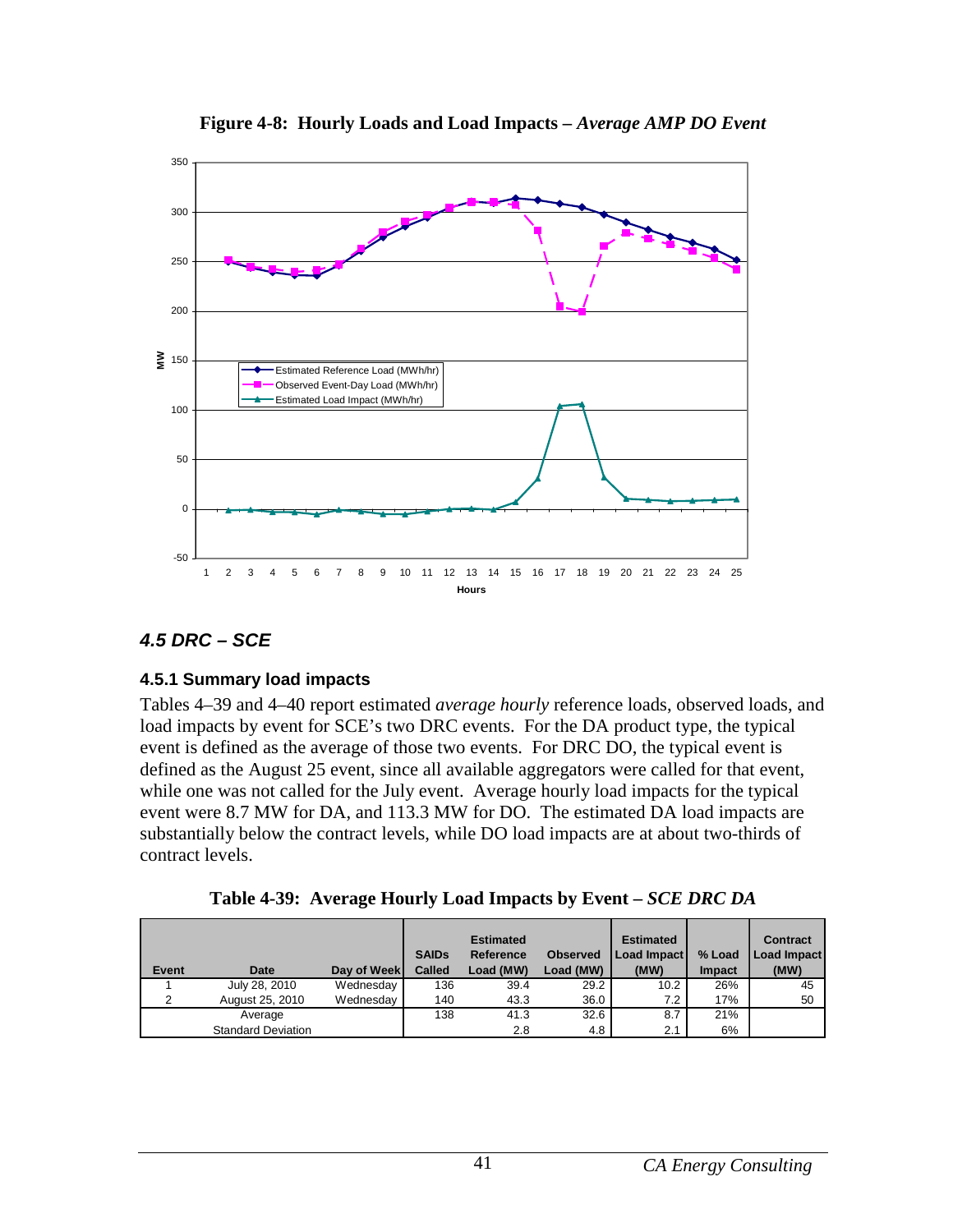|       |                 |             |               |                  |                 | <b>Estimated</b> |               | <b>Contract</b> |
|-------|-----------------|-------------|---------------|------------------|-----------------|------------------|---------------|-----------------|
|       |                 |             |               | <b>Estimated</b> |                 | Load             |               | Load            |
|       |                 |             | <b>SAIDs</b>  | <b>Reference</b> | <b>Observed</b> | <b>Impact</b>    | % Load        | Impact          |
| Event | <b>Date</b>     | Day of Week | <b>Called</b> | Load (MW)        | Load (MW)       | (MW)             | <b>Impact</b> | (MW)            |
|       | July 28, 2010   | Wednesday   | 746           | 246.6            | 162.6           | 84.0             | 34%           | 144             |
| 2     | August 25, 2010 | Wednesday   | 938           | 343.1            | 229.8           | 113.3            | 33%           | 172             |
|       | Typical         |             | 938           | 343.1            | 229.8           | 113.3            | 33%           |                 |
|       |                 |             |               |                  |                 |                  |               |                 |

**Table 4-40: Average Hourly Load Impacts by Event –** *SCE DRC DO*

Tables 4–41 and 4–42 report estimated *average hourly* load impacts for the typical event by industry group. Load impacts for both DA and DO are spread across a number of industry groups.

**Table 4-41: Average Hourly Load Impacts by Industry Group –** *SCE DRC DA*

| <b>Industry Group</b>                    | <b>SAIDs</b><br><b>Called</b> | <b>Estimated</b><br>Reference<br>Load (MW) | <b>Observed</b><br>Load (MW) | <b>Estimated</b><br>Load Impact<br>(MW) | % Load<br><b>Impact</b> |
|------------------------------------------|-------------------------------|--------------------------------------------|------------------------------|-----------------------------------------|-------------------------|
| 1. Agriculture, Mining & Construction    | 24                            | 3.9                                        | 1.1                          | 2.8                                     | 71%                     |
| 2. Manufacturing                         | 5                             | 2.5                                        | 1.1                          | 1.3                                     | 54%                     |
| 3. Wholesale, Transport, other Utilities | 17                            | 10.4                                       | 7.8                          | 2.6                                     | 25%                     |
| 4. Retail stores                         | 86                            | 23.6                                       | 21.6                         | 1.9                                     | 8%                      |
| 5. Offices, Hotels, Health, Services     |                               | 0.1                                        | 0.1                          | 0.0                                     | 3%                      |
| 6. Schools                               | 4                             | 0.4                                        | 0.4                          | (0.0)                                   | $-2%$                   |
| 7. Entertainment, Other Services, Gov't  | $\overline{2}$                | 0.5                                        | 0.4                          | 0.1                                     | 14%                     |
| 8. Other/Unknown                         |                               |                                            |                              |                                         |                         |
| <b>T</b> otal                            | 138                           | 41.3                                       | 32.6                         | 8.7                                     | 21%                     |

#### **Table 4-42: Average Hourly Load Impacts by Industry Group –** *SCE DRC DO*

| <b>Industry Group</b>                    | <b>SAIDs</b><br><b>Called</b> | <b>Estimated</b><br><b>Reference</b><br>Load (MW) | <b>Observed</b><br>Load (MW) | <b>Estimated</b><br>Load Impact<br>(MW) | % Load<br><b>Impact</b> |
|------------------------------------------|-------------------------------|---------------------------------------------------|------------------------------|-----------------------------------------|-------------------------|
| 1. Agriculture, Mining & Construction    | 26                            | 4.9                                               | 3.1                          | 1.8                                     | 36%                     |
| 2. Manufacturing                         | 80                            | 51.2                                              | 29.5                         | 21.7                                    | 42%                     |
| 3. Wholesale, Transport, other Utilities | 350                           | 76.6                                              | 27.1                         | 49.6                                    | 65%                     |
| 4. Retail stores                         | 420                           | 144.2                                             | 124.1                        | 20.0                                    | 14%                     |
| 5. Offices, Hotels, Health, Services     | 45                            | 28.5                                              | 12.8                         | 15.7                                    | 55%                     |
| 6. Schools                               | 13                            | 35.8                                              | 32.1                         | 3.8                                     | 10%                     |
| 7. Entertainment, Other Services, Gov't  | 4                             | 1.9                                               | 1.0                          | 0.9                                     | 47%                     |
| 8. Other/Unknown                         |                               |                                                   |                              |                                         |                         |
| Total                                    | 938                           | 343.1                                             | 229.8                        | 113.3                                   | 33%                     |

Tables 4–43 and 4–44 report average hourly load impacts for the typical event by LCA for the DA and DO product types. Most of the load impacts are in the LA Basin.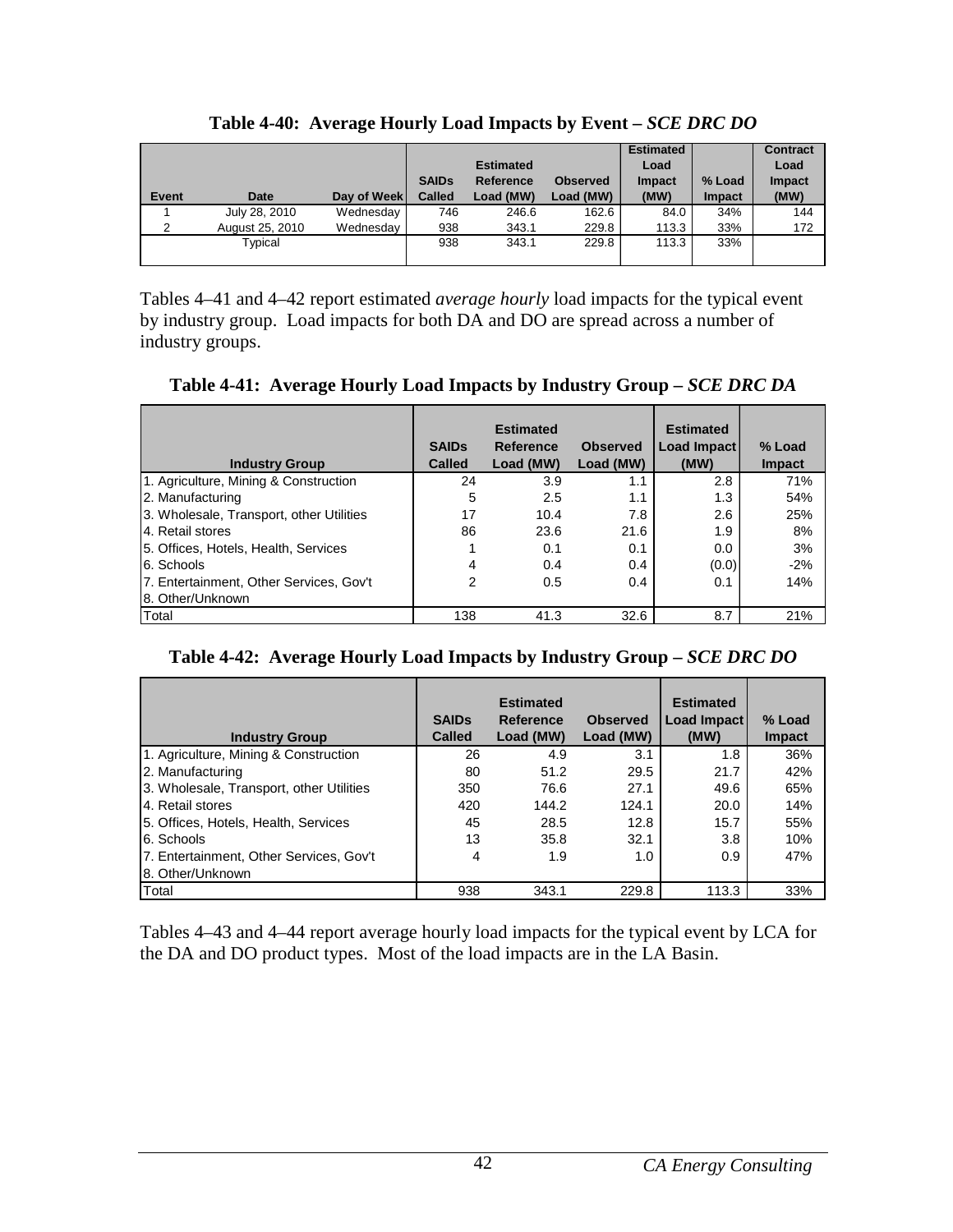| <b>LCA</b>          | <b>SAIDs</b><br><b>Called</b> | <b>Estimated</b><br><b>Reference</b><br>Load (MW) | <b>Observed</b><br>Load (MW) | <b>Estimated</b><br>Load Impact<br>(MW) | % Load<br><b>Impact</b> |
|---------------------|-------------------------------|---------------------------------------------------|------------------------------|-----------------------------------------|-------------------------|
| 1. LA Basin         | 110                           | 36.6                                              | 28.4                         | 8.2                                     | 22%                     |
| 2. Outside LA Basin | 10                            | 1.8                                               | 1.6                          | 0.2                                     | 10%                     |
| 3. Ventura          | 19                            | 3.0                                               | 2.6                          | 0.4                                     | 13%                     |
| Total               | 138                           | 41.3                                              | 32.6                         | 8.7                                     | 21%                     |

| Table 4-43: Average Hourly Load Impacts by LCA – SCE DRC DA |
|-------------------------------------------------------------|
|-------------------------------------------------------------|

### **Table 4-44: Average Hourly Load Impacts by LCA –** *SCE DRC DO*

| <b>LCA</b>          | <b>SAIDs</b><br><b>Called</b> | <b>Estimated</b><br><b>Reference</b><br>Load (MW) | <b>Observed</b><br>Load (MW) | <b>Estimated</b><br>Load Impact<br>(MW) | % Load<br><b>Impact</b> |
|---------------------|-------------------------------|---------------------------------------------------|------------------------------|-----------------------------------------|-------------------------|
| 1. LA Basin         | 736                           | 268.8                                             | 180.7                        | 88.1                                    | 33%                     |
| 2. Outside LA Basin | 106                           | 22.4                                              | 12.8                         | 9.6                                     | 43%                     |
| 3. Ventura          | 96                            | 51.8                                              | 36.2                         | 15.6                                    | 30%                     |
| Total               | 938                           | 343.1                                             | 229.8                        | 113.3                                   | 33%                     |

### **4.5.2 Hourly load impacts**

Tables 4–45 and 4–46 show average event-hour load impacts for SCE's DRC DA and DO product types across both events. Event-hour load impacts for DA ranged from 7.3 to 10.1 MW across event hours HE 15 – 17. Percentage load impacts were 22 to 26 percent, and load impacts per called customer ranged from 57 to 75 kW.

For DO, event-hour load impacts for HE 15 and 16 were 89.8 and 91.5 MW respectively, representing about 35 percent of the reference load. Average event-hour load impacts per called customer were about 120 kW.

|               |                  |                  |                 |                  |                    | # of          |                 |               |
|---------------|------------------|------------------|-----------------|------------------|--------------------|---------------|-----------------|---------------|
|               |                  |                  |                 |                  |                    | <b>Events</b> | Load Impact     |               |
|               | <b>Number of</b> | <b>Estimated</b> |                 | <b>Estimated</b> | Weighted           | this Hour     | per Called      |               |
| Hour          | <b>SAIDs</b>     | <b>Reference</b> | <b>Observed</b> | Load Impact      | Average            | is            | <b>Customer</b> | % Load        |
| <b>Ending</b> | <b>Called</b>    | Load (MW)        | Load (MW)       | (MW)             | Temp $(^{\circ}F)$ | included      | (kW)            | <b>Impact</b> |
| 15            | 136              | 39.5             | 29.4            | 10.1             | 82                 |               | 74.5            | 26%           |
| 16            | 133              | 36.2             | 27.4            | 8.7              | 85                 | $\mathbf{2}$  | 65.9            | 24%           |

17 129 32.9 25.6 7.3 86 1 56.7 22%

**Table 4-45: Average Event-Hour Load Impacts –** *SCE DRC DA*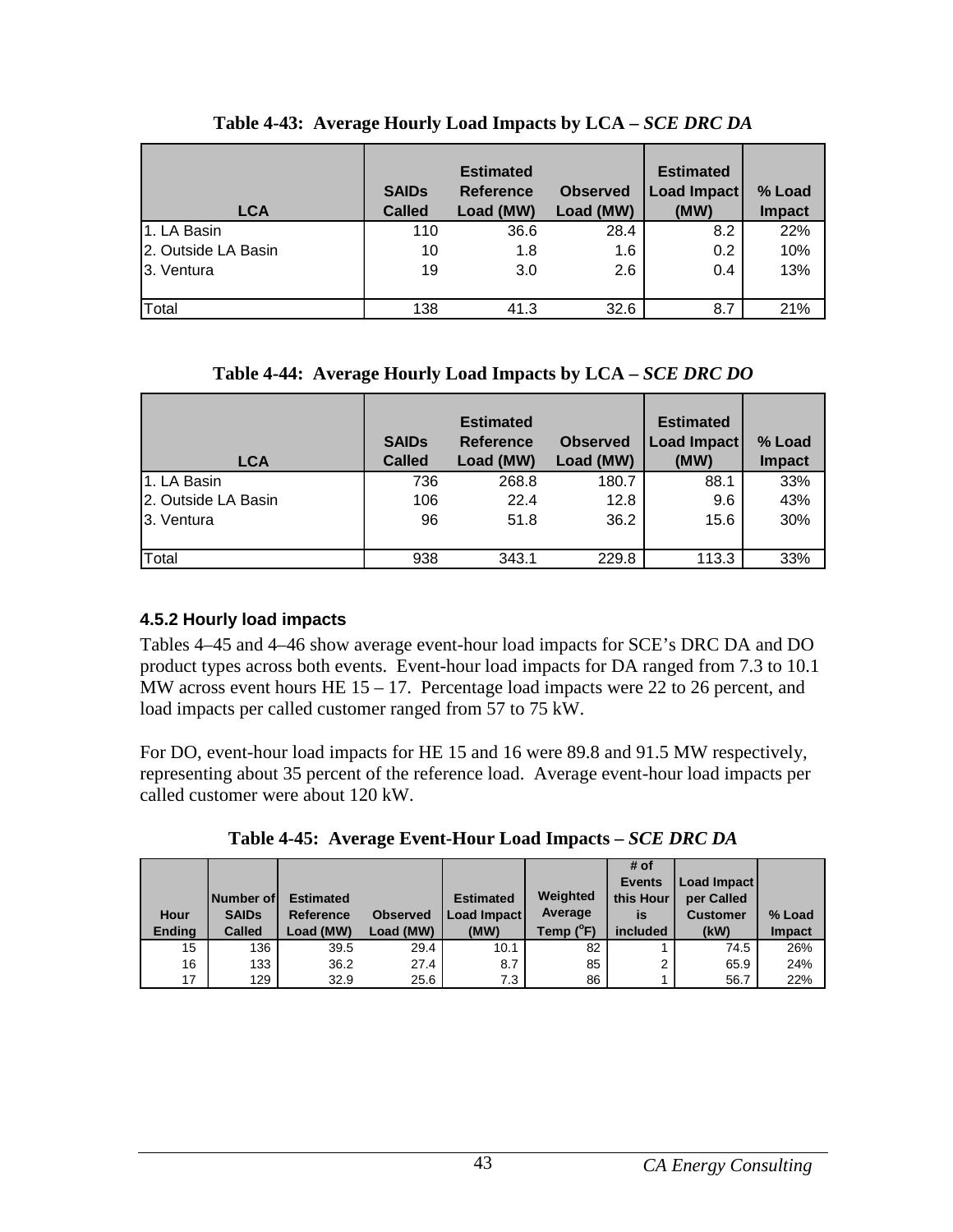| <b>Hour</b>   | <b>Number of</b><br><b>SAIDs</b> | <b>Estimated</b><br>Reference | <b>Observed</b> | <b>Estimated</b><br><b>Load Impact</b> | Weighted<br>Average | # of<br><b>Events</b><br>this Hour<br>is | Load Impact<br>per Called<br><b>Customer</b> | % Load        |
|---------------|----------------------------------|-------------------------------|-----------------|----------------------------------------|---------------------|------------------------------------------|----------------------------------------------|---------------|
| <b>Ending</b> | <b>Called</b>                    | Load (MW)                     | Load (MW)       | (MW)                                   | Temp $(^{\circ}F)$  | included                                 | (kW)                                         | <b>Impact</b> |
| 15            | 762                              | 261.6                         | 171.8           | 89.8                                   | 86                  | 2                                        | 118.9                                        | 34%           |
| 16            | 762                              | 262.1                         | 170.6           | 91.5                                   | 86                  | າ                                        | 121.3                                        | 35%           |

**Table 4-46: Average Event-Hour Load Impacts –** *SCE DRC DO*

Tables 4–47 and 4–48 show hourly reference load, observed load, load impact values, and uncertainty-adjusted load impacts for the typical SCE DRC *DA* and *DO* events respectively. Hourly load impacts ranged from 17 to 25 percent of the reference load of about 41 MW for the DA product type, and about 33 percent of the reference load of 343 MW for DO in hours 15 and 16. The  $10<sup>th</sup>$  and  $90<sup>th</sup>$  percentile uncertainty-adjusted load impacts are estimated to span about 8 to 12 percent below and above the estimated load impacts for the average DA event, and were about 4.5 percent for the typical DO event.

**Table 4-47: Hourly Load Impacts –** *Average SCE DRC DA Event* 

|                | <b>Estimated</b>        | <b>Observed</b><br><b>Event-Dav</b>               | <b>Estimated</b>               | Weighted                                 |          |          |                                                                |          |          |
|----------------|-------------------------|---------------------------------------------------|--------------------------------|------------------------------------------|----------|----------|----------------------------------------------------------------|----------|----------|
| Hour           | <b>Reference Load</b>   | Load                                              | <b>Load Impact</b>             | Average                                  | 10th%ile | 30th%ile | Uncertainty Adjusted Impact (MWh/hr) - Percentiles<br>50th%ile | 70th%ile | 90th%ile |
| <b>Ending</b>  | (MWh/hr)                | (MWh/hr)                                          | (MWh/hr)                       | Temperature (°F)                         |          |          |                                                                |          |          |
| 1              | 23.2                    | 22.7                                              | 0.5                            | 72                                       | $-0.4$   | 0.1      | 0.5                                                            | 0.8      | 1.3      |
| $\overline{2}$ | 22.3                    | 21.8                                              | 0.5                            | 71                                       | $-0.4$   | 0.1      | 0.5                                                            | 0.9      | 1.4      |
| 3              | 21.6                    | 21.2                                              | 0.4                            | 71                                       | $-0.5$   | 0.0      | 0.4                                                            | 0.8      | 1.3      |
| 4              | 21.6                    | 21.2                                              | 0.4                            | 70                                       | $-0.4$   | 0.1      | 0.4                                                            | 0.8      | 1.3      |
| 5              | 22.1                    | 21.8                                              | 0.3                            | 69                                       | $-0.6$   | 0.0      | 0.3                                                            | 0.7      | 1.2      |
| 6              | 22.7                    | 22.3                                              | 0.4                            | 69                                       | $-0.5$   | 0.0      | 0.4                                                            | 0.7      | 1.3      |
| $\overline{7}$ | 23.6                    | 23.3                                              | 0.3                            | 69                                       | $-0.6$   | 0.0      | 0.3                                                            | 0.7      | 1.2      |
| 8              | 25.7                    | 25.6                                              | 0.1                            | 71                                       | $-0.7$   | $-0.2$   | 0.1                                                            | 0.5      | 1.0      |
| 9              | 28.5                    | 28.9                                              | $-0.4$                         | 74                                       | $-1.2$   | $-0.7$   | $-0.4$                                                         | 0.0      | 0.5      |
| 10             | 33.8                    | 34.2                                              | $-0.5$                         | 78                                       | $-1.3$   | $-0.8$   | $-0.5$                                                         | $-0.1$   | 0.4      |
| 11             | 38.3                    | 38.4                                              | $-0.1$                         | 81                                       | $-0.9$   | $-0.4$   | $-0.1$                                                         | 0.3      | 0.8      |
| 12             | 39.6                    | 39.2                                              | 0.4                            | 84                                       | $-0.4$   | 0.1      | 0.4                                                            | 0.8      | 1.3      |
| 13             | 40.7                    | 39.4                                              | 1.3                            | 86                                       | 0.5      | 1.0      | 1.3                                                            | 1.7      | 2.2      |
| 14             | 41.4                    | 38.5                                              | 2.9                            | 87                                       | 2.0      | 2.5      | 2.9                                                            | 3.2      | 3.7      |
| 15             | 41.5                    | 34.3                                              | 7.1                            | 88                                       | 6.3      | 6.8      | 7.1                                                            | 7.5      | 8.0      |
| 16             | 41.2                    | 30.9                                              | 10.3                           | 88                                       | 9.4      | 9.9      | 10.3                                                           | 10.6     | 11.1     |
| 17             | 40.7                    | 33.1                                              | 7.6                            | 88                                       | 6.7      | 7.3      | 7.6                                                            | 8.0      | 8.5      |
| 18             | 39.9                    | 36.7                                              | 3.2                            | 86                                       | 2.3      | 2.8      | 3.2                                                            | 3.6      | 4.1      |
| 19             | 39.2                    | 37.7                                              | 1.5                            | 84                                       | 0.6      | 1.2      | 1.5                                                            | 1.9      | 2.4      |
| 20             | 39.2                    | 38.6                                              | 0.6                            | 81                                       | $-0.2$   | 0.3      | 0.6                                                            | 1.0      | 1.5      |
| 21             | 38.2                    | 37.9                                              | 0.4                            | 78                                       | $-0.5$   | 0.0      | 0.4                                                            | 0.7      | 1.2      |
| 22             | 31.7                    | 31.4                                              | 0.3                            | 77                                       | $-0.6$   | 0.0      | 0.3                                                            | 0.7      | 1.2      |
| 23             | 26.8                    | 26.3                                              | 0.4                            | 75                                       | $-0.5$   | 0.1      | 0.4                                                            | 0.8      | 1.3      |
| 24             | 24.5                    | 24.5                                              | 0.1                            | 74                                       | $-0.8$   | $-0.3$   | 0.1                                                            | 0.4      | 0.9      |
|                | <b>Reference Energy</b> | <b>Observed</b><br>Event-Day<br><b>Energy Use</b> | Change in<br><b>Energy Use</b> | <b>Cooling Degree</b><br>Hours (Base 75° |          |          | <b>Uncertainty Adjusted Impact (MWh/hr) - Percentiles</b>      |          |          |
|                | Use (MWh)               | (MWh)                                             | (MWh)                          | F)                                       | 10th     | 30th     | <b>50th</b>                                                    | 70th     | 90th     |
| <b>Daily</b>   | 768                     | 730                                               | 38                             | 110.5                                    | n/a      | n/a      | n/a                                                            | n/a      | n/a      |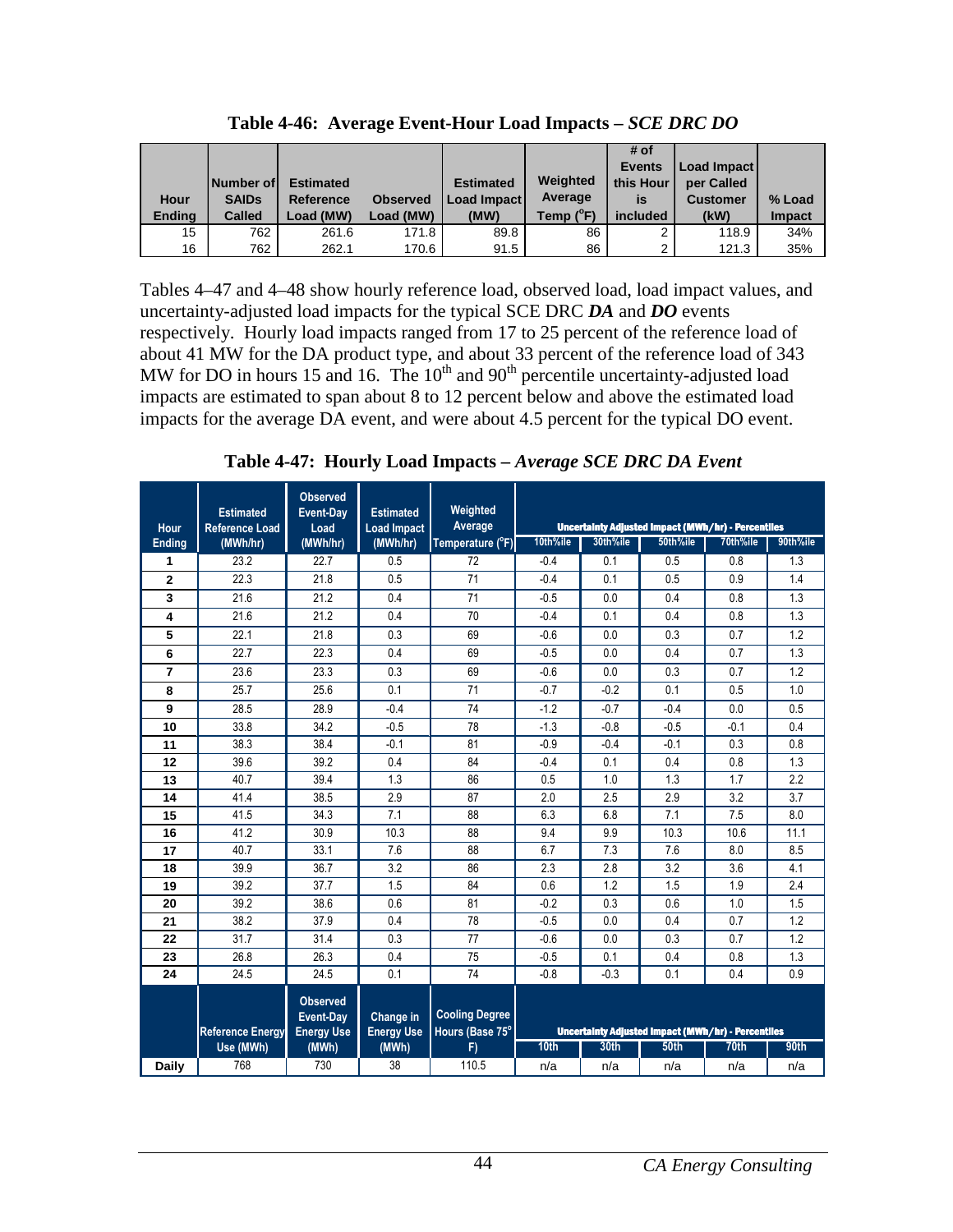| Hour           | <b>Estimated</b><br><b>Reference Load</b> | <b>Observed</b><br>Event-Day<br>Load              | <b>Estimated</b><br><b>Load Impact</b> | Weighted<br>Average                      |                                                           |          | <b>Uncertainty Adjusted Impact (MWh/hr) - Percentiles</b> |          |          |
|----------------|-------------------------------------------|---------------------------------------------------|----------------------------------------|------------------------------------------|-----------------------------------------------------------|----------|-----------------------------------------------------------|----------|----------|
| <b>Ending</b>  | (MWh/hr)                                  | (MWh/hr)                                          | (MWh/hr)                               | Temperature (°F)                         | 10th%ile                                                  | 30th%ile | 50th%ile                                                  | 70th%ile | 90th%ile |
| 1              | 282.9                                     | 278.6                                             | 4.3                                    | 74                                       | $-0.4$                                                    | 2.4      | 4.3                                                       | 6.2      | 9.0      |
| $\mathbf 2$    | 276.3                                     | 274.8                                             | 1.5                                    | 73                                       | $-3.2$                                                    | $-0.4$   | 1.5                                                       | 3.4      | 6.2      |
| 3              | 270.4                                     | 269.9                                             | 0.5                                    | 72                                       | $-4.2$                                                    | $-1.4$   | 0.5                                                       | 2.4      | 5.2      |
| 4              | 269.3                                     | 271.4                                             | $-2.2$                                 | 72                                       | $-6.8$                                                    | $-4.1$   | $-2.2$                                                    | $-0.3$   | 2.5      |
| 5              | 273.2                                     | 275.7                                             | $-2.5$                                 | 71                                       | $-7.2$                                                    | $-4.4$   | $-2.5$                                                    | $-0.6$   | 2.2      |
| 6              | 282.7                                     | 286.6                                             | $-4.0$                                 | 71                                       | $-8.6$                                                    | $-5.9$   | $-4.0$                                                    | $-2.0$   | 0.7      |
| $\overline{7}$ | 296.9                                     | 299.3                                             | $-2.4$                                 | 71                                       | $-7.1$                                                    | $-4.3$   | $-2.4$                                                    | $-0.5$   | 2.3      |
| 8              | 308.7                                     | 310.3                                             | $-1.6$                                 | 73                                       | $-6.3$                                                    | $-3.5$   | $-1.6$                                                    | 0.3      | 3.1      |
| 9              | 324.1                                     | 329.2                                             | $-5.2$                                 | 77                                       | $-9.8$                                                    | $-7.1$   | $-5.2$                                                    | $-3.2$   | $-0.5$   |
| 10             | 334.3                                     | 346.3                                             | $-11.9$                                | 82                                       | $-16.6$                                                   | $-13.8$  | $-11.9$                                                   | $-10.0$  | $-7.2$   |
| 11             | 345.4                                     | 357.8                                             | $-12.4$                                | 87                                       | $-17.1$                                                   | $-14.3$  | $-12.4$                                                   | $-10.5$  | $-7.7$   |
| 12             | 346.7                                     | 357.0                                             | $-10.3$                                | 89                                       | $-15.0$                                                   | $-12.2$  | $-10.3$                                                   | $-8.4$   | $-5.6$   |
| 13             | 343.4                                     | 346.5                                             | $-3.1$                                 | 92                                       | $-7.8$                                                    | $-5.0$   | $-3.1$                                                    | $-1.2$   | 1.6      |
| 14             | 345.1                                     | 319.8                                             | 25.3                                   | 93                                       | 20.6                                                      | 23.4     | 25.3                                                      | 27.2     | 30.0     |
| 15             | 342.9                                     | 229.9                                             | 113.0                                  | 92                                       | 108.4                                                     | 111.1    | 113.0                                                     | 115.0    | 117.7    |
| 16             | 343.3                                     | 229.7                                             | 113.6                                  | 92                                       | 109.0                                                     | 111.7    | 113.6                                                     | 115.5    | 118.3    |
| 17             | 343.5                                     | 306.1                                             | 37.4                                   | 91                                       | 32.8                                                      | 35.5     | 37.4                                                      | 39.3     | 42.1     |
| 18             | 341.0                                     | 325.5                                             | 15.5                                   | 89                                       | 10.8                                                      | 13.6     | 15.5                                                      | 17.4     | 20.2     |
| 19             | 345.9                                     | 338.4                                             | 7.5                                    | 87                                       | 2.8                                                       | 5.6      | 7.5                                                       | 9.4      | 12.2     |
| 20             | 350.3                                     | 346.7                                             | 3.6                                    | 84                                       | $-1.1$                                                    | 1.7      | 3.6                                                       | 5.5      | 8.3      |
| 21             | 349.6                                     | 342.9                                             | 6.7                                    | 81                                       | 2.0                                                       | 4.8      | 6.7                                                       | 8.6      | 11.4     |
| 22             | 335.6                                     | 327.9                                             | 7.7                                    | 79                                       | 3.0                                                       | 5.7      | 7.7                                                       | 9.6      | 12.3     |
| 23             | 310.8                                     | 306.4                                             | 4.4                                    | 77                                       | $-0.3$                                                    | 2.4      | 4.4                                                       | 6.3      | 9.0      |
| 24             | 293.6                                     | 288.1                                             | 5.6                                    | 76                                       | 0.9                                                       | 3.7      | 5.6                                                       | 7.5      | 10.3     |
|                | <b>Reference Energy</b>                   | <b>Observed</b><br>Event-Day<br><b>Energy Use</b> | Change in<br><b>Energy Use</b>         | <b>Cooling Degree</b><br>Hours (Base 75° | <b>Uncertainty Adjusted Impact (MWh/hr) - Percentiles</b> |          |                                                           |          |          |
|                | Use (MWh)                                 | (MWh)                                             | (MWh)                                  | F)                                       | 10 <sub>th</sub>                                          | 30th     | 50 <sub>th</sub>                                          | 70th     | 90th     |
| Daily          | 7,656                                     | 7,365                                             | 291                                    | 166.4                                    | n/a                                                       | n/a      | n/a                                                       | n/a      | n/a      |

**Table 4-48: Hourly Load Impacts –** *Typical SCE DRC DO Event* 

Figure 4–9 illustrates the reference load, observed loads, and load impacts for the average DA event, while Figure 4–10 illustrates comparable information for the typical DO event.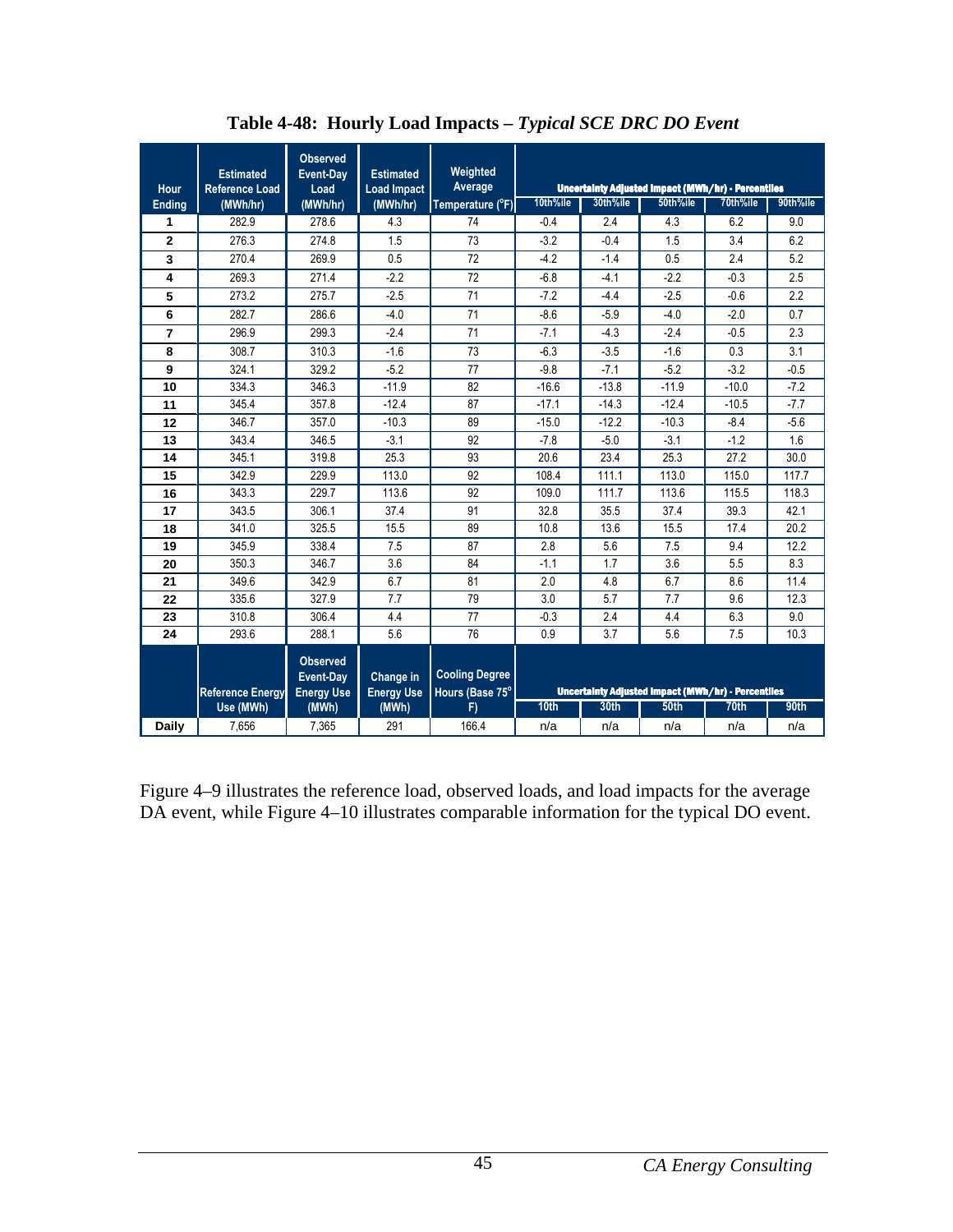

**Figure 4-9: Hourly Loads and Load Impacts – Average SCE DRC DA Event**

**Figure 4-10: Hourly Loads and Load Impacts –** *Typical SCE DRC DO Event*

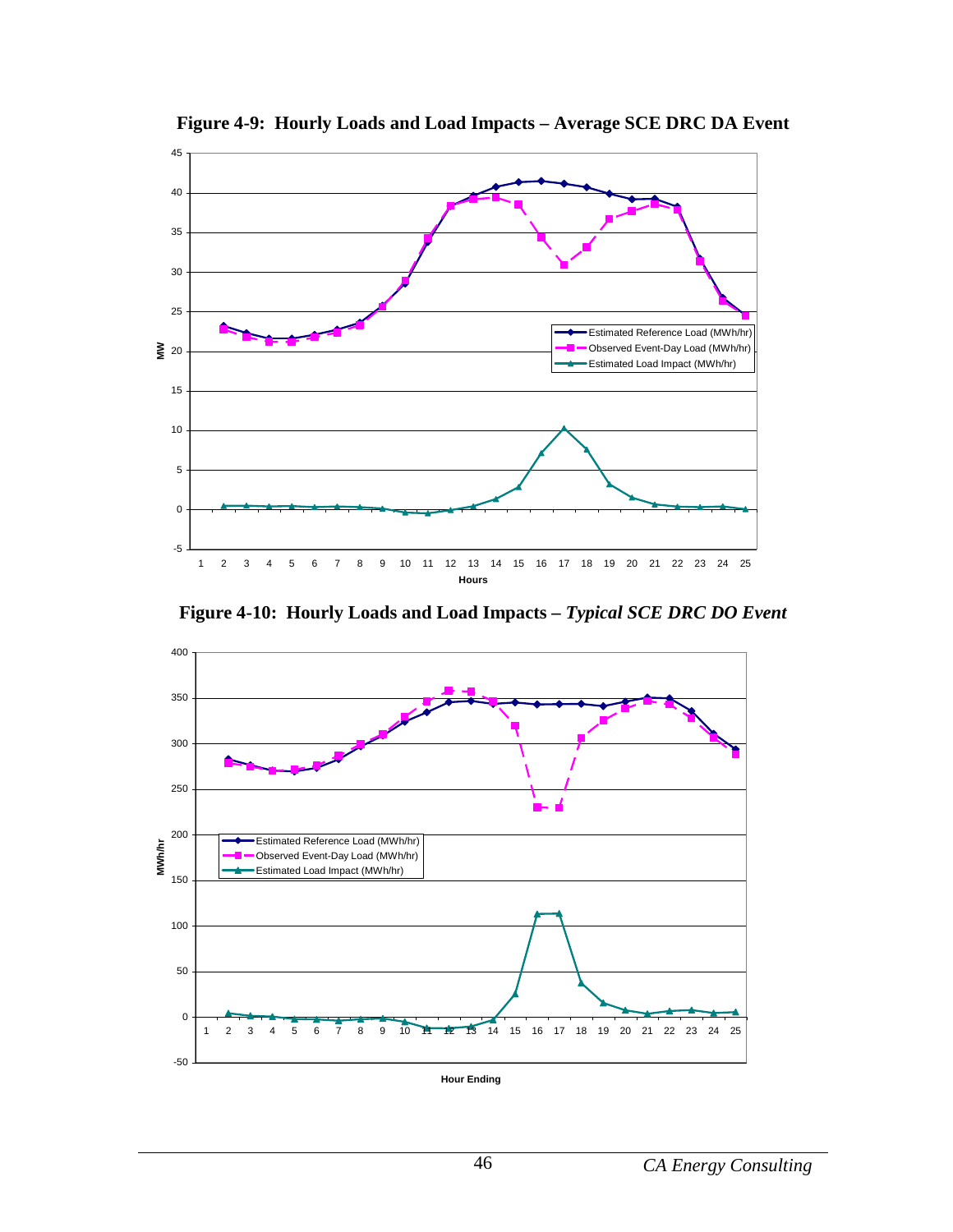## **4.6 DSP – SDG&E**

### **4.6.1 Summary load impacts**

Table 4–49 reports estimated *average hourly* reference loads, observed loads, and load impacts by event for SDG&E's DSP events. Average hourly load impacts were consistent across events, averaging 7.8 MW, or 33 percent of the estimated reference load, and reached nearly 10 MW on the second to last event. Table 4–50 reports estimated *average hourly* load impacts for the average event by industry group. More than half of the load impacts were provided by schools.

| Event          | Date                      | Day of Week | <b>SAIDs</b><br><b>Called</b> | <b>Estimated</b><br>Reference<br>Load (MW) | <b>Observed</b><br>Load (MW) | <b>Estimated</b><br>Load Impact<br>(MW) | % Load<br><b>Impact</b> |
|----------------|---------------------------|-------------|-------------------------------|--------------------------------------------|------------------------------|-----------------------------------------|-------------------------|
|                | July 14, 2010             | Wednesday   | 83                            | 21.5                                       | 12.9                         | 8.6                                     | 40%                     |
| $\overline{2}$ | July 15, 2010             | Thursday    | 83                            | 21.9                                       | 14.0                         | 7.9                                     | 36%                     |
| 3              | July 16, 2010             | Friday      | 83                            | 20.4                                       | 13.3                         | 7.1                                     | 35%                     |
| $\overline{4}$ | August 17, 2010           | Tuesday     | 99                            | 22.4                                       | 15.4                         | 7.1                                     | 31%                     |
| 5              | August 18, 2010           | Wednesday   | 99                            | 24.2                                       | 16.5                         | 7.7                                     | 32%                     |
| 6              | August 19, 2010           | Thursday    | 99                            | 23.8                                       | 16.4                         | 7.3                                     | 31%                     |
| 7              | August 23, 2010           | Monday      | 99                            | 22.4                                       | 15.6                         | 6.8                                     | 30%                     |
| 8              | August 24, 2010           | Tuesday     | 99                            | 25.9                                       | 16.7                         | 9.2                                     | 36%                     |
| 9              | August 25, 2010           | Wednesday   | 99                            | 26.5                                       | 16.7                         | 9.8                                     | 37%                     |
| 10             | September 27, 2010        | Monday      | 103                           | 29.4                                       | 23.2                         | 6.2                                     | 21%                     |
|                | Average                   |             | 95                            | 23.8                                       | 16.1                         | 7.8                                     | 33%                     |
|                | <b>Standard Deviation</b> |             |                               | 2.7                                        | 2.9                          | 1.1                                     | 5%                      |

**Table 4-49: Average Hourly Load Impacts by Event –** *SDG&E DSP DO*

| <b>Industry Group</b>                    | <b>SAIDs</b><br><b>Called</b> | <b>Estimated</b><br>Reference<br>Load (MW) | <b>Observed</b><br>Load (MW) | <b>Estimated</b><br>Load Impact<br>(MW) | % Load<br><b>Impact</b> |
|------------------------------------------|-------------------------------|--------------------------------------------|------------------------------|-----------------------------------------|-------------------------|
| 1. Agriculture, Mining & Construction    |                               |                                            |                              |                                         |                         |
| 2. Manufacturing                         | 14                            | 2.7                                        | 1.7                          | 1.1                                     | 38%                     |
| 3. Wholesale, Transport, other Utilities | 21                            | 2.7                                        | 1.5                          | 1.1                                     | 42%                     |
| 4. Retail stores                         | 21                            | 3.9                                        | 3.1                          | 0.8                                     | 20%                     |
| 5. Offices, Hotels, Health, Services     | 11                            | 2.8                                        | 2.3                          | 0.5                                     | 17%                     |
| 6. Schools                               | 24                            | 10.8                                       | 6.5                          | 4.3                                     | 40%                     |
| 7. Entertainment, Other Services, Gov't  | 3                             | 0.9                                        | 0.8                          | 0.0                                     | 4%                      |
| 8. Other/Unknown                         |                               |                                            |                              |                                         |                         |
| Total                                    | 95                            | 23.8                                       | 16.1                         | 7.8                                     | 33%                     |

## **4.6.2 Hourly load impacts**

Table 4–51 shows average event-hour load impacts for SDG&E's DSP DO program. Event-hour load impacts ranged narrowly from 6.7 to 7.8 MW across all event hours, representing percentage load impacts of 31 to 33 percent, and load impacts per called customer ranged from 69 to 83 kW.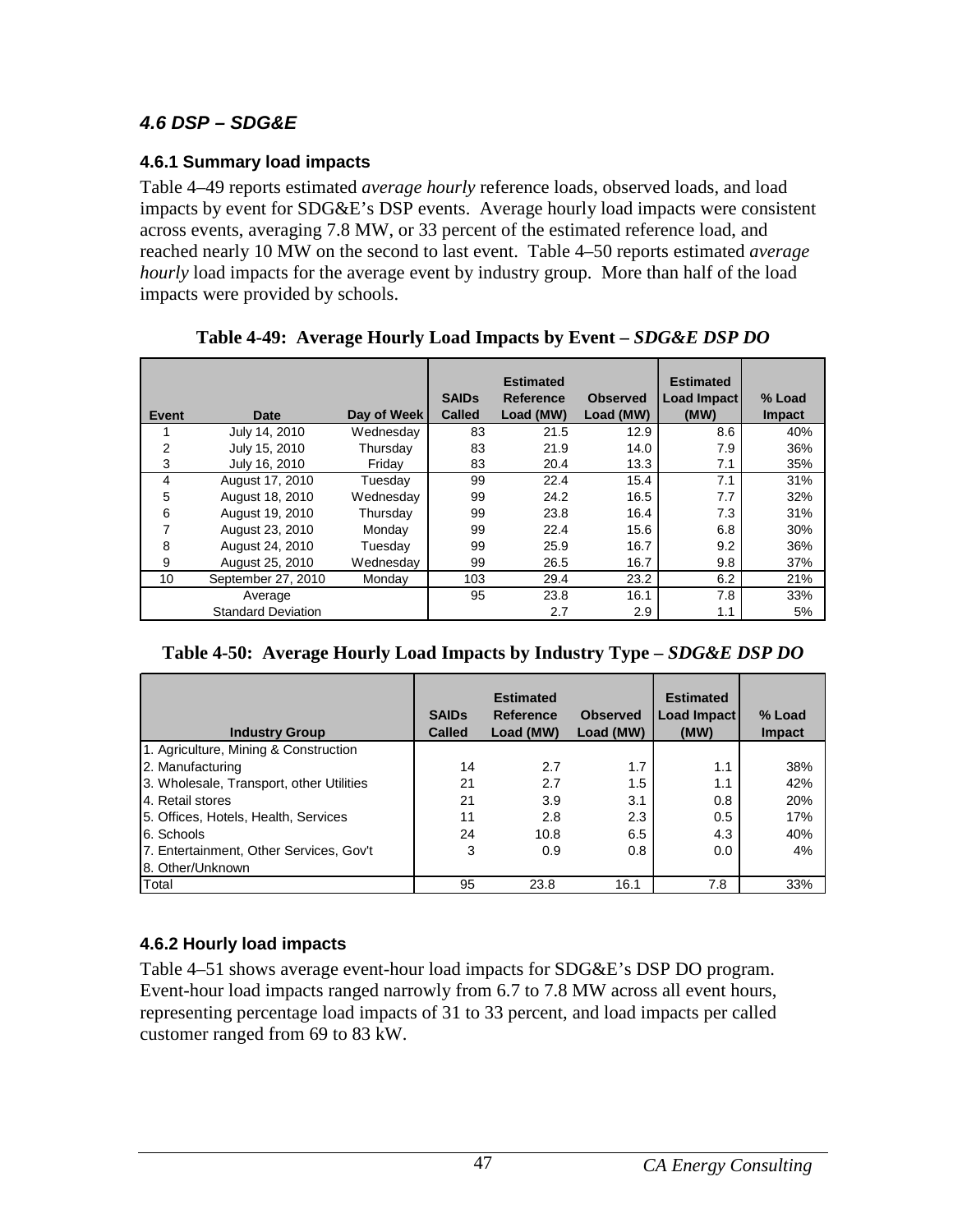| Hour<br><b>Ending</b> | <b>Number</b><br>of SAIDs<br><b>Called</b> | <b>Estimated</b><br><b>Reference</b><br>Load (MW) | <b>Observed</b><br>Load (MW) | <b>Estimated</b><br><b>Load Impact</b><br>(MW) | Weighted<br>Average<br>Temp $(^{\circ}F)$ | # of<br><b>Events</b><br>this Hour<br>is<br>included | Load Impact<br>per Called<br><b>Customer</b><br>(kW) | % Load<br><b>Impact</b> |
|-----------------------|--------------------------------------------|---------------------------------------------------|------------------------------|------------------------------------------------|-------------------------------------------|------------------------------------------------------|------------------------------------------------------|-------------------------|
| 14                    | 92                                         | 24.5                                              | 16.9                         | 7.6                                            | 82                                        |                                                      | 82.9                                                 | 31%                     |
| 15                    | 95                                         | 25.2                                              | 17.4                         | 7.8                                            | 83                                        | 10                                                   | 82.5                                                 | 31%                     |
| 16                    | 95                                         | 23.9                                              | 16.1                         | 7.8                                            | 82                                        | 10                                                   | 82.4                                                 | 33%                     |
| 17                    | 94                                         | 22.1                                              | 14.7                         | 7.4                                            | 81                                        | 8                                                    | 78.7                                                 | 33%                     |
| 18                    | 97                                         | 20.5                                              | 13.8                         | 6.7                                            | 80                                        | 6                                                    | 69.0                                                 | 33%                     |

**Table 4-51: Average Event-Hour Load Impacts –** *SDG&E DSP DO*

Table 4–52shows hourly reference load, observed load, load impact values, and uncertainty-adjusted load impacts for the average DSP event. Hourly load impacts ranged from 31 to 33 percent of the reference load of about 25 MW in hours 15 and 16. The  $10^{th}$ and 90<sup>th</sup> percentile uncertainty-adjusted load impacts are estimated to be 41 percent below and above the estimated load impact for the average event.

**Table 4-52: Hourly Load Impacts –** *Average SDG&E DSP DO Event*

|                              | <b>Estimated</b>                  | <b>Observed</b><br><b>Event-Day</b> | <b>Estimated</b>               | Weighted                    |                  |          |                                                                       |          |             |
|------------------------------|-----------------------------------|-------------------------------------|--------------------------------|-----------------------------|------------------|----------|-----------------------------------------------------------------------|----------|-------------|
| <b>Hour</b><br><b>Ending</b> | <b>Reference Load</b><br>(MWh/hr) | Load<br>(MWh/hr)                    | <b>Load Impact</b><br>(MWh/hr) | Average<br>Temperature (°F) | 10th%ile         | 30th%ile | <b>Uncertainty Adjusted Impact (MWh/hr) - Percentiles</b><br>50th%ile | 70th%ile | 90th%ile    |
| 1                            | 15.5                              | 15.1                                | 0.4                            | 68                          | $-2.8$           | $-0.9$   | 0.4                                                                   | 1.7      | 3.5         |
| $\overline{2}$               | 14.8                              | 14.4                                | 0.5                            | 68                          | $-2.7$           | $-0.8$   | 0.5                                                                   | 1.7      | 3.6         |
| 3                            | 14.4                              | 14.5                                | $-0.1$                         | 67                          | $-3.3$           | $-1.4$   | $-0.1$                                                                | 1.2      | 3.0         |
| 4                            | 14.2                              | 14.2                                | 0.1                            | 68                          | $-3.1$           | $-1.2$   | 0.1                                                                   | 1.4      | 3.2         |
| 5                            | 14.6                              | 14.5                                | 0.1                            | 67                          | $-3.0$           | $-1.2$   | 0.1                                                                   | 1.4      | 3.3         |
| 6                            | 15.7                              | 15.2                                | 0.5                            | 67                          | $-2.7$           | $-0.8$   | 0.5                                                                   | 1.8      | 3.7         |
| $\overline{7}$               | 18.4                              | 17.5                                | 1.0                            | 69                          | $-2.2$           | $-0.4$   | 1.0                                                                   | 2.3      | 4.1         |
| 8                            | 21.3                              | 21.2                                | 0.1                            | 72                          | $-3.1$           | $-1.2$   | 0.1                                                                   | 1.4      | 3.4         |
| 9                            | 25.0                              | 25.2                                | $-0.2$                         | 77                          | $-3.5$           | $-1.6$   | $-0.2$                                                                | 1.1      | 3.0         |
| 10                           | 26.7                              | 27.9                                | $-1.2$                         | 80                          | $-4.5$           | $-2.6$   | $-1.2$                                                                | 0.1      | 2.0         |
| 11                           | 27.4                              | 29.4                                | $-2.0$                         | 82                          | $-5.2$           | $-3.3$   | $-2.0$                                                                | $-0.6$   | 1.3         |
| 12                           | 26.6                              | 29.2                                | $-2.7$                         | 82                          | $-5.9$           | $-4.0$   | $-2.7$                                                                | $-1.3$   | 0.6         |
| 13                           | 25.7                              | 27.2                                | $-1.5$                         | 83                          | $-4.7$           | $-2.8$   | $-1.5$                                                                | $-0.1$   | 1.8         |
| 14                           | 25.9                              | 20.2                                | 5.7                            | 83                          | 2.5              | 4.4      | 5.7                                                                   | 7.0      | 8.9         |
| 15                           | 25.2                              | 17.4                                | 7.8                            | 83                          | 4.6              | 6.5      | 7.8                                                                   | 9.1      | 11.0        |
| 16                           | 23.9                              | 16.1                                | 7.8                            | 82                          | 4.6              | 6.5      | 7.8                                                                   | 9.1      | 11.0        |
| 17                           | 22.5                              | 15.6                                | 6.9                            | 81                          | 3.7              | 5.6      | 6.9                                                                   | 8.3      | 10.2        |
| 18                           | 20.3                              | 14.5                                | 5.8                            | 79                          | 2.5              | 4.5      | 5.8                                                                   | 7.1      | 9.0         |
| 19                           | 20.4                              | 17.3                                | 3.0                            | 76                          | $-0.2$           | 1.7      | 3.0                                                                   | 4.3      | 6.3         |
| 20                           | 20.1                              | 17.7                                | 2.4                            | 74                          | $-0.9$           | 1.0      | 2.4                                                                   | 3.7      | 5.6         |
| 21                           | 19.4                              | 18.1                                | 1.3                            | 72                          | $-1.9$           | 0.0      | 1.3                                                                   | 2.6      | 4.5         |
| 22                           | 18.4                              | 17.4                                | 1.1                            | 71                          | $-2.2$           | $-0.3$   | 1.1                                                                   | 2.4      | 4.3         |
| 23                           | 18.2                              | 17.5                                | 0.7                            | 71                          | $-2.5$           | $-0.6$   | 0.7                                                                   | 2.0      | 3.9         |
| 24                           | 18.1                              | 19.2                                | $-1.1$                         | 70                          | $-4.3$           | $-2.4$   | $-1.1$                                                                | 0.3      | 2.2         |
|                              |                                   | <b>Observed</b>                     |                                |                             |                  |          |                                                                       |          |             |
|                              |                                   | Event-Day                           | Change in                      | <b>Cooling Degree</b>       |                  |          |                                                                       |          |             |
|                              | <b>Reference Energy</b>           | <b>Energy Use</b>                   | <b>Energy Use</b>              | Hours (Base 75°             |                  |          | <b>Uncertainty Adjusted Impact (MWh/hr) - Percentiles</b>             |          |             |
|                              | Use (MWh)                         | (MWh)                               | (MWh)                          | F)                          | 10 <sub>th</sub> | 30th     | 50th                                                                  | 70th     | <b>90th</b> |
| <b>Daily</b>                 | 493                               | 456                                 | 36                             | 62.9                        | n/a              | n/a      | n/a                                                                   | n/a      | n/a         |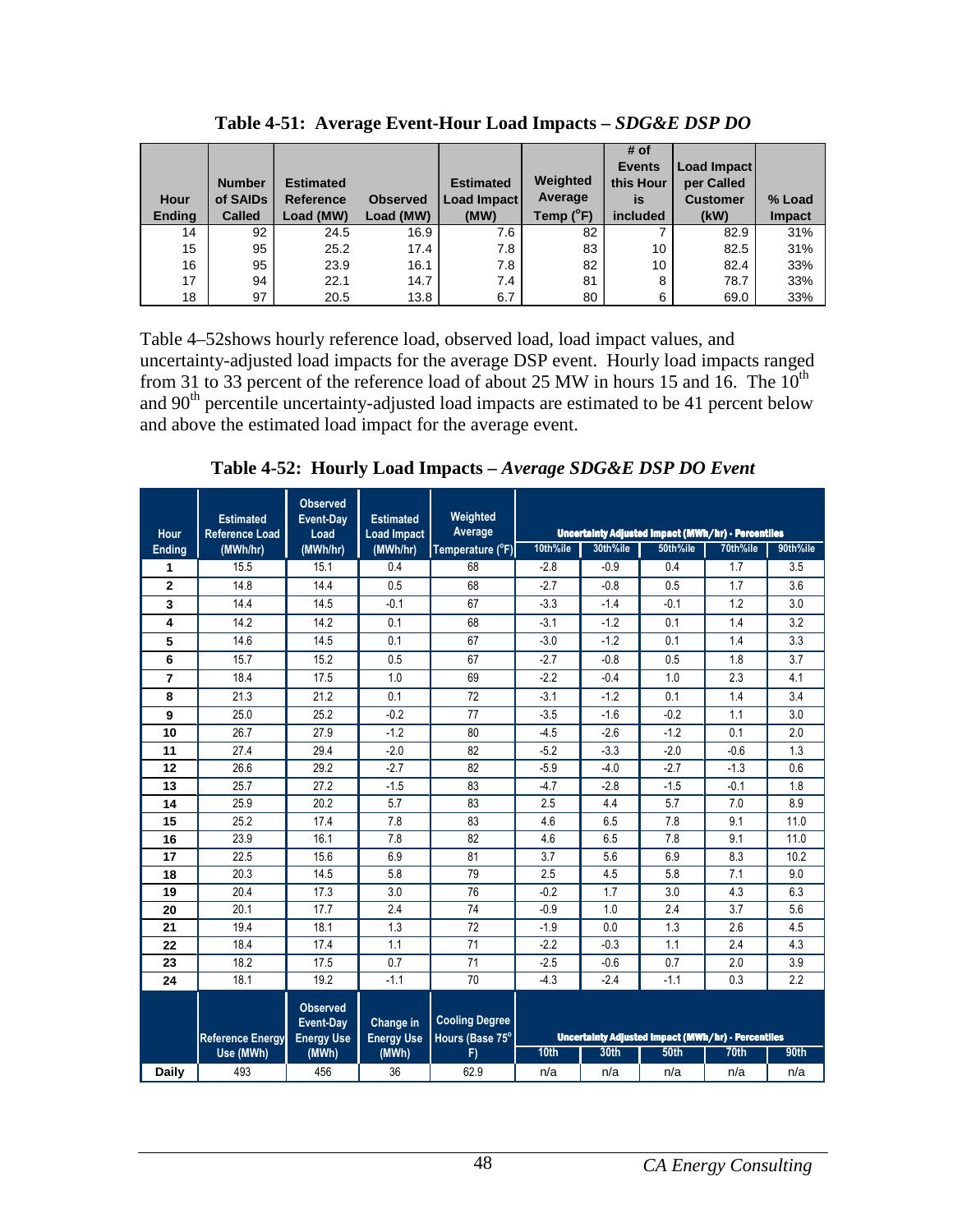Figure 4–11 illustrates the reference load, observed loads, and load impacts for the average DSP event.



**Figure 4–11: Hourly Loads and Load Impacts –** *Average SDG&E DSP DO Event* 

## **4.7 Average Event-Hour Load Impacts per Enrolled Customer**

Table 4–53 provides summary indicators of average event-hour load impacts *per called customer* for each program and product type.

**Table 4-53: Average Event-Hour Load Impacts per Called Customer (kW)**

|                      | DA    | DO    |
|----------------------|-------|-------|
| IPG&E CBP            | 26.0  | 78.2  |
| <b>ISCE CBP</b>      | 11.0  | 48.1  |
| <b>SDG&amp;E CBP</b> | 80.3  | 32.6  |
| AMP                  | 202.0 | 238.2 |
| <b>DRC</b>           | 65.9  | 120.1 |
| DSP                  |       | 79.8  |

## **4.8 Concentrations of Load Impacts Across Customers**

To illustrate the extent to which overall load impacts are concentrated in relatively small numbers of customers, Table 4–54 reports the percentages of load and load impacts that are accounted for by the top 5 percent of customers with the largest load impacts in each program at each utility. The concentration of load impacts varies considerably across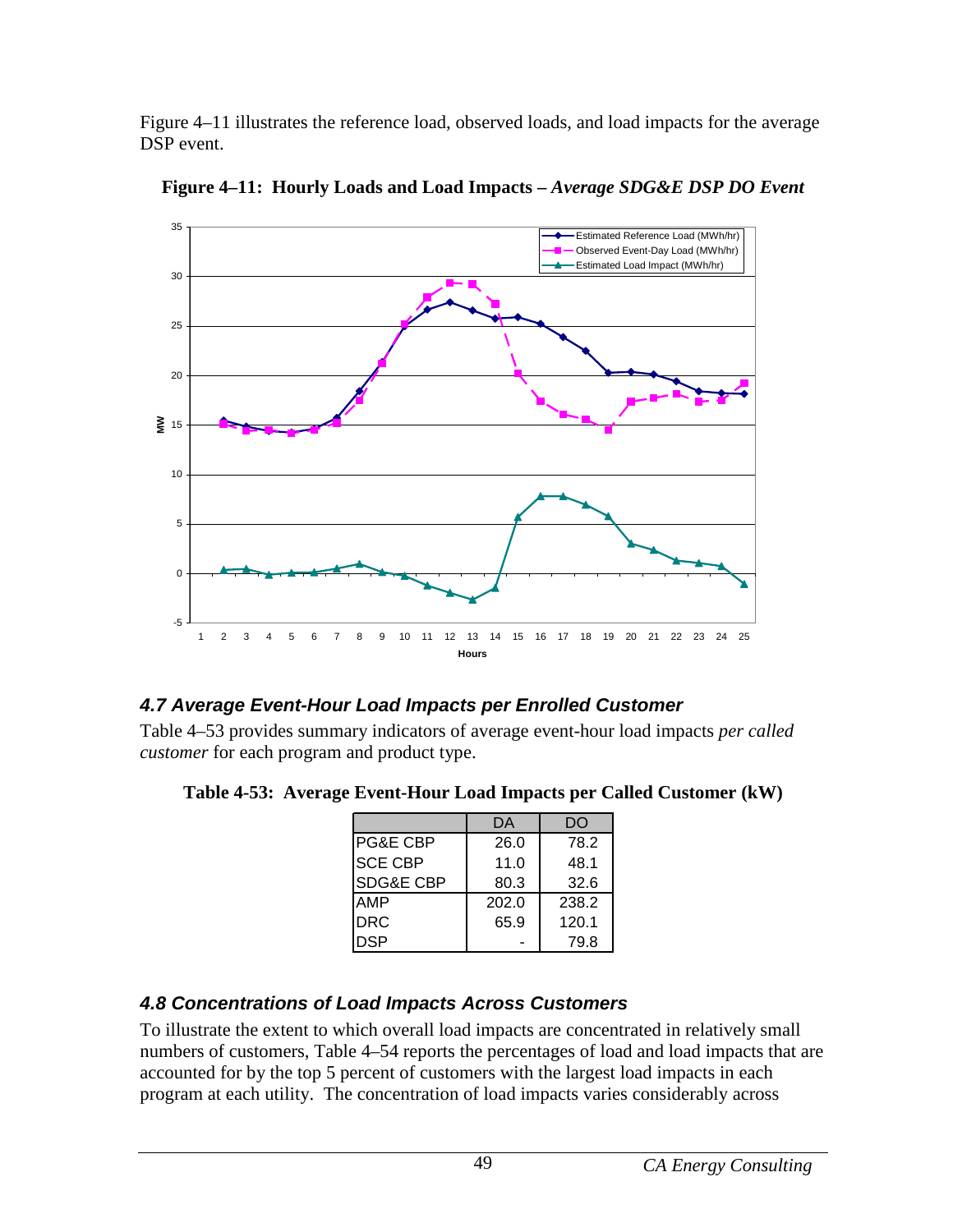programs and product types (DA/DO), but is similar to findings reported in previous evaluations. That is, nearly half or more of total load impacts are accounted for by those 5 percent of customers with the largest load impacts in a number of programs and product types. Two exceptions are SCE's two CBP product types, where load impacts are spread more evenly across customers. The top 5 percent of customers also typically account for large portions of the total load in the program (often accounting for about a third of the total), which indicates that they are larger than average. However, the share of load impacts is often twice as large as the share of load, indicating that these customers also provide relatively larger load impacts than the average customer of the same size.

|               | $%$ of<br>Load | $%$ of<br>Load<br><b>Impacts</b> |
|---------------|----------------|----------------------------------|
| CBP - DA      |                |                                  |
| PG&E          | 32%            | 74%                              |
| SCE           | 4%             | 12%                              |
| SDG&E         | 38%            | 85%                              |
| CBP - DO      |                |                                  |
| PG&E          | 21%            | 30%                              |
| <b>SCE</b>    | 7%             | 17%                              |
| SDG&E         | 11%            | 34%                              |
| Contract - DA |                |                                  |
| AMP (PGE)     | 35%            | 64%                              |
| DRC (SCE)     | 34%            | 48%                              |
| Contract - DO |                |                                  |
| AMP (PGE)     | 23%            | 59%                              |
| DRC (SCE)     | 34%            | 48%                              |
| DSP (SDGE)    | 50%            | 69%                              |

#### **Table 4-54: Percentages of Load and Load Impacts Accounted for by Top 5% of Customers, by Program and Utility**

# **4.9 Auto-DR and TA/TI Impacts**

This section reports the estimated *ex post* load impacts achieved by two demand response incentive programs: TA/TI and AutoDR.

The Technical Assistance and Technology Incentives (TA/TI) program has two parts: technical assistance in the form of energy audits, and technology incentives. The objective of the TA portion of the program is to subsidize customer energy audits that can help customers identify ways to participate in DR and modify their usage patterns. The TI portion of the program then provides incentive payments for the installation of equipment or control software to support DR.

The Automated Demand Response (Auto-DR) program helps customers to activate DR strategies, such as managing lighting or heating, ventilation and air conditioning (HVAC)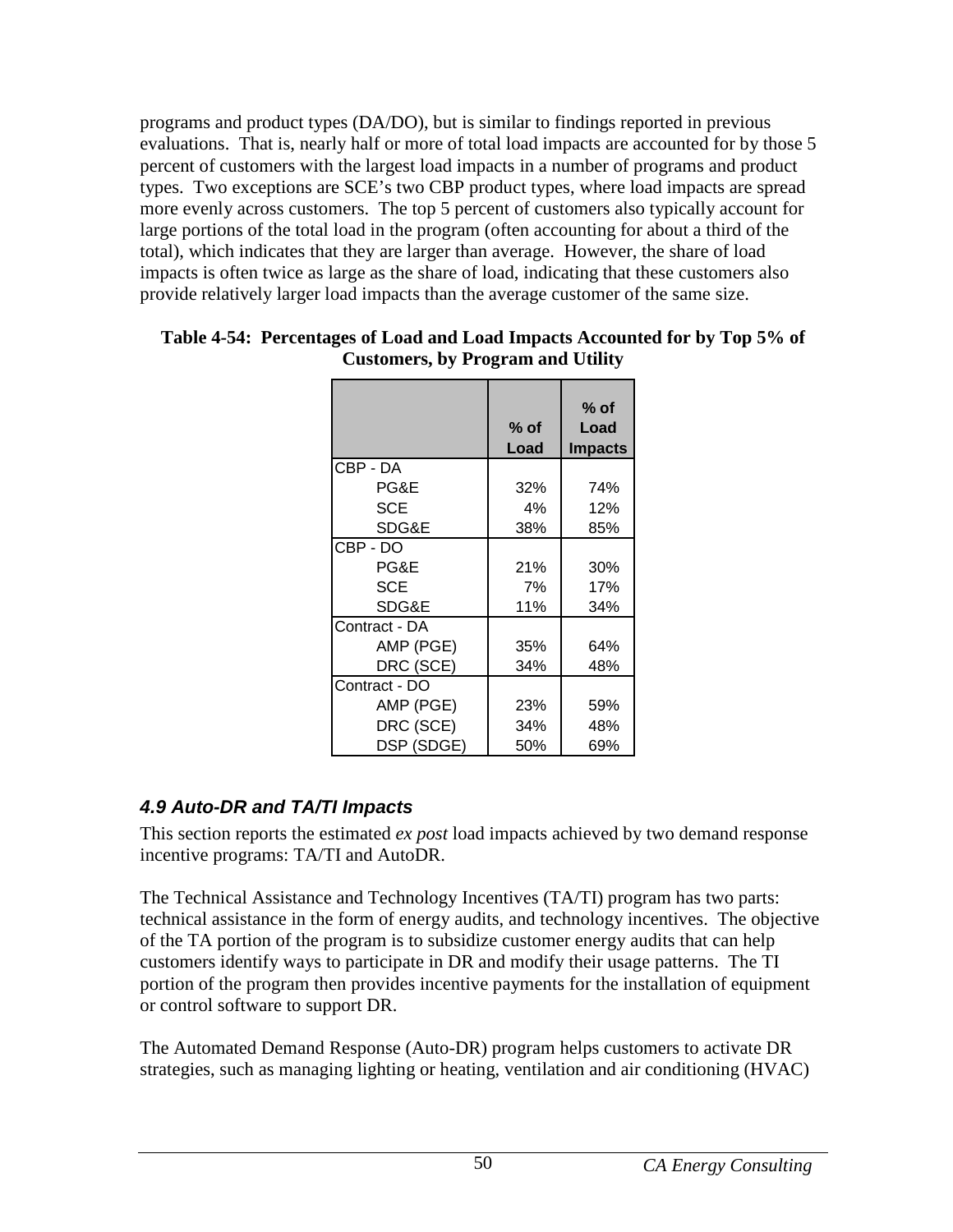systems, whereby electrical usage can be automatically reduced or even eliminated during times of high electricity prices or electricity system emergencies.<sup>15</sup>

For each utility aggregator program that had TA/TI or AutoDR participants, we present two tables of information. The first table contains the *total* estimated reference loads and load impacts, by event, provided by those service accounts who have participated in TA/TI or AutoDR.<sup>16</sup> The second table compares, where possible, the average percentage load impacts achieved by TA/TI or AutoDR participants in particular industry types to those of comparable groups of non-participating service accounts, to the extent that such groups exists. In cases where no other customer accounts for the same industry are available, results for service accounts in a particular industry type are compared to other service accounts of the same "customer" that did not participate in an incentive program. In other cases, percentage load impacts are compared to those of other customer accounts in the same industry type.

In these tables, each row of data shows the percentage load impacts and number of customer-events for customers within a 6-digit NAICS code or a 4-digit SIC code. Where possible, we conduct comparisons of load impacts within these highly disaggregated industry groups. Where a comparison at this level of disaggregation is not possible, we may compare at a higher level of industry aggregation, such as 2-digit SIC codes or 3-digit NAICS codes. In some cases, the list of service accounts does not contain any reasonable basis of comparison for the participating TA/TI or AutoDR service account. (These cases are denoted as "No Comparables" in the tables.)

We note that the above comparisons do not constitute a formal evaluation of the incremental effect of AutoDR or TA/TI on customers' demand response load impacts. This is the case largely due to generally small numbers of observations and a lack of complete customer and technology information. For example, we rarely observe "before and after" load responses for the same service account. In addition, enabling technology of the type installed through AutoDR and TA/TI may in fact be used by some SAIDs that did not participate in either incentive program. Therefore, we cannot be certain that when we compare TA/TI and non-TA/TI accounts we are actually measuring a "with and without" technology difference.<sup>17</sup> However, given the available data, we believe that the comparisons made in this section are informative and the most relevant ones to provide.

<sup>&</sup>lt;u>.</u>  $15$  A process evaluation conducted in conjunction with the 2008 load impact evaluation of the aggregator programs provides useful information on the operation of the programs and the perspectives of the participating customers on the enrollment process, their stated approach for responding to events, and the type of technology that they or their aggregator may have installed to facilitate responding to events called (see below). See "2008 Process Evaluation of California Statewide Aggregator Demand Response Programs," prepared by Research Into Action, August 6, 2009.

 $^{16}$  Our understanding is that the TA/TI and AutoDR participation data are cumulative, in that the data for 2010 include customer accounts that participated in previous years, as well as those new in 2010.

<sup>&</sup>lt;sup>17</sup> Customer surveys undertaken in the 2008 process evaluation found that 40 percent of surveyed participants reported that their facilities had an energy management or building control system prior to the enrollment with their aggregator. Fifteen percent of participants reported installing new equipment before participating, and 42 percent reported that their aggregator had installed new equipment after their enrollment (the equipment was often described as some additional metering technology designed to provide the customer or aggregator with access to timely energy usage information.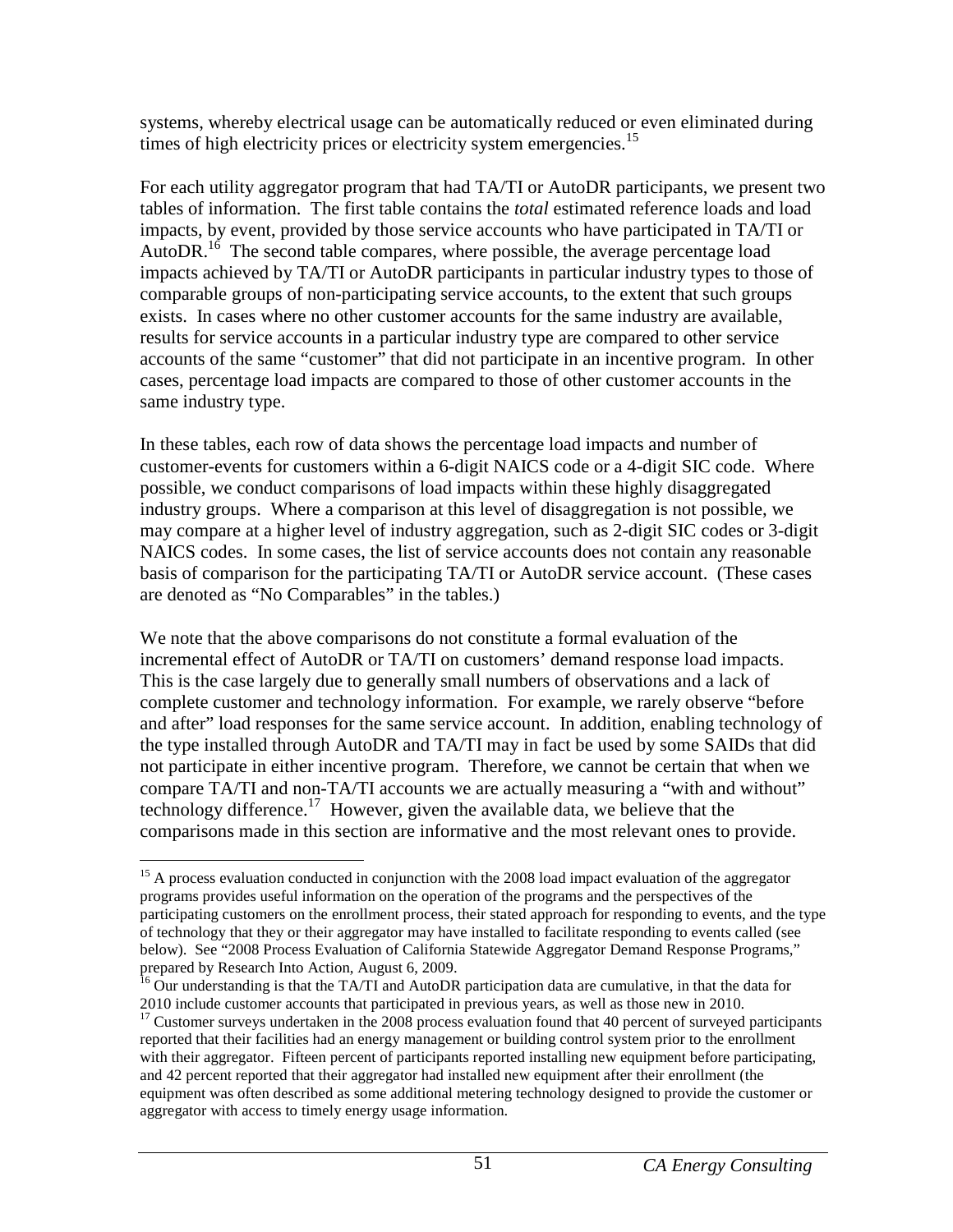### **4.9.1 PG&E**

Table 4–55 shows the estimated load impacts for a typical CBP DO event for two TA/TI service accounts on PG&E CBP DO. Those account's load impacts averaged 103 kW across the last two events, in which both participated. Table 4–56 indicates that one of the accounts, a supermarket, averaged similar but slightly smaller load impacts (4.5 percent compared to 5.8 percent) over all seven DO events compared to other accounts for that same customer.

| <b>Event</b> | Number of<br><b>SAIDs</b> | <b>Estimated</b><br><b>Reference</b><br>Load (kW) | <b>Observed</b><br>Load (kW) | <b>Estimated</b><br><b>Load Impact</b><br>(kW) | % Load<br><b>Impact</b> |
|--------------|---------------------------|---------------------------------------------------|------------------------------|------------------------------------------------|-------------------------|
| Typical      | ◠                         | 3.344                                             | 3.241                        | 103.1                                          | 3.1%                    |

**Table 4–55: Total TA/TI Load Impacts by Event –** *PG&E CBP DO* 

| <b>NAICS</b> |                                                 | <b>Basis of</b>                         | <b>Percentage Load</b><br><b>Impact</b> |                 | <b>Number of</b><br><b>Customer-Events</b> |                 |
|--------------|-------------------------------------------------|-----------------------------------------|-----------------------------------------|-----------------|--------------------------------------------|-----------------|
| Code         | <b>NAICS Description</b>                        | <b>Comparison</b>                       | <b>TA/TI</b>                            | <b>No TA/TI</b> | <b>TA/TI</b>                               | <b>No TA/TI</b> |
| 1112120      | Dairy Cattle and Milk<br>Production             | No comparables                          | 3.1%                                    | na              | 2                                          | na              |
| 445110       | Supermarkets and Other<br><b>Grocery Stores</b> | Different accounts for<br>same customer | 4.5%                                    | 5.8%            |                                            | 231             |

Table 4–57 shows total estimated reference loads and load impacts for 53 TA/TI service accounts enrolled in PG&E's AMP day-of program. Load impacts amounted to 13.3 MW on the July test event for which all 53 TA/TI accounts participated.

**Table 4–57: Total TA/TI Load Impacts by Event –** *PG&E AMP DO*

|                   |              | <b>Estimated</b> |                 | <b>Estimated</b>   |               |
|-------------------|--------------|------------------|-----------------|--------------------|---------------|
|                   | Number of    | <b>Reference</b> | <b>Observed</b> | <b>Load Impact</b> | % Load        |
| <b>Event Date</b> | <b>SAIDs</b> | Load (kW)        | Load (kW)       | (kW)               | <b>Impact</b> |
| 7/16/2010         | 53           | 38.491           | 25.175          | 13,316             | 34.6%         |
| 8/25/2010         | 4            | 3,306            | 2,995           | 310                | 9.4%          |

Table 4–58 compares percentage load impacts for TA/TI and non-TA/TI service accounts in similar six-digit NAICS industry types. In all cases the TA/TI accounts show larger percentage load impacts than do the non-TA/TI accounts.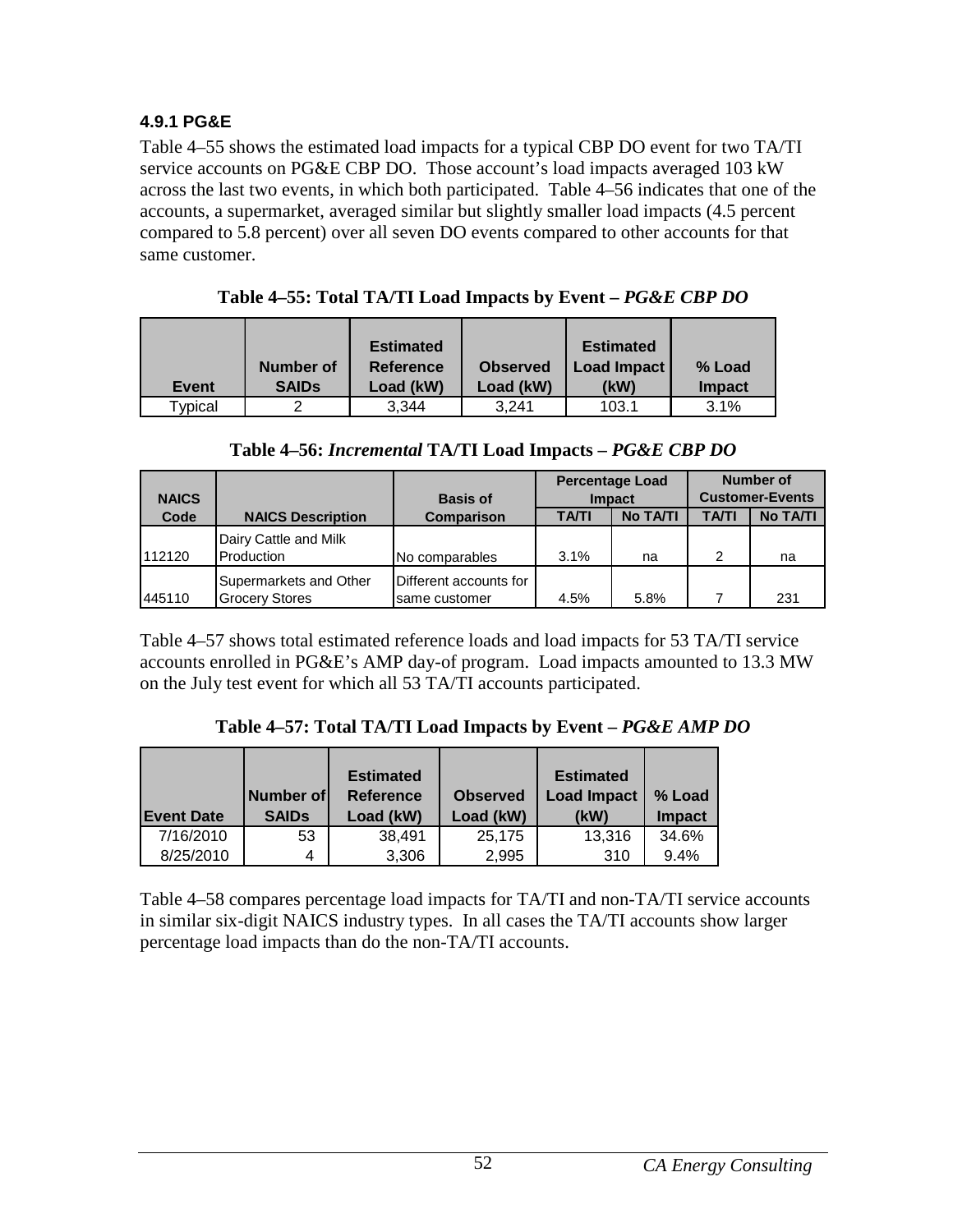|                      |                                                      |                                         |              | <b>Percentage Load</b><br><b>Impact</b> | Number of<br><b>Customer-Events</b> |          |  |
|----------------------|------------------------------------------------------|-----------------------------------------|--------------|-----------------------------------------|-------------------------------------|----------|--|
| <b>NAICS</b><br>Code | <b>NAICS Description</b>                             | <b>Basis of Comparison</b>              | <b>TA/TI</b> | <b>No TA/TI</b>                         | <b>TA/TI</b>                        | No TA/TI |  |
| 115114               | Post-harvest crop<br>activities                      | Different accounts;<br>same industry    | 48.6%        | 45.9%                                   |                                     | 42       |  |
| 312130               | Wineries                                             | Different accounts;<br>same industry    | 55.6%        | 49.5%                                   | 5                                   | 37       |  |
| 327320               | Ready-mix concrete<br>manuf.                         | Different accounts for<br>same customer | 85.0%        | 33.7%                                   | $\mathfrak{p}$                      | 5        |  |
| 331511               | Iron foundaries                                      | Different accounts for<br>same customer | 11.2%        | 5.6%                                    | 1                                   |          |  |
| 334511               | Analytical laboratory<br>instrument<br>manufacturing | Different accounts;<br>same industry    | 14.2%        | $-0.1%$                                 |                                     | 6        |  |
| 452112               | Discount dept. stores                                | Different accounts for<br>same customer | 21.6%        | 9.1%                                    | 11                                  | 44       |  |

**Table 4–58:** *Incremental* **TA/TI Load Impacts –** *PG&E AMP DO*

### **4.9.2 SCE**

Table 4–59 shows counts of participating customer accounts, total estimated average hourly reference loads, load impacts and percent load impacts (LI), by event, for TA/TI and AutoDR participants in SCE's CBP DO product type. For comparability, results are also shown for customer accounts that did not participate in either incentive program. Estimated load impacts for AutoDR and TA/TI participants averaged 0.7 MW and 3.5 MW respectively, compared to non-participant load impacts of 10.2 MW.

**Table 4–59: Total TA/TI and AutoDR Load Impacts by Event –** *SCE CBP DO*

|                | Program      |           |        |       |              |                  |               |             |              |           |        |       |
|----------------|--------------|-----------|--------|-------|--------------|------------------|---------------|-------------|--------------|-----------|--------|-------|
|                |              | Auto-DR   |        |       | TI           |                  |               | <b>None</b> |              |           |        |       |
|                |              |           | Load   |       |              |                  | Load          |             |              |           | Load   |       |
|                |              | Reference | Impact |       |              | <b>Reference</b> | <b>Impact</b> |             |              | Reference | Impact |       |
| <b>Event</b>   | <b>SAIDs</b> | Load (kW) | (kW)   | %L1   | <b>SAIDs</b> | Load (kW)        | (kW)          | %L          | <b>SAIDs</b> | Load (kW) | (kW)   | %L1   |
| 1              | 28           | 9,561     | 520    | 5.4%  | 135          | 18,074           | 3,598         | 19.9%       | 142          | 49,060    | 4,550  | 9.3%  |
| $\overline{2}$ | 28           | 9,799     | 220    | 2.2%  | 135          | 18,344           | 3,314         | 18.1%       | 142          | 49,305    | 8,917  | 18.1% |
| 3              | 28           | 10.405    | 189    | 1.8%  | 135          | 18,894           | 3,751         | 19.9%       | 142          | 50.387    | 10,703 | 21.2% |
| 4              |              |           |        |       |              |                  |               |             |              |           |        |       |
| 5              |              |           |        |       |              |                  |               |             |              |           |        |       |
| 6              |              |           |        |       |              |                  |               |             |              |           |        |       |
| $\overline{7}$ |              |           |        |       |              |                  |               |             |              |           |        |       |
| 8              | 14           | 4,533     | 424    | 9.3%  | 136          | 18,316           | 3,168         | 17.3%       | 14           | 57,439    | 14,137 | 24.6% |
| 9              | 14           | 4,556     | 285    | 6.3%  | 136          | 18,361           | 3,138         | 17.1%       | 14           | 58.776    | 1,520  | 2.6%  |
| 10             | 14           | 4,663     | 570    | 12.2% | 136          | 18,716           | 3,168         | 16.9%       | 14           | 57,242    | 15,399 | 26.9% |
| 11             |              |           |        |       |              |                  |               |             |              |           |        |       |
| 12             |              |           |        |       |              |                  |               |             |              |           |        |       |
| 13             |              |           |        |       |              |                  |               |             |              |           |        |       |
| 14             |              |           |        |       |              |                  |               |             |              |           |        |       |
| 15             |              |           |        |       |              |                  |               |             |              |           |        |       |
| 16             | 45           | 18,239    | 1,845  | 10.1% | 136          | 15,450           | 4,203         | 27.2%       | 45           | 48,290    | 13,074 | 27.1% |
| 17             | 45           | 17.305    | 1.340  | 7.7%  | 136          | 14.645           | 3,432         | 23.4%       | 45           | 45.399    | 12,934 | 28.5% |
| 18             |              |           |        |       |              |                  |               |             |              |           |        |       |
| 19             |              |           |        |       |              |                  |               |             |              |           |        |       |
| <b>Typical</b> | 27           | 9,883     | 674    | 6.8%  | 136          | 17,600           | 3,471         | 19.7%       | 70           | 51,987    | 10,154 | 19.5% |
| Per            |              |           |        |       |              |                  |               |             |              |           |        |       |
| Cust           |              | 366       | 25.0   | 6.8%  |              | 130              | 25.6          | 19.7%       |              | 745       | 145.6  | 19.5% |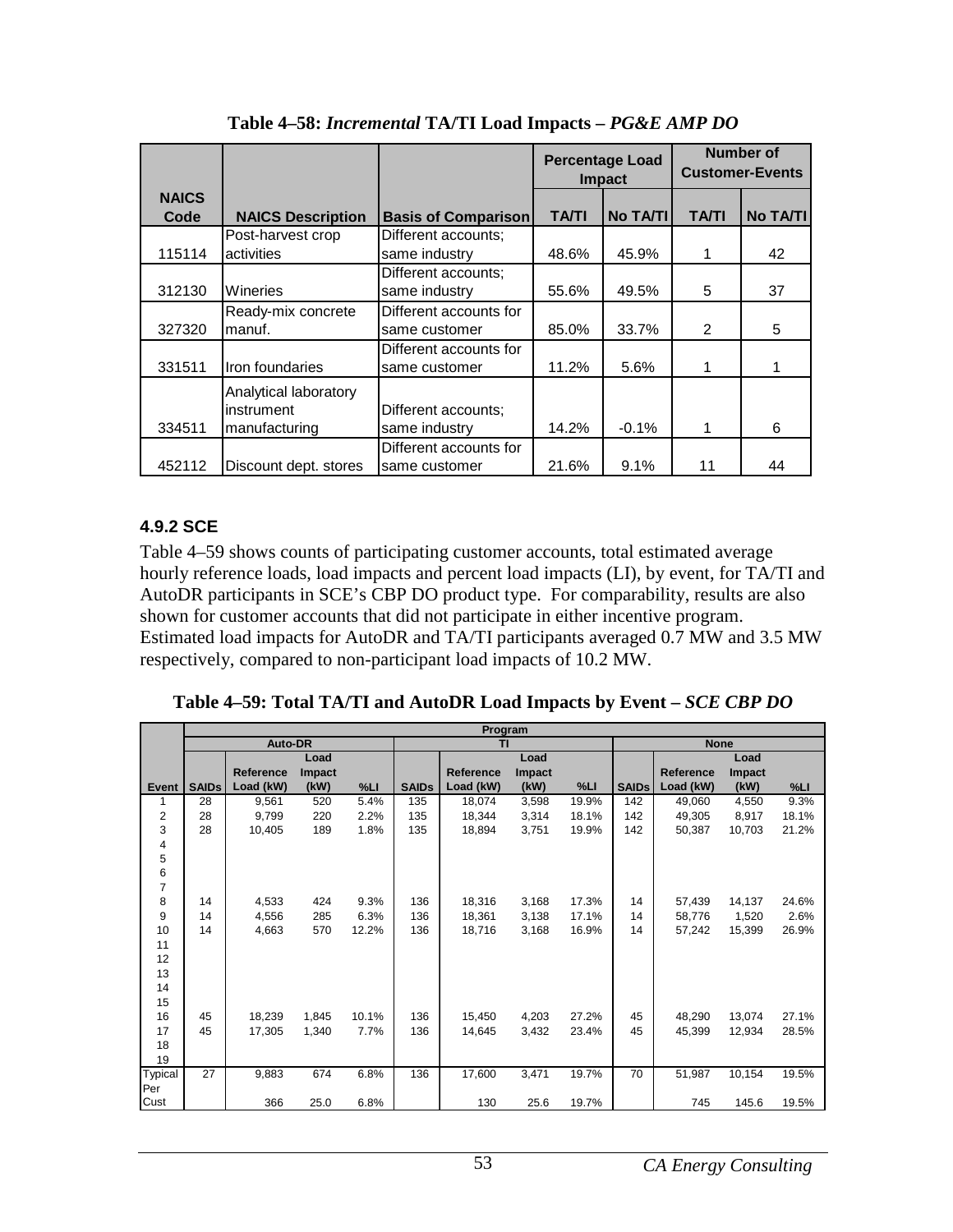Table 4–60 shows differences in estimated percentage load impacts for CBP DO TA/TI participants and non-participants (where available) by 4-digit SIC code for five different industries. The table also reports the total numbers of customer-events in which the various sets of customers participated. In three of the four industries for which comparisons can be made, the TA/TI accounts had larger average load impacts than the non-TA/TI accounts.

|            |                                             |                       | <b>Percentage Load</b><br><b>Impact</b> |                 | <b>Number of</b><br><b>Customer-Events</b> |                 |
|------------|---------------------------------------------|-----------------------|-----------------------------------------|-----------------|--------------------------------------------|-----------------|
| <b>SIC</b> |                                             | <b>Basis of</b>       |                                         |                 |                                            |                 |
| Code       | <b>SIC Description</b>                      | Comparison            | <b>TA/TI</b>                            | <b>No TA/TI</b> | <b>TA/TI</b>                               | <b>No TA/TI</b> |
|            |                                             | Diff. accounts; diff. |                                         |                 |                                            |                 |
| 5211       | <b>Home Center Stores</b>                   | customers             | 34.3%                                   | 20.7%           | 16                                         | 1,030           |
| 5331       | <b>Variety Stores</b>                       | No comparables        | 29.1%                                   |                 | 585                                        |                 |
|            |                                             | Diff. accounts; same  |                                         |                 |                                            |                 |
| 5411       | <b>Grocery Stores</b>                       | customer              | 12.5%                                   | 0.5%            | 160                                        | 16              |
|            |                                             | Diff. accounts; diff. |                                         |                 |                                            |                 |
| 5943       | <b>Stationery Stores</b>                    | customers             | 24.5%                                   | 33.8%           | 78                                         | 141             |
|            |                                             | Diff. accounts; same  |                                         |                 |                                            |                 |
| 7991       | <b>Physical Fitness Facilities customer</b> |                       | 8.3%                                    | 7.7%            | 204                                        | 45              |

**Table 4–60: Incremental TA/TI Load Impacts –** *SCE CBP DO* 

Table 4–61 reports comparable information for AutoDR participants. For the one industry for which a comparison may be made, the AutoDR participants produced somewhat larger percentage load impacts than non-participants.

**Table 4–61: Incremental AutoDR Load Impacts –** *SCE CBP DO* 

|            |                                      |                      | <b>Percentage Load</b> |               | <b>Number of</b>       |               |
|------------|--------------------------------------|----------------------|------------------------|---------------|------------------------|---------------|
|            |                                      |                      | <b>Impact</b>          |               | <b>Customer-Events</b> |               |
| <b>SIC</b> |                                      | <b>Basis of</b>      |                        | No            |                        | <b>No</b>     |
| Code       | <b>SIC Description</b>               | <b>Comparison</b>    | <b>AutoDR</b>          | <b>AutoDR</b> | <b>AutoDR</b>          | <b>AutoDR</b> |
| 5311       | Department Stores                    | No comparables       | 8.7%                   |               | 117                    |               |
|            |                                      | Diff. accounts; same |                        |               |                        |               |
| 7991       | Physical Fitness Facilities customer |                      | 11.1%                  | 7.7%          | 54                     | 45            |

Table 4–62 reports total estimated reference loads and load impacts by event for TA/TI and AutoDR participants in SCE's DRC DO product type. Estimated load impacts average about 1.4 MW and 12 MW for AutoDR and TA/TI participants respectively.

**Table 4–62: Total TA/TI and AutoDR Load Impacts by Event –** *SCE DRC DO*

|              |              |           |               |     |              | Program   |               |             |              |           |        |     |
|--------------|--------------|-----------|---------------|-----|--------------|-----------|---------------|-------------|--------------|-----------|--------|-----|
|              | Auto-DR      |           |               |     | <b>TA/TI</b> |           |               | <b>None</b> |              |           |        |     |
|              |              |           | Load          |     |              |           | Load          |             |              |           | Load   |     |
|              |              | Reference | <b>Impact</b> |     |              | Reference | <b>Impact</b> |             |              | Reference | Impact |     |
| <b>Event</b> | <b>SAIDs</b> | Load (kW) | (kW)          | %L  | <b>SAIDs</b> | Load (kW) | (kW)          | %LI         | <b>SAIDs</b> | Load (kW) | (kW)   | %L  |
|              | 5            | 2.444     | 1.443         | 59% | 192          | 64.080    | 12,229        | 19%         | 562          | 181.299   | 71.217 | 39% |
| 2            | 5            | 3.154     | 1.357         | 43% | 190          | 74,105    | 11,538        | 16%         | 575          | 204.731   | 85,291 | 42% |
| Average      |              |           |               |     |              |           |               |             |              |           |        |     |
| Per Cust     |              | 560       | 280           | 50% |              | 362       | 62            | 17%         |              | 340       | 138    | 41% |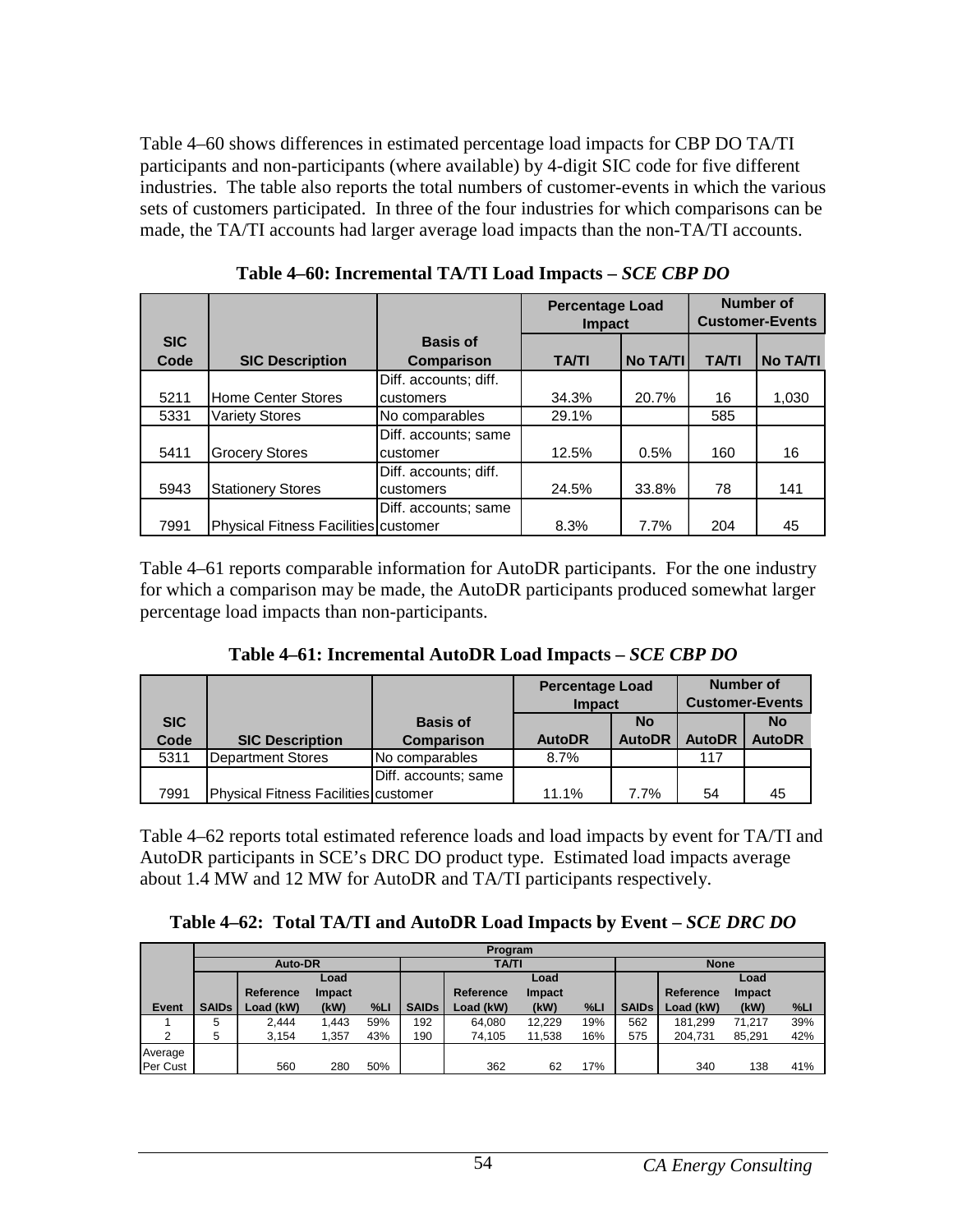Table 4–63 shows comparisons of percentage load impacts for DRC DO TA/TI participants in the eleven industry types that they represent. In four of the nine industries for which comparisons were possible, the TA/TI participants showed larger percentage load impacts than the non-TA/TI accounts, while in the other five industries the opposite was true.

|            |                          |                   |              | <b>Percentage Load</b> |                | <b>Number of</b> |
|------------|--------------------------|-------------------|--------------|------------------------|----------------|------------------|
| <b>SIC</b> |                          | <b>Basis of</b>   |              |                        |                |                  |
| Code       | <b>SIC Description</b>   | <b>Comparison</b> | <b>TA/TI</b> | <b>No TA/TI</b>        | <b>TA/TI</b>   | <b>No TA/TI</b>  |
| 2011, 26,  |                          |                   |              |                        |                |                  |
| 37, 41,    |                          | Diff. accounts;   |              |                        |                |                  |
| 48         | Food processing          | diff. customers   | 50%          | 20%                    | 6              | 11               |
|            |                          | Diff. accounts;   |              |                        |                |                  |
| 4222       | Refrigerated warehousing | diff. customers   | 24%          | 89%                    | 3              | 8                |
|            |                          | Diff. accounts;   |              |                        |                |                  |
| 4812       | Cellular communications  | diff. customers   | 17%          | $-5%$                  | 10             | 2                |
|            |                          | Diff. accounts;   |              |                        |                |                  |
| 4941       | Water supply             | diff. customers   | 42%          | 74%                    | 16             | 545              |
| 5148 &     |                          | Diff. accounts;   |              |                        |                |                  |
| sim.       | Grocery products         | diff. customers   | 7%           | 14%                    | 2              | 4                |
|            |                          | Diff. accounts;   |              |                        |                |                  |
| 5311       | Department stores        | diff. customers   | 14%          | 11%                    | 99             | 70               |
|            |                          | Diff. accounts;   |              |                        |                |                  |
| 5411       | Grocery stores           | diff. customers   | 14%          | 16%                    | 236            | 74               |
|            |                          | Diff. accounts;   |              |                        |                |                  |
| 7011       | <b>Hotels</b>            | diff. customers   | 2%           | 37%                    | 4              | 52               |
|            |                          |                   |              |                        |                |                  |
| 8051       | Nursing care facility    | No comparables    | 26%          |                        | $\overline{2}$ |                  |
|            |                          | Diff. accounts;   |              |                        |                |                  |
| 8222       | Colleges & univ.         | diff. customers   | 10%          | 9%                     | $\overline{2}$ | 20               |
|            |                          |                   |              |                        |                |                  |
| 8422       | Botanical gardens        | No comparables    | 50%          |                        | $\overline{2}$ |                  |

**Table 4–63: Incremental TA/TI Load Impacts –** *SCE DRC DO* 

Table 4–64 shows comparable information for two industry types for AutoDR participants. In this case, the AutoDR particpants showed substantially larger percentage load impacts than the comparable non-AutoDR accounts.

**Table 4–64: Incremental AutoDR Load Impacts –** *SCE DRC DO* 

|            |                        |                   | <b>Percentage Load</b> |               | <b>Number of</b> |               |
|------------|------------------------|-------------------|------------------------|---------------|------------------|---------------|
| <b>SIC</b> |                        | <b>Basis of</b>   |                        | <b>No</b>     |                  | <b>No</b>     |
| Code       | <b>SIC Description</b> | <b>Comparison</b> | <b>AutoDR</b>          | <b>AutoDR</b> | <b>AutoDR</b>    | <b>AutoDR</b> |
|            |                        |                   |                        |               |                  |               |
|            |                        | Diff. accounts;   |                        |               |                  |               |
| 723        | Crop preparation       | diff. customers   | 59%                    | 23%           | 8                | 46            |
| 2011, 26,  |                        |                   |                        |               |                  |               |
| 37, 41,    |                        | Diff. accounts;   |                        |               |                  |               |
| 48         | Food processing        | diff. customers   | 38%                    | <b>20%</b>    | 2                | 11            |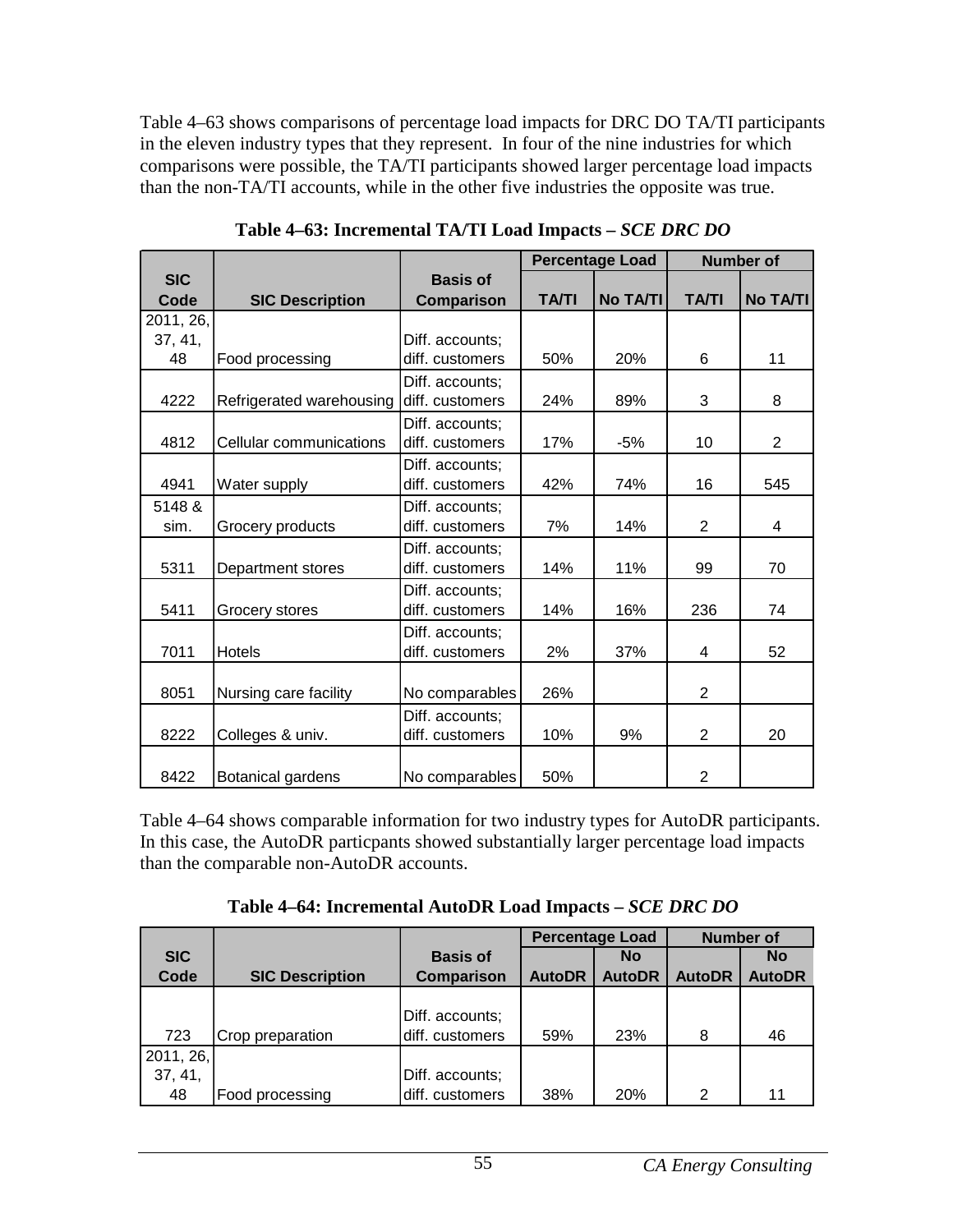### **4.9.3 SDG&E**

Tables 4–65 and 4–66 show total average hourly estimated reference loads, load impacts and percent load impacts (LI) for TA/TI and AutoDR participants in SDG&E's CBP DA and DO product types respectively. For comparability, results are also shown for customer accounts that did not participate in either incentive program. For the DA product type, the eight AutoDR and two TA/TI participants accounted for average hourly load impacts of 0.15 MW and 0.56 MW respectively. For the DO product type, the seventy AutoDR and seven TA/TI participants accounted for average hourly load impacts of 0.9 MW and 0.07 MW respectively. The estimated load reductions for the TA/TI customer accounts showed substantial variability in load impacts across events, ranging from 0.25 MW load reductions to comparably sized event-day load *increases*.

|                |                  |                |       |                  | Program      |       |                  |               |       |
|----------------|------------------|----------------|-------|------------------|--------------|-------|------------------|---------------|-------|
|                |                  | <b>Auto-DR</b> |       |                  | <b>TA/TI</b> |       |                  | <b>None</b>   |       |
|                |                  | Load           |       |                  | Load         |       |                  | Load          |       |
|                | <b>Reference</b> | <b>Impact</b>  |       | <b>Reference</b> | Impact       |       | <b>Reference</b> | <b>Impact</b> |       |
| Event          | Load (kW)        | (kW)           | %LI   | Load (kW)        | (kW)         | %LI   | Load (kW)        | (kW)          | %LI   |
| 1              |                  |                |       |                  |              |       |                  |               |       |
| $\overline{2}$ |                  |                |       |                  |              |       |                  |               |       |
| 3              | 1,226            | 92             | 7.5%  | 6,235            | 339          | 5.4%  | 26,769           | 9,357         | 35.0% |
| 4              |                  |                |       |                  |              |       |                  |               |       |
| 5              | 1,309            | 147            | 11.3% | 6,399            | 561          | 8.8%  | 26,981           | 8,012         | 29.7% |
| 6              | 1,165            | 92             | 7.9%  | 5,997            | 474          | 7.9%  | 8,974            | 918           | 10.2% |
| 7              |                  |                |       |                  |              |       |                  |               |       |
| 8              | 1,282            | 186            | 14.5% | 6,663            | 642          | 9.6%  | 27,222           | 8,974         | 33.0% |
| 9              | 1,220            | 78             | 6.4%  | 6,450            | 481          | 7.5%  | 26,788           | 8,065         | 30.1% |
| 10             | 1,204            | 94             | 7.8%  | 6,268            | 353          | 5.6%  | 26,745           | 9,773         | 36.5% |
| 11             |                  |                |       |                  |              |       |                  |               |       |
| 12             | 1,342            | 275            | 20.5% | 6,737            | 977          | 14.5% | 22,327           | 9,468         | 42.4% |
| 13             |                  |                |       |                  |              |       |                  |               |       |
| <b>Typical</b> | 1,264            | 145            | 11.5% | 6,459            | 559          | 8.7%  | 26,139           | 8,941         | 34.2% |
|                |                  |                |       |                  |              |       |                  |               |       |
| Per Cust       | 631.9            | 72.7           | 11.5% | 807.3            | 69.8         | 8.7%  | 257.9            | 88.2          | 34.2% |
| SA IDs         |                  | 2              |       |                  | 8            |       |                  | 101           |       |

**Table 4–65: Total TA/TI and AutoDR Load Impacts by Event –** *SDG&E CBP DA*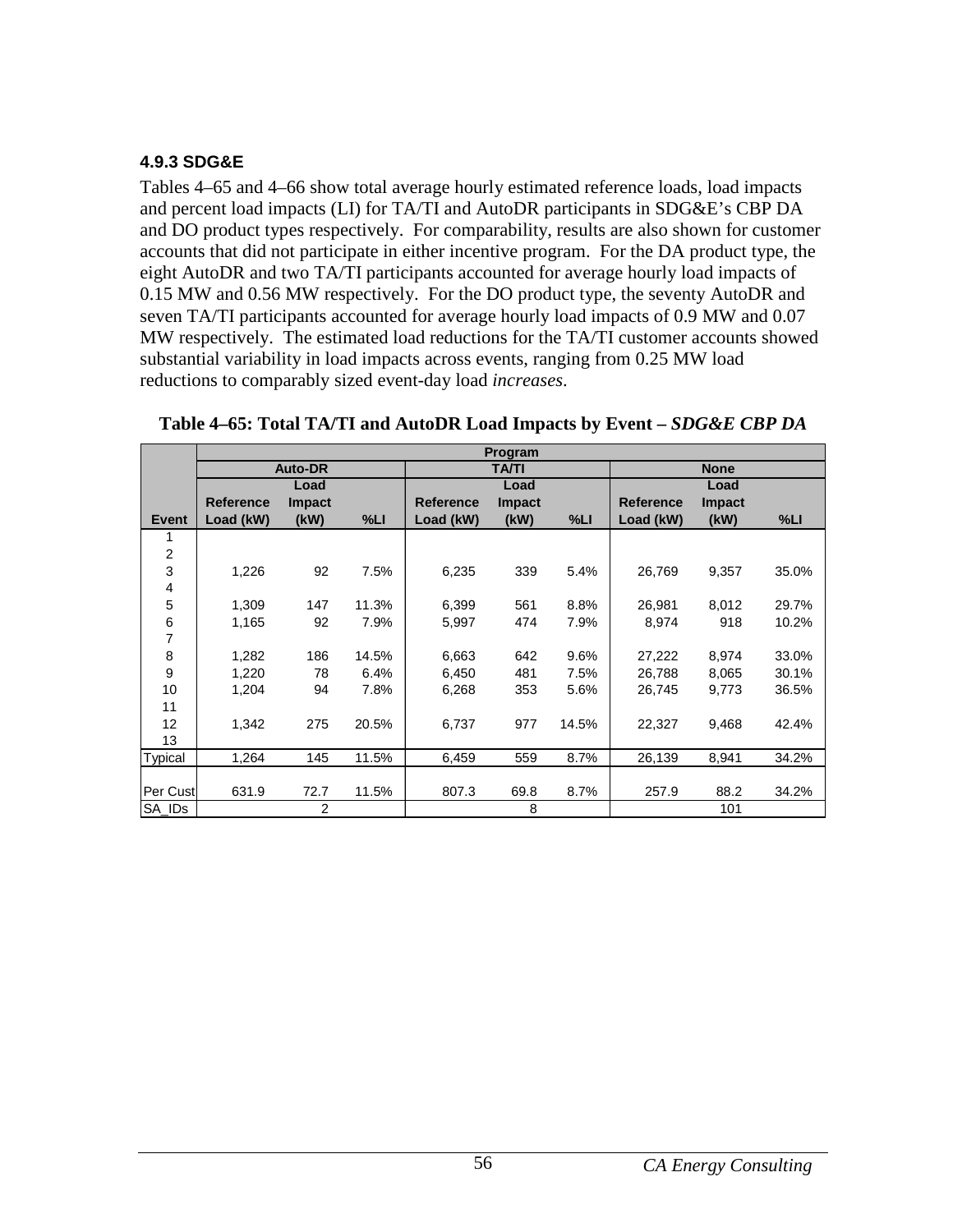|              |                  |                |       |                  | Program        |          |                  |               |        |
|--------------|------------------|----------------|-------|------------------|----------------|----------|------------------|---------------|--------|
|              |                  | <b>Auto-DR</b> |       |                  | <b>TA/TI</b>   |          |                  | <b>None</b>   |        |
|              |                  | Load           |       |                  | Load           |          |                  | Load          |        |
|              | <b>Reference</b> | <b>Impact</b>  |       | <b>Reference</b> | <b>Impact</b>  |          | <b>Reference</b> | <b>Impact</b> |        |
| <b>Event</b> | Load (kW)        | (kW)           | %LI   | Load (kW)        | (kW)           | %LI      | Load (kW)        | (kW)          | $%$ LI |
|              | 7,003            | 602            | 8.6%  | 466              | 247            | 52.9%    | 50,695           | 7,542         | 14.9%  |
| 2            | 7,169            | 927            | 12.9% | 478              | 113            | 23.7%    | 51,788           | 7,847         | 15.2%  |
| 3            | 7,173            | 1,247          | 17.4% | 435              | 247            | 56.8%    | 53,679           | 8,268         | 15.4%  |
| 4            | 5,429            | 792            | 14.6% | 412              | 217            | 52.6%    | 51,860           | 7,549         | 14.6%  |
| 5            | 5,340            | 747            | 14.0% | 445              | 239            | 53.8%    | 51,146           | 6,987         | 13.7%  |
| 6            |                  |                |       |                  |                |          |                  |               |        |
| 7            | 5,351            | 895            | 16.7% | 364              | 102            | 28.1%    | 50,760           | 8,226         | 16.2%  |
| 8            | 5,434            | 915            | 16.8% | 376              | 85             | 22.7%    | 51,484           | 8,474         | 16.5%  |
| 9            | 5,347            | 761            | 14.2% | 400              | -7             | $-1.8%$  | 51,674           | 8,273         | 16.0%  |
| 10           | 5,192            | 759            | 14.6% | 423              | 150            | 35.3%    | 50,522           | 7,260         | 14.4%  |
| 11           | 7.037            | 859            | 12.2% | 460              | $-255$         | $-55.4%$ | 41.155           | 7,295         | 17.7%  |
| 12           | 6,678            | 1,386          | 20.8% | 521              | $-254$         | -48.8%   | 40,305           | 8,585         | 21.3%  |
| 13           | 6,558            | 1,429          | 21.8% | 777              | $-92$          | $-11.9%$ | 39,649           | 5,297         | 13.4%  |
| Typical      | 6,143            | 943            | 15.4% | 463              | 66             | 14.3%    | 48,726           | 7,634         | 15.7%  |
| Per          |                  |                |       |                  |                |          |                  |               |        |
| Cust         | 88               | 14             | 15.4% | 64               | 9              | 14.3%    | 253              | 40            | 15.7%  |
| SA IDs       |                  | 70             |       |                  | $\overline{7}$ |          |                  | 193           |        |

**Table 4–66: Total TA/TI and AutoDR Load Impacts by Event –** *SDG&E CBP DO*

Table 4–67 compares percentage load impacts for TA/TI participants in CBP DA to those of non-participants in the same 6-digit NAICS industry type.<sup>18</sup> In both industries, the TA/TI participants produced larger percentage load impacts than non-participants.

| <b>NAICS</b> |                                         | <b>Basis of</b>               | <b>Percentage Load</b><br><b>Impact</b> |                 | <b>Number of</b><br><b>Customer-Events</b> |                 |  |
|--------------|-----------------------------------------|-------------------------------|-----------------------------------------|-----------------|--------------------------------------------|-----------------|--|
| Code         | <b>NAICS Description</b>                | <b>Comparison</b>             | TA/TI                                   | <b>No TA/TI</b> | <b>TA/TI</b>                               | <b>No TA/TI</b> |  |
| 221122       | <b>Electric Power Distribution</b>      | Diff accnts; same<br>industry | 7.4%                                    | $-0.1%$         | 14                                         |                 |  |
| 525930       | <b>Real Estate Investment</b><br>Trusts | Diff accnts; same<br>company  | 6.3%                                    | $-0.1%$         | 42                                         | 266             |  |

Table 4–68 provides similar comparisons for AutoDR participants. In the two industry types represented, the percentage load impacts for AutoDR participants and nonparticipants were comparable in size.

 $\overline{a}$  $18$  The classification into "electric power distribution" appears to be for certain accounts for several different industries (*e.g.*, office buildings, hospitals, grocery stores, department stores) that represent a company's generation or distribution equipment.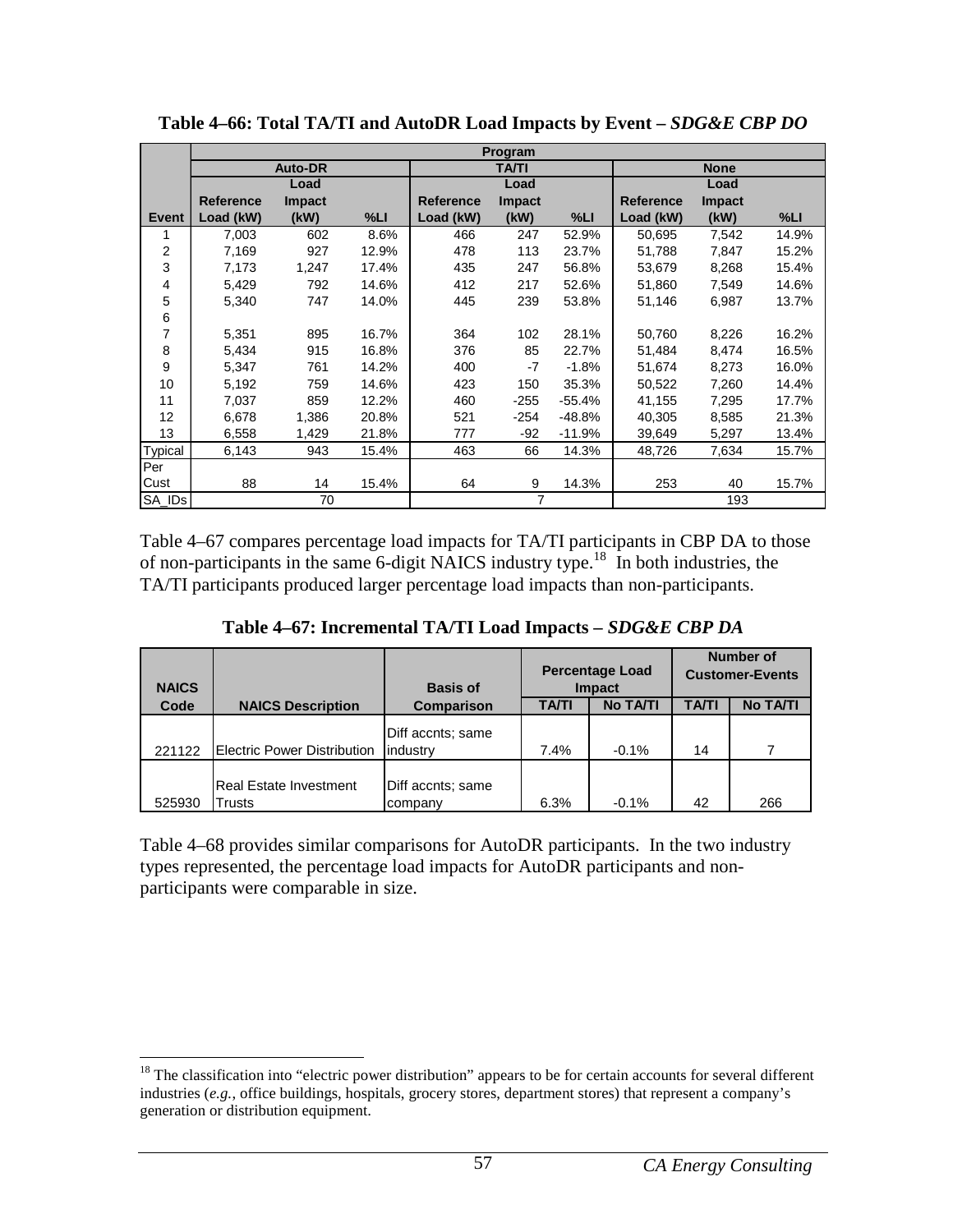| <b>NAICS</b>  |                                            | <b>Basis of</b>               | Percentage Load Impact |                  | <b>Number of Customer-</b><br><b>Events</b> |                  |  |
|---------------|--------------------------------------------|-------------------------------|------------------------|------------------|---------------------------------------------|------------------|--|
| Code          | <b>NAICS Description</b>                   | <b>Comparison</b>             | <b>AutoDR</b>          | <b>No AutoDR</b> | <b>AutoDR</b>                               | <b>No AutoDR</b> |  |
| 525930 Trusts | Real Estate Investment                     | Diff accnts; same<br>company  | 0.3%                   | $-0.1%$          | 7                                           | 266              |  |
|               | Nonresidential Property<br>531312 Managers | Diff accnts; same<br>industry | 22.6%                  | 27.2%            | 7                                           | 105              |  |

**Table 4–68: Incremental AutoDR Load Impacts –** *SDG&E CBP DA* 

Table 4–69 shows comparisons for CBP DO TA/TI participants. For the department stores, TA/TI participant percentage load impacts were substantially greater than for nonparticipants. For the other industry type, the percentage load impacts were about the same. Table 4–70 shows comparable results for AutoDR for eleven industry types. Of the six industries for which comparisons were possible, AutoDR participants had larger percentage load impacts than non-participants in two industries, and smaller percentage load impacts in the other four.

**Table 4–69: Incremental TA/TI Load Impacts –** *SDG&E CBP DO* 

| <b>NAICS</b> |                                                                                       | <b>Basis of</b>               | <b>Percentage Load</b><br><b>Impact</b> |                 | <b>INumber of Customer-</b><br><b>Events</b> |                 |
|--------------|---------------------------------------------------------------------------------------|-------------------------------|-----------------------------------------|-----------------|----------------------------------------------|-----------------|
| Code         | <b>NAICS Description</b>                                                              | <b>Comparison</b>             | <b>TA/TI</b>                            | <b>No TA/TI</b> | TA/TI                                        | <b>No TA/TI</b> |
| 452111       | Department Stores (except<br>Discount)                                                | Diff accnts; same<br>industry | 48.0%                                   | 12.6%           | 78                                           | 300             |
| 541710       | Research and Development in<br>the Physical, Engineering, and<br><b>Life Sciences</b> | Diff accnts; same<br>industry | 10.3%                                   | 10.7%           | 9                                            | 63              |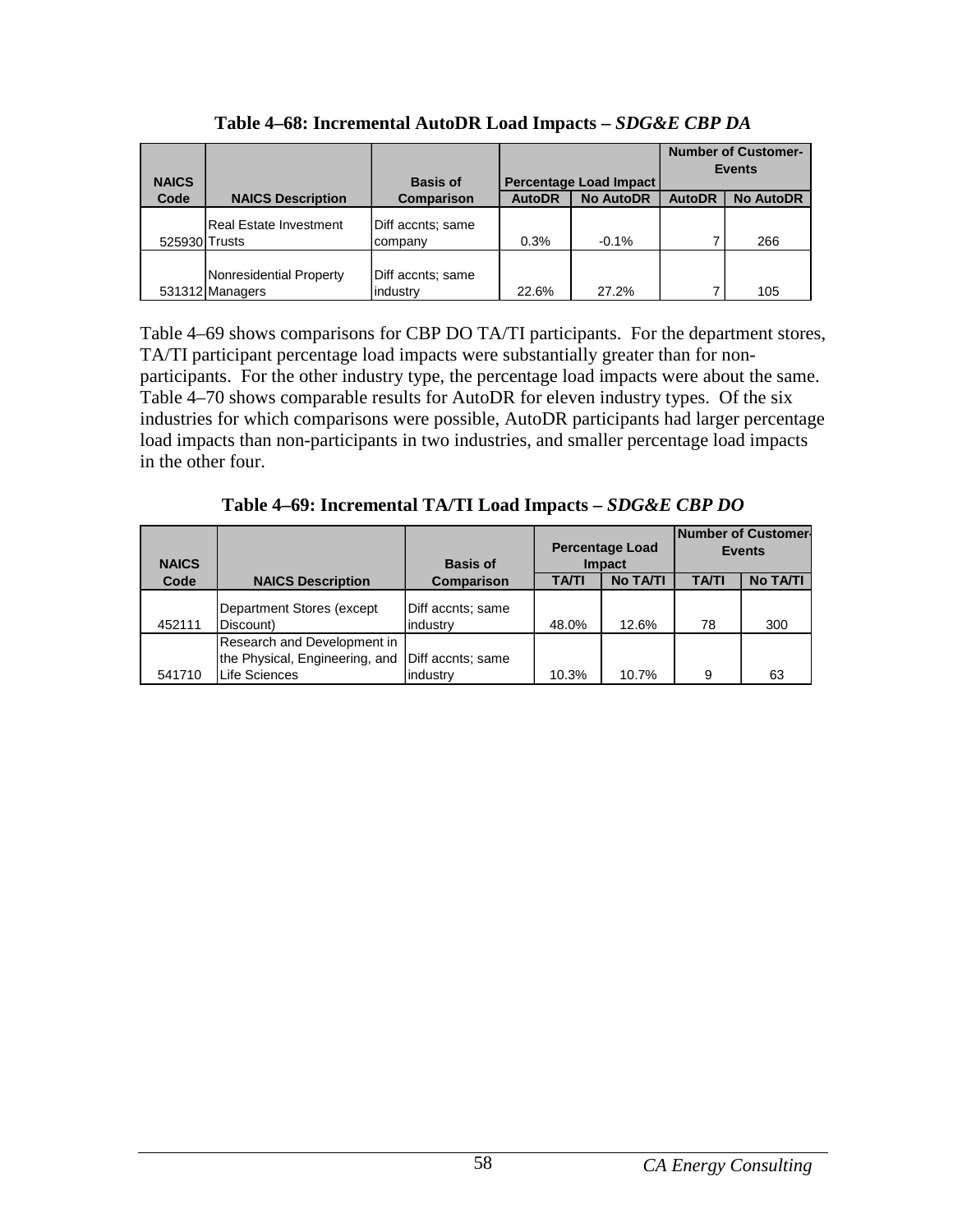| <b>NAICS</b> |                                                                 | <b>Basis of</b>               |               | <b>Percentage Load Impact</b> |               | <b>Number of Customer-</b><br><b>Events</b> |
|--------------|-----------------------------------------------------------------|-------------------------------|---------------|-------------------------------|---------------|---------------------------------------------|
| Code         | <b>NAICS Description</b>                                        | Comparison                    | <b>AutoDR</b> | <b>No AutoDR</b>              | <b>AutoDR</b> | <b>No AutoDR</b>                            |
| 441222       | <b>Boat Dealers</b>                                             | No comparables                | 16.4%         |                               | 24            |                                             |
| 445110       | Supermarkets and Other Grocery<br><b>Stores</b>                 | Diff accnts; same<br>industry | 6.8%          | 8.1%                          | 96            | 660                                         |
| 448190       | <b>Other Clothing Stores</b>                                    | Diff accnts; same<br>industry | 0.5%          | 15.5%                         | 27            | 36                                          |
| 452111       | Department Stores (except<br>Discount)                          | Diff accnts: same<br>industry | 22.4%         | 12.6%                         | 402           | 300                                         |
| 512131       | <b>Motion Picture Theaters</b>                                  | No comparables                | 3.8%          |                               | 12            |                                             |
| 531312       | Nonresidential Property Managers                                | Diff accnts; same<br>industry | 14.9%         | 4.1%                          | 12            | 9                                           |
| 561439       | <b>Other Business Service Centers</b><br>(including Copy Shops) | Diff accnts; same<br>industry | 10.8%         | 29.5%                         | 96            | 12                                          |
| 561920       | Convention and Trade Show<br>Organizers                         | No comparables                | 11.8%         |                               | 6             |                                             |
| 713940       | <b>Fitness and Recreational Sports</b><br>Centers               | Diff accnts; same<br>company  | 6.8%          | 10.0%                         | 135           | 231                                         |
| 721110       | Hotels (except Casino Hotels) and<br><b>Motels</b>              | Diff accnts; same<br>industry | 8.3%          |                               | 12            |                                             |
| 812910       | Pet Care (except Veterinary)<br>Services                        | No comparables                | 20.1%         |                               | 12            |                                             |

**Table 4–70: Incremental AutoDR Load Impacts –** *SDG&E CBP DO* 

# **5. Ex Ante Load Impacts**

This section documents the preparation of ex ante forecasts of reference loads and load impacts for 2011 to 2021 for the aggregator demand response programs offered by PG&E, SCE, and SDG&E. These include CBP for all three utilities, AMP for PG&E, DRC for SCE, and DSP for SDG&E. In each case, separate load impact forecasts were developed for the *day-ahead* and *day-of* product types, where relevant.

The forecasts of load impacts were developed in two primary stages. First, estimates of reference loads and percentage load impacts, on a per-enrolled customer basis, were developed based on modified versions of the ex-post load impact regressions described in Section 4. Second, the simulated per-customer reference loads under alternative weather (*e.g.*, 1-in-2 and 1-in-10) and event-type scenarios (*e.g.*, typical event, or monthly system peak day), and the estimated percentage load impacts were combined with program enrollment forecasts from the utilities to develop alternative forecasts of aggregate load impacts. Forecasts were developed at the program and product-type (*e.g.*, DA and DO) level, and by CAISO *Local Capacity Area*. The Brattle Group provided enrollment forecasts for PG&E's programs through a separate contract. SCE and SDG&E provided enrollment forecasts for their programs.

The following subsections describe the nature of the ex ante load impact forecasts required, the methods used to produce them, detailed study findings, and recommendations.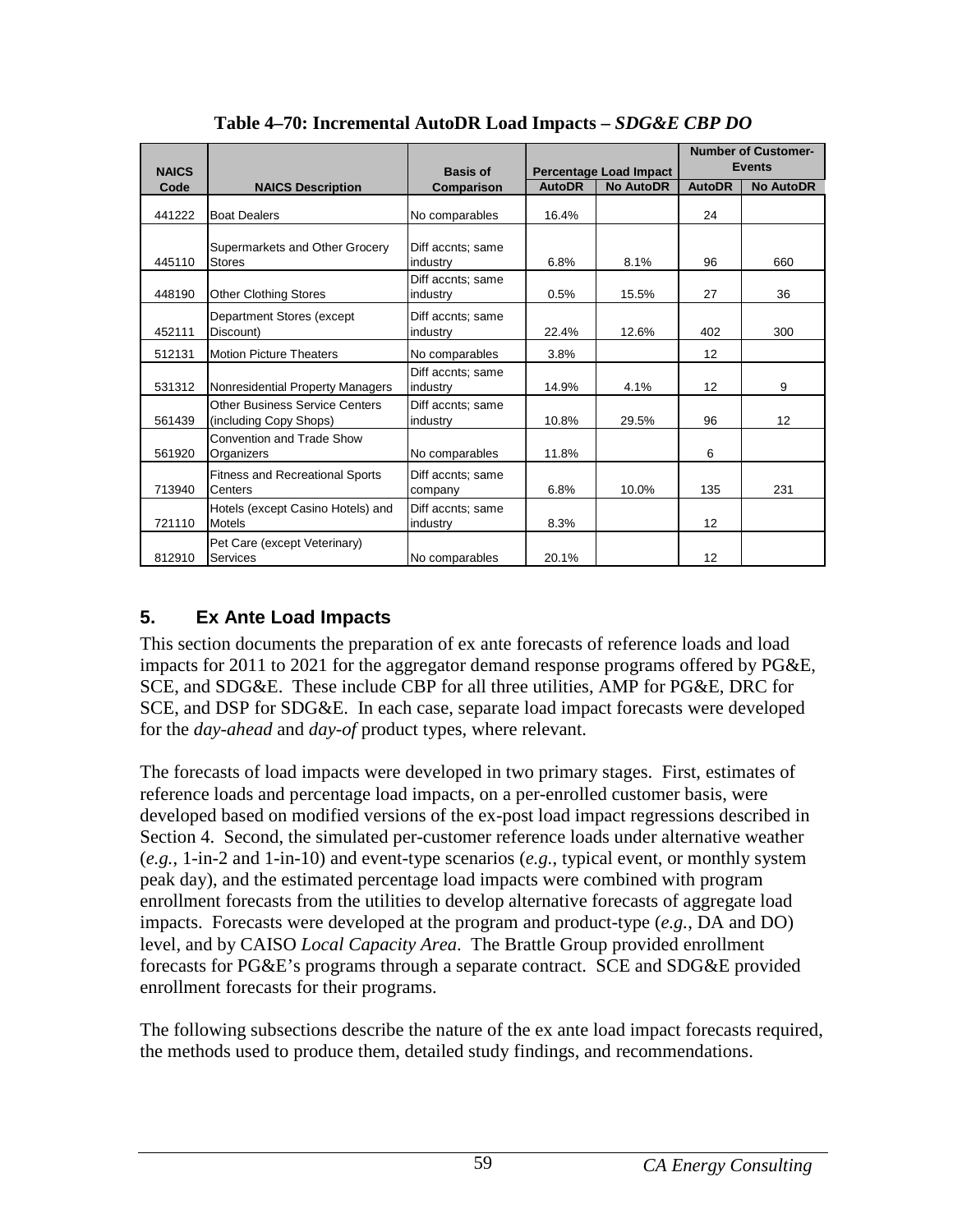## **5.1 Ex Ante Load Impact Requirements**

The DR Load Impact Evaluation Protocols require that hourly load impact forecasts for event-based DR resources be reported for the following scenarios (in addition to the program-level and LCA breakdown noted above):

- For a typical event day in each year; and
- For the monthly system peak load day in each month for which the resource is available;

under both:

- 1-in-2 weather-year conditions, and
- 1-in-10 weather-year conditions.

at both:

- the program level *(i.e.,* in which only the program in question is called), and
- the portfolio level (*i.e.*, in which all demand response programs are called).

# **5.2 Description of Methods**

This section describes methods used to develop relevant groups of customers, to develop reference loads for the relevant customer types and event day-types, and to develop percentage load impacts for a typical event day.

## **5.2.1 Development of Customer Groups**

The relevant customer groups differed across the three utilities. PG&E, through its contractor The Brattle Group, creates enrollment forecasts that are differentiated by size group and local capacity area. The three size groups were the following:

- Small maximum demand less than  $20 \text{ kW}$ ;
- Medium maximum demand between 20 and 199 kW;
- Large maximum demand of 200 kW or greater.

SDG&E provided enrollment forecasts by notice level and duration. That is, the day-of notice customers with four- and six-hour event windows were forecast separately.<sup>19</sup> SCE provided total expected enrollments by program and notice level, to be used under the assumption that the customer mix remains the same as the size of the program changes.

For each utility, we developed customer-level reference loads and load impacts (for all required scenarios) that corresponded to the enrollment forecast.

<sup>&</sup>lt;u>.</u> <sup>19</sup> For both the DSP and CBP day-of enrollment forecasts, we separated out the two largest customers from the remaining customers. This prevented these "outliers" from affecting the per-customer load impacts that were combined with the enrollment forecasts.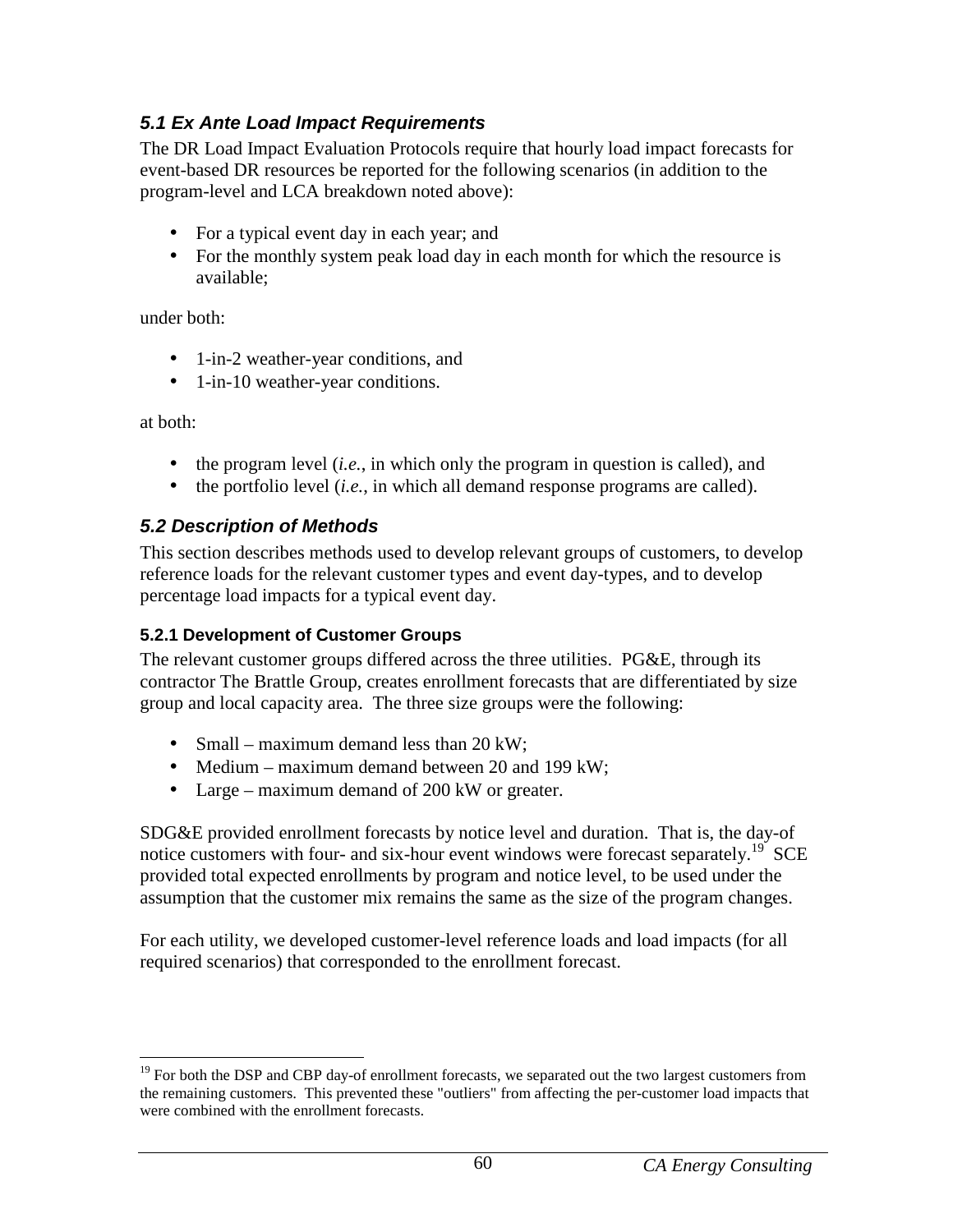## **5.2.2 Development of Reference Loads and Load Impacts**

Reference loads and load impacts for all of the above factors were developed in the following series of steps:

- 1. Define data sources
- 2. Estimate ex ante regressions and simulate reference loads by cell and scenario
- 3. Calculate percentage load impacts by cell
- 4. Apply percentage load impacts to the reference loads
- 5. Scale the reference loads using enrollment forecasts

Each of these steps is described below.

## 1. *Define data sources*

Since no major design changes are planned for any of the aggregator programs, there is a close link between the results of the ex post analyses conducted for the 2010 program year and the ex ante load impact forecasts. That is, the historical customer loads serve as the basis of the ex ante reference loads, and the historical estimated percentage load impacts serve as the basis for constructing the ex ante load impacts.

## 2. *Estimate and simulate reference loads*

The objective of this step is to produce average per-customer reference loads under the various scenarios required by the Protocols (*e.g.*, the typical event day in a 1-in-2 weather year) so that they may be applied to the enrollment forecasts to produce program-level results. The required level of aggregation of the reference loads depends on the level of detail of the enrollment forecasts. For example, for SCE, where only total numbers of enrolled customers are provided, we produced a program-level reference load, where the shares of customers of each type are implicitly assumed to remain the same as in the historical year. Alternatively, if enrollment forecasts are provided by size and LCA, as for PG&E, then we produce per-customer reference loads at that level of aggregation.

To develop the reference loads, we first re-estimate regression equations for each enrolled customer account, using data for 2010. These equations are used to simulate reference loads by customer type under the alternative scenarios. These loads are then averaged at the appropriate level to produce per-customer loads.

The re-estimated regression equations are identical to the ex post load impact equations described in Section 3.1, with one exception: the ex ante models exclude the morningusage variable. While this variable is useful for improving accuracy in estimating ex post load impacts for each event, it complicates the use of the equations in ex ante simulation. That is, it would require a separate simulation of the level of the morning load.

The regression equations contain both weather variables and monthly indicator variables, which provide the capability to simulate customer loads under the different weather and monthly system peak scenarios. The definitions of the 1-in-2 and 1-in-10 weather years differed by utility, and are the same as the definitions used in the previous report (studying the 2009 program year load impacts).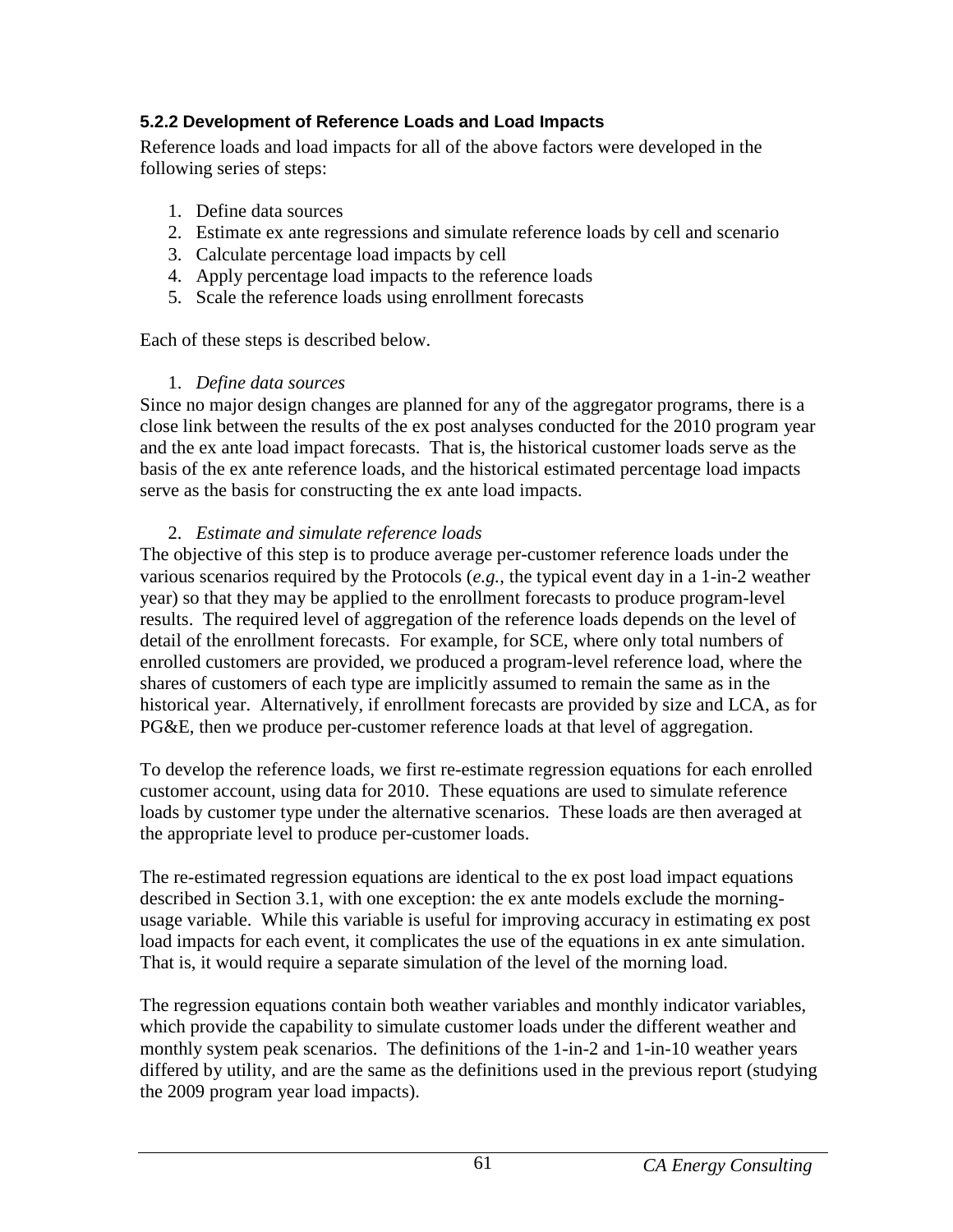### 3. *Calculate forecast percentage load impacts*

The percentage load impacts were based on the 2010 ex post load impact estimates. Using these estimates was complicated by the fact that the prescribed ex ante event window (1:00 p.m. to 6:00 p.m.) is usually different from the event windows actually experienced during 2010 events. Therefore, we "re-arranged" the historical percentage load impacts to match the forecast event window. For all programs except SCE's CBP program, we retained the hourly ex post load impacts to the extent possible given the ex ante event window. For SCE's CBP program, the wide variation in event windows and notifications across events required us to estimate a separate regression model that was based on the ex post regression model with the following modification: the event-hour variables were replaced with three variables, one for event hours, one for the hours adjacent to the event hours, and one for the non-event hours on event days. This more generalized specification allowed us to consistently add load impacts across customers, regardless of the historical event windows to which they were exposed. The uncertainty-adjusted load impacts were based on the standard errors on the three event-hour-type coefficients.

Where enough event days were called, we based the uncertainty-adjusted load impacts on the variation in estimated load impacts across event days (as opposed to using the standard errors associated with the event-hour load impact estimates). This method was used for PG&E's CBP and SDG&E's CBP and DSP.

In some cases, results from a sub-set of the event days were used to calculate percentage load impacts. The events used are listed below by program.

- PG&E AMP DA and DO: only the  $7/16/2010$  event was used. Only a sub-set of customers was called for the subsequent re-test on 8/25/2010.
- PG&E CBP DA: we used events occurring on  $7/16$ ,  $8/16$ .  $8/24$ , and  $8/25$ . These events were selected because of the stability in the level of nominated load across the event days. For CBP DO, we used all of the event days.
- SCE CBP: we used all event days, but using the hour-type variables described above.
- SCE DRC: we used results from both event days (7/28 and 9/25).
- SDG&E CBP DA: we did not use data from the 8/20 event because load impacts were affected by a communication failure that SDG&E had with one of the aggregators.
- SDG&E CBP DO: we did not use data from the last event  $(9/29)$  because it was only two hours in duration, whereas the other events ranged from four to six hours in duration (and therefore better matched the ex ante forecast window).
- SDG&E DSP: we used data for all events from 7/16 through 8/23 because the event window during these five events exactly matched the ex ante event window.

4. *Apply percentage load impacts to reference loads for each event scenario*. In this step, the relevant percentage load impacts per enrolled customer account were applied to the per-customer reference loads for each scenario to produce all of the required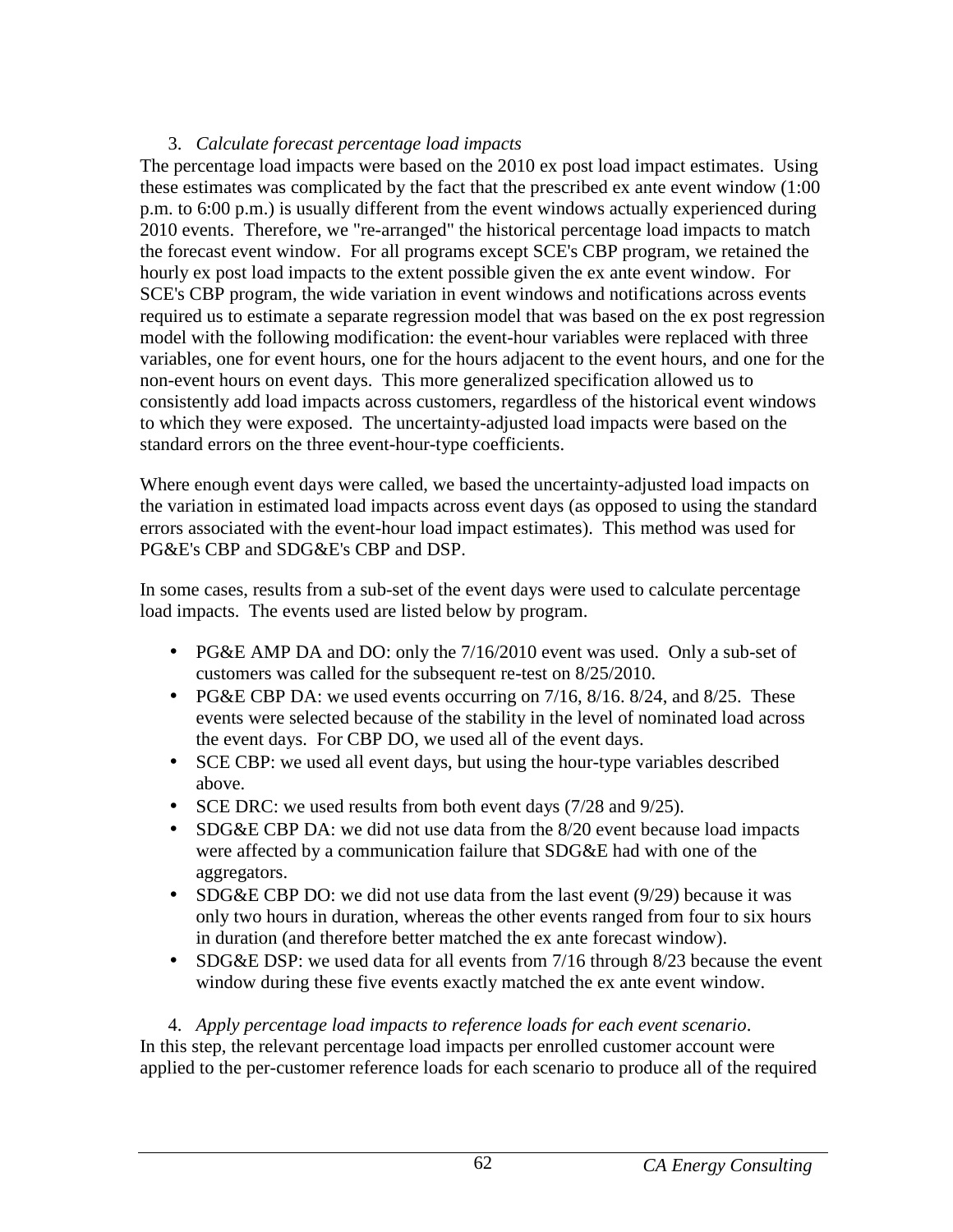scenarios of reference loads, estimated event-day loads, and load impacts.

5. *Apply forecast enrollments to produce program-level load impacts*.

For PG&E's programs, The Brattle Group produced load impacts at the program level and by LCA by applying their enrollment forecasts to the database of *per-customer* reference loads and load impacts that CA Energy Consulting created in the previous step. The percustomer reference loads and load impacts were first scaled to match the expected *size* of customers in the enrollment forecast and then multiplied by the number of enrolled customers to obtain cell-level results. Program-level results were obtained by aggregating results across cells. We report these aggregated results in the required Protocol tables, and summarize them in Section 5.4 below.

For SCE and SDG&E, we scaled the results for all levels of reporting using enrollments specific to each program and notice level. In both cases, we assume that the distribution of customers across size groups and LCAs (for SCE) remains constant at historical levels throughout the forecast period.

## **5.3 Enrollment Forecasts**

This section summarizes the enrollment forecasts for the different product types at each utility. The following section summarizes the resulting estimated reference loads and ex ante load impact forecasts. Detailed tables of all results required by the Protocols are provided in associated appendices.

Table 5–1 summarizes PG&E's enrollment forecasts for the DA and DO product types for CBP and AMP (as developed by The Brattle Group). After an initial modest increase through 2011, enrollment in both programs remains constant through 2021.

|               | <b>CBP</b> |     | <b>AMP</b> |     |
|---------------|------------|-----|------------|-----|
|               | DA         | DO  | DA         | DO  |
| $Jan-11$      | 569        | 277 | 211        | 574 |
| Feb-11        | 603        | 292 | 196        | 630 |
| Mar-11        | 642        | 310 | 182        | 693 |
| Apr-11        | 687        | 329 | 169        | 761 |
| May-11        | 738        | 352 | 157        | 836 |
| $Jun-11$      | 738        | 352 | 157        | 836 |
| <b>Jul-11</b> | 738        | 352 | 157        | 836 |
| Aug-11        | 738        | 352 | 157        | 836 |
| Sep-11        | 738        | 352 | 157        | 836 |
| $Oct-11$      | 738        | 352 | 157        | 836 |
| <b>Nov-11</b> | 738        | 352 | 157        | 836 |
| $Dec-11$      | 738        | 352 | 157        | 836 |
|               |            |     |            |     |
| Thru Dec 2021 | 738        | 352 | 157        | 836 |

**Table 5-1: Enrollment Forecasts – PG&E CBP and AMP**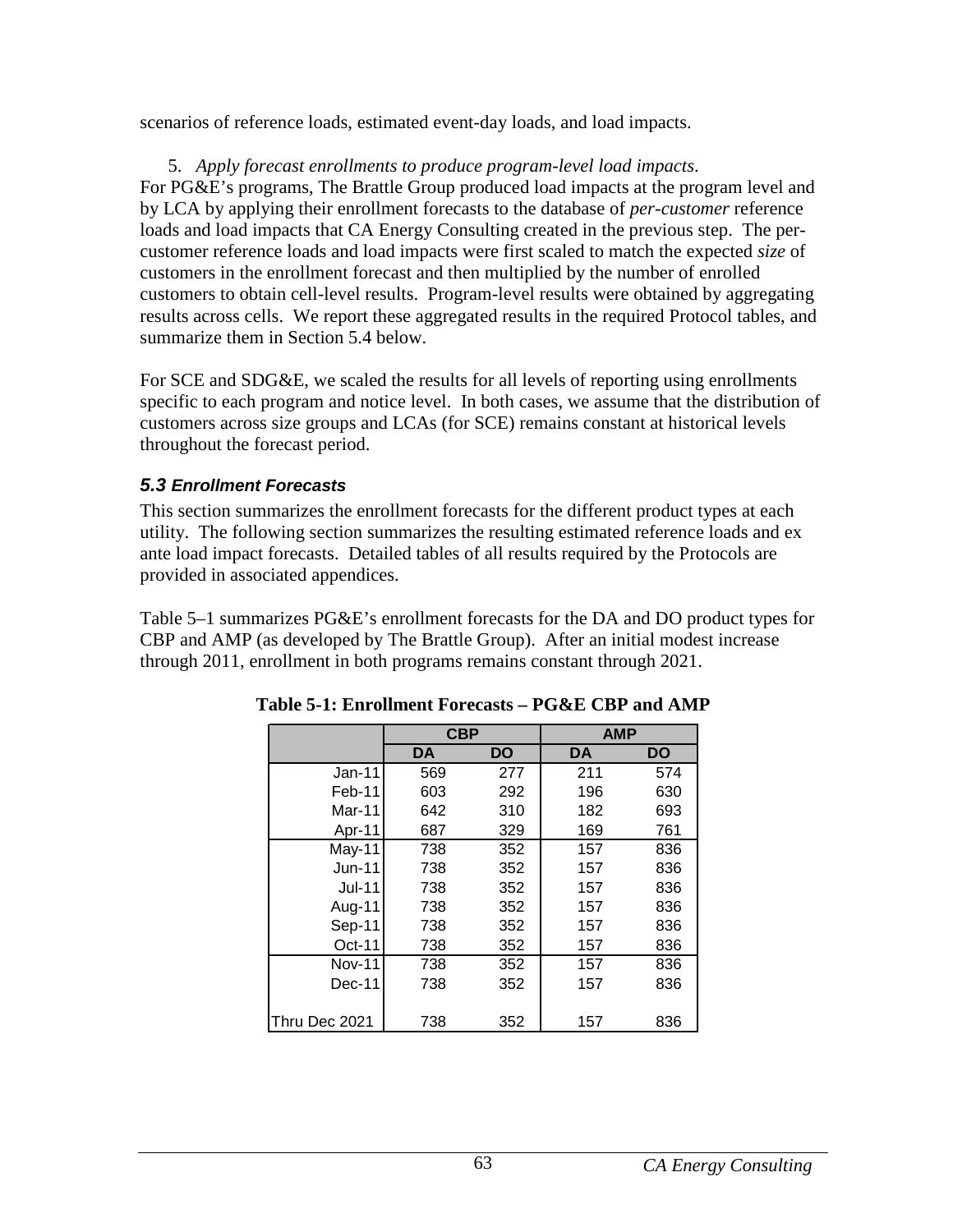Table 5–2 shows SCE's enrollment forecasts for CBP and DRC. SCE anticipates that CBP enrollment will remain flat after 2014, and the anticipated DRC contract amounts will go through 2012.

|      |     | <b>CBP</b> | <b>DRC</b> |       |  |
|------|-----|------------|------------|-------|--|
|      | DA  | <b>DO</b>  | <b>DA</b>  | DO    |  |
| 2011 | 97  | 442        | 393        | 1,225 |  |
| 2012 | 115 | 473        | 380        | 1,192 |  |
| 2013 | 132 | 504        | 0          |       |  |
| 2014 | 150 | 536        |            |       |  |

**Table 5-2 Enrollment Forecasts – SCE CBP DA and DO, and DRC** 

Table 5–3 shows enrollment forecasts by program month and year for SDG&E's CBP DA and DO product types, as well as its DSP program. Forecasts beyond 2012 for DSP and 2014 for CBP are for enrollment to remain flat. Figure 5–1 illustrates forecast enrollment for a typical event day for 2011 to 2014.

**Table 5-3 Enrollment Forecasts – SDG&E CBP DA and DO, and DSP** 

|                      |            | 2011       |            |            | 2012       |            |            | 2013       |            | 2014       |            |            |
|----------------------|------------|------------|------------|------------|------------|------------|------------|------------|------------|------------|------------|------------|
|                      | <b>CBP</b> | <b>CBP</b> |            | <b>CBP</b> | <b>CBP</b> |            | <b>CBP</b> | <b>CBP</b> |            | <b>CBP</b> | <b>CBP</b> |            |
|                      | DA         | DO         | <b>DSP</b> | DA         | <b>DO</b>  | <b>DSP</b> | DA         | DO         | <b>DSP</b> | DA         | DO         | <b>DSP</b> |
| May                  | 83         | 310        | 172        | 107        | 378        | 260        | 145        | 443        | 285        | 159        | 504        | 285        |
| June                 | 83         | 316        | 182        | 110        | 384        | 265        | 148        | 448        | 285        | 159        | 509        | 285        |
| July                 | 83         | 322        | 192        | 115        | 390        | 270        | 150        | 453        | 285        | 159        | 515        | 285        |
| August               | 83         | 328        | 204        | 119        | 396        | 275        | 153        | 459        | 285        | 159        | 520        | 285        |
| September            | 83         | 334        | 216        | 123        | 402        | 280        | 156        | 464        | 285        | 159        | 525        | 285        |
| October              | 83         | 340        | 229        | 128        | 408        | 285        | 159        | 469        | 285        | 159        | 531        | 285        |
| <b>Typical Event</b> | 83         | 325        | 199        | 117        | 393        | 272        | 152        | 456        | 285        | 159        | 517        | 285        |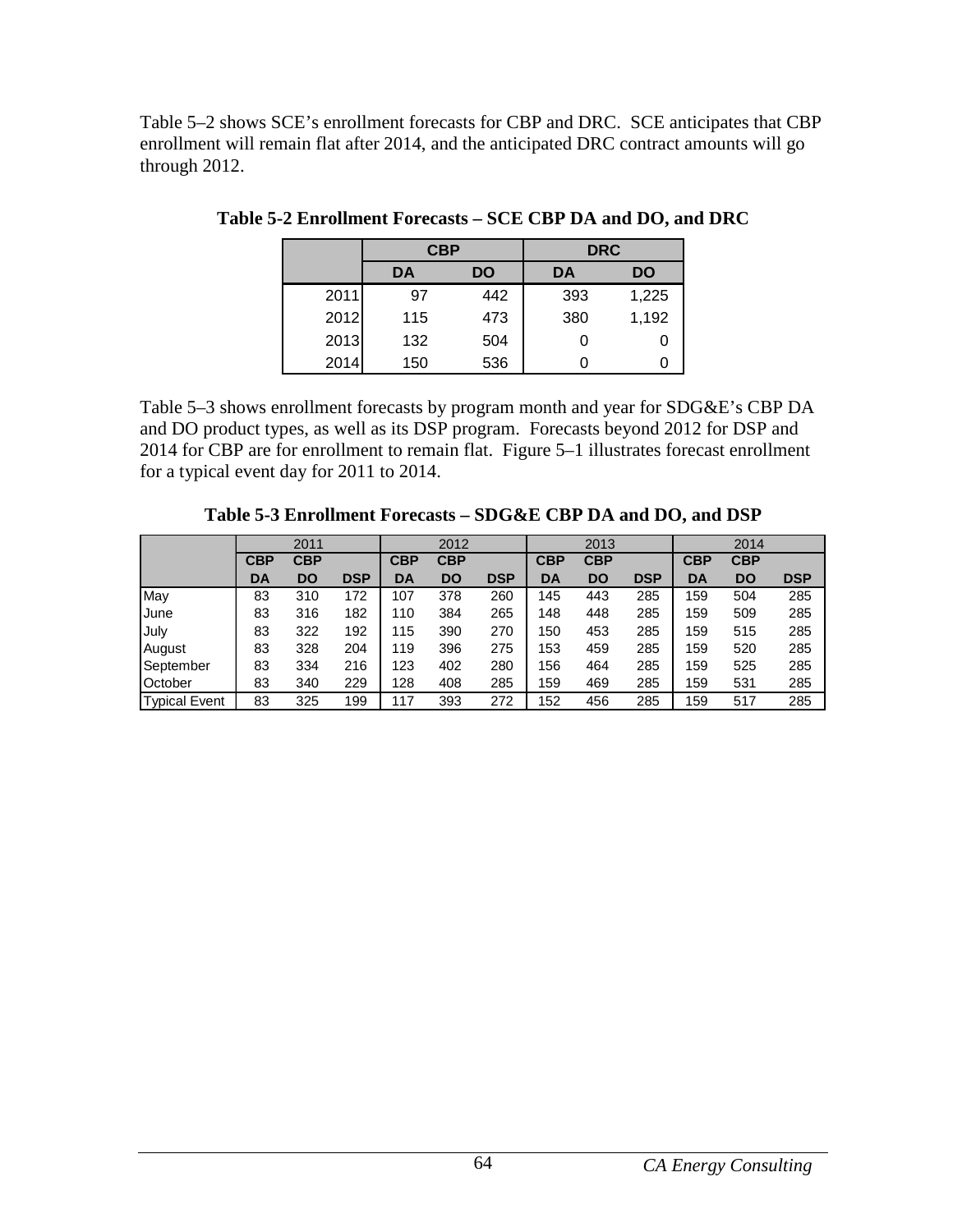

**Figure 5–1: Enrollment Forecasts – SDG&E CBP** 

## **5.4 Reference Loads and Load Impacts**

For each utility and product type, we provide the following summary information about the load impact forecasts:

- 1. Figures showing the hourly profile of the reference load, event-day load, and load impacts for the typical August event day in 2012, in a 1-in-2 weather year;
- 2. Average event-hour load impacts by year, for a 1-in-2 and 1-in-10 weather year; and
- 3. The allocation of load impacts to LCA, where relevant.

Together, these figures provide useful indicators of the anticipated changes in the forecast load impacts across the various scenarios represented in the Protocol tables. All of the tables required by the Protocols are provided in a spreadsheet table generator in an Appendix.

## **5.4.1 PG&E – CBP and AMP**

This section presents ex ante load impacts for PG&E's CBP and AMP programs. Figure 5–2 shows the forecast reference load, event-day load, and load impacts for a typical event day in August 2012 in a 1-in-2 weather year for CBP DA.<sup>20</sup> Event-hour load impacts

<sup>&</sup>lt;u>.</u> <sup>20</sup> For this program, program-level impacts and portfolio-level impacts are the same.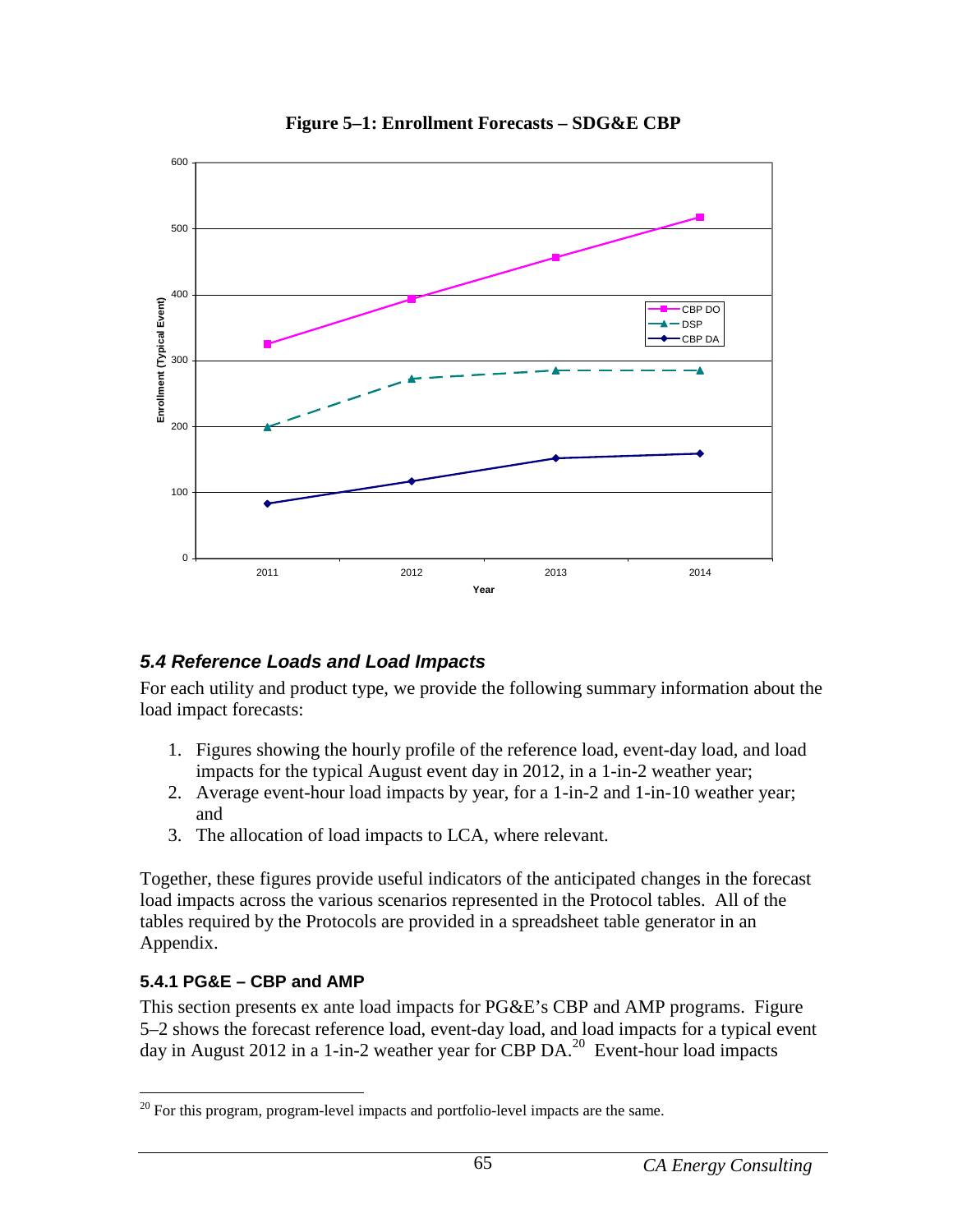average 43.6 MW, which represents approximately 13.7 percent of the estimated reference load. Figure 5–3 shows comparable information for CBP DO. Event-hour load impacts for CBP DO average 36.6 MW, which represents approximately 17.7 percent of the estimated reference load.





**Hour Ending**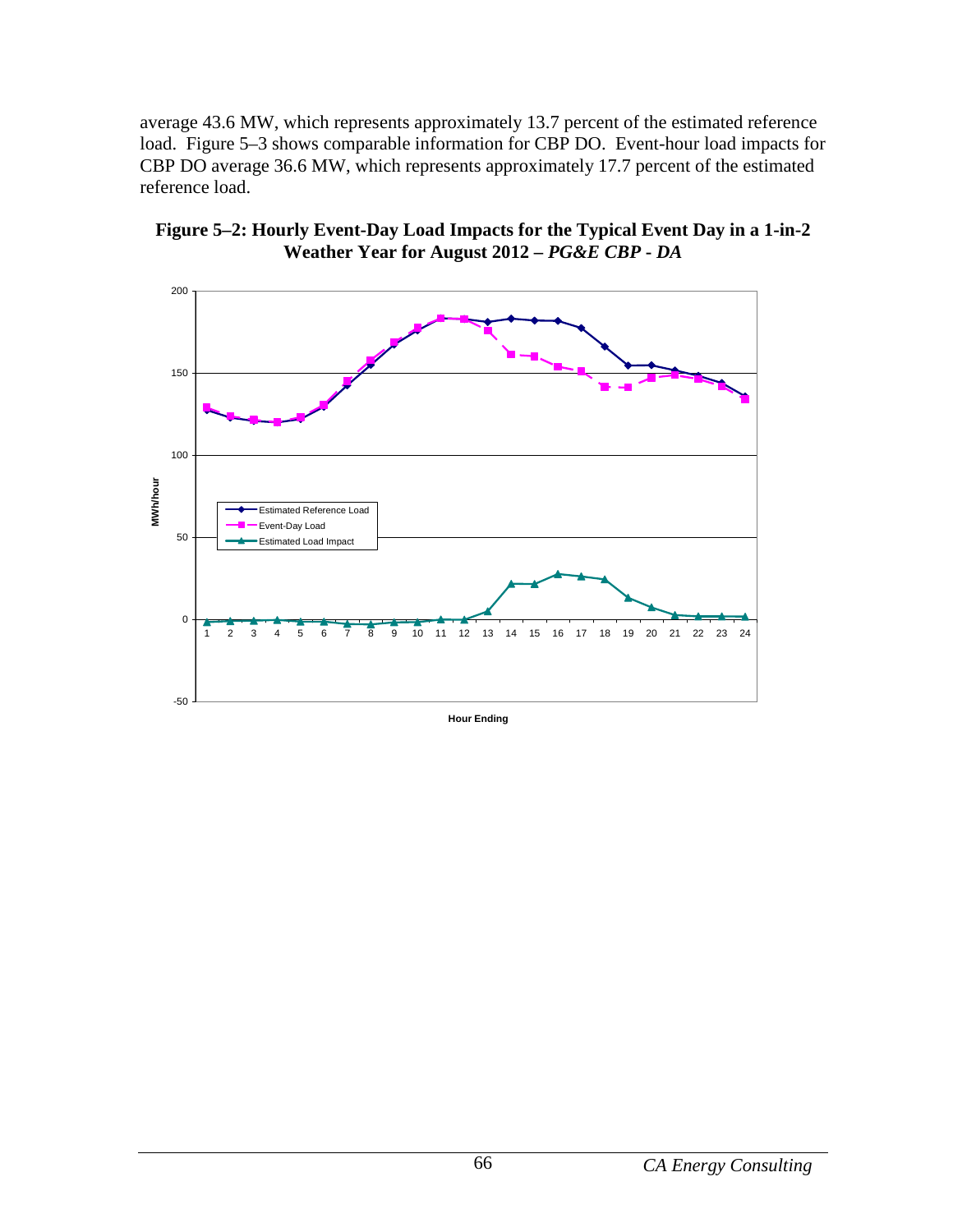

**Figure 5–3: Hourly Event-Day Load Impacts for the Typical Event Day in a 1-in-2 Weather Year for August 2012 –** *PG&E CBP - DO*

Figures 5–4 and 5–5 show the forecast loads and load impacts for a typical event day in August in a 1-in-2 weather year for the PG&E AMP DA and DO product types. Average event-hour load impacts are 40 MW for the DA product type and 149 MW for DO. Both represent contracted load impacts.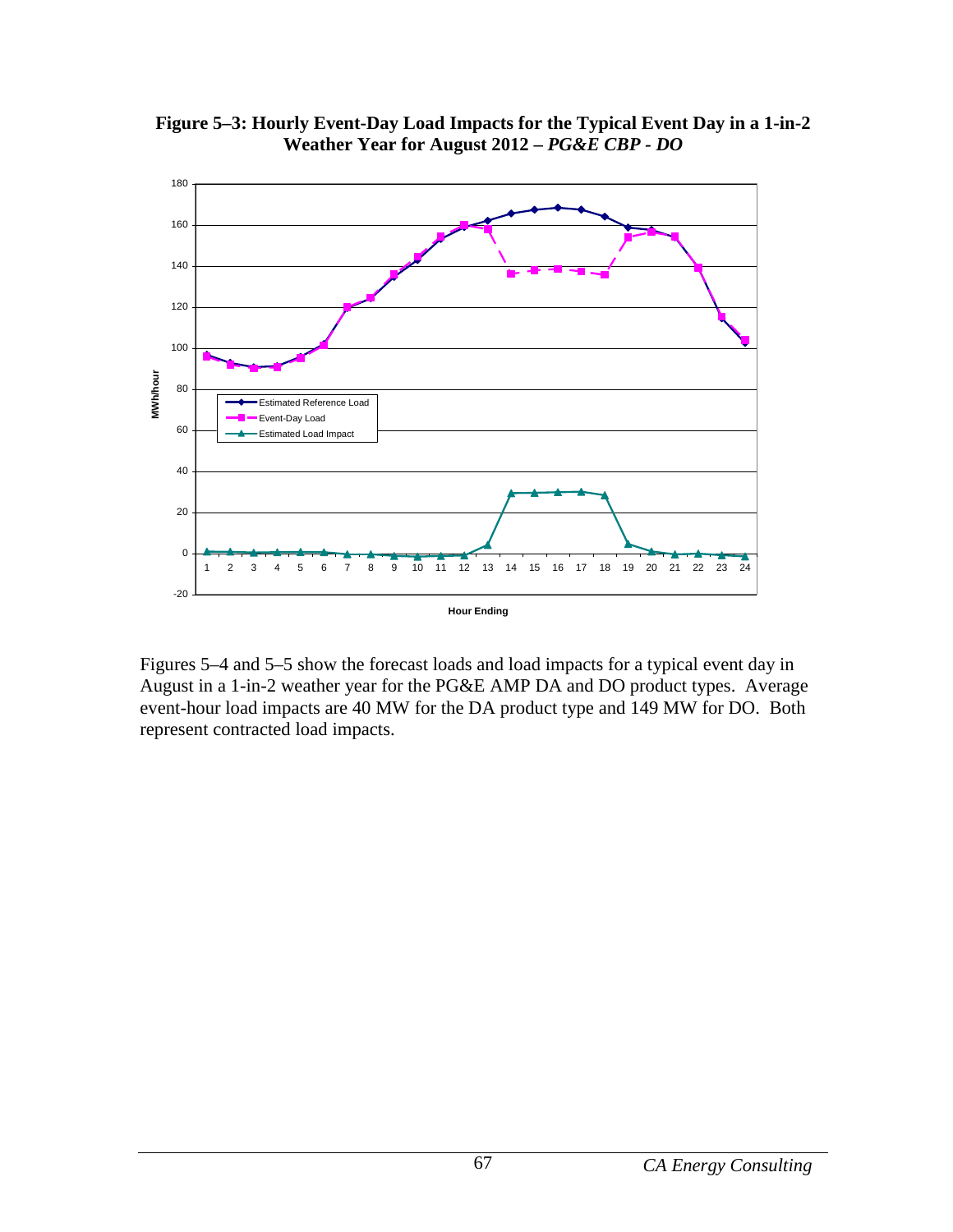**Figure 5–4: Hourly Event-Day Load Impacts for the Typical Event Day in a 1-in-2 Weather Year for August 2012 –** *AMP - DA*



**Figure 5–5: Hourly Event Day Load Impacts for the Typical Event Day in a 1-in-2 Weather Year for August 2012 –** *AMP - DO*

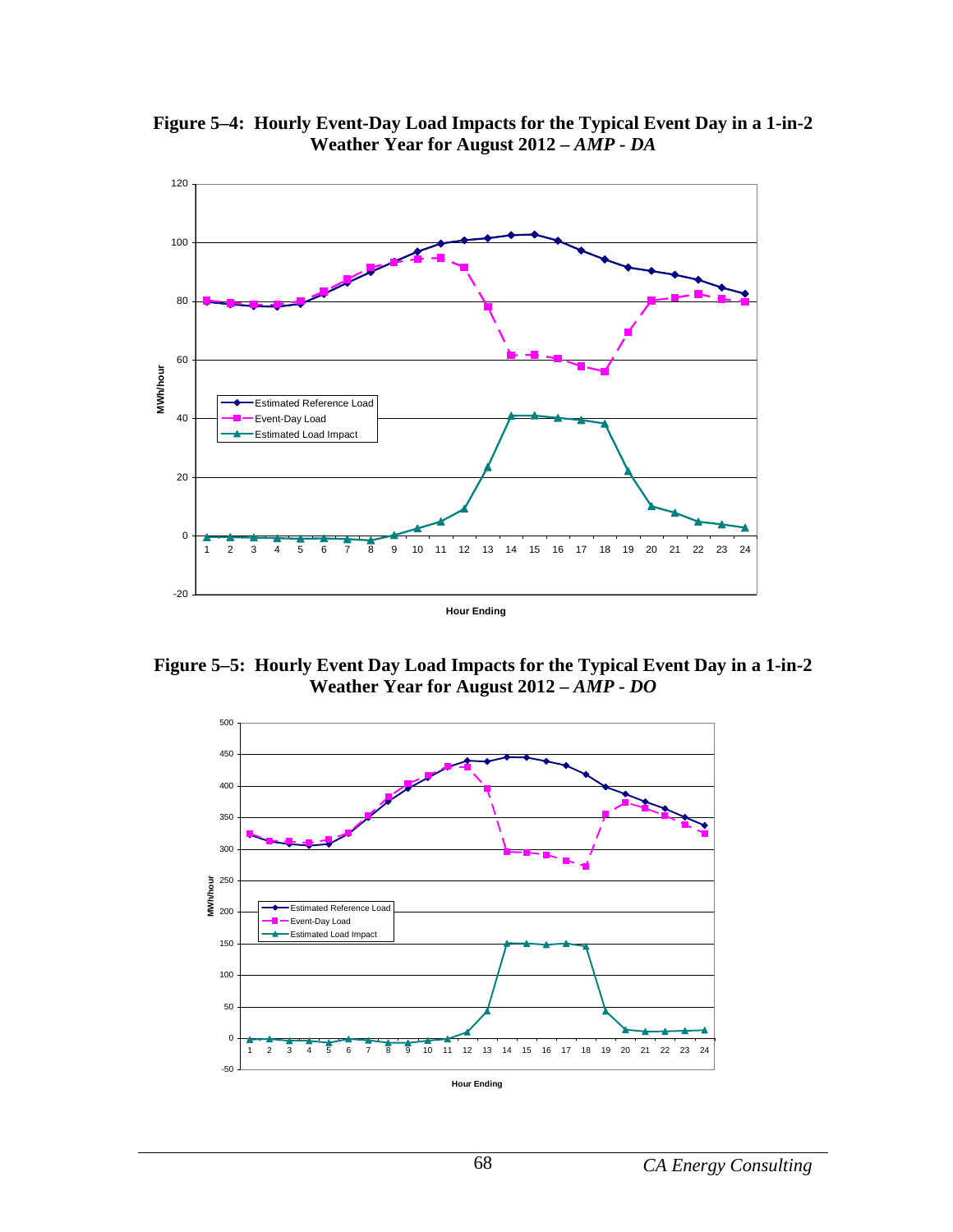Table 5–4 reports forecasts of average event-hour load impacts for PGE's CBP and AMP programs for relevant months in 2011 and 2021, for typical event days in August, in 1-in-2 and  $1$ -in-10 weather years.<sup>21</sup> The load impacts for both CBP product types are expected to plateau in 2011 and remain at those levels for the remainder of the forecast period.

|                  | 1-in-2 Weather Year |           | 1-in-10 Weather Year |           |            |     |
|------------------|---------------------|-----------|----------------------|-----------|------------|-----|
|                  | <b>CBP</b>          |           | <b>CBP</b>           |           | <b>AMP</b> |     |
|                  | <b>DA</b>           | <b>DO</b> | DA                   | <b>DO</b> | DA         | DO  |
| Jan-11           |                     |           |                      |           |            |     |
| Feb-11           |                     |           |                      |           |            |     |
| Mar-11           |                     |           |                      |           |            |     |
| Apr-11           |                     |           |                      |           |            |     |
| May-11           | 22.6                | 25.4      | 24.1                 | 27.5      | 40         | 149 |
| Jun-11           | 25.2                | 29.1      | 25.7                 | 30.1      | 40         | 149 |
| <b>Jul-11</b>    | 25.1                | 29.5      | 25.3                 | 29.7      | 40         | 149 |
| Aug-11           | 24.7                | 29.8      | 24.6                 | 29.7      | 40         | 149 |
| Sep-11           | 24.8                | 29.6      | 25.7                 | 30.8      | 40         | 149 |
| Oct-11           | 23.7                | 26.6      | 23.6                 | 26.9      | 40         | 149 |
| <b>Nov-11</b>    |                     |           |                      |           |            |     |
| Dec-11           |                     |           |                      |           |            |     |
|                  |                     |           |                      |           |            |     |
| <b>Thru 2021</b> |                     |           |                      |           |            |     |
| $May-21$         | 22.6                | 25.4      | 24.1                 | 27.5      | 40         | 149 |
| <b>Jun-21</b>    | 25.2                | 29.1      | 25.7                 | 30.1      | 40         | 149 |
| <b>Jul-21</b>    | 25.1                | 29.5      | 25.3                 | 29.7      | 40         | 149 |
| Aug-21           | 24.7                | 29.8      | 24.6                 | 29.7      | 40         | 149 |
| Sep-21           | 24.8                | 29.6      | 25.7                 | 30.8      | 40         | 149 |
| Oct-21           | 23.7                | 26.6      | 23.6                 | 26.9      | 40         | 149 |

**Table 5–4: Average Hourly Load Impacts by Month and Year on Typical Event Day in 1-in-2 and 1-in-10 Weather Years –** *PG&E CBP and AMP*

Figure 5–6 and Figure 5–7 show forecast average event-hour load impacts by LCA for the CBP DA and DO, and AMP DA and DO product types respectively. With the exception of AMP DA, the majority of load impacts are expected to occur in the Greater Bay Area.

<sup>&</sup>lt;u>.</u>  $21$  In most cases, the monthly peak load impacts for CBP are larger in the 1-in-10 weather year scenario. However, in August, the 1-in-10 year values are slightly less than the 1-in-2 values. While this should not occur for the given set of ex post customers on which the load impacts per customer are based, as the enrollment forecasts and customer mix by LCA change over time, the small differences in the two scenarios may produce the outcome observed in the table.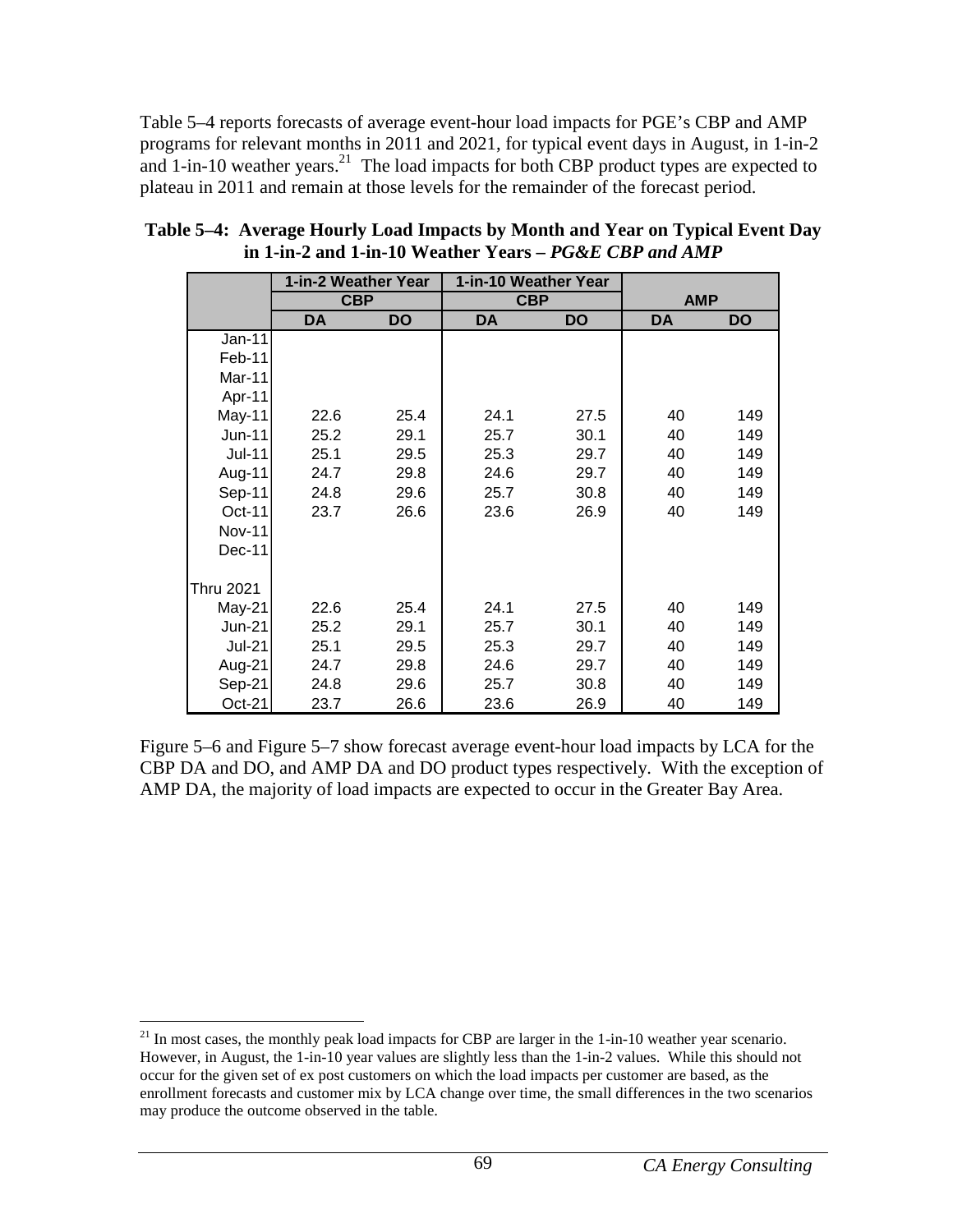

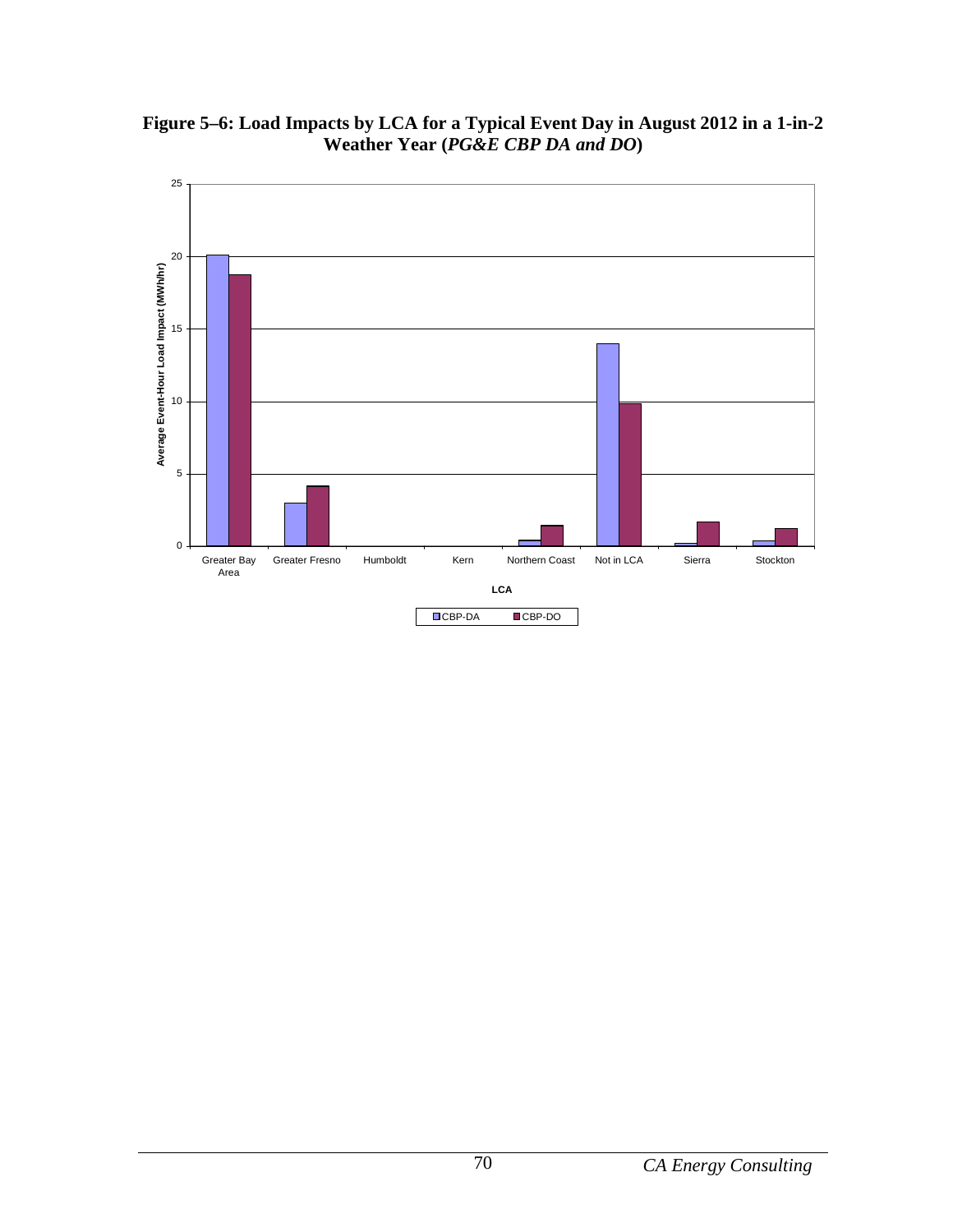**Figure 5–7: Load Impacts by LCA for the August 2012 Typical Day in a 1-in-2 Weather Year –** *AMP DA and DO*



## **5.4.2 SCE CBP and DRC**

This section presents ex ante load impacts for SCE's CBP and DRC programs. Figures 5–8 and 5–9 show the forecast reference load and load impacts for a typical event day in a 1-in-2 weather year in 2012 for the SCE CBP DA and DO product types respectively. Eventhour load impacts average about 1.2 MW for DA, which is approximately 10 percent of the enrolled reference load. DO load impacts average about 18.2 MW, or 16.6 percent of the reference load.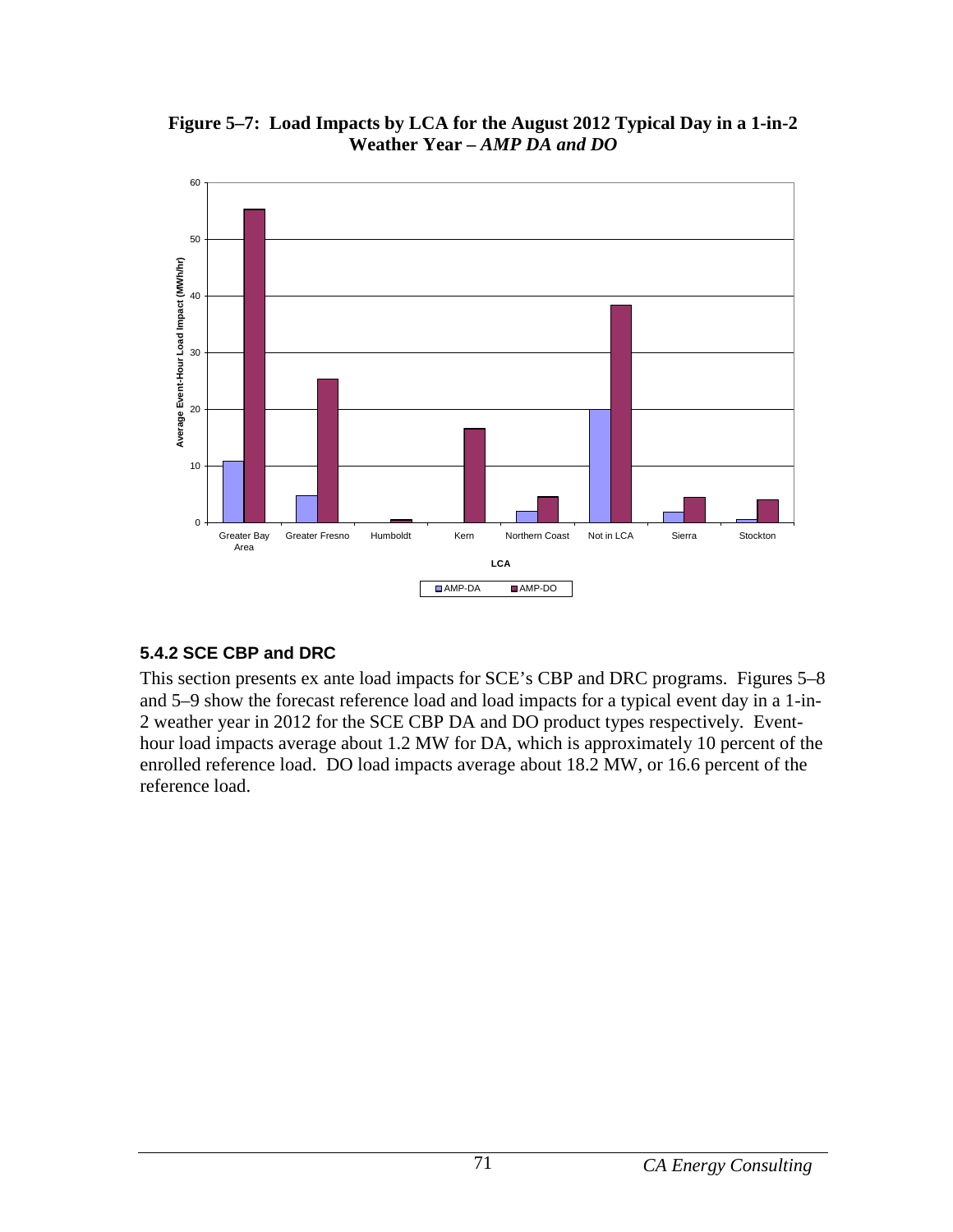

**Figure 5-8: Hourly Event-Day Load Impacts for the Typical Event Day in a 1-in-2 Weather Year for 2012 –** *SCE CBP DA*

**Figure 5–9: Hourly Event Day Load Impacts for the Typical Event Day in a 1-in-2 Weather Year for 2012 –** *SCE CBP DO*

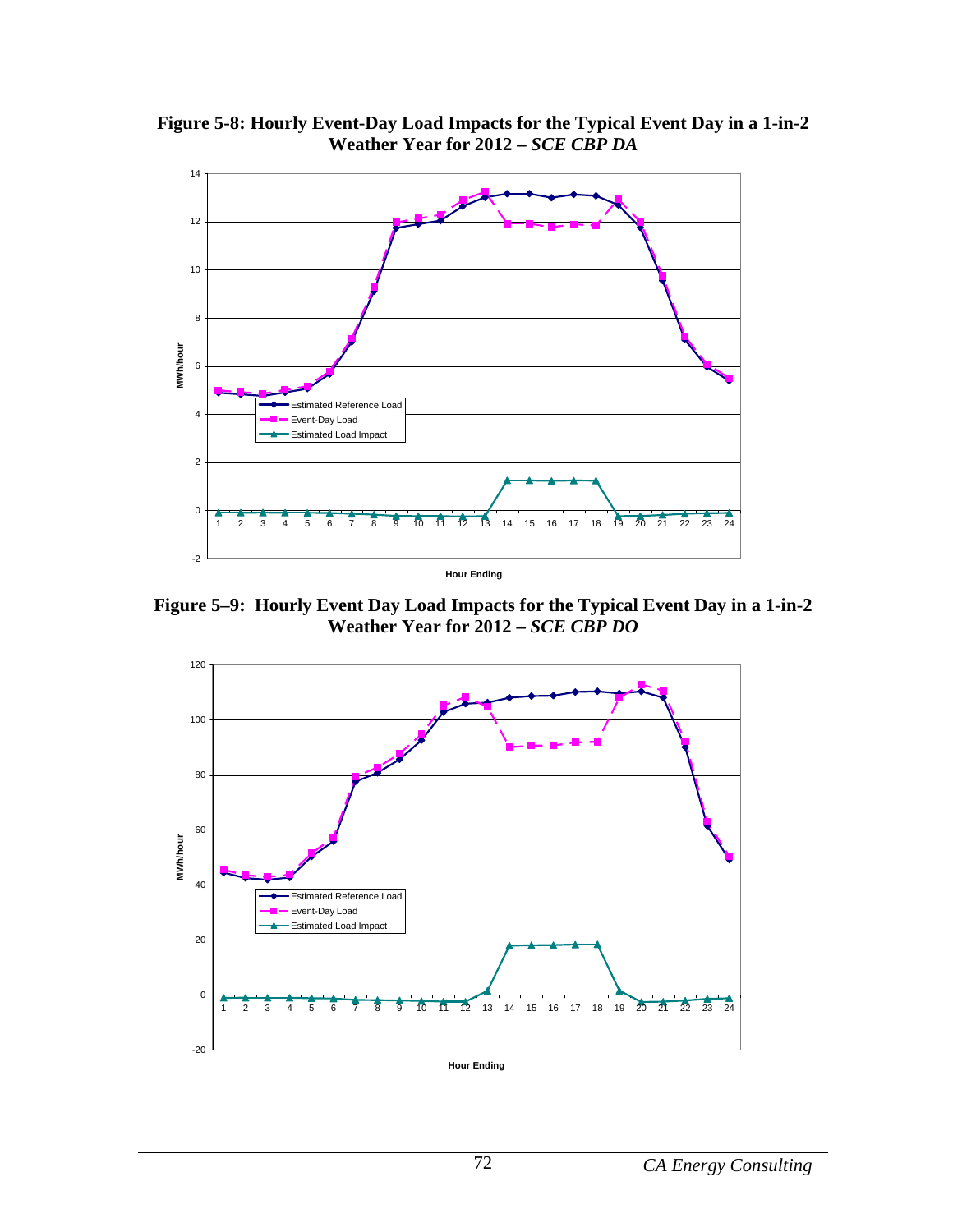Figures 5–10 and 5–11 show the hourly profiles of forecast loads and load impacts for a typical event day in a 1-in-2 weather year for 2012 for SCE's DRC DA and DO product types. Event-hour load impacts average approximately 25.2 MW for DA, which is about 25 percent of the enrolled reference load. DO load impacts average 78.5 MW, which is approximately 34 percent of the enrolled reference load.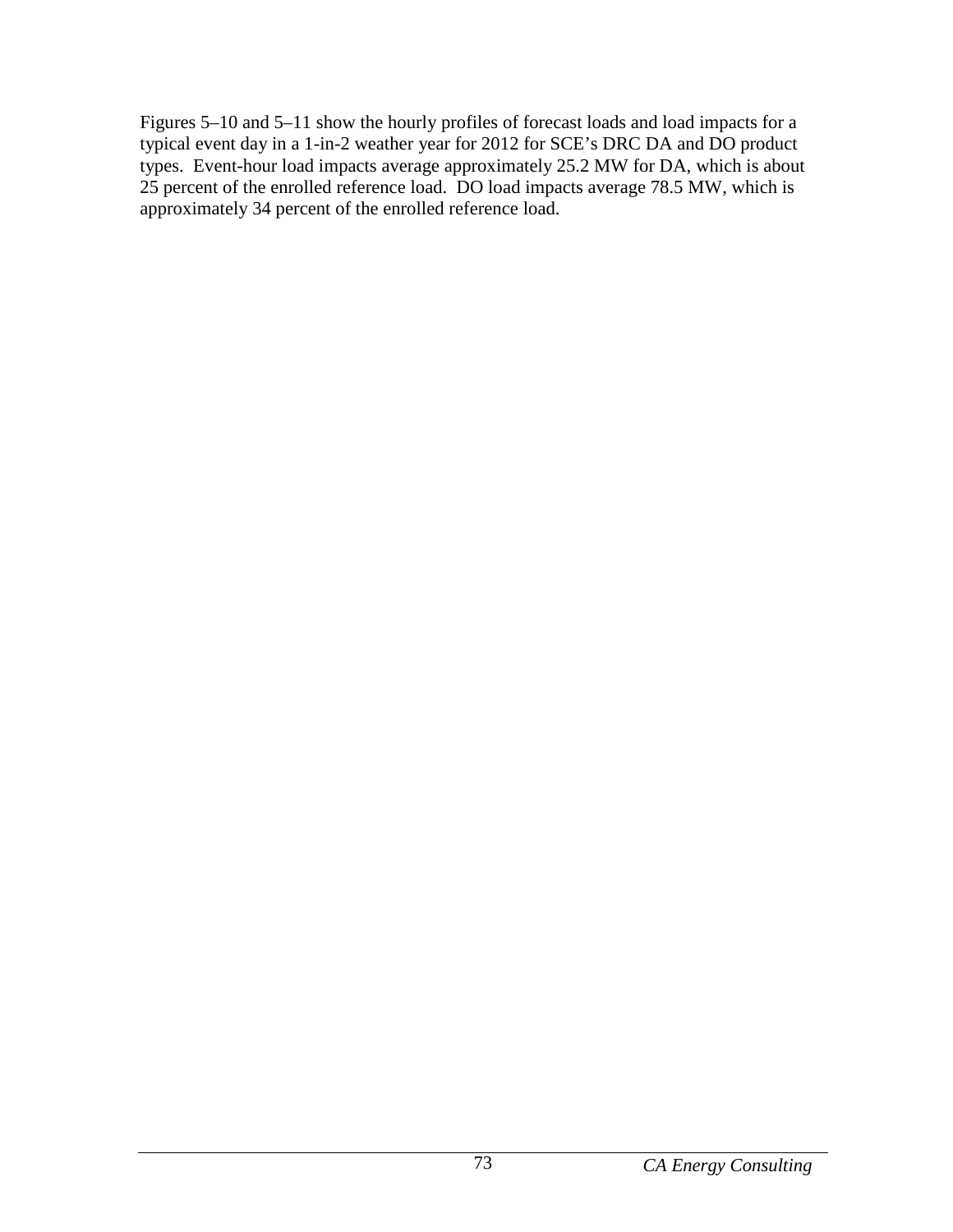



**Figure 5–11: Hourly Event Day Load Impacts for the Typical Event Day in a 1-in-2 Weather Year for 2012 –** *SCE DRC DO*

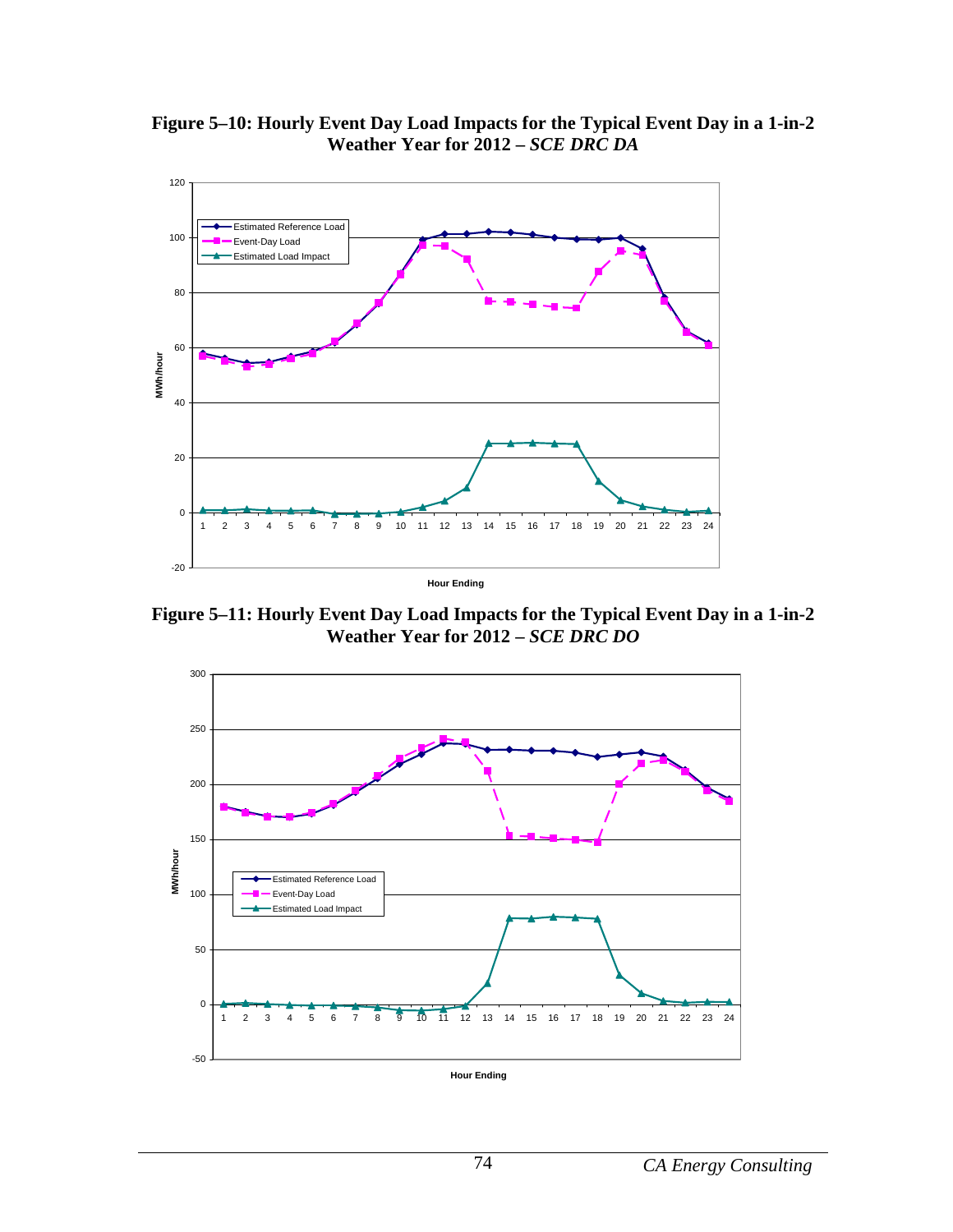Table 5–5 reports average event-hour load impacts across the first four years of the forecast for CBP and two years for DRC, for the typical event day in 1-in-2 and 1-in-10 weather years.

|      |     | 1-in-2 Weather Yr<br>1-in-10 Weather Yr |     |           | 1-in-2 Weather Yr |           | 1-in-10 Weather Yr |           |
|------|-----|-----------------------------------------|-----|-----------|-------------------|-----------|--------------------|-----------|
|      |     | <b>CBP</b>                              |     |           |                   |           | <b>DRC</b>         |           |
| Year | DA  | <b>DO</b>                               | DA  | <b>DO</b> | DA                | <b>DO</b> | DA                 | <b>DO</b> |
| 2011 | 1.0 | 17.0                                    | 1.1 | 17.1      | 26.1              | 80.7      | 26.3               | 81.1      |
| 2012 | 1.2 | 18.2                                    | 1.3 | 18.3      | 25.2              | 78.5      | 25.4               | 78.9      |
| 2013 | 1.4 | 19.4                                    | 1.4 | 19.6      |                   |           |                    |           |
| 2014 | 1.6 | 20.6                                    | 1.6 | 20.8      |                   |           |                    |           |

**Table 5–5: Average Event-Hour Load Impacts (MW) by Forecast Year for the Typical Event Day –** *SCE CBP & DRC DA and DO*

Figure 5–12 shows average event-hour load impacts by LCA for the typical event day in a 1-in-2 weather year in 2012 for CBP DA and DO. Figure 5–13 shows average event-hour load impacts for the three LCAs for DRC DA and DO. The majority of load impacts for both programs and product types occur in the LA Basin.

#### **Figure 5–12: Average Event-Hour Load Impacts by LCA for the Typical Event Day in a 1-in-2 Weather Year in 2012 –** *SCE CBP DA and DO*

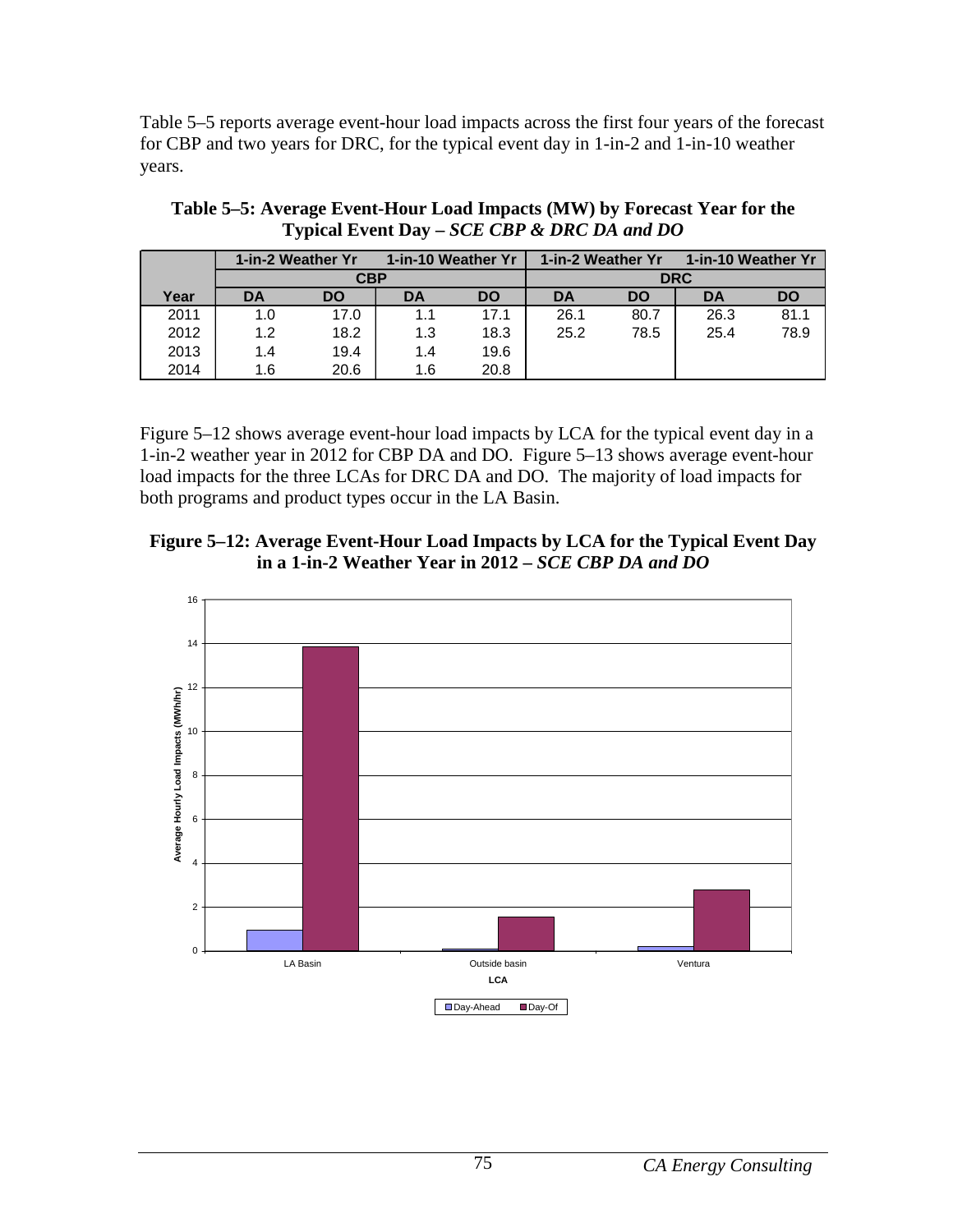

**Figure 5–13: Load Impacts by LCA for the August 2012 Typical Day in a 1-in-2 Weather Year –** *DRC DA and DO*

## **5.4.3 SDG&E CBP and DSP**

Figures 5–14 and 5–15 show the forecast loads and load impacts for a typical event day in a 1-in-2 weather year for 2012 for the SDG&E CBP DA and DO product types respectively. Event-hour load impacts for DA average about 10.2 MW, which is approximately 27 percent of the enrolled reference load. DO load impacts average 18.2 MW, or 16.6 percent.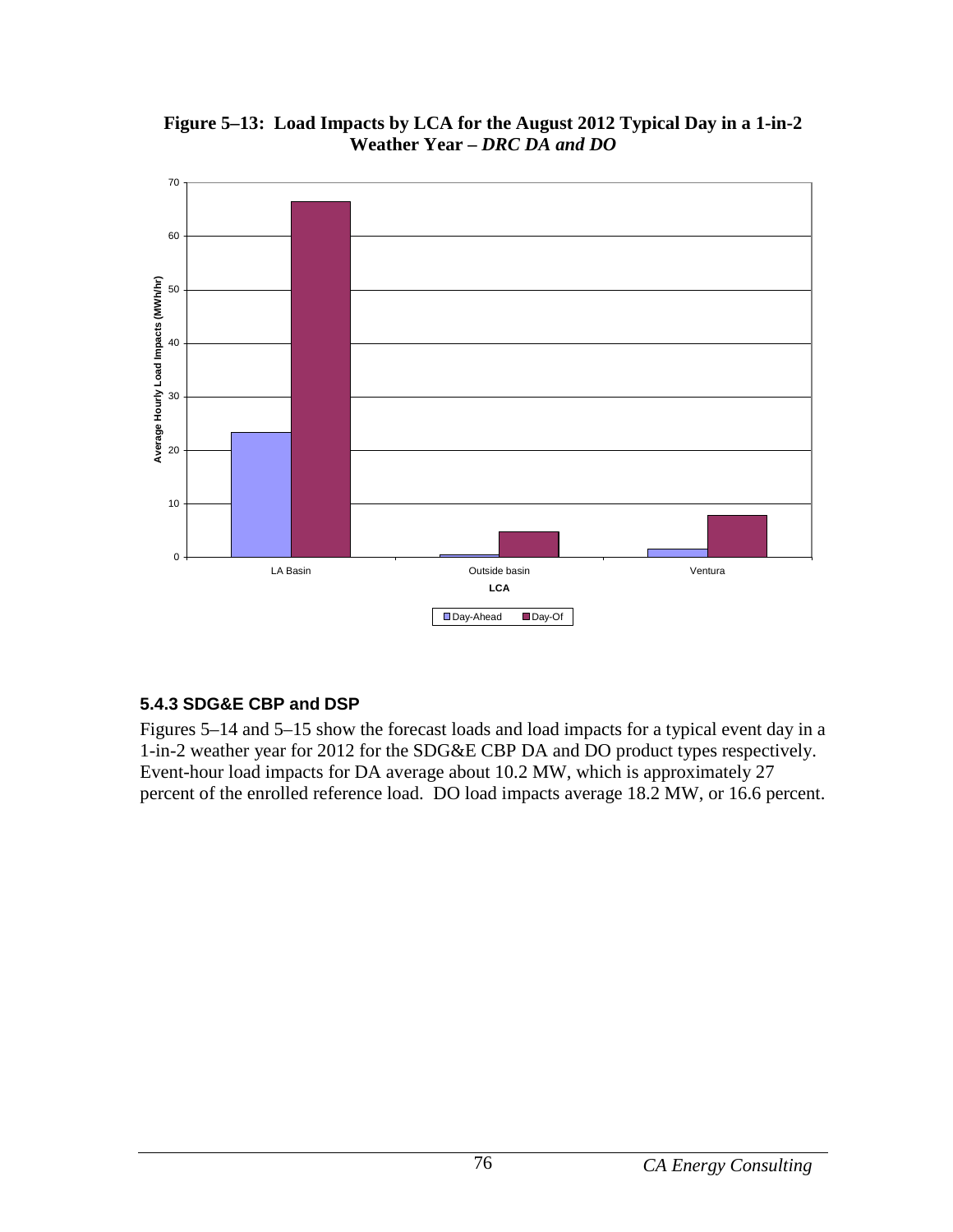

**Figure 5–14: Ex Ante Load Impacts for the Typical Event Day in a 1-in-2 Weather Year for 2012 –** *SDG&E CBP DA*

**Figure 5–15: Ex Ante Load Impacts for the Typical Event Day in a 1-in-2 Weather Year for 2012 –** *SDG&E CBP DO*

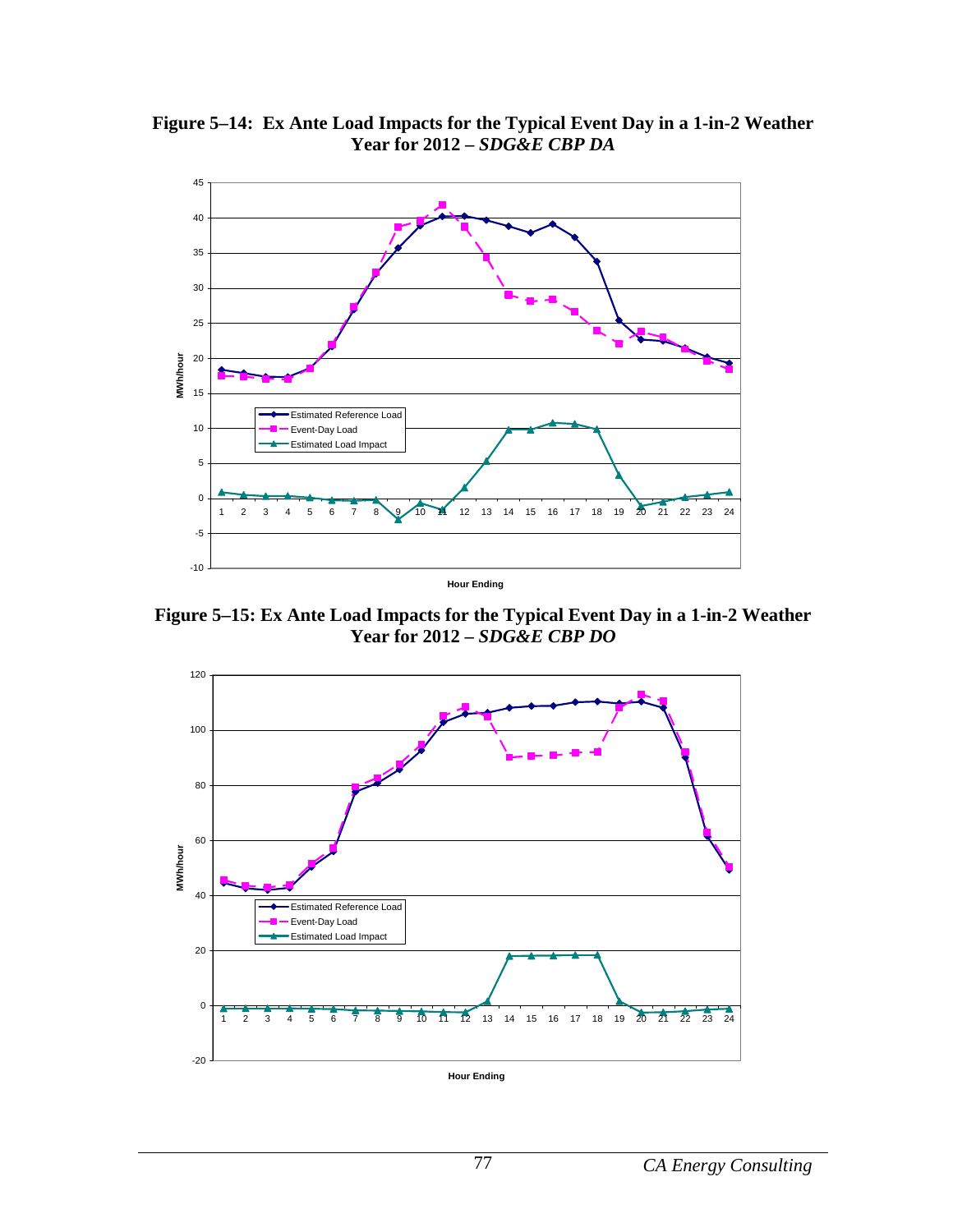Figure 5–16 shows the hourly profiles of forecast loads and load impacts for a typical event day in a 1-in-2 weather year for 2012 for SDG&E's DSP program, which only contains the DO product type. Estimated event-hour load impacts average 14.9 MW, which is about 26 percent of the reference load.



**Figure 5–16: Ex Ante Load Impacts for the Typical Event Day in a 1-in-2 Weather Year for 2012 –** *SDG&E DSP*

Table 5–6 reports average event-hour load impacts years for the typical event day in 1-in-2 and 1-in-10 weather years for CBP DA and DO, and DSP, for 2011 through 2014, after which the forecasts level off.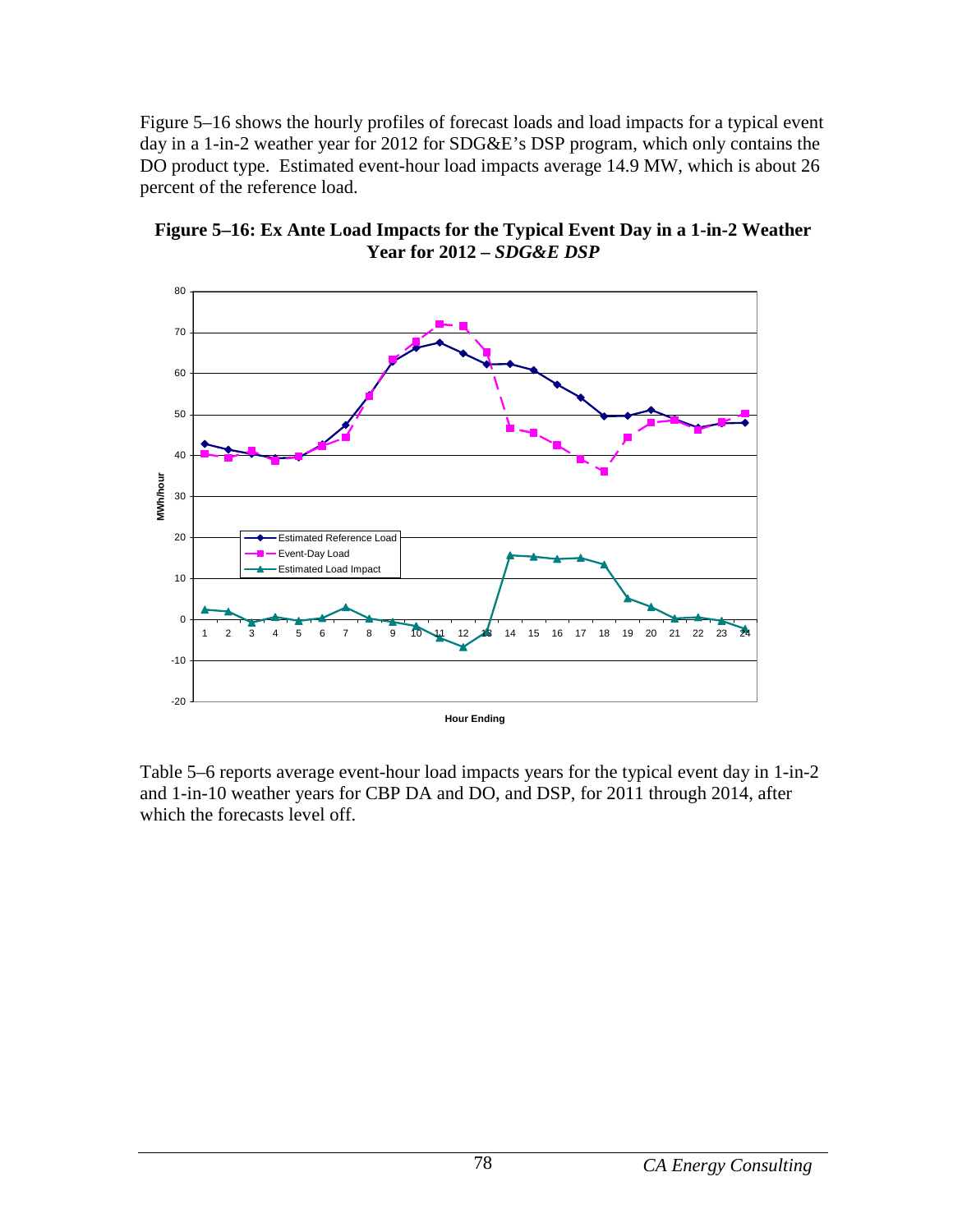|      |                   | CBP  |                    |      | <b>DSP</b>   |            |
|------|-------------------|------|--------------------|------|--------------|------------|
|      | 1-in-2 Weather Yr |      | 1-in-10 Weather Yr |      | $1$ -in- $2$ | $1$ -in-10 |
| Year | DA                | DO   | DA                 | DO   |              |            |
| 2011 | 9.3               | 10.4 | 9.2                | 10.6 | 11.8         | 12.6       |
| 2012 | 10.2              | 12.5 | 10.1               | 12.8 | 14.9         | 15.7       |
| 2013 | 11.1              | 14.6 | 11.1               | 14.9 | 14.9         | 15.7       |
| 2014 | 11.3              | 16.5 | 11.3               | 16.9 | 14.9         | 15.7       |

**Table 5–6: Average Event-Hour Load Impacts (MW) by Forecast Year for the Typical Event Day –** *SDGE CBP DA and DO, and DSP*

#### **5.4.4 Ex-Ante Load Impacts by Month and Program**

This sub-section reports ex ante load impact forecasts by monthly peak day in a 1-2 weather year for each program and product type. In some cases, forecasts are shown for the ten years from 2011 through 2020. In others, where the forecasts remain constant after the first few years, results are only shown through 2014. In most cases, estimated load impacts are greatest in July, August and September.

**Table 5–7: Average Event-Hour Load Impacts (MW) by Month and Forecast Year in a 1-in-2 Weather Year –** *PG&E CBP DA*

| Year | May  | June | July | <b>August</b> | Sept. | Oct. |
|------|------|------|------|---------------|-------|------|
| 2011 | 22.6 | 25.2 | 25.1 | 24.7          | 24.8  | 23.7 |
| 2012 | 22.6 | 25.2 | 25.1 | 24.7          | 24.8  | 23.7 |
| 2013 | 22.6 | 25.2 | 25.1 | 24.7          | 24.8  | 23.7 |
| 2014 | 22.6 | 25.2 | 25.1 | 24.7          | 24.8  | 23.7 |

**Table 5–8: Average Event-Hour Load Impacts (MW) by Month and Forecast Year in a 1-in-2 Weather Year –** *PG&E CBP DO*

| Year | May  | June | July | <b>August</b> | Sept. | Oct. |
|------|------|------|------|---------------|-------|------|
| 2011 | 25.4 | 29.1 | 29.5 | 29.8          | 29.6  | 26.6 |
| 2012 | 25.4 | 29.1 | 29.5 | 29.8          | 29.6  | 26.6 |
| 2013 | 25.4 | 29.1 | 29.5 | 29.8          | 29.6  | 26.6 |
| 2014 | 25.4 | 29.1 | 29.5 | 29.8          | 29.6  | 26.6 |

**Table 5–9: Average Event-Hour Load Impacts (MW) by Month and Forecast Year in a 1-in-2 Weather Year –** *PG&E AMP DA*

| Year | <b>May</b> | June | July | <b>August</b> | Sept. | Oct. |
|------|------------|------|------|---------------|-------|------|
| 2011 | 40         | 40   | 40   | 40            | 40    | 40   |
| 2012 | 40         | 40   | 40   | 40            | 40    | 40   |
| 2013 | 40         | 40   | 40   | 40            | 40    | 40   |
| 2014 | 40         | 40   | 40   | 40            | 40    | 40   |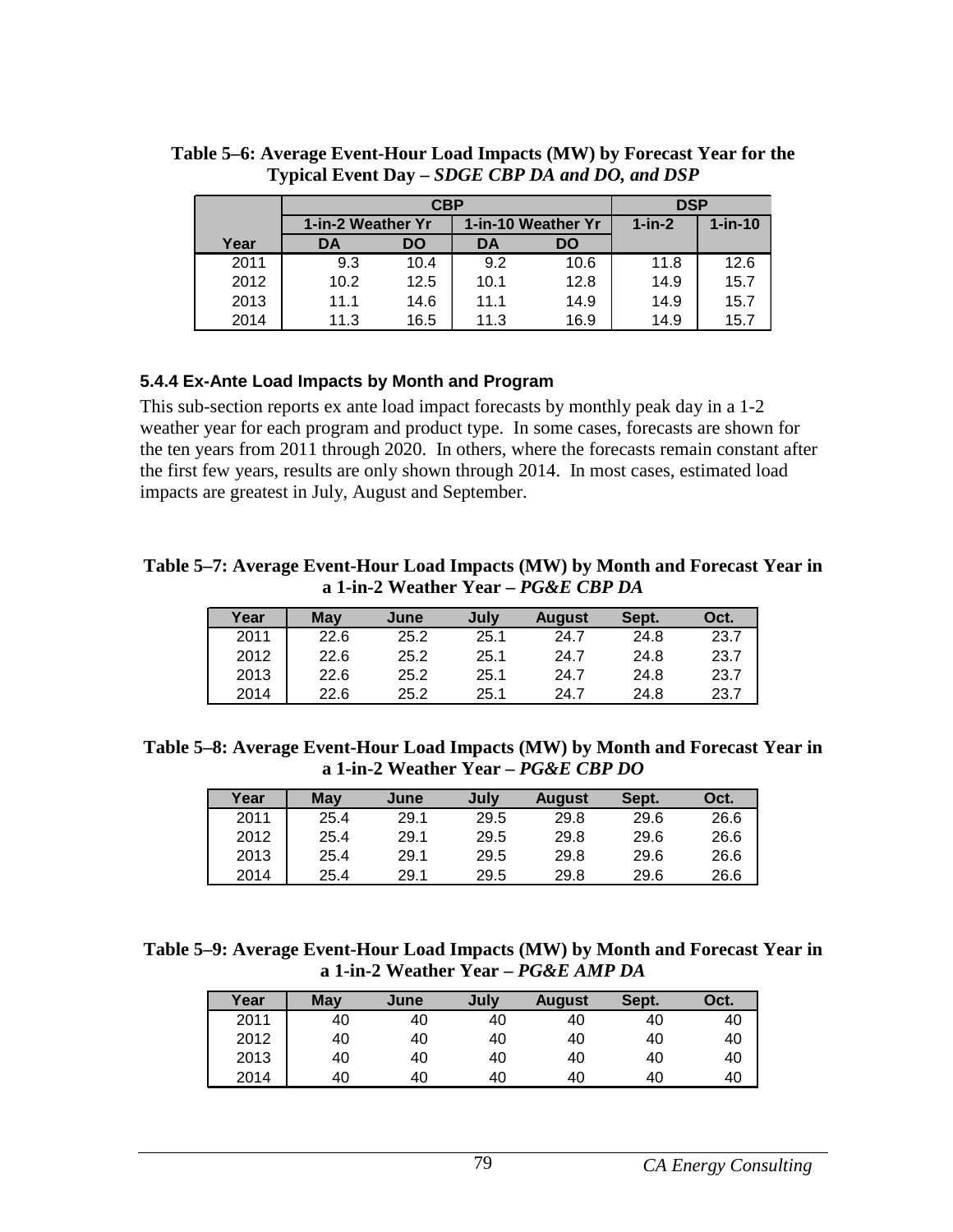| Year | May | June | July | <b>August</b> | Sept. | Oct. |
|------|-----|------|------|---------------|-------|------|
| 2011 | 149 | 149  | 149  | 149           | 149   | 149  |
| 2012 | 149 | 149  | 149  | 149           | 149   | 149  |
| 2013 | 149 | 149  | 149  | 149           | 149   | 149  |
| 2014 | 149 | 149  | 149  | 149           | 149   | 149  |

**Table 5–10: Average Event-Hour Load Impacts (MW) by Month and Forecast Year in a 1-in-2 Weather Year –** *PG&E AMP DO*

**Table 5–11: Average Event-Hour Load Impacts (MW) by Month and Forecast Year in a 1-in-2 Weather Year –** *SCE CBP DA*

| Year | May | June | July | <b>August</b> | Sept. | Oct. |
|------|-----|------|------|---------------|-------|------|
| 2011 | 1.0 | 1.0  | 1.0  | 1.1           | 1.0   | 1.0  |
| 2012 | 1.2 | 1.2  | 1.2  | 1.3           | 1.2   | 1.2  |
| 2013 | 1.3 | 1.4  | 1.4  | 1.5           | 1.4   | 1.4  |
| 2014 | 1.5 | 1.6  | 1.6  | 1.7           | 1.6   | 1.5  |
| 2015 | 1.5 | 1.6  | 1.6  | 1.7           | 1.6   | 1.5  |
| 2016 | 1.5 | 1.6  | 1.6  | 1.7           | 1.6   | 1.5  |
| 2017 | 1.5 | 1.6  | 1.6  | 1.7           | 1.6   | 1.5  |
| 2018 | 1.5 | 1.6  | 1.6  | 1.7           | 1.6   | 1.5  |
| 2019 | 1.5 | 1.6  | 1.6  | 1.7           | 1.6   | 1.5  |
| 2020 | 1.5 | 1.6  | 1.6  | 1.7           | 1.6   | 1.5  |

**Table 5–12: Average Event-Hour Load Impacts (MW) by Month and Forecast Year in a 1-in-2 Weather Year –** *SCE CBP DO*

| Year | May  | June | July | <b>August</b> | Sept. | Oct. |
|------|------|------|------|---------------|-------|------|
| 2011 | 15.9 | 16.4 | 17.0 | 17.4          | 17.3  | 16.1 |
| 2012 | 17.0 | 17.6 | 18.2 | 18.6          | 18.5  | 17.3 |
| 2013 | 18.1 | 18.7 | 19.4 | 19.9          | 19.7  | 18.4 |
| 2014 | 19.2 | 19.9 | 20.6 | 21.1          | 21.0  | 19.6 |
| 2015 | 19.2 | 19.9 | 20.6 | 21.1          | 21.0  | 19.6 |
| 2016 | 19.2 | 19.9 | 20.6 | 21.1          | 21.0  | 19.6 |
| 2017 | 19.2 | 19.9 | 20.6 | 21.1          | 21.0  | 19.6 |
| 2018 | 19.2 | 19.9 | 20.6 | 21.1          | 21.0  | 19.6 |
| 2019 | 19.2 | 19.9 | 20.6 | 21.1          | 21.0  | 19.6 |
| 2020 | 19.2 | 19.9 | 20.6 | 21.1          | 21.0  | 19.6 |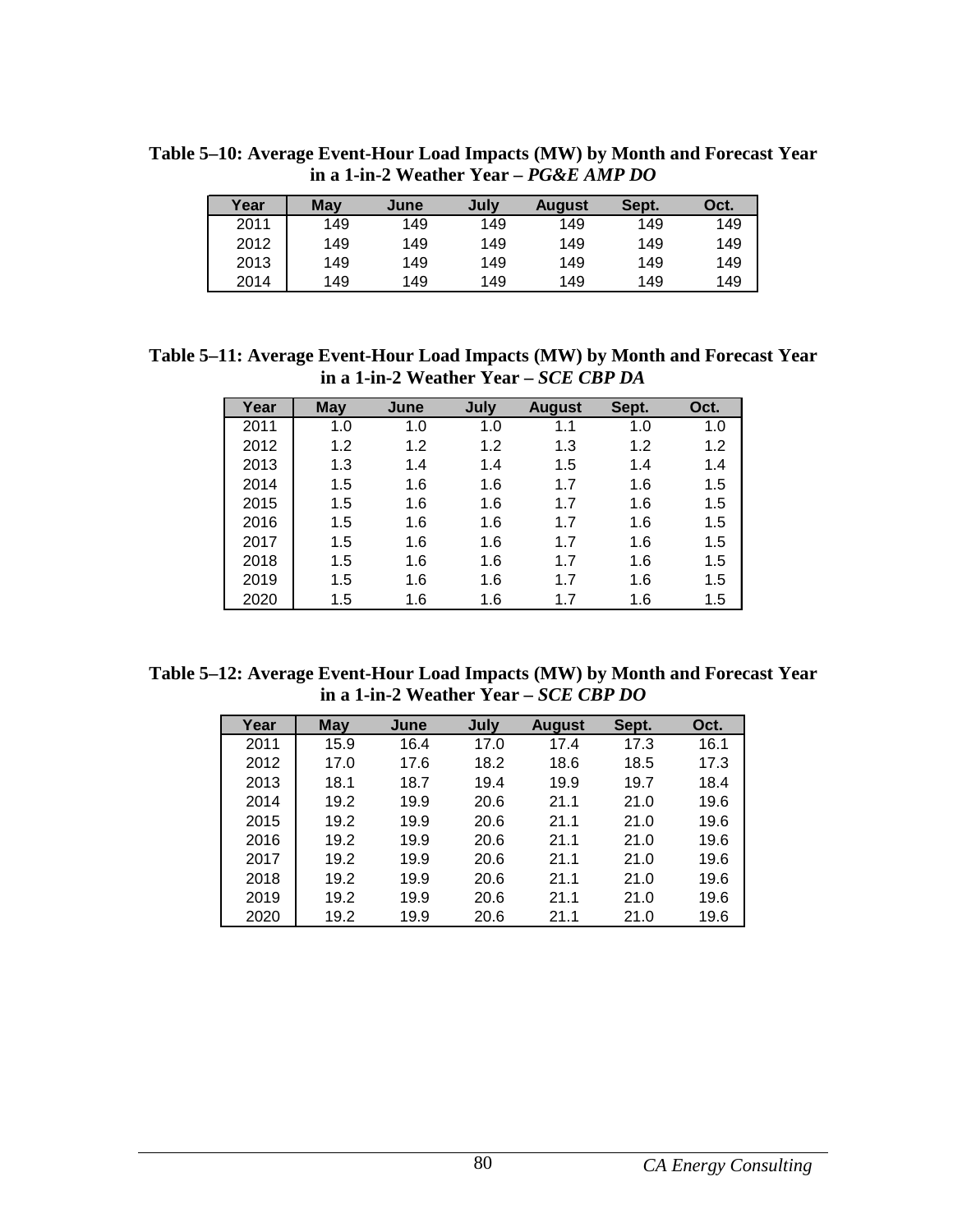| Year | May  | June | Julv | <b>August</b> | Sept. | Oct. |
|------|------|------|------|---------------|-------|------|
| 2011 | 24.2 | 24.7 | 25.9 | 26.4          | 26.2  | 24.7 |
| 2012 | 23.4 | 23.9 | 25.0 | 25.6          | 25.3  | 23.8 |
| 2013 | 0.00 | 0.00 | 0.00 | 0.00          | 0.00  | 0.00 |
| 2014 | 0.00 | 0.00 | 0.00 | 0.00          | 0.00  | 0.00 |

**Table 5–13: Average Event-Hour Load Impacts (MW) by Month and Forecast Year in a 1-in-2 Weather Year –** *SCE DRC DA*

**Table 5–14: Average Event-Hour Load Impacts (MW) by Month and Forecast Year in a 1-in-2 Weather Year –** *SCE DRC DO*

| Year | <b>May</b> | June | July | <b>August</b> | Sept. | Oct. |
|------|------------|------|------|---------------|-------|------|
| 2011 | 77.6       | 77.4 | 79.9 | 81.8          | 81.7  | 78.5 |
| 2012 | 75.5       | 75.3 | 77.7 | 79.6          | 79.5  | 76.4 |
| 2013 | 0.0        | 0.0  | 0.0  | 0.0           | 0.0   | 0.0  |
| 2014 | 0.0        | 0.0  | 0.0  | 0.0           | 0.0   | 0.0  |

**Table 5–15: Average Event-Hour Load Impacts (MW) by Month and Forecast Year in a 1-in-2 Weather Year –** *SDG&E CBP DA*

| Year | <b>May</b> | June | July | <b>August</b> | Sept. | Oct. |
|------|------------|------|------|---------------|-------|------|
| 2011 | 8.6        | 8.8  | 8.8  | 9.3           | 9.0   | 8.9  |
| 2012 | 9.2        | 9.5  | 9.7  | 10.2          | 10.1  | 10.0 |
| 2013 | 10.2       | 10.4 | 10.6 | 11.1          | 11.0  | 10.8 |
| 2014 | 10.5       | 10.7 | 10.8 | 11.3          | 11.1  | 10.8 |
| 2015 | 10.5       | 10.7 | 10.8 | 11.3          | 11.1  | 10.8 |
| 2016 | 10.5       | 10.7 | 10.8 | 11.3          | 11.1  | 10.8 |
| 2017 | 10.5       | 10.7 | 10.8 | 11.3          | 11.1  | 10.8 |
| 2018 | 10.5       | 10.7 | 10.8 | 11.3          | 11.1  | 10.8 |
| 2019 | 10.5       | 10.7 | 10.8 | 11.3          | 11.1  | 10.8 |
| 2020 | 10.5       | 10.7 | 10.8 | 11.3          | 11.1  | 10.8 |

**Table 5–16: Average Event-Hour Load Impacts (MW) by Month and Forecast Year in a 1-in-2 Weather Year –** *SD&E CBP DO*

| Year | <b>May</b> | June | July | <b>August</b> | Sept. | Oct. |
|------|------------|------|------|---------------|-------|------|
| 2011 | 9.3        | 9.4  | 10.2 | 10.5          | 11.0  | 10.4 |
| 2012 | 11.4       | 11.5 | 12.3 | 12.7          | 13.2  | 12.5 |
| 2013 | 13.3       | 13.4 | 14.4 | 14.7          | 15.2  | 14.3 |
| 2014 | 15.2       | 15.2 | 16.3 | 16.7          | 17.3  | 16.2 |
| 2015 | 15.2       | 15.2 | 16.3 | 16.7          | 17.3  | 16.2 |
| 2016 | 15.2       | 15.2 | 16.3 | 16.7          | 17.3  | 16.2 |
| 2017 | 15.2       | 15.2 | 16.3 | 16.7          | 17.3  | 16.2 |
| 2018 | 15.2       | 15.2 | 16.3 | 16.7          | 17.3  | 16.2 |
| 2019 | 15.2       | 15.2 | 16.3 | 16.7          | 17.3  | 16.2 |
| 2020 | 15.2       | 15.2 | 16.3 | 16.7          | 17.3  | 16.2 |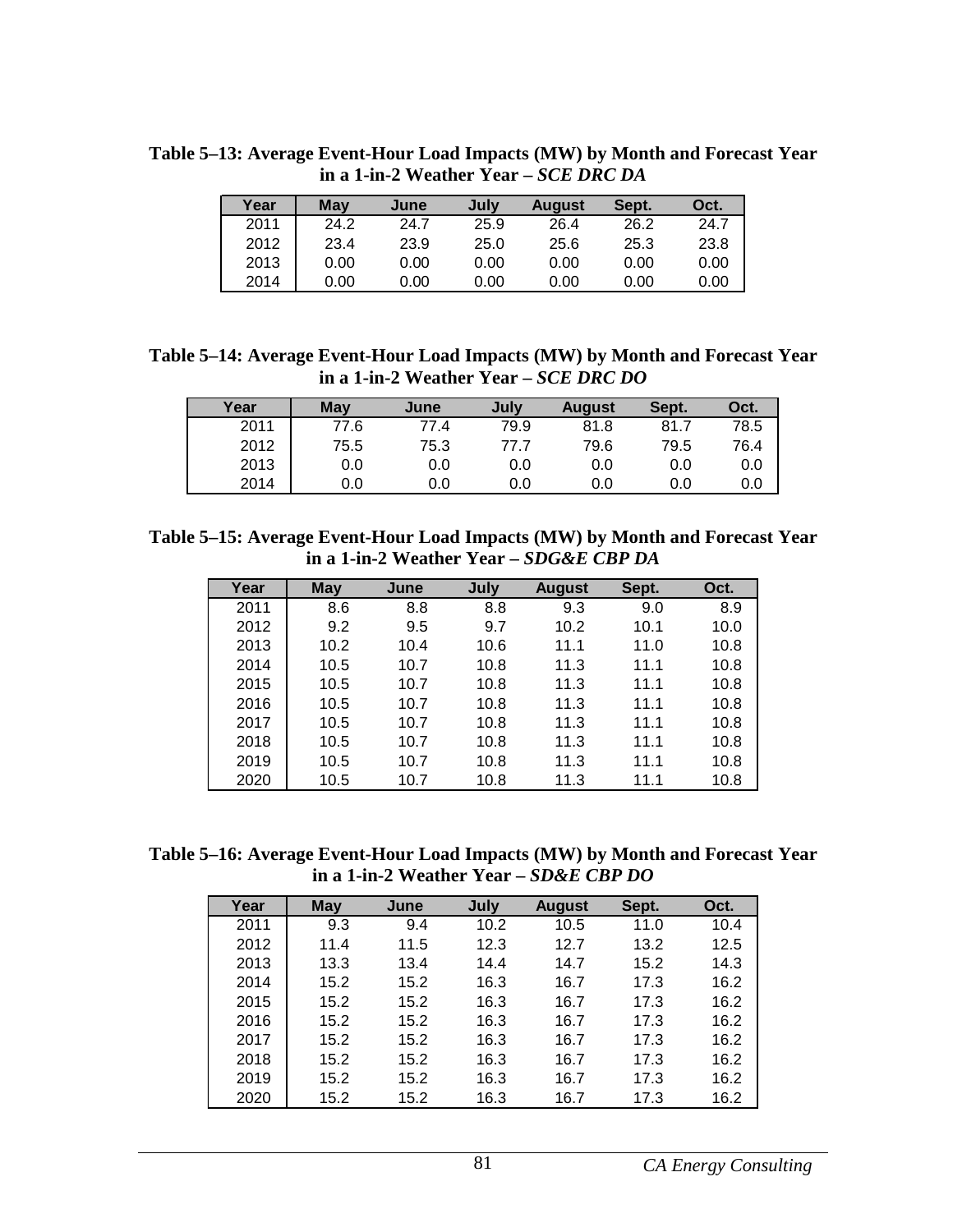| Year | <b>May</b> | June | July | <b>August</b> | Sept. | Oct. |
|------|------------|------|------|---------------|-------|------|
| 2011 | 11.6       | 10.4 | 11.7 | 12.0          | 13.9  | 14.4 |
| 2012 | 15.1       | 13.7 | 14.8 | 15.0          | 16.7  | 16.8 |
| 2013 | 15.1       | 13.7 | 14.8 | 15.0          | 16.7  | 16.8 |
| 2014 | 15.1       | 13.7 | 14.8 | 15.0          | 16.7  | 16.8 |
| 2015 | 15.1       | 13.7 | 14.8 | 15.0          | 16.7  | 16.8 |
| 2016 | 15.1       | 13.7 | 14.8 | 15.0          | 16.7  | 16.8 |
| 2017 | 15.1       | 13.7 | 14.8 | 15.0          | 16.7  | 16.8 |
| 2018 | 15.1       | 13.7 | 14.8 | 15.0          | 16.7  | 16.8 |
| 2019 | 15.1       | 13.7 | 14.8 | 15.0          | 16.7  | 16.8 |
| 2020 | 15.1       | 13.7 | 14.8 | 15.0          | 16.7  | 16.8 |

**Table 5–17: Average Event-Hour Load Impacts (MW) by Month and Forecast Year for the Typical Event Day –** *SDGE DSP*

## **6. Validity Assessment**

In this study, we estimated hourly event load impacts by way of estimating customer-level load-impact regression models that account for each customer's enrollment dates, and *nomination* and *called* status for each event. This method has several strong advantages (*e.g.*, properly accounting for which customer accounts are nominated to particular product types each month and called for each event; allowing the results to be summarized according to any observed customer characteristic without requiring the estimation of a new model; and the ability to screen customer-specific results for reasonableness). However, it does require the estimation of many models (*e.g.*, often for hundreds of customer accounts for each program and product type).

While we have largely automated the estimation process, the resulting number of equation results limits the extent to which each customer's regression equation can be subjected to detailed examination due to time and resource constraints. In addition, in order to facilitate efficient post-processing of the results, it is important to use a uniform model structure across all of the customers in a program. That said, we have screened the estimated equations, particularly looking for large outliers, and have rejected a few load impact estimates when the underlying raw data suggest spurious results. Fortunately, in the case of the aggregator programs, we found very few cases of unusual patterns of estimated load impacts which might suggest spurious results. In fact, most all of the largest estimated load impact coefficients were estimated with high degrees of precision (*e.g.*, t-statistics in excess of 2).

To illustrate the accuracy of the estimated load impact equations, Figures 6-1 through 6-11 present the aggregated "actual" and "predicted" hourly loads (*i.e.,* the sum across all enrolled customer accounts of the actual loads and the loads predicted by the individual customer-level regression equations) for a typical event-type day in 2010 for each of the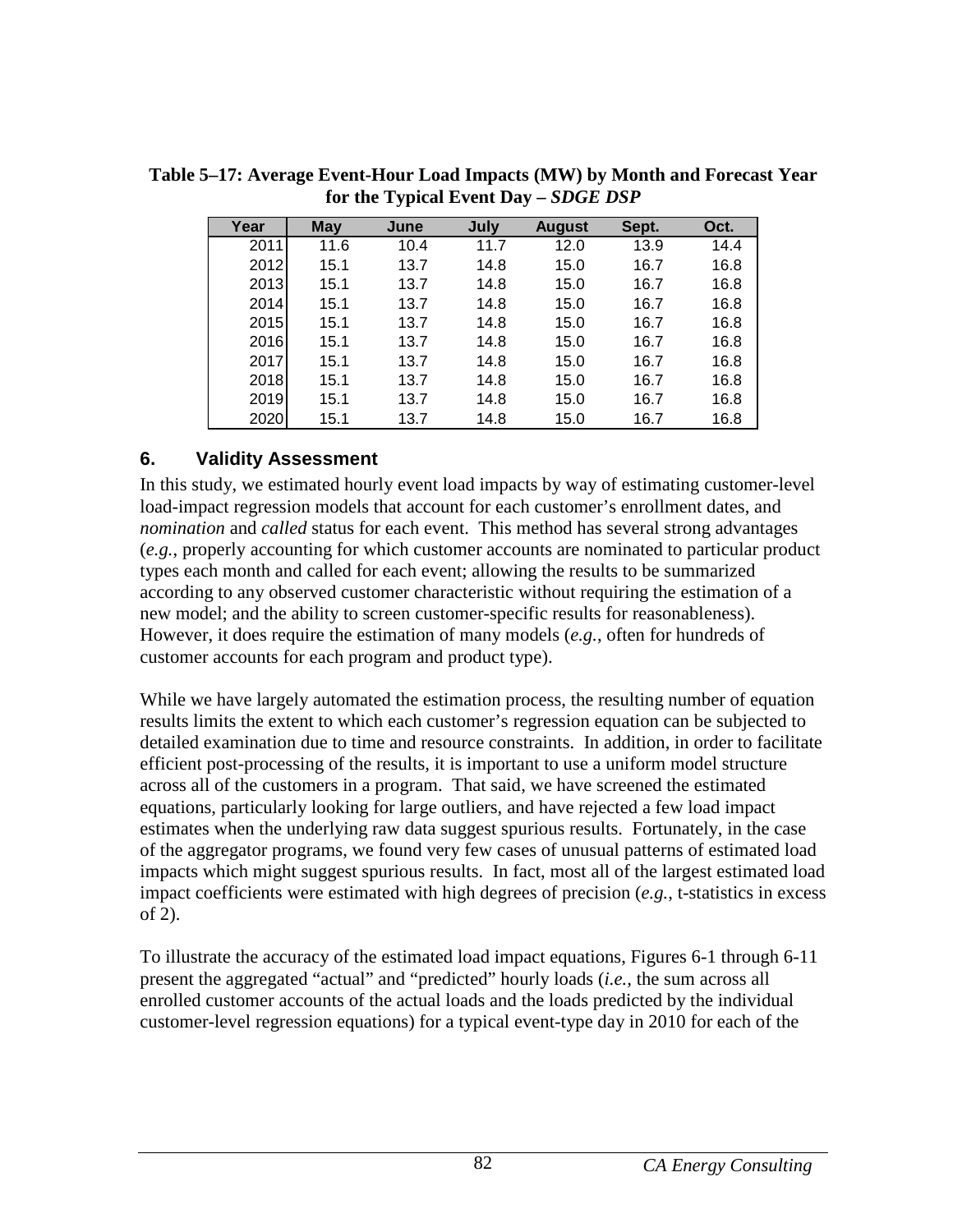programs and product types.<sup>22</sup> In most cases, the day shown is a non-event weekday during the period of August  $16 - 18$ . Predicted loads are shown by the dashed lines, and in most cases are reasonably close to the actual loads shown by the solid lines. There appears to be no systematic over- or under-estimation, as the prediction errors are sometimes positive and sometimes negative.



Figure 6-1: Comparison of Actual and Predicted Loads on Event-Type Day -  $P G \& E$ *CBP DA*

<sup>&</sup>lt;u>.</u>  $22$  Since the numbers of customers actually nominated from month to month varies, as does the number of customers called for each event, the aggregated loads shown in these figures likely exceed the levels actually observed on particular event days.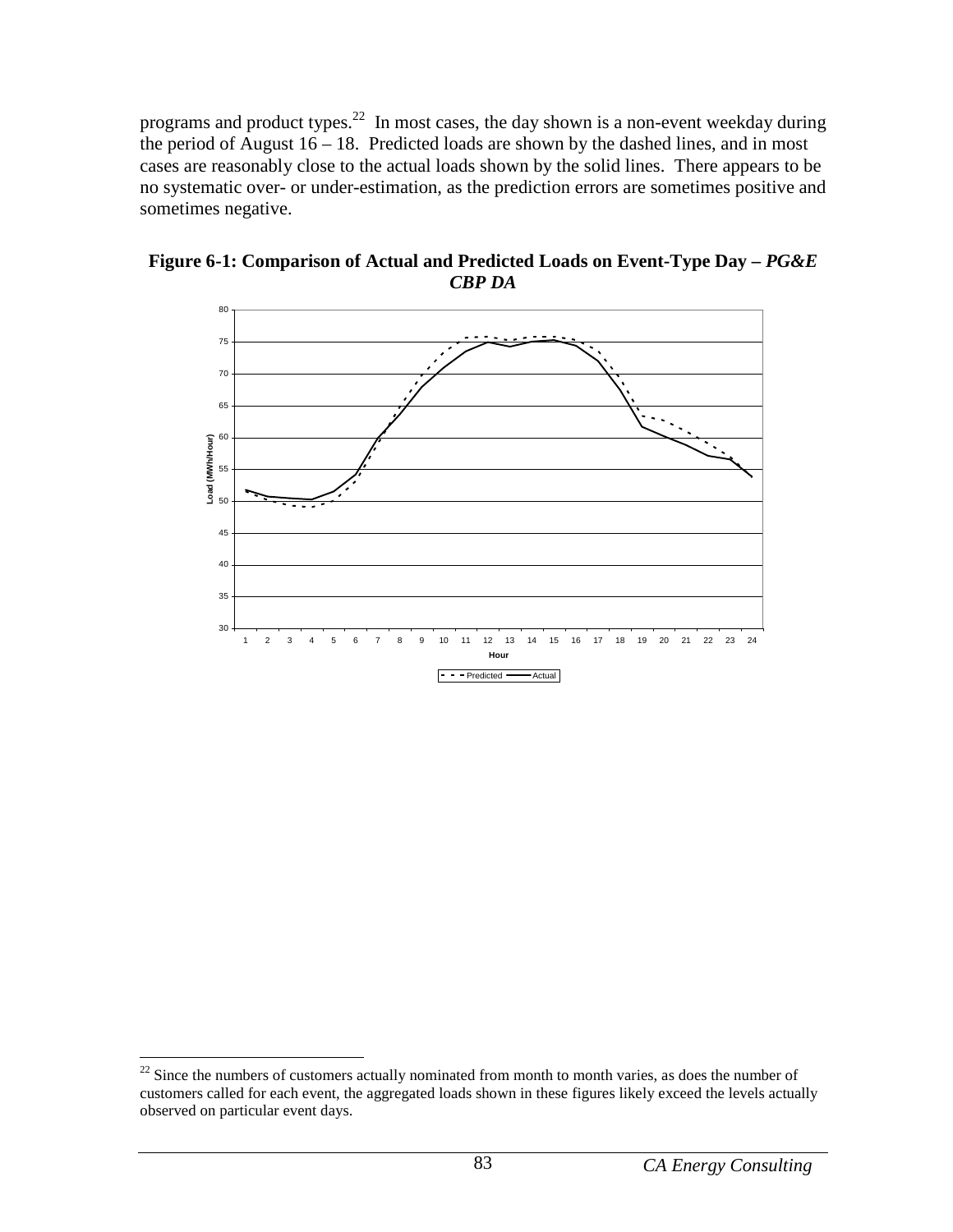

**Figure 6-2: Comparison of Actual and Predicted Loads on Event-Type Day –** *PG&E CBP DO*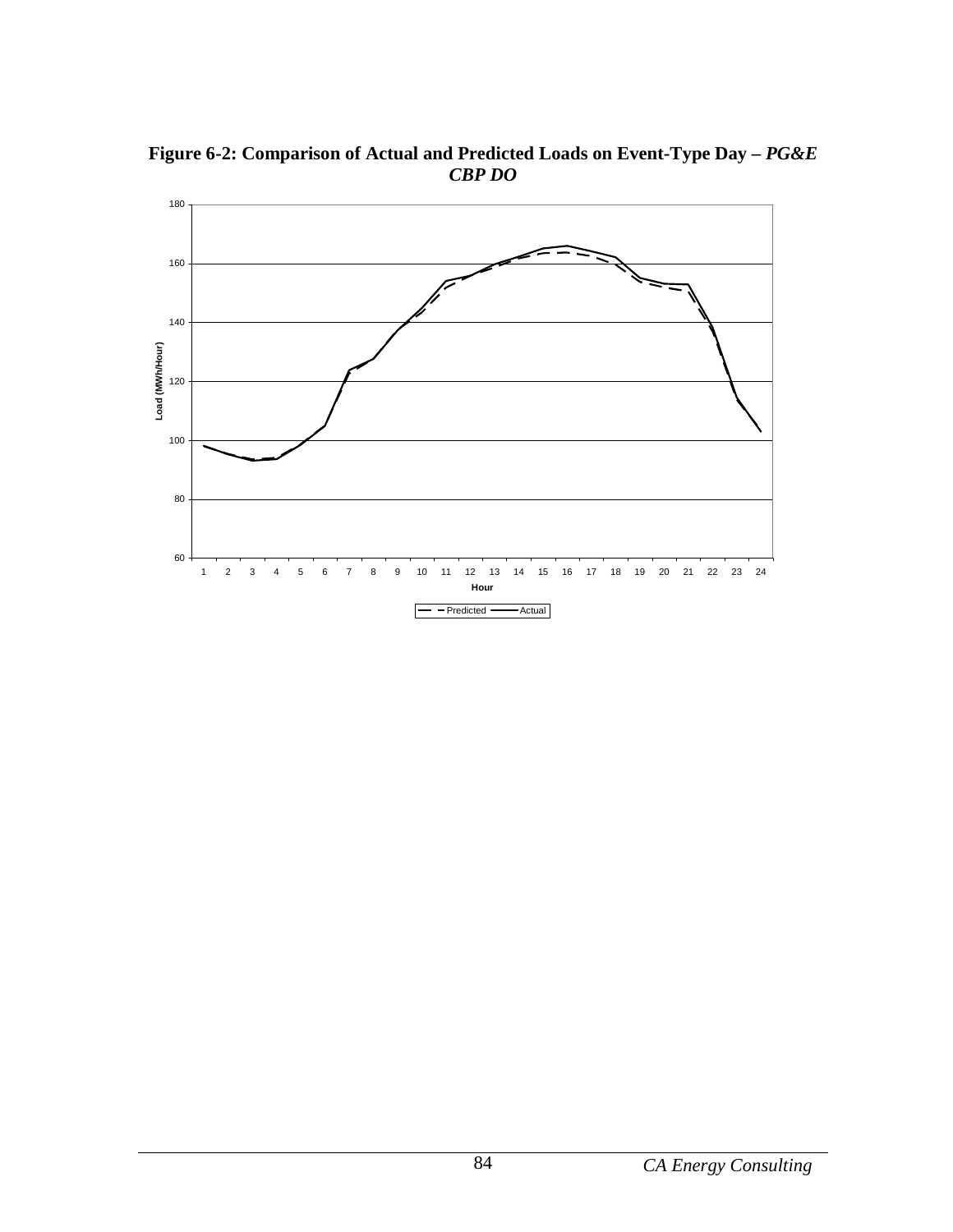Figure 6-3: Comparison of Actual and Predicted Loads on Event-Type Day -  $P G \& E$ *AMP DA*



Figure 6-4: Comparison of Actual and Predicted Loads on Event-Type Day -  $PG\&E$ *AMP DO*

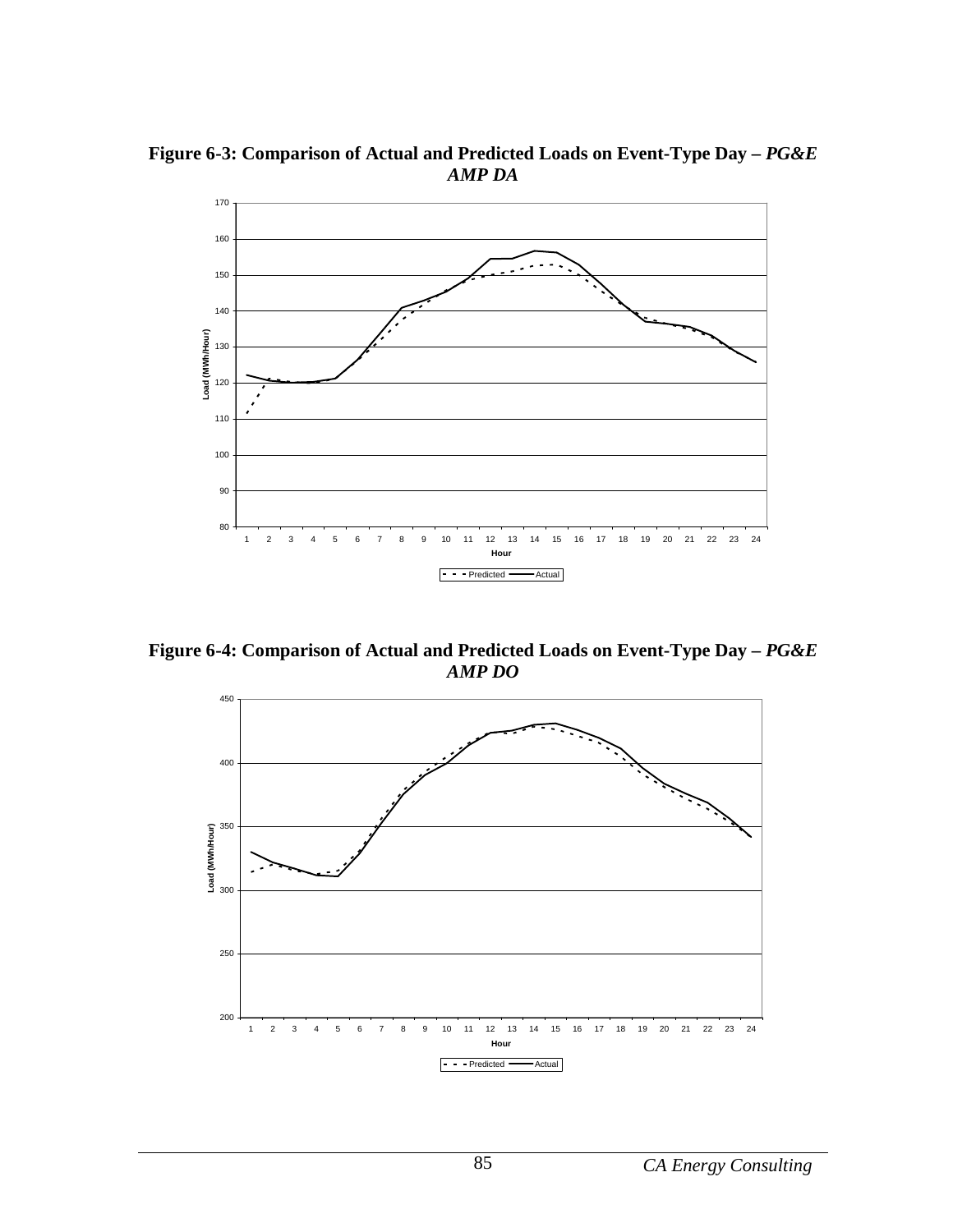**Figure 6-5: Comparison of Actual and Predicted Loads on Event-Type Day –** *SCE CBP DA*



**Figure 6-6: Comparison of Actual and Predicted Loads on Event-Type Day –** *SCE CBP DO*

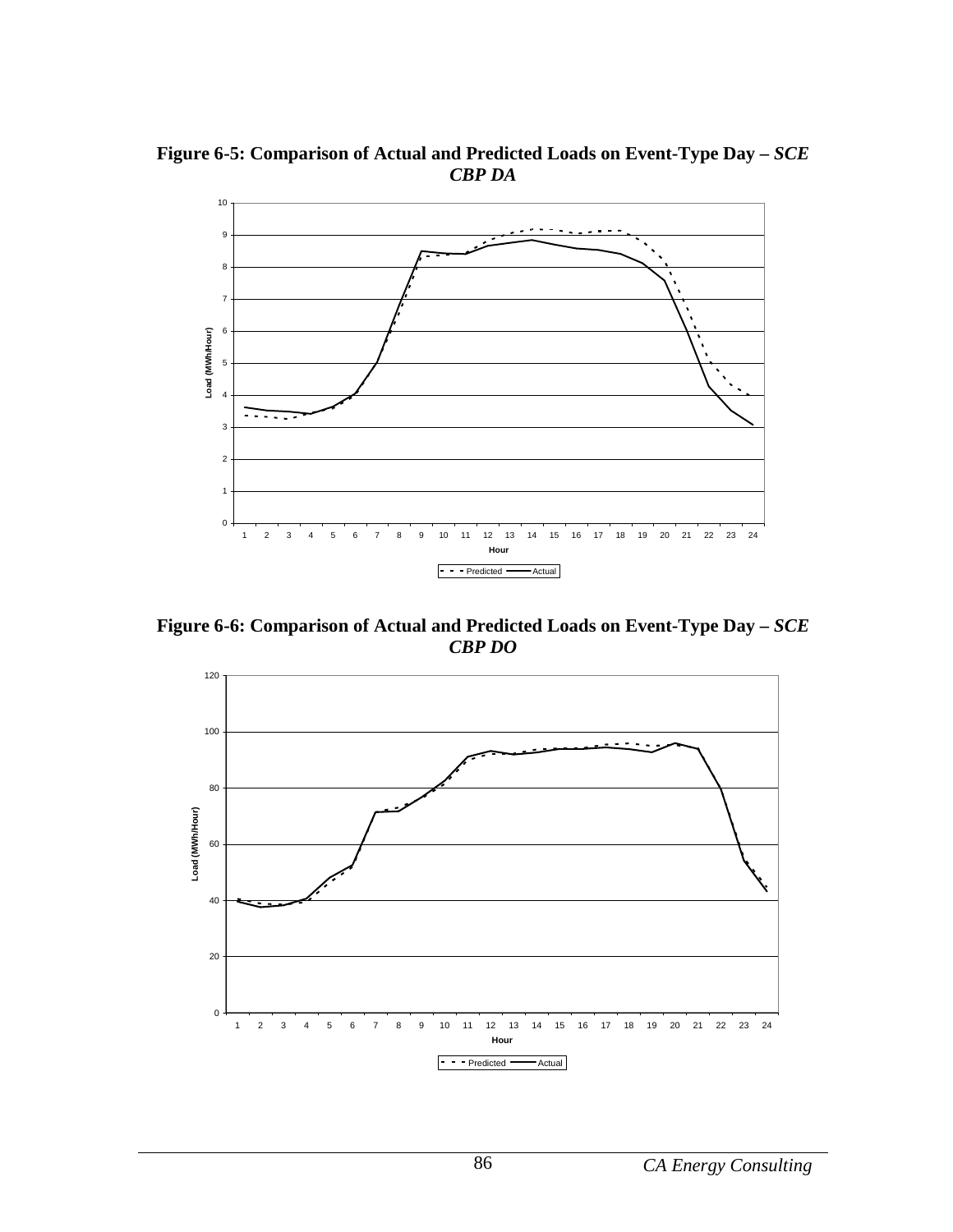**Figure 6-7: Comparison of Actual and Predicted Loads on Event-Type Day –** *SCE DRC DA*



**Figure 6-8: Comparison of Actual and Predicted Loads on Event-Type Day –** *SCE DRC DO*

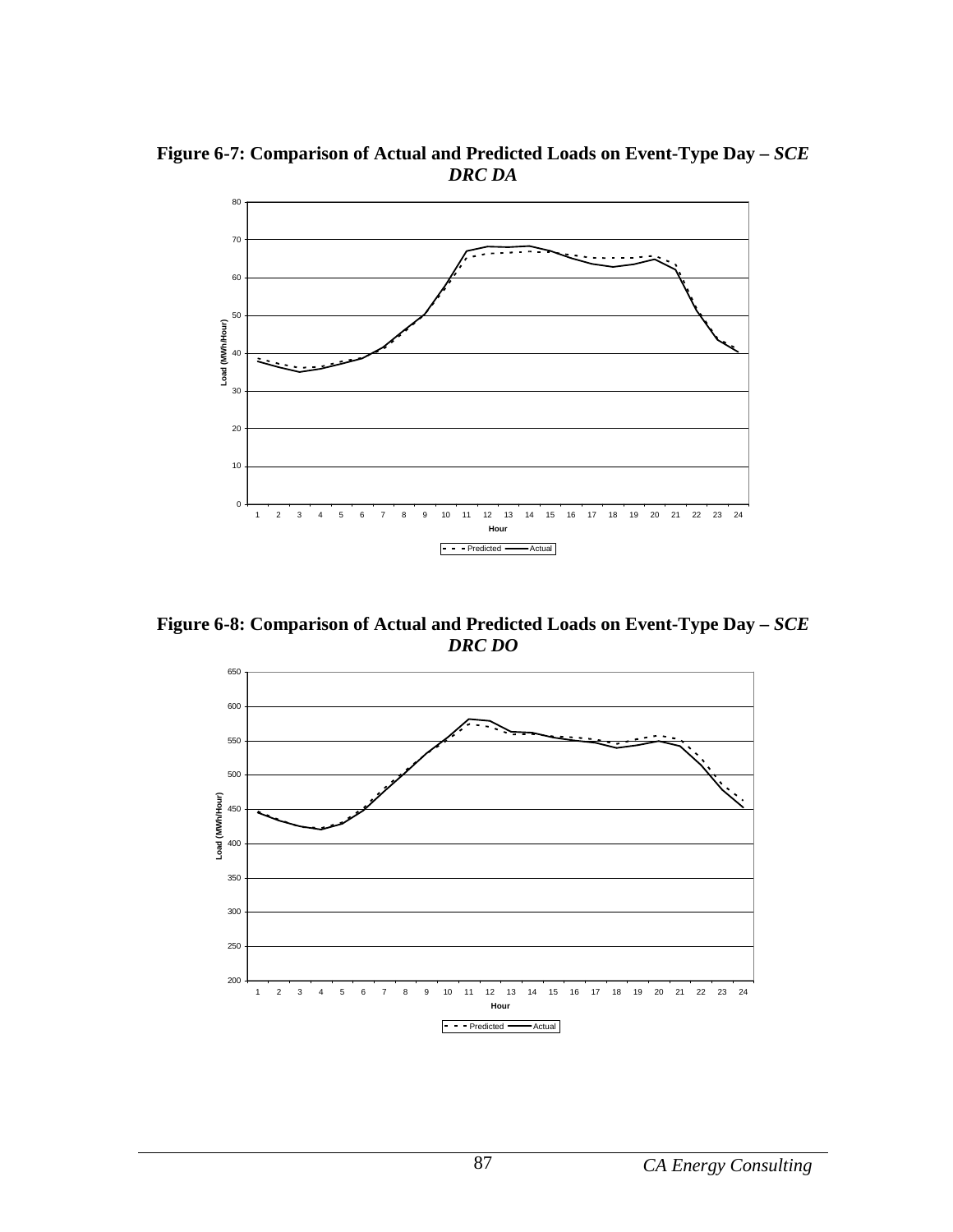Figure 6-9: Comparison of Actual and Predicted Loads on Event-Type Day -  $SDG\&E$ *CBP DA*



**Figure 6-10: Comparison of Actual and Predicted Loads on Event-Type Day –**  *SDG&E CBP DO*

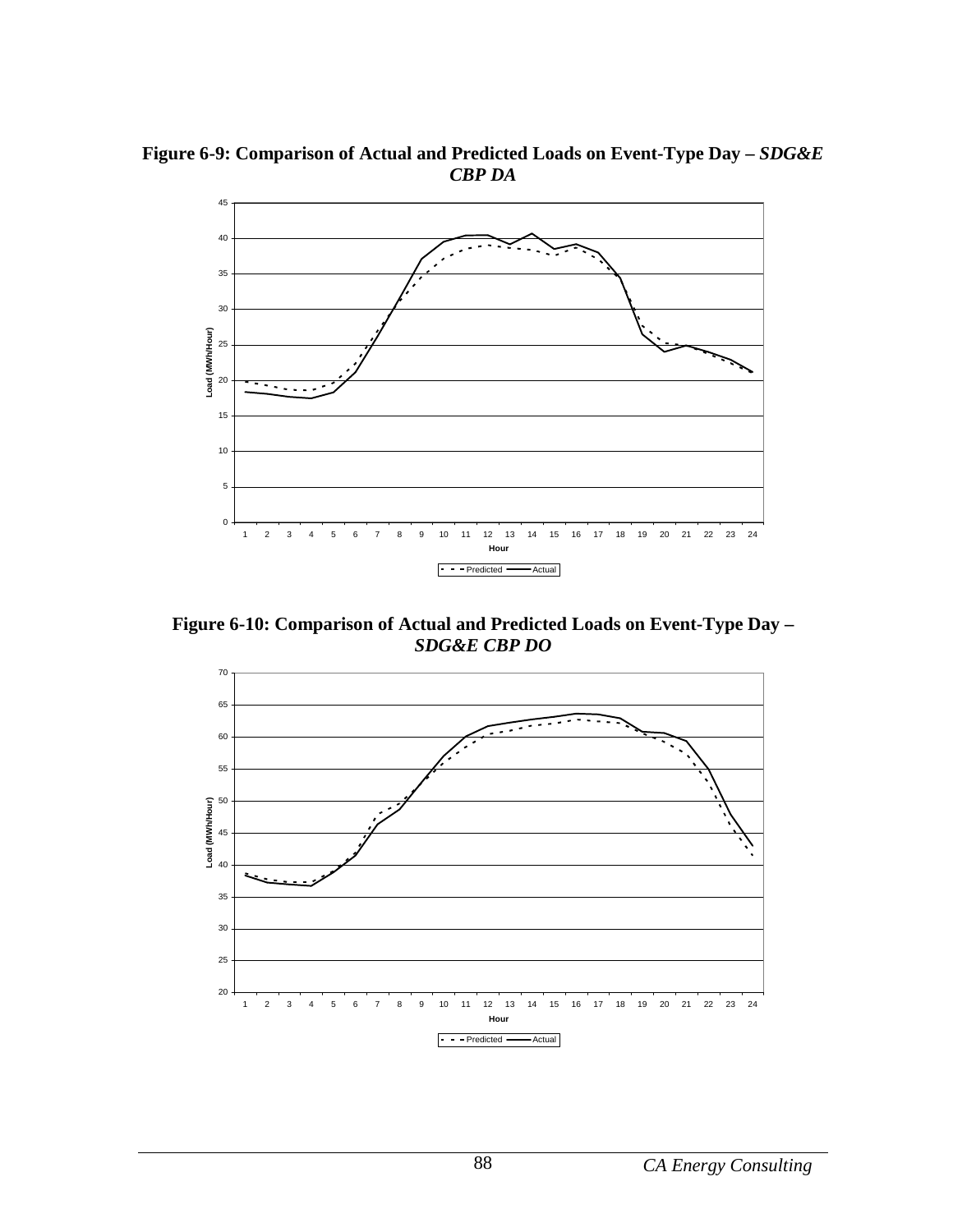**Figure 6-11: Comparison of Actual and Predicted Loads on Event-Type Day –**  *SDG&E DSP*



### **7. Recommendations**

Our primary recommendation regarding evaluation of the aggregator programs follows up on last year's recommendation to work more closely with PG&E and The Brattle Group at the beginning of the enrollment forecasting process to ensure comparability of results and avoid duplication. The process seemed to work more smoothly this year, although questions still seemed to arise at the last minute regarding enrollment and nomination conventions, and enrollment trends.

## **Appendices**

The following Appendices accompany this report. Each is an Excel file that can produce the relevant ex-post or ex-ante tables required by the Protocols.

> Ex-Post Load Impact Tables Ex-Post Load Impact Tables Ex-Post Load Impact Tables Ex-Ante Load Impact Tables Ex-Ante Load Impact Tables Ex-Ante Load Impact Tables

## **CBP Appendices:**

| CBP Study Appendix A PG&E         |  |
|-----------------------------------|--|
| <b>CBP Study Appendix B SCE</b>   |  |
| CBP Study Appendix C SDG&E        |  |
| CBP Study Appendices D1 & D2 PG&E |  |
| <b>CBP Study Appendix E SCE</b>   |  |
| CBP Study Appendix F SDG&E        |  |
|                                   |  |

| <b>Contract-Based Program Appendices:</b> |                            |
|-------------------------------------------|----------------------------|
| AMP Study Appendix G PG&E                 | Ex-Post Load Impact Tables |
| AMP Study Appendices H1 & H2 PG&E         | Ex-Ante Load Impact Tables |